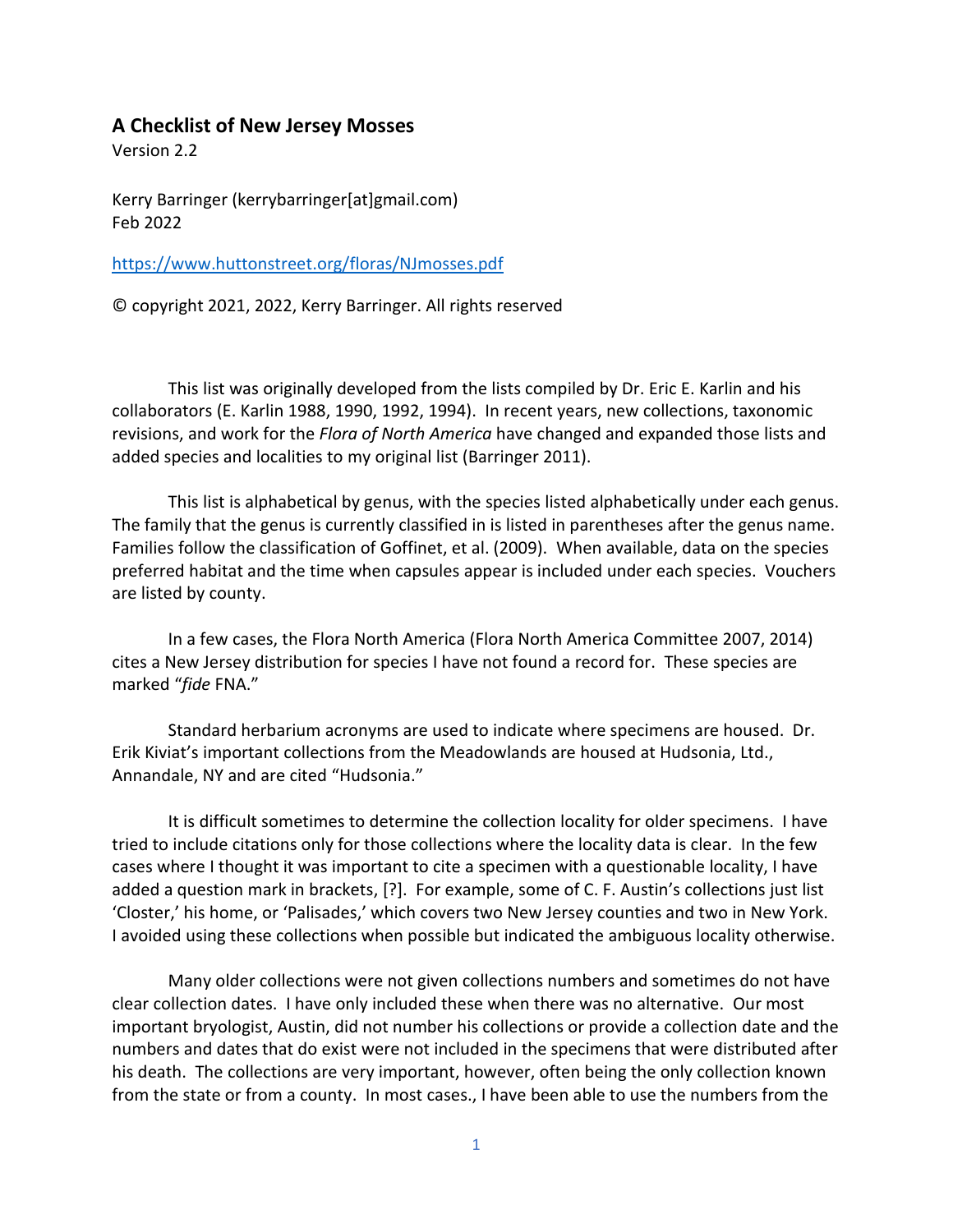organized collectionss he sold, his monumental '*Musci Appalachiani*' (Austin 1870) and '*Musci Appalachiani*, Supplement (Austin 1878).' These are indicated in the citation.

I have indicated those species that might are rare in the state based on habitat, distribution, and known collections. State rarities with legal standing are determined by the State Botanist and currently *Sphagnum* species are the only mosses officially listed. All ranks are taken from Natureserve (2022) and Snyder (2016). Karlin (1994) was the first to suggest state rarity ranks based on the data available at the time. I have tried to take a fresh look at the problem of ranking and have put my notes in parentheses.

Determining reliable conservation ranks of New Jersey mosses is difficult because we don't have good data for the current distribution of most species. One hundred species, more than a quarter of the moss species recorded in the state, could be rare and, of those, more than seventy are known only from records more than 100 years old.

Species represented only by collections more than 100 years old are marked "historic." Many of these species may no longer be in the state but we do not have a enough data to determine their status. Dr. Erik Kiviat's excellent collections from the Meadowlands, which include state records and species not recorded since Austin's time, give me hope that further careful collection will relocate many of these species.

# Table 1. Number of recorded species in New Jersey

|                   | <b>Species</b> | <b>Historical records</b> | <b>Probably rare</b> |
|-------------------|----------------|---------------------------|----------------------|
| <b>New Jersey</b> | 368            | $\overline{\phantom{a}}$  | 100                  |

| County            | <b>Species</b> |
|-------------------|----------------|
| <b>Atlantic</b>   | 81             |
| Bergen            | 239            |
| <b>Burlington</b> | 149            |
| Camden            | 68             |
| Cape May          | 67             |
| Cumberland        | 117            |
| Essex             | 65             |
| Gloucester        | 69             |
| Hudson            | 100            |
| Hunterdon         | 167            |
| Mercer            | 54             |
| Middlesex         | 64             |
| Monmouth          | 75             |
| Morris            | 131            |
| Ocean             | 114            |
| Passaic           | 134            |

Table 2. Number of recorded species per County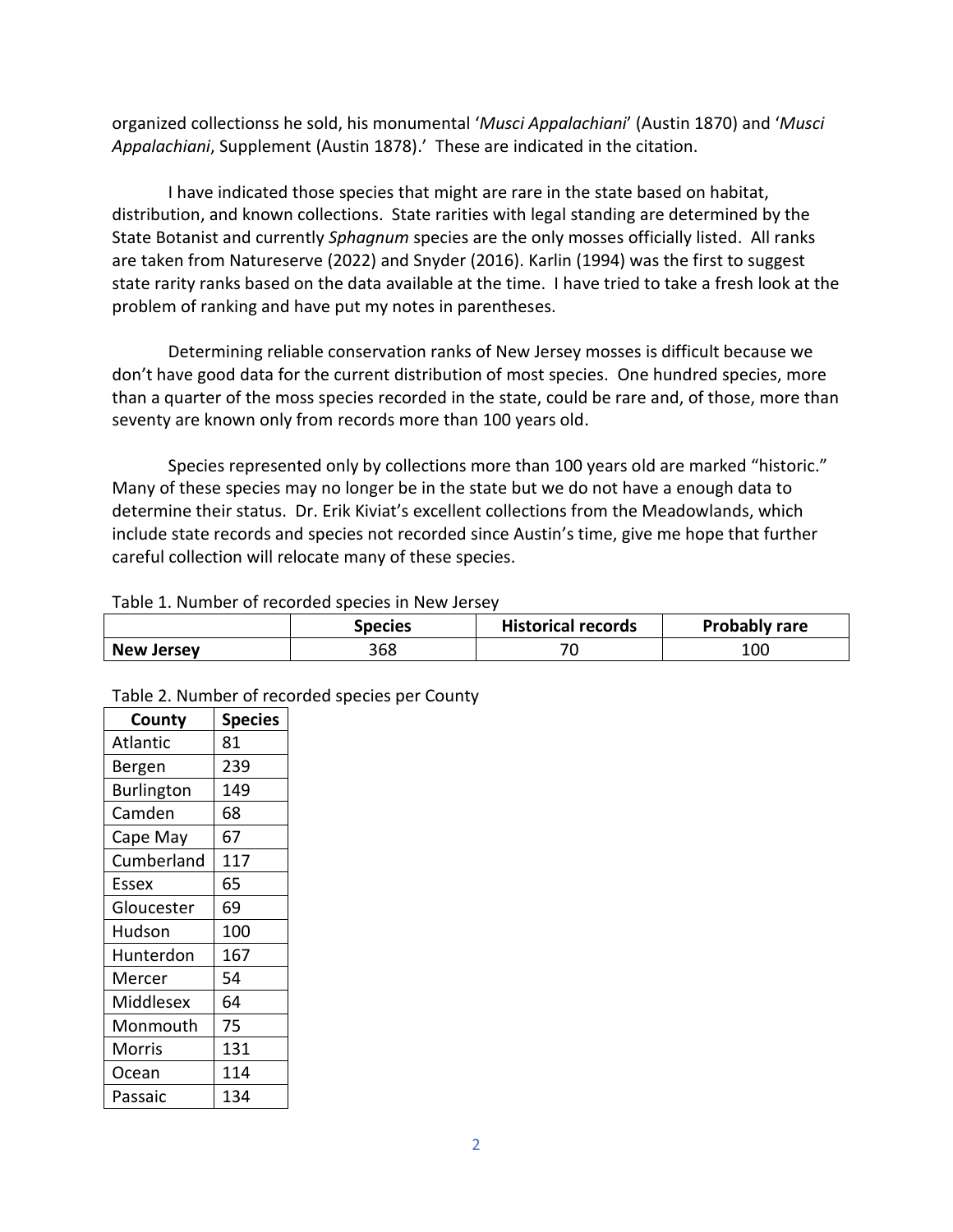| Salem         | 81  |
|---------------|-----|
| Somerset      | 53  |
| <b>Sussex</b> | 218 |
| Union         | 49  |
| Warren        | 168 |

**Acknowledgements**: This update, made during the pandemic restrictions, was only possible due to the Consortium of North American Bryophyte Herbaria online database. I thank all the curators who have supplied specimen data to that database and I hope to visit soon. I thank Dr. Tatyana Livschutz, curator of PH, and Dr. Lena Struwe, curator of CHRB, for allowing me to study collections in their care. I thank Dr. Erik Kiviat for sharing the excellent collections from the New Jersey Meadowlands kept at Hudsonia as well as for his help and encouragement. I also thank the curators at NY and NYS, for allowing me to study their collections. Finally, I thank Rachel Mackow and Jared Rosenbaum, of Wild Ridge Plants, LLC., for making the fieldwork possible and for encouraging my work on bryophytes.

**Green** = additions to the list Red = deletions from the list **Blue** = accepted taxa

# *Abietinella* (Thuidiaceae)

 *A. abietina* **(Hedwig) Fleischer**, wiry fern moss, fir tamarisk moss [G5, SNR (probably rare)] capsules: uncommon, summer-late summer On bare rock and exposed soil of dry, limestone ridges. ecoregion: Ridge and Valley, valley Passaic: *D. Levy 894* (DUKE) Sussex: *W. Wiegmann 164* (BKL, NY, NYS) Warren: *M. Robertson 4453* (PH)

*Acaulon* (Pottiaceae) - some NJ specimens are variable *A. muticum* **(Hedwig) Müll. Hal.**, dwarf earth moss, pygmy moss [G4, SNR (historic, rare if extant)] capsules: late fall- spring soil, lawns, pastures ecoregion: Atlantic Coastal Barrens, Delaware River Terraces Camden: *C. Austin s.n.*, Oct 1808 (NY) Gloucester: *T. James s.n.,* Jun 1850 (NY) Mercer: *G. Kaiser s.n.*, 16 Mar 1912 (DUKE, FH, PH, YU)  *A. triquetrum* **(Spruce) Müll. Hal.**, triangular earth moss [G3, SNR (historic, probably rare)]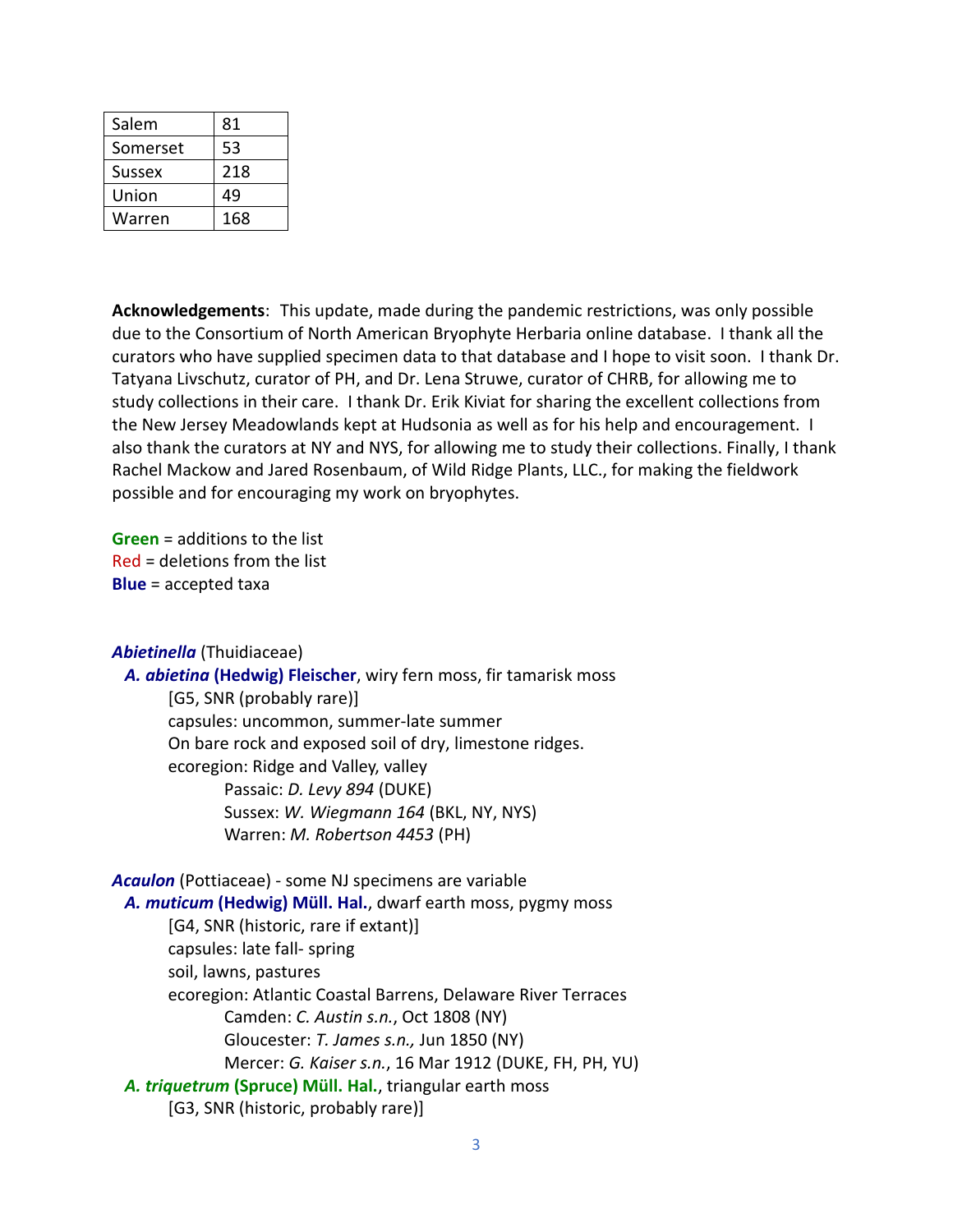capsules: late autumn - spring soil, sand, clay, old fields, roadsides, calciphile? ecoregion: Atlantic Coastal Barrens These specimens may just be variable plants of *A. muticum*. Burlington: *E. Gadsby s.n.,* 17 Mar 1912 (PH) Ocean: *C. Austin s.n.* [*Musci App*. 52] (BKL, MICH, MU, NEB, NY, NYS, WIS)

# *Amblystegium* (Amblystegiaceae)

 *A. serpens* **(Hedwig) Schimper**, creeping feather moss [G5, SNR (secure)] widespread, capsules: spring - early summer various moist substrates in swamps and other wet habitats ecoregion: Ridge and Valley, Highlands, Piedmont Bergen: *E. Kiviat s.n.,* 4 Oct 2013 (Hudsonia) Burlington: *M. Robertson 4109* (PH) Cumberland: *B. Long 983* (PH) Hudson: *E. Kiviat s.n*., 6 Feb 2009 (Hudsonia) Hunterdon: *W. Benner s.n.,* 6 May 1934 (PH) Middlesex: *A. Vail s.n.*, Aug 1890 (NY) Morris: *E. Moul 6775* (CHRB) Passaic: *G. Nash s.n*., 25 Apr 1890 (NY) Salem: *B. Long 577* (PH) Somerset: *H. Webster 68131* (F, TENN) Sussex: *A. Grout s.n.* 26 May 1929 (DUKE) Union: *G. Bard s.n*., 27 Oct 1951 (NY) Warren: *M. Robertson 5695* (PH)  *A. serpens* var. *juratzkanum* (Schimper) Rau & Herv. - see the species

 *A. varium* (Hedwig) Lindberg - see *Hygroamblystegium varium*

#### *Amphidium* (Orthotrichaceae)

 *A. lapponicum* **(Hedwig) Schimper**, Lapland yoke moss [G5, SNR (historic, rare if extant)] capsules: spring - early summer seasonally wet crevices of acid cliffs Morris: *C. Austin s.n.*, Jun 1867 (NY) Sussex: *E. Bartram 992* (FH) Warren: *C. Austin s.n.*, 17 Oct 1867 (NY)  *A. mougeotii* (Bruch & Schimper) Schimper – likely, but ours are *A. lapponicum*

# *Anacamptodon* (Amblystegiaceae)

 *A. splachnoides* **(Bridel) Bridel**, knothole moss [G4, SNR (probably rare)]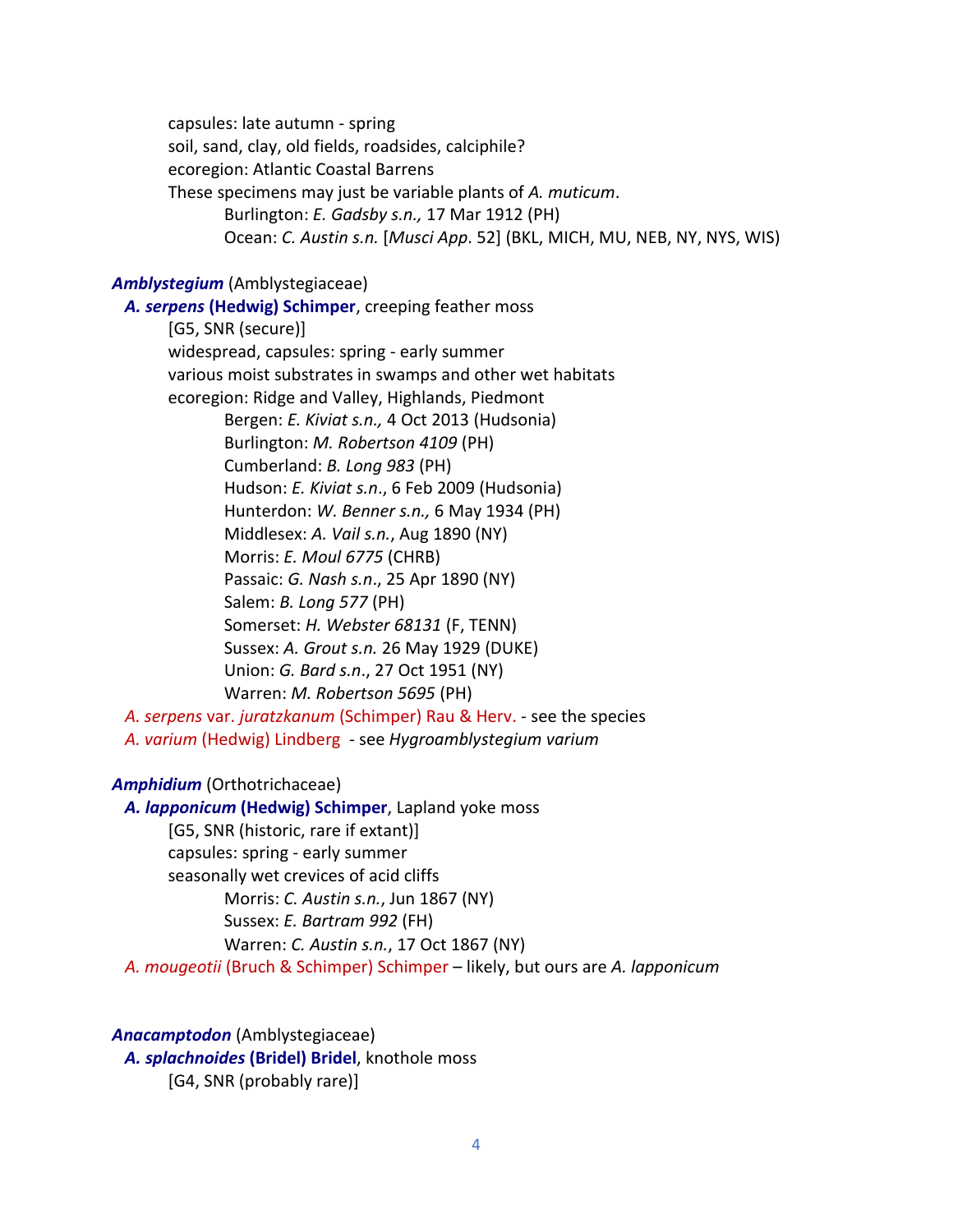capsules: found all year, but especially spring

knotholes, crotches, and fissures of trees, especially beech, birch, and maple Bergen: *C. Austin s.n.*, 5 Nov 1865 (NY) Burlington: *W. Buck 28288* (NY) Camden: *R. Forman 46b* (CHRB) Cumberland: *B. Long 879* (PH) Hunterdon: *G. Best s.n.*, 7 May 1894 (BKL, DUKE, FH, MICH, MIN, NY, PH) Morris: *H. Habeeb 3174* (F) Sussex: *K. Barringer 22009* (BKL) Warren: *A. Beals s.n.,*29 Oct 1922 (FH, MICH, NY)

# *Andreaea* (Andreaeaceae)

 *A. rothii* **F. Weber & D. Mohr**, dusky rock moss, needle-leaved lantern moss [G5, SNR (probably secure)] capsules: spring – early summer (May-June)

on moist, exposed rocks and cliffs, especially along fissures

Bergen: *K. Barringer 24807* (BKL) Hunterdon, *G. Best s.n.,* 25 Nov 1896 (FH, MIN) Morris: *K. Barringer & J. Rosenbaum 24977* (CHRB) Passaic: *K. Barringer 26812* (CHRB)

Sussex: *T. Nash s.n.,* 23 Apr 1968 (MO)

# *A. rupestris* **Hedwig**, black rock moss

[G5, SNR (historic, rare if extant)]

Collections may be from Pennsylvania

moist, acidic to neutral rocks and outcrops

without locality: *C. Austin s.n.* [*Musci App. 42, 43*] (BKL, NY) Warren*: T. Porter s.n., s.d.* (MO, PH)

# *Anomodon* (Anomodontaceae)

 *A. attenuatus* **(Hedwig) Huber**, tree-skirt moss, tree-apron moss, poodle moss [G5, SNR (secure)] capsules: fall on wet to moist rocks or tree bases ecoregions: Ridge and Valley, Highlands, Piedmont Bergen: *D. Levy 1987* (DUKE) Burlington: *B. Long 1492* (PH) Camden: *B. Long 1707* (PH) Cumberland: *B. Long 1404* (PH) Essex: *K. Barringer 22323* (BKL) Hunterdon: *G. Tees 616* (PH) Mercer: *G. Tees 69* (PH) Middlesex: *C. Austin s.n.*, 1 Aug 1867 (NY) Morris: *K. Barringer 22651* (BKL)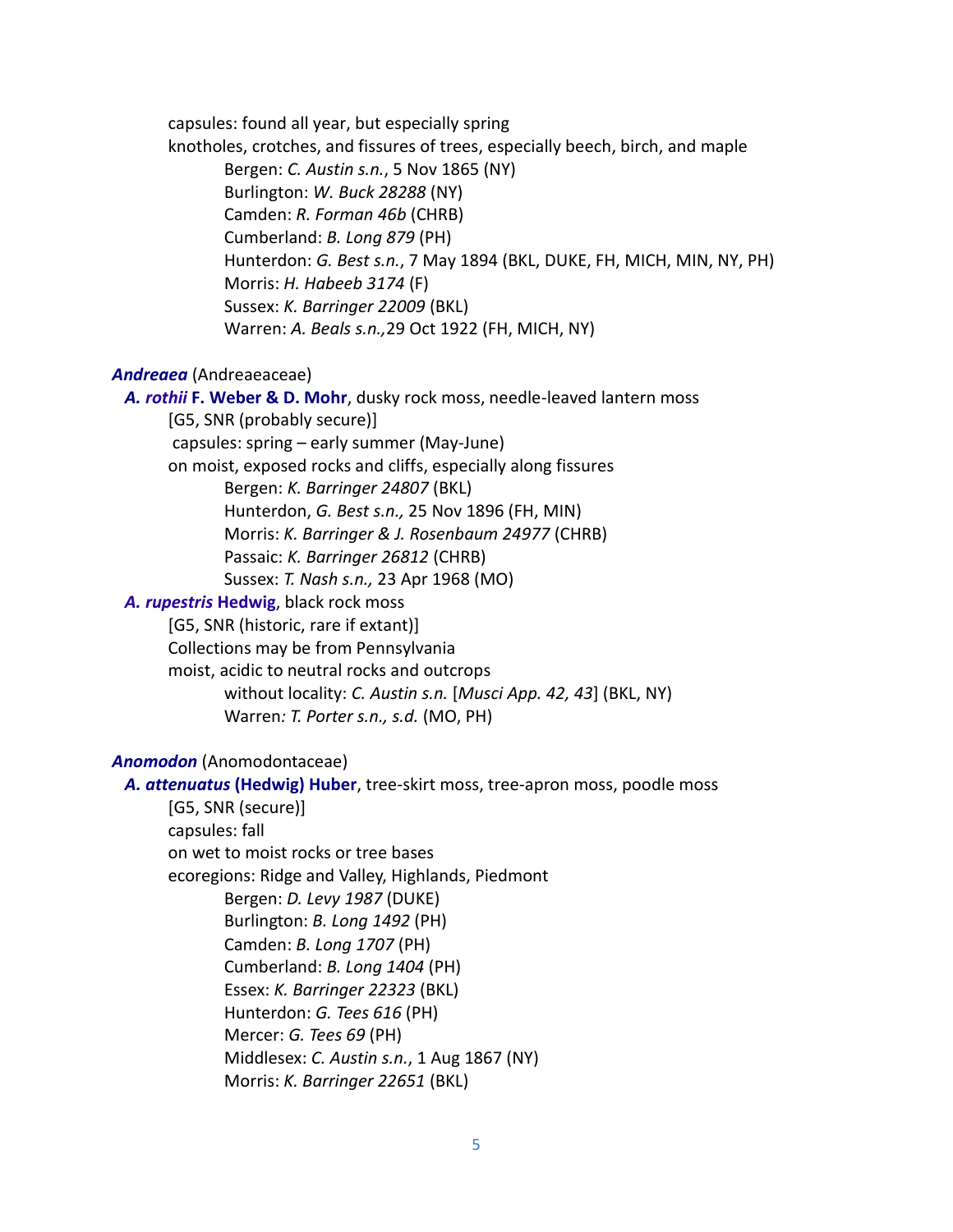Ocean: *M. Robertson s.n*., 17 Apr 1963 (PH) Passaic: *J. Lewis s.n.,* 10 Aug 1927 (PH) Salem: *M. Robertson 2696* (PH) Somerset: *E. Haines s.n.*, 7 Apr 1968 (CHRB) Sussex: *A. Beals & M Beals s.n.,*Jun 1929 (DUKE, ISC, MO) Union: *W. Wiegmann 60* (BKL, NY) Warren: *K. Barringer 18285* (BKL, CAS, NY, VT)  *A. minor* **(Hedwig) Fürnrohr** blunt-leaved tongue moss, tongue moss [G5, SNR (probably secure)] capsules: fall thin mats on calcareous rocks and tree bases ecoregions: Ridge and Valley, in valley Bergen: *C. Austin s.n.* , 1874 (BKL, NY) Hunterdon: *G. Best 105* (NY) Mercer: *G. Tees 570* (PH) Passaic: *K. Barringer 18182b* (BKL) Sussex: *H. Webster s.n*., 2 Jun 1968 (CHRB) Warren: *W. Buck 21602* (NY)  *A. rostratus* **(Hedwig) Schimper**, velvet tree-apron moss, velvet tree-skirt, yellow yarn moss [G5, SNR (secure)] capsules: fall base of deciduous trees or vertical surfaces on limestone rocks ecoregions: widespread, principally Ridge and Valley, Highlands Bergen: *C. Austin s.n.* (BKL, NY) Cape May: *M. Robertson 2090* (PH) Cumberland: *B. Long* 1141 (NY, PH) Essex: *E. Britton & N. Britton s.n.* , 28 Oct 1882 (CHRB, NY) Hunterdon: *E. Moul 6781* (CHRB, NY) Mercer: *G. Tees 569* (PH) Middlesex: *G. Best s.n.*, 11 May 1890 (NY) Monmouth: *D. Levy s.n.,* 17 Jul 1910 (NY) Morris: *E. Moul 6762* (CHRB) Ocean: *M. Robertson* 4287 (PH) Passaic: *G. Tees 1102* (PH) Sussex: *K. Barringer 20326* (BKL, CAS, NY) Union: *W. Wiegmann 59*, 28 Feb 1915 (BKL, NY, NYS) Warren: *D. Evert s.n*., 16 May 1962 (BKL)  *A. rugelii* **(Müll. Hal.) Keissler**, Rugel's skirt moss, Rugel's yarn moss [G5, SNR (probably secure)] capsules: fall on rocks and on tree trunks, usually 1-2 ft above the ground ecoregions: Ridge and Valley, Highlands, Piedmont ridges Bergen: *A. Grout s.n., Nov 1903* (FH, PH)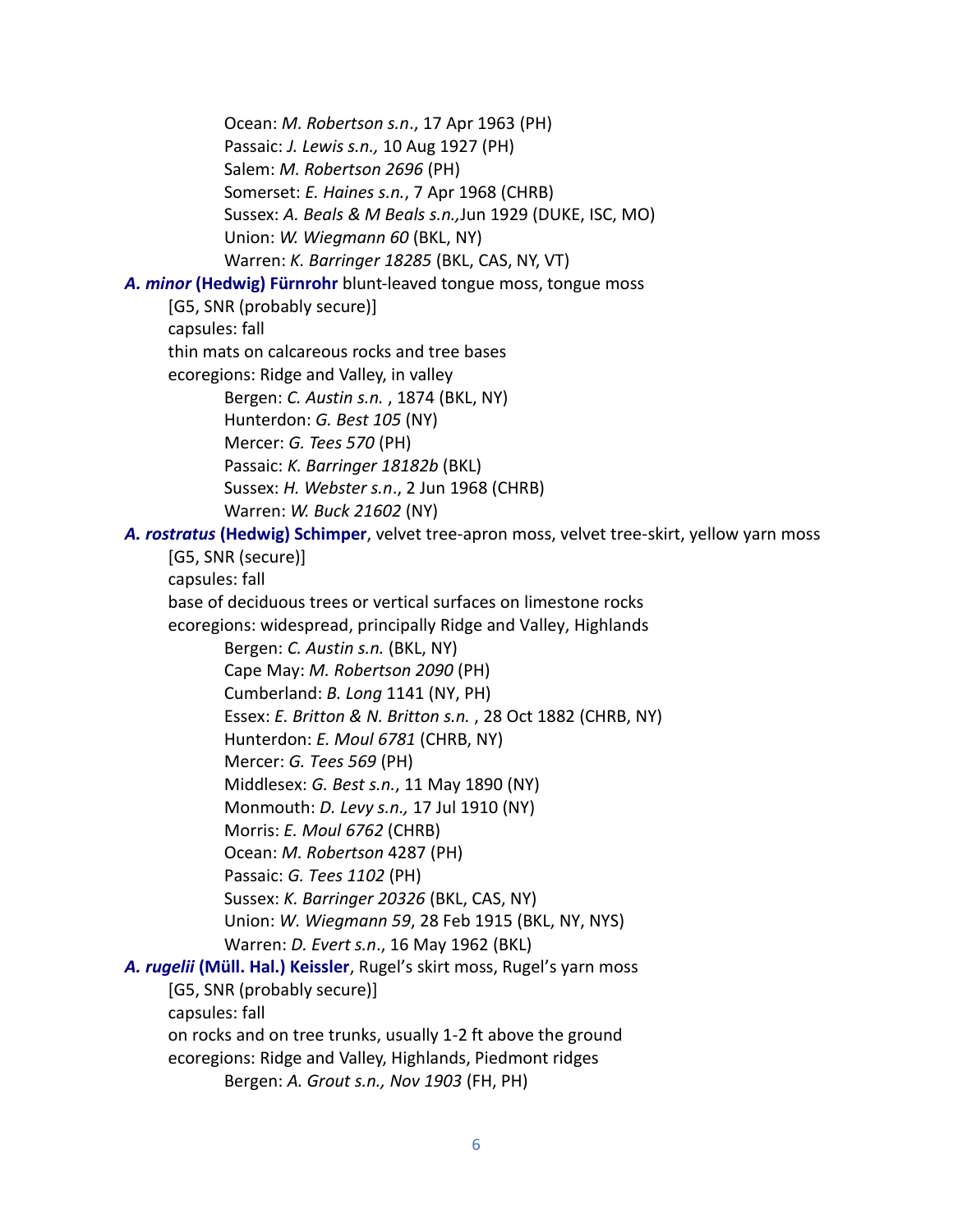Hunterdon: *G. Best s.n.,* Aug 1892 (FH, PH) Morris: *K. Barringer 18508* (BKL) Sussex: *K. Barringer 6471* (BKL) *A. thraustus* **Müll. Hal.** [GNR, SNR (historic, probably rare)] capsules: fall Bergen: *C. Austin s.n.* [*Musci App*. 276] (CAS, PH, MICH, MU, WIS)  *A. tristis* **(Cesati) Sullivant & Lesquereux**, threadbare moss [G5, SNR (probably secure) capsules: never on bases of deciduous trees ecoregions: Ridge and Valley, Highlands, Piedmont Bergen: *A. Grout 195* (BKL, ILL, NY, MICH, OS, VT, YU) Burlington: *R. Wallace 8200053* (CHRB) Cumberland: *B. Long 1295* (PH) Hudson: *C. Austin s.n.,* Mar 1864 (NY) Hunterdon: *G. Best s.n.,* 25 Oct 1899 (NY) Warren: *N. Miller 10126* (NYS)  *A. viticulosus* **(Hedwig) Hooker & Taylor**, long-tailed moss [G5, SNR (secure)] capsules: fall on tree bases or rocks, especially in limestone areas ecoregion: Ridge and Valley (valley) Sussex: *W. Wiegmann 175* (BKL, NY, NYS) Warren: *A. Beals s.n.,* 11 Sep 1938 (NY) *Aphanorrhegma* (Funariaceae)  *A. serratum* **(Hooker f. & Wilson) Sullivant**, lidded earth moss [G4, SNR (probably rare)] capsules: fall - early winter on soil along creeks, seasonally flooded woods, swamps Ecoregions: Piedmont Bergen: *C. Austin s.n. , s.d*. (NY) Hunterdon: *J. Churchill B72-8261* (MSC) *Archidium* (Archidiaceae)  *A. ohioense* **Schimper**, Ohio earth moss [G4, SNR (historic, rare if extant)] capsules: fall - spring moist, exposed soil or wet rocks, roadsides

> Bergen: *C. Austin s.n*., 30 Oct 1868 (FH, NY) Passaic: *C. Austin s.n.*, Apr 1867 (NY)

*Arrhenopterum* (Aulacomniaceae)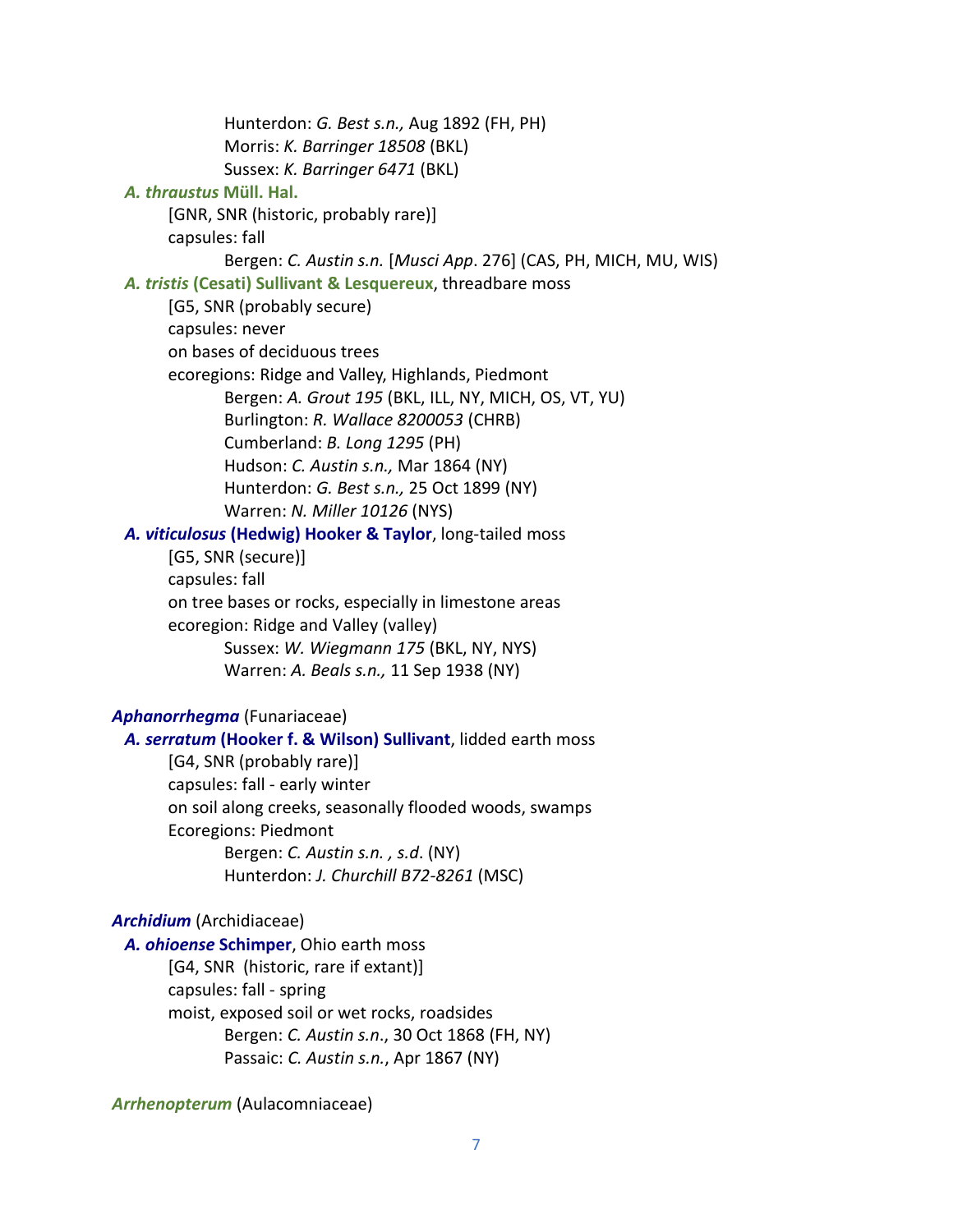*A. heterostichum* **Hedwig**, goose-egg moss,

[G5, SNR (secure)] capsules: summer on soil banks in oak woods ecoregions: widespread Atlantic: *B. Long 1316* (PH) Bergen: *E. Britton s.n.*, 24 Jun 1889 (NY) Burlington: *M. Robertson 7921* (PH) Camden. *s.l. s.n.* [*Musci App*. 220] (BKL, MICH, MU, NY, PH) Cape May: *M. Robertson 4251* (PH) Cumberland: *B. Long 685* (NY, PH) Gloucester: C. *Lippincott s.n*, 18 Apr1899 (DUKE, PH) Hunterdon*: E. Moul 6777* (NY) Middlesex: *G. Best s.n.*, 11 May 1890 (NY) Monmouth: *E. Britton s.n.*, 1910 (NY) Morris: *A. Beals & M. Beals 440* (DUKE, MO, NY) Ocean: *B. Long 2223* (PH) Passaic: *G. Anderson s.n.* (NY) Salem: *B. Long 989* (PH, NY) Somerset: *W. Wiegmann 487* (NY) Sussex: *W. Wiegmann 843* (NY) Warren: *M. Robertson 7127* (PH)

#### *Astomum* (Pottiaceae)

 *A. muehlenbergianum* (Swartz) Grout - see *Weissia muehlenbergiana*

# *Atrichum* (Polytrichaceae)

| A. altecristatum (Ren. & Cardot) Smyth & Smyth, ridged smooth-cap, wavy starburst |
|-----------------------------------------------------------------------------------|
| [G5, SNR (secure)]                                                                |
| capsules: spring - summer                                                         |
| exposed soil in woods, roadsides, trailsides                                      |
| Bergen: E. Kiviat s.n., 1 Apr 2005 (Hudsonia)                                     |
| Cumberland: B. Long 729 (NY, PH)                                                  |
| Hudson: E. Kiviat s.n., 22 Mar 2005 (Hudsonia)                                    |
| Hunterdon: W. Buck 22239 (NY)                                                     |
| Monmouth: K. Barringer 7553                                                       |
| Morris: K. Barringer 22231                                                        |
| Sussex: E. Lawton 1038 (WTU)                                                      |
| Warren: W. Benner 8334 (PH)                                                       |
| A. angustatum (Bridel) Bruch & Schimper, lesser smooth-cap, slender starburst     |
| [G5, SNR (secure)]                                                                |
| capsules: spring - summer                                                         |
| disturbed, exposed soil, roadbanks                                                |
| Atlantic: B. Long 1632 (NY)                                                       |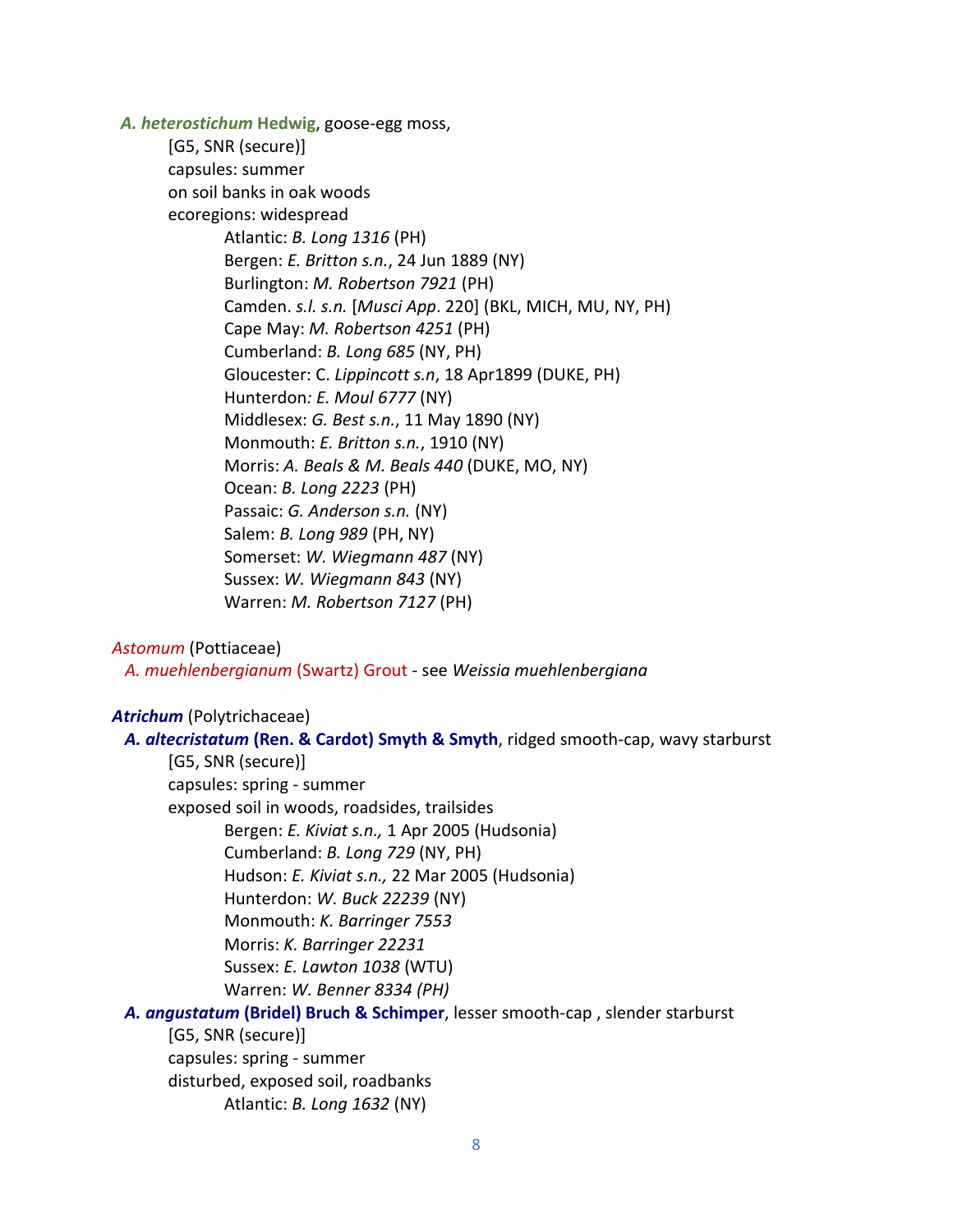Bergen: *E. Kiviat s.n.,* 1 Jul 2005 (Hudsonia) Burlington: *M. Robertson 7295* (PH) Camden: *C. Darigo 4574* (MO) Cape May: *W. Taylor 1186* (DUKE) Cumberland: *B. Long 1053* (PH) Essex: *R. True 1702* (PH) Gloucester: *C. Lippincott 93-2* (PH) Hudson: *E. Kiviat s.n.,* 13 Feb 2004 (Hudsonia) Hunterdon: *W. Buck 22223* (NY) Mercer: *K. Macloskie s.n.* (NY) Monmouth: *G. Tees 720* (PH) Morris: *J. Wein 2230* (PH) Ocean: *G. Smith 2459* (NY) Passaic: *E. Moul s.n.,* 14 Jul 1950 (CHRB) Salem: *B. Long 715* (PH) Somerset: *E. Moul 6645* (F) Sussex: *T. Zanoni 10A* (MO) Union: *J. McCormick s.n*., 9 Nov 1953 (CHRB, PH) Warren: *E. Frank NJ287* (CHRB) *A. crispulum* **Bescherelle**, crispy starburst [G5, SNR (probably secure)] capsules: summer on soil in moist, shaded sites, especially near streams and swamps ecoregions: piedmont Bergen: *A. Grout s.n.*, 8 Nov 1907 (DUKE) Hudson: *C. Austin s.n.*, Apr 1866 (DUKE) Hunterdon: *G. Tees 587* (PH) Sussex: *T. Zanoni Z7* (MO) Warren: *G. Smith 2414* (NY)  *A. crispum* **(James) Sullivant**, fountain smooth-cap [Gr, SNR (secure)] capsules: spring-summer usually on moist, sandy soil, especially in ditches and near streams or swamps ecoregions: coastal plain and piedmont Atlantic: *J. Small s.n.,* 16 May 1893 (MO) Bergen: *E. Kiviat s.n*., 28 Apr 2008 (Hudsonia) Burlington: *M. Robertson 7674* (PH) Camden: *T. James s.n.* (F, FH, MO, NY, PH, YU) Cumberland: *B. Long 1160* (PH) Essex: *H. Habeeb 3332* (MT) Gloucester: *B. Long 822* (PH) Hudson: *E. Kiviat s.n*., 4 Oct 2013 (Hudsonia) Hunterdon: *W. Buck 22186* (NY) Mercer: *K. Barringer 9366* (BKL)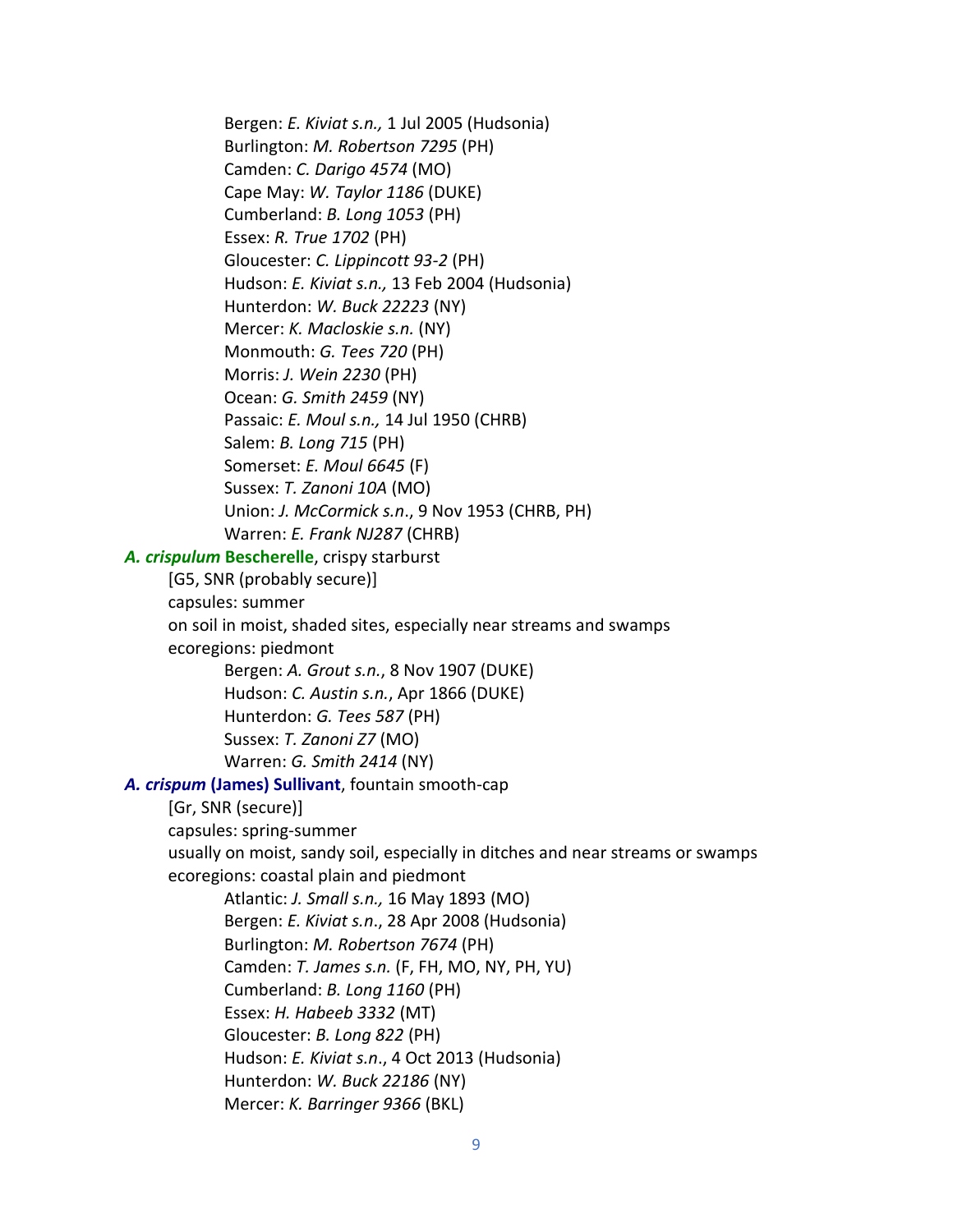Middlesex: *E. Moul 6106* (CHRB, PH) Monmouth: *J. Small s.n.*, 16 May 1893 (CHRB, DUKE, MIN, MO, NY) Ocean: *A. Hoiberg s.n.*, 13 Nov 1960 (DUKE) Salem: *M. Robertson 2677* (PH) Somerset: *E. Moul 7206* (CHRB, NY)

 *Atrichum oerstedianum* (Müll. Hal.) Mitten - see *A. crispulum* or *A. altecristatum Atrichum undulatum (Hedw.) P. Beauv.* – ours are *A. altecristatum*

# *Aulacomnium* (Aulacomniaceae)

 *A. androgynum* (Hedwig) Schw. – not in NJ *fide* FNA  *A. heterostichum* (Hedwig) Bruch & Schimper – see *Arrhenopterum heterostichum A. palustre* **(Hedwig) Schwägrichen**, ribbed bog moss, bog bead-moss [G5, SNR (secure)] capsules: summer on soil in swamps, ditches, disturbed bogs ecoregions: throughout, except coastal Atlantic: *D. Evert s.n.,* 7 Jun 1962 (PH) Bergen: *C. Austin s.n.,* [*Musci App*. 278] (BKL, CAL, DUKE, MO, NY) Burlington: *E. Moul 7848* (CHRB, PH) Camden: *G. Kaiser s.n.,* Apr 1904 (DUKE, PH) Cape May: *W. Taylor s.n.,* 18 Apr 1922 (DUKE, MICH, PH) Cumberland: *B. Long 1091* (CHRB, COLO, ISC, MSC, PH) Essex: *E. Britton s.n.*, 12 Jun 1901 (NY) Gloucester: *B. Long 1930* (PH) Hudson: *E. Kiviat s.n.,* 11 Jan 2010 (Hudsonia) Hunterdon: *W. Buck 22242* (NY) Mercer: *M. Carriker & E. Moul 7342* (F) Middlesex: *W. Wiegmann s.n.* 30 May 1914 (NY, NYS) Monmouth: *G. Tees 730* (PH) Morris: *K. Barringer & J. Rosenbaum 28041* (CHRB, PH) Ocean: *E. Bartram 914* (FH) Passaic: *K. Barringer* 24930 Salem: *M. Robertson s.n.,* 13 May 1967 (PH) Sussex: *G. Tees 1126* (PH) Union: *W. Trask 93* (CONN) Warren: *R. Schaeffer s.n.,* 18 Jun 1953 (PH)

# *Barbula* (Pottiaceae)

 *B. convoluta* **Hedwig**, beard-moss, bear-claw moss [G5, SNR (probably secure)] capsules: spring and early summer sand, rock, or soil, often associated with limestone, old mortar and concrete Bergen: *C. Austin s.n.,* May 1872 (NY) Burlington: *J. Ma s.n.*, 29 May 2002 (BKL)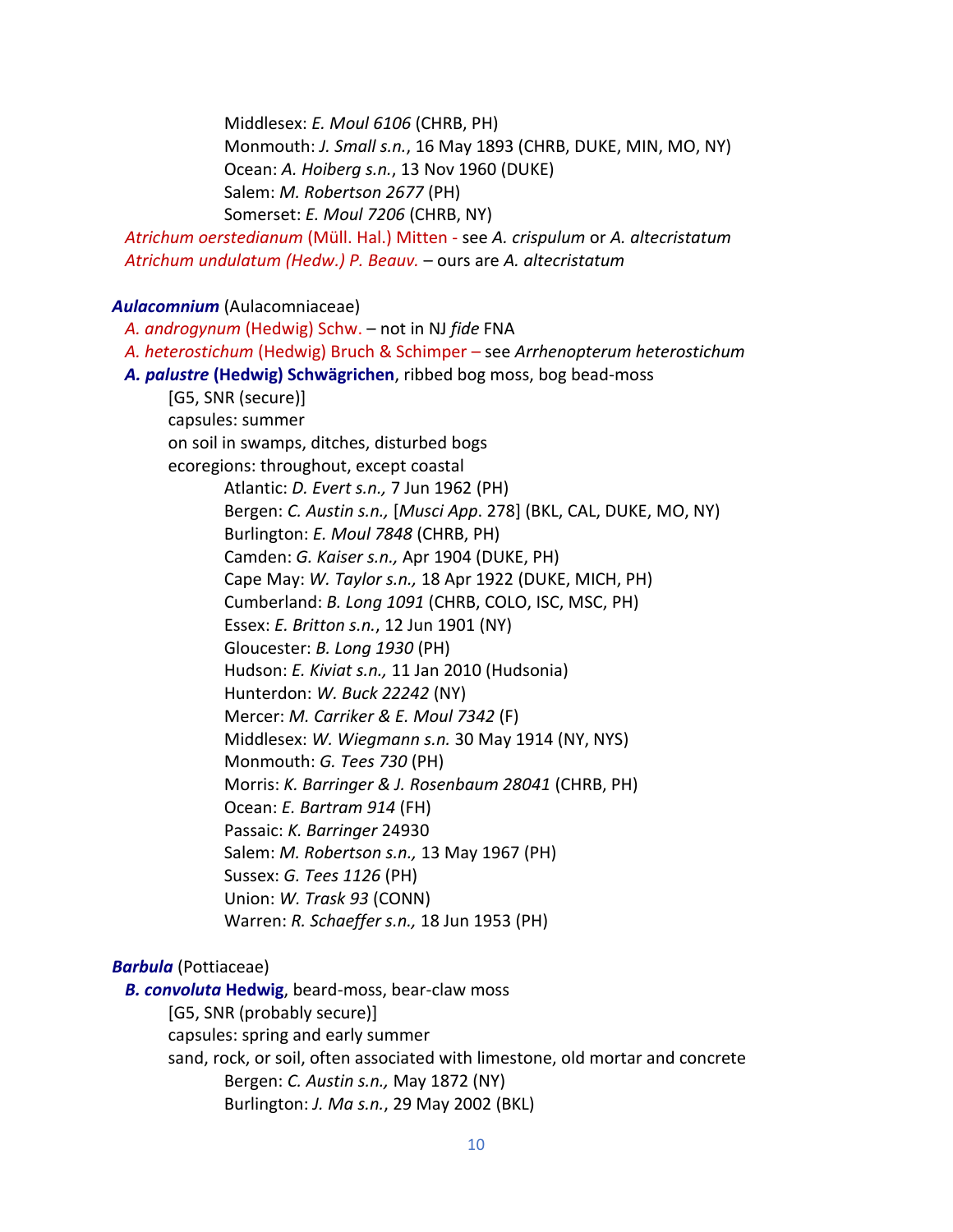Hudson: *C. Austin s.n.,* 1868 (NY) Middlesex: *Hoheck 406* (BRIT) Ocean: *s.l. s.n.*, 8 Apr 1906 (DUKE) Sussex: *C. Reed 133594* (MO)  *B. indica* (Hooker) Sprengel - not in NJ *fide* FNA *B. unguiculata* **Hedwig**, bird's claw beard-moss, prickly beard-moss [G5, SNR (secure)] capsules: winter - early spring disturbed sites on ground, sand, gravel, even walls Atlantic: *S. Field s.n.*, 24 Feb 1990 (MO) Bergen: *E. Kiviat s.n.,*12 Sep 2006 (Hudsonia) Burlington: *H. Koster B9* (DUKE, ISC, MO, NY, UBC, VSC) Cumberland: *B. Long 1806* (PH) Hudson: *E. Kiviat s.n*., 16 Jun 2009 (Hudsonia) Hunterdon: *G. Best s.n*., 15 Nov 1893 (MIN, NY) Ocean: *M. Robertson 3184* (PH) Passaic: *E. Beals s.n.*, 18 Dec 1928 (DUKE, NY, TENN) Somerset: *E. Moul 61-80* (CHRB) Sussex: *W. Wiegmann s.n.*, 22 Jun 1916 (NY) Warren: *R. Schaeffer 59* (PH)

#### *Bartramia* (Bartramiaceae)

 *B. pomiformis* **Hedwig**, apple moss [G5, SNR (probably secure)] capsules: May-June on soil in moist forests, occasionally on bases of trees Bergen: *E. Kiviat s.n.,* 29 Mar 2010 (Hudsonia) Burlington: *K. Barringer 16435* (BKL) Cumberland: *B. Long 1458* (DUKE, ISC, NY) Essex: *E. Britton & N. Britton s.n.*, 28 Oct 1882 (NY) Gloucester: *C. Lippincott s.n*., 14 May 1899 (DUKE, PH) Hunterdon: *E. Moul 6804* (CHRB, PH) Mercer: *W. Rankin s.n*., 3 Apr 1886 (NY) Middlesex: *G. Best s.n.*, 11 May 1890 (MIN, NY) Morris: *I. Henley s.n.*, 1940 (ISC) Ocean: *A. Grout s.n.,* 11 Apr 1906 (DUKE) Passaic: *N. Britton s.n.* 23 Apr 1886 (CHRB) Somerset: *W. Wiegmann 102* (NY, NYS) Sussex: *E. Lawton s.n*., 29 Apr 1951 (BRIT, WTU) Union: *E. Moul 7963* (CHRB) Warren: *C. Reed 46699* (BRIT)

*Brachytheciastrum* (Brachytheciaceae)

*B. velutinum* **(Hedwig) Ignatov & Huttunen**, velvet ragged moss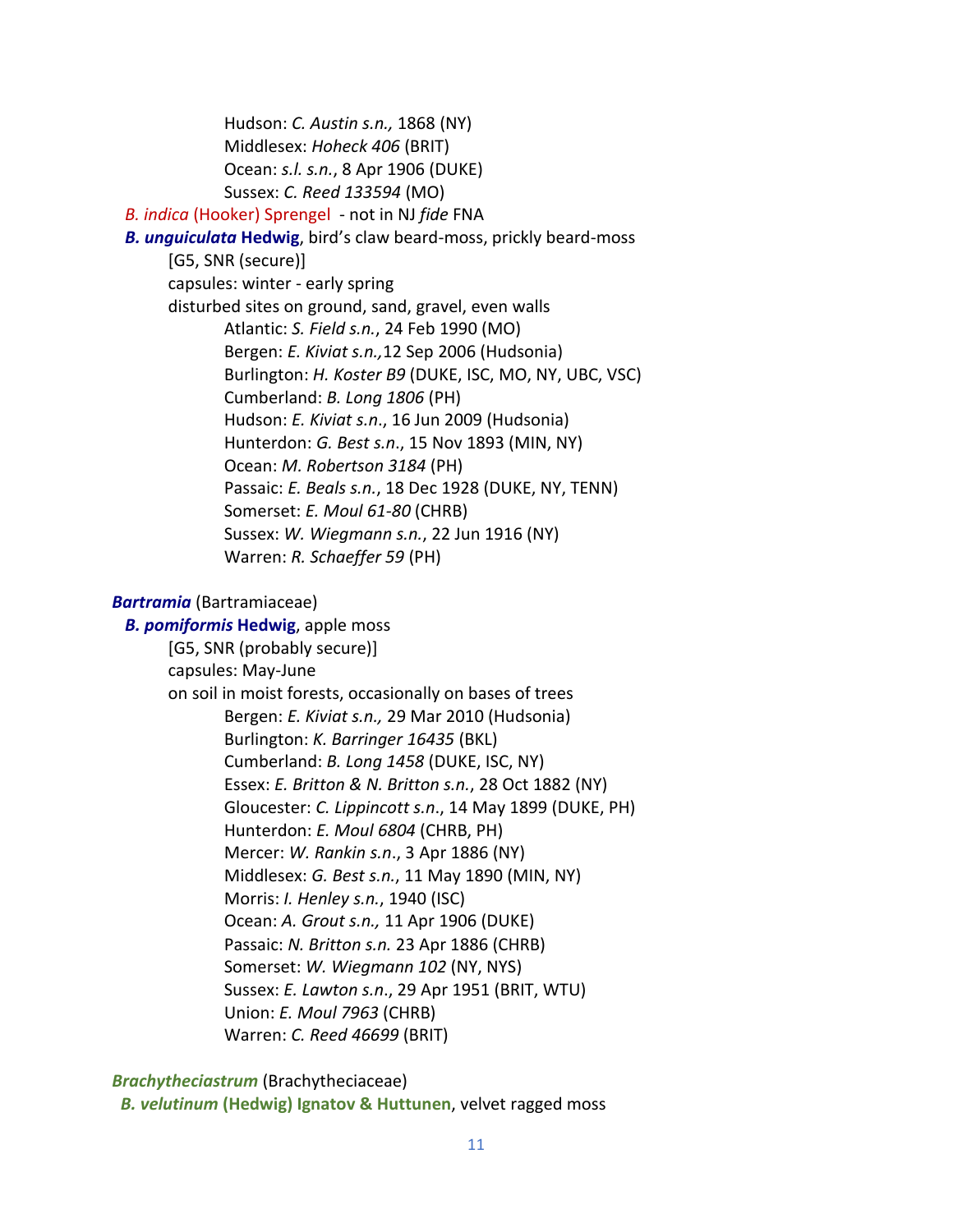[G5, SNR (secure)] capsules: fall - spring on soil in disturbed sites in wood, esp. along trails Bergen: *C. Austin s.n.,* 1877 (NY) Hunterdon: *G. Best s.n.,* 26 Nov 1896 (MIN, NY) Passaic: *G. Nash s.n.,* 26 Apr 1890 (NY) Salem: *C. Reed 133964* (MO) Sussex: *K. Barringer 18097* (BKL) Union: *W. Trask 100* (CONN) *Brachythecium* (Brachytheciaceae)  *B. acuminatum* **(Hedwig) C. Austin**, sharp-tipped foxtail-moss [G5, SNR (secure)] capsules: fall - early winter Bergen: *C. Austin s.n.* Nov 1875 (DUKE) Burlington: *M. Robertson 4427* (PH) Cape May: *A. Grout s.n*., 9 Apr 1929 (DUKE) Cumberland: *B. Long 853* (PH) Gloucester: *B. Long 1062* (PH) Hunterdon: G. Best s.n., 11 Dec 1896 (DUKE) Monmouth: *B. Long 2333* (PH) Morris: *D. Levy s.n*., 27 Aug 1916 (DUKE) Salem: *B. Long 1419* (PH) Sussex: *T. Githens 3679* (PH) Warren: *M. Robertson 4464* (PH)  *B. acutum* **(Mitten) Sullivant,** acute ragged-moss [G5, SNR (probably secure)] capsules: fall on bark at base of trees and in various disturbed habitats Atlantic: *C. Reed 134382* (MO) Bergen: *C. Austin s.n*., 1863 (NY) Burlington: *D. Evert 75* (PH) Cape May: *C. Reed 134458A* (MO) Cumberland: *C. Reed 134173* (MO) Hudson*: E. Kiviat s.n.,* 27 Feb 2002 (Hudsonia) Hunterdon: W. *Buck 22219* (NY) Passaic: *D. Levy s.n.,* 13 Jun 1915 (DUKE) Somerset: *G. Pletscher s.n.*, 27 Sep 1991 (NY) *B. campestre* **(Müll. Hal.) Schimper**, field ragged-moss, lawn moss, golden foxtail [G5, SNR (probably secure)] capsules: fall on soil and rocks in moist areas, limed lawns Bergen: *C. Austin s.n.,* [*Musci App*. 315] (CAS, NEB, NY, PH) Burlington: *H. Koster 1321* (DUKE, ISC, MO, NY, TENN, WIS, WTU)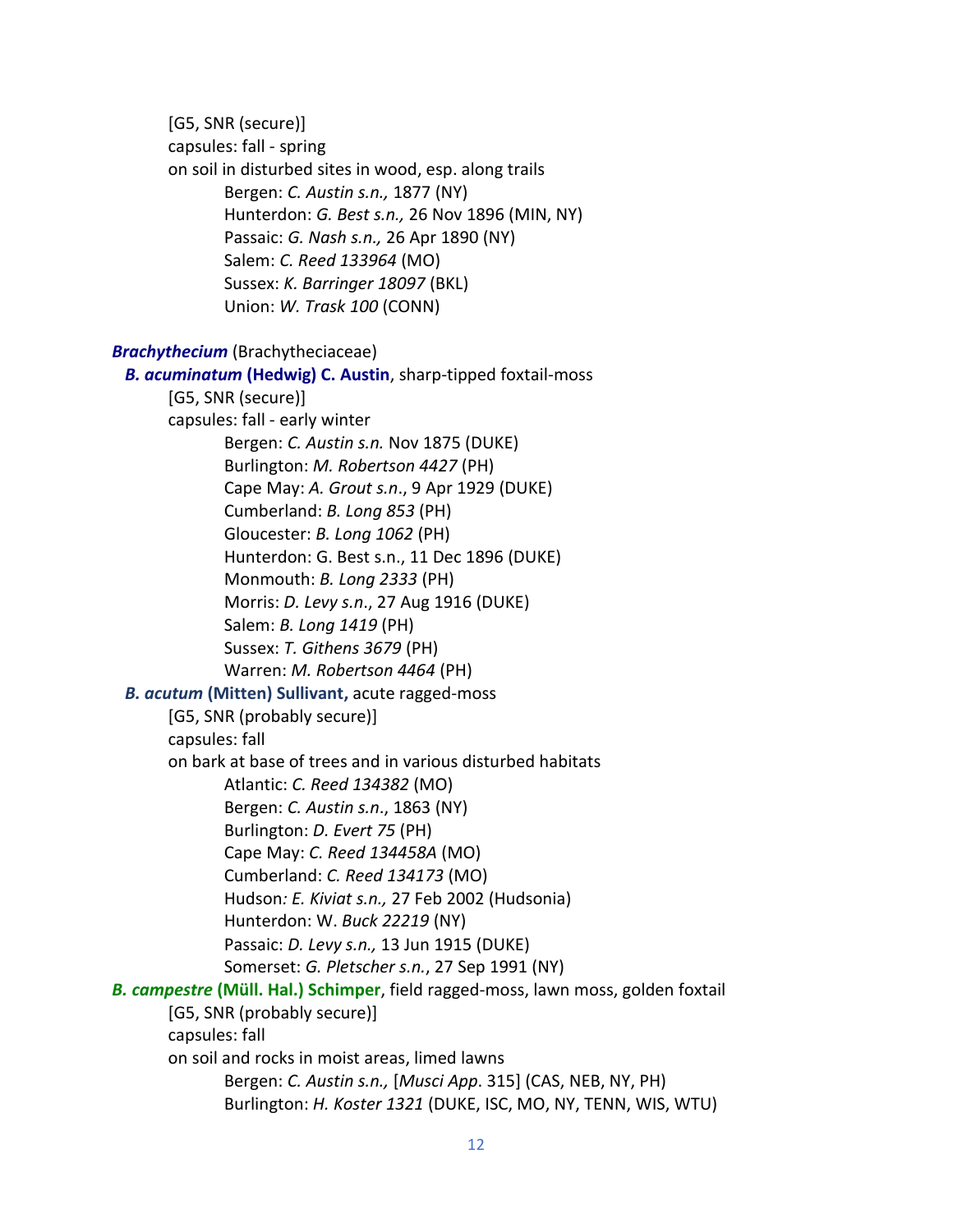Hudson: *C. Austin* s.n., 1866 (NY) Hunterdon: *G. Best s.n*., 4 Nov 1897 (DUKE, NY) Morris: *C. Austin s.n.,* Aug 1867 (NY) Sussex: *H. Habeeb & E. Moul 3700* (UBC)  *B. digastrum* Müll. Hal. & Kindberg – see *B. laetum B. laetum* **(Bridel) Schimper**, long-capsuled ragged-moss, pleated foxtail-moss [G5, SNR (secure)] capsules: late fall - winter on rocks, on soil and tree bases in woods Bergen: *E. Kiviat s.n.,* 14 Nov 2013 (Hudsonia) Camden: *W. Longbottom 12418* (MO) Cumberland: *C. Reed 133972* (MO) Hudson: *E. Kiviat s.n.,* 15 Sep 2004 (Hudsonia) Hunterdon: *W. Buck 22248* (NY) Middlesex: *C. Reed 134127* (MO) Monmouth: *C. Reed 134699* (MO) Morris: *C. Austin s.n.,* Aug 1867 (NY) *Salem: C. Reed 133972* (MO) Sussex: *C. Reed 133648* (MO) Union: *G. Bard s.n,* 27 Oct 1951 (NY) Warren: *W. Buck 21603* (NY)  *B. oxycladon* (Bridel) A. Jaeger – see *B. laetum or B. acuminatum B. plumosum* (Hedwig) Schimper - *see Sciuro-hypnum plumosum B. populeum* (Hedwig) Schimper - see *Sciuro-hypnum populeum B. reflexum* (Starke) Schimper - see *Sciuro-hypnum reflexum B. rivulare* **Schimper**, stream foxtail, river ragged-moss [G5, SNR (secure)] capsules: fall On rocks and soil near streams and springs Bergen: *E. Kiviat s.n.,* 6 Dec 2016 (Hudsonia) Hudson: *E. Kiviat s.n.,* 11 Jan 2010 (Hudsonia) Hunterdon: *W. Buck 22192* (NY) Passaic: *C. Austin s.n.,* 1867 (NY) Morris: *R. Miller 1365* (NY) Sussex: *H. Habeeb 3565* (NYS) Union: *W. Trask 202* (CONN) Warren: *I. Henley s.n.,* Jul 1940 (BRIT, ISC, NY)  *B. rutabulum* **(Hedwig) Schimper**, rough-stalked feather-moss, rough-stalked ragged-moss [G5, SNR (secure)] capsules: winter on various substrates in moist, shaded sites Bergen: *E. Kiviat s.n.,* 12 Sep 2008 (Hudsonia) Cumberland: *B. Long s.n.*, 24 Jun 1934 (PH) Essex: *M. Robertson 6490* (PH)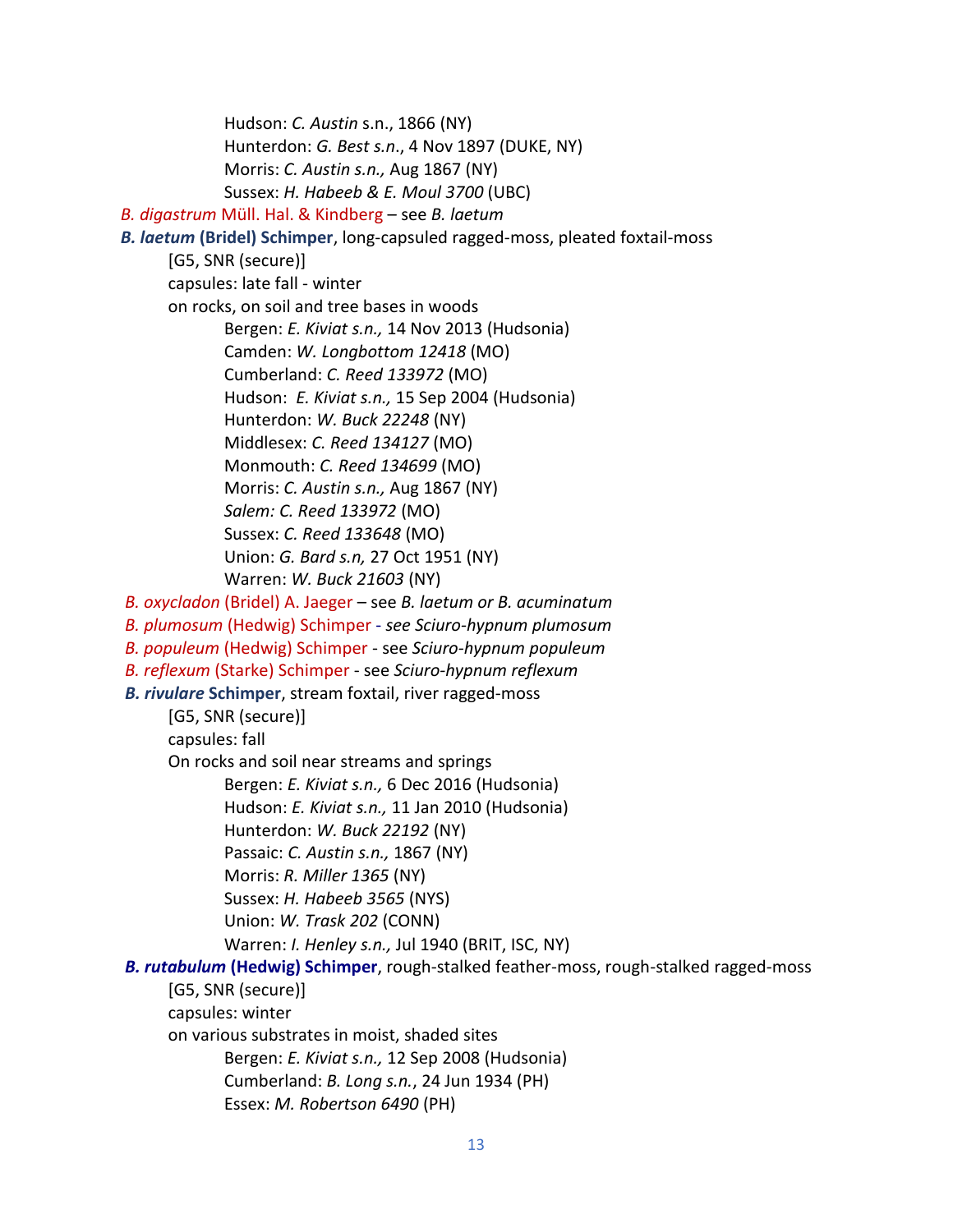Hudson: *E. Kiviat s.n.,* 5 Sep 2015 (Hudsonia) Hunterdon: *W. Buck 22238* (NY) Middlesex: *K. Barringer 17898* (BKL) Morris: *H. Habeeb 3250* (NYS, UBC) Ocean: *M. Robertson 4297* (PH) Passaic: *C. Austin s.n.,* 1867 (NY) Salem: *B. Long s.n.,* 22 Feb 1935 (PH) Somerset: *K. Barringer 20715* (BKL) Sussex: *E. Bartram 101* (FH, NYS) Warren: *E. Bartram 467* (FH)

 *B. salebrosum* (F. Weber & D. Mohr) Schimper – ours are *B. acutum* or *B. campestre*

 *B. starkii* (Bridel) Schimper - see *Sciuro-hypnum starkei*

 *B. velutinum* (Hedwig) Schimper – see *Brachytheciastrum velutinum*

#### *Brotherella* (Pylaisiadelphaceae)

 *B. recurvans* **(Michaux) M. Fleischer**, satin moss [G5, SNR (probably secure)] capsules: late autumn on soil, logs and tree bases in moist to wet woods Bergen: *D. Levy 1219* (DUKE) Burlington: *L. Stair s.n.*, 7 Sep 1940 (MICH, PH) Essex: *H. Habeeb 3182* (UBC) Gloucester: *C. Austin s.n.,* 1861 (MO) Hudson: *C. Austin s.n.*, Sep 1867 (NY) Hunterdon: *G. Best s.n.,* 1893 (NY) Middlesex: *W. Wiegmann s.n.*, 22 Jun 1913 (NY) Monmouth: *A. Beals s.n*., 14 May 1933 (NY) Ocean: *C. Austin s.n.,* 1868 (NY, WTU) Passaic: *G. Tees 1107* (NY, PH) Salem: *B. Long s.n.* 22 Apr 1934 (PH) Sussex: *W. Buck 21550* (NY) Union: *W. Trask 190* (CONN) Warren: *E. Moul 62-153* (CHRB)

# *Bruchia* (Bruchiaceae)

#### *B. flexuosa* **(Schwägrischen) Müll. Hal.**

[G4, SNR (probably secure)] capsules: spring-summer moist soil among grasses Bergen: *G. Nearing s.n*., 4 Jun 1944 (NY) Burlington: *D. Lane 1052* (CNC, DUKE, MIN, MO, MSC, MU, TENN, UBC) Camden: *C. Austin s.n.*[*Musci App*.56] (CAS, MICH, NEB, NY, NYS) Cumberland: *B. Long 1444* (PH)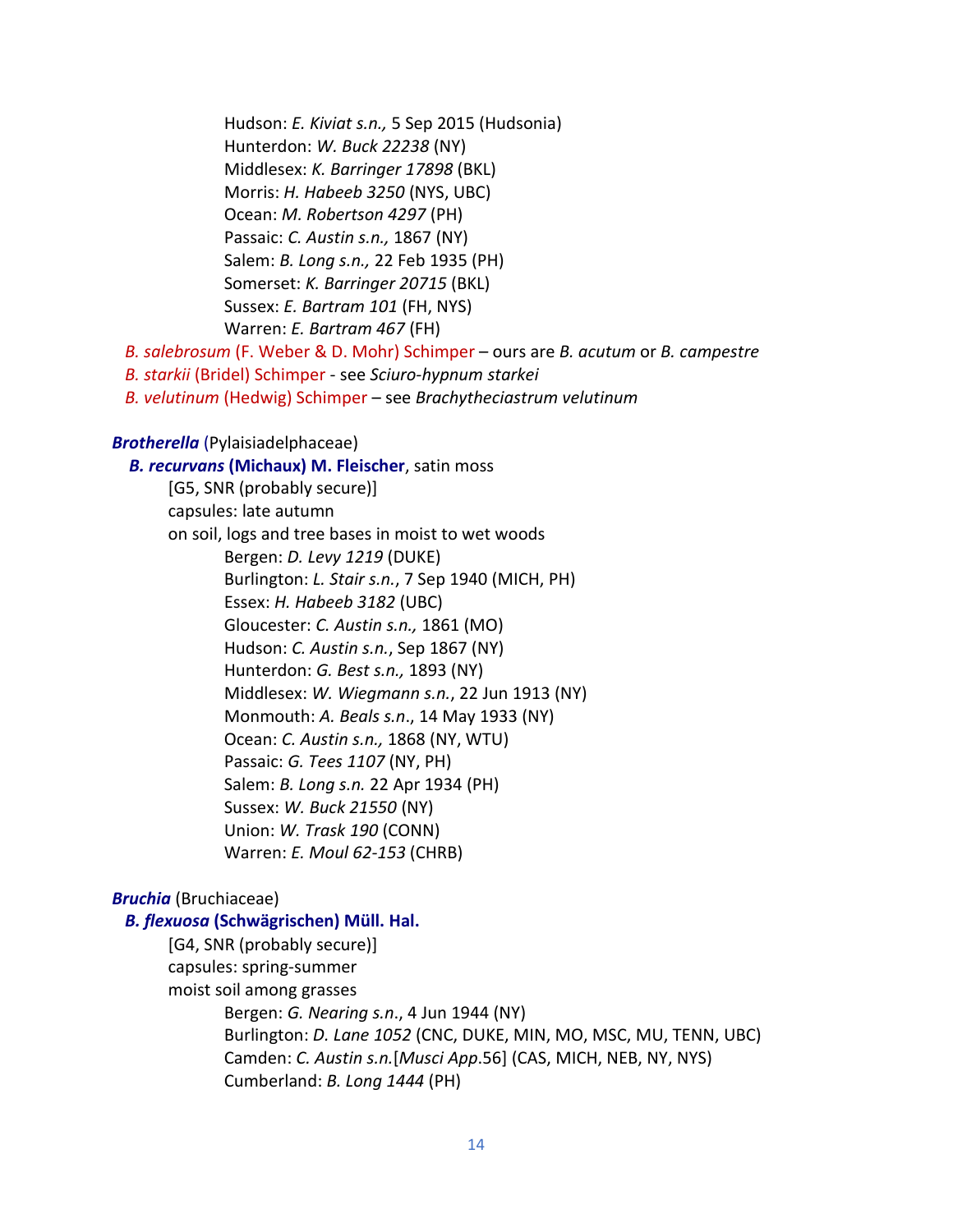Essex: *H. Habeeb 3774* (F, MT, NYS) Gloucester: *A. Rau s.n*., Jun 1882 (NY) Mercer: *T. James s.n*., May 1850 (FH, NY) Monmouth: *A. Beals 1676x* (DUKE, MO, NY) Passaic: *A. Beals 1641x* (DUKE, NY)

*Bryhnia* (Brachytheciaceae)

*B. graminicolor* **(Bridel) Grout**, pale mat-moss

[G5, SNR (probably rare)] moist soil or rock in limestone region Hunterdon: *W. Buck 22190* (NY) Sussex: *E. Frank NJ-57* (CHRB) Warren: *R. Schaeffer s.n.,* 25 Jun 1948 (PH)

 *B. novae-angliae* **(Sullivant & Lesquereux) Grout**, bonsai moss, New England mat-moss

[G5, SNR (probably secure)] capsules: fall - winter wet soil, shaded spots along streams Bergen: *E. Kiviat s.n.,* 18 Oct 2008 (Hudsonia) Burlington: *M. Robertson s.n.,* 10 Sep 1960 (PH) Cumberland: *B. Long 1041* (PH) Essex: *H. Habeeb 3041* (NYS) Gloucester: *C. Reed 136131* (MO) Hunterdon: G. *Best s.n., s.d.* (NY) Mercer: G. *Tees 77* (NY) Morris: *I. Henley s.n*., Jul 1940 (BRIT, NY) Salem: *B. Long s.n.* 3 Mar 1935 (PH)

*Bryoandersonia* (Brachytheciaceae)

 *B. illecebra* **(Hedwig) H. Robinson**, spoonleaf moss, worm moss, Dr. Anderson's moss [G5, SNR (secure)] capsules: fall on soil and on tree bases in oak woods, often disturbed sites Atlantic: *B. Long 2166* (PH) Bergen: *E. Kiviat s.n.,* 28 Apr 2008 (Hudsonia) Burlington: *B. Long 1493* (PH) Cape May: *B. Long 1687* (PH) Cumberland: *B. Long 1146* (DUKE, ISC, NY, PH) Essex: *A. Beals s.n.,* 1930 (NY) Hunterdon: *G. Tees 591* (PH) Middlesex: *A. Beals s.n*., 22 Mar 1919 (DUKE) Monmouth: *B. Long 1581* (PH) Morris: *K. Barringer & J. Rosenbaum 28199* (CHRB, PH) Ocean: *C. Gilly s.n.,* 25 Oct 1941 (NY) Passaic: *K. Barringer 20598* (BKL, CAS, DUKE, NY, VT)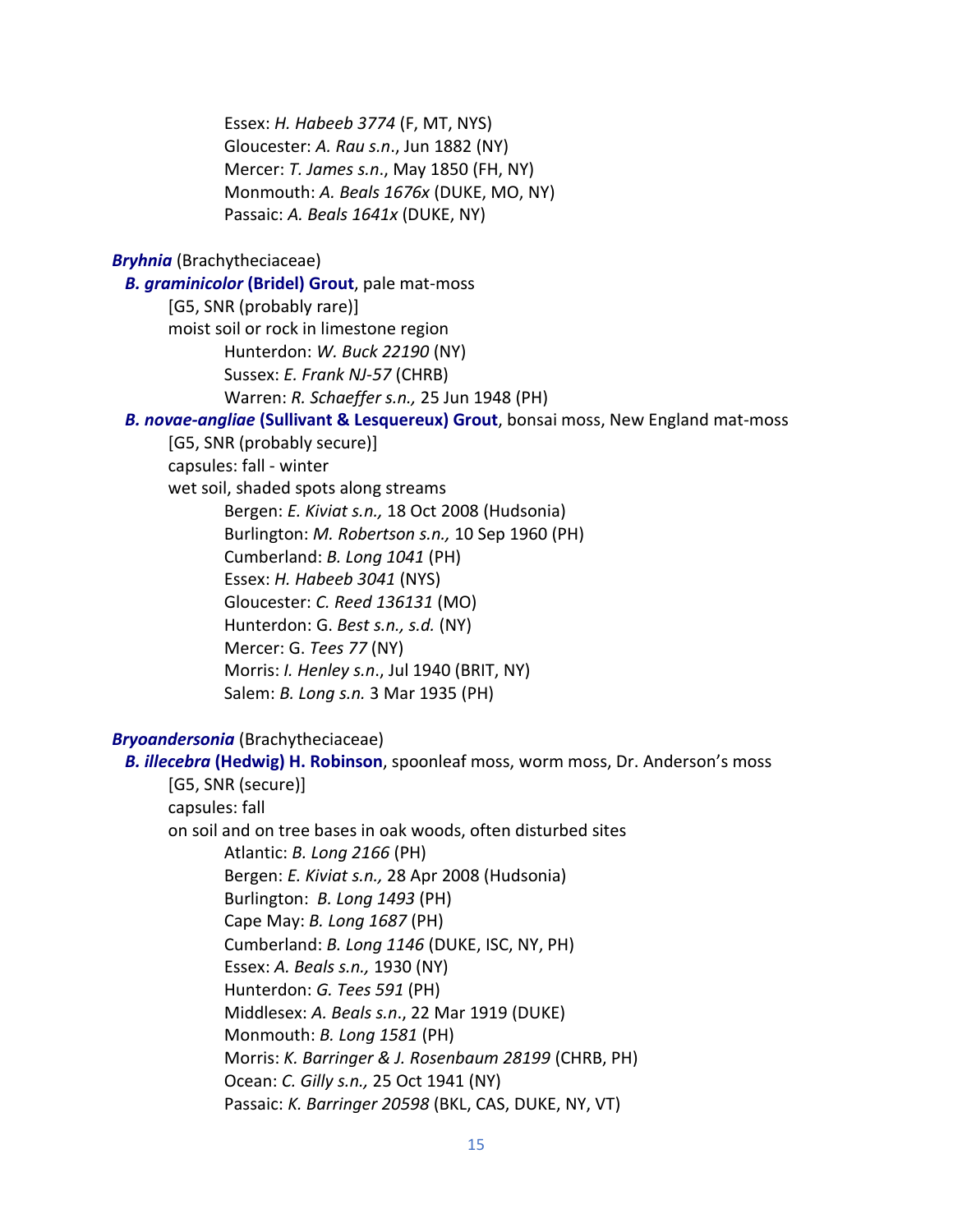*Salem: B. Long 1589* (PH) Somerset: *E. Moul 7301 (NY)* Sussex: *H. Fischer s.n.., 20 Mar 1897 (DUKE)* Union: *G. Bard s.n*., 27 Oct 1951 (NY) Warren: *D. Evert s.n.,* 16 May 1962 (PH)

## *Bryoerythrophyllum* (Pottiaceae)

 *B. recurvirostre* **(Hedwig) P. C. Chen**, red beard-moss [G5, SNR (historic, probably rare)] capsules: summer - fall on soil, limestone, and cement Somerset: *E. Moul 6640* (PH) Sussex: *E. Bartram 697* (DUKE, FH)

*Bryohaplocladium* (Leskeaceae) – *see Haplocladium*

#### *Bryum* (Bryaceae)

 *B. algovicum* Müll. Hal. – see *Ptychostomum pendulum* on wet sand, dune swales  *B. argenteum* **Hedwig**, silvery moss, silver moss [G5, SNR (secure)] capsules spring - early summer on soil in open disturbed sites Bergen: *E. Kiviat s.n.,* 22 Jan 2004 (Hudsonia) Burlington: *M. Robertson 4626* (PH) Cumberland: *B. Long 1276* (PH) Essex: *K. Barringer 18261* (BKL) Gloucester: *B. Long 2943* (PH) Hudson: *E. Kiviat s.n.,* 22 Nov 2014 (Hudsonia) Hunterdon: *H. Fisher s.n.,* 1891 (NY) Mercer: *M. Rex 6195* (PH) Middlesex: *C. Reed 134705* (MO) Monmouth: *L. Anderson s.n.* (DUKE) Morris: *T. Delendick s.n.,* 28 May 1900 (BKL) Ocean: *B. Long 3000* (PH) Passaic: *O. Thompson 413* (WIS) Salem: *B. Long 1191* (PH) Somerset: *E. Moul 7147* (CHRB, PH) Sussex: *F. Drouet & H. Herpers 3681* (PH) Warren: *G. Tees 712* (PH)  *B. caespiticium* Hedwig - see *Gemmabryum caespiticium B. capillare* Hedwig - see *Rosulabryum capillare*

 *B. cyclophyllum* (Schwägrischen) Bruch & Schimper -see *Ptychostomum cyclophyllum*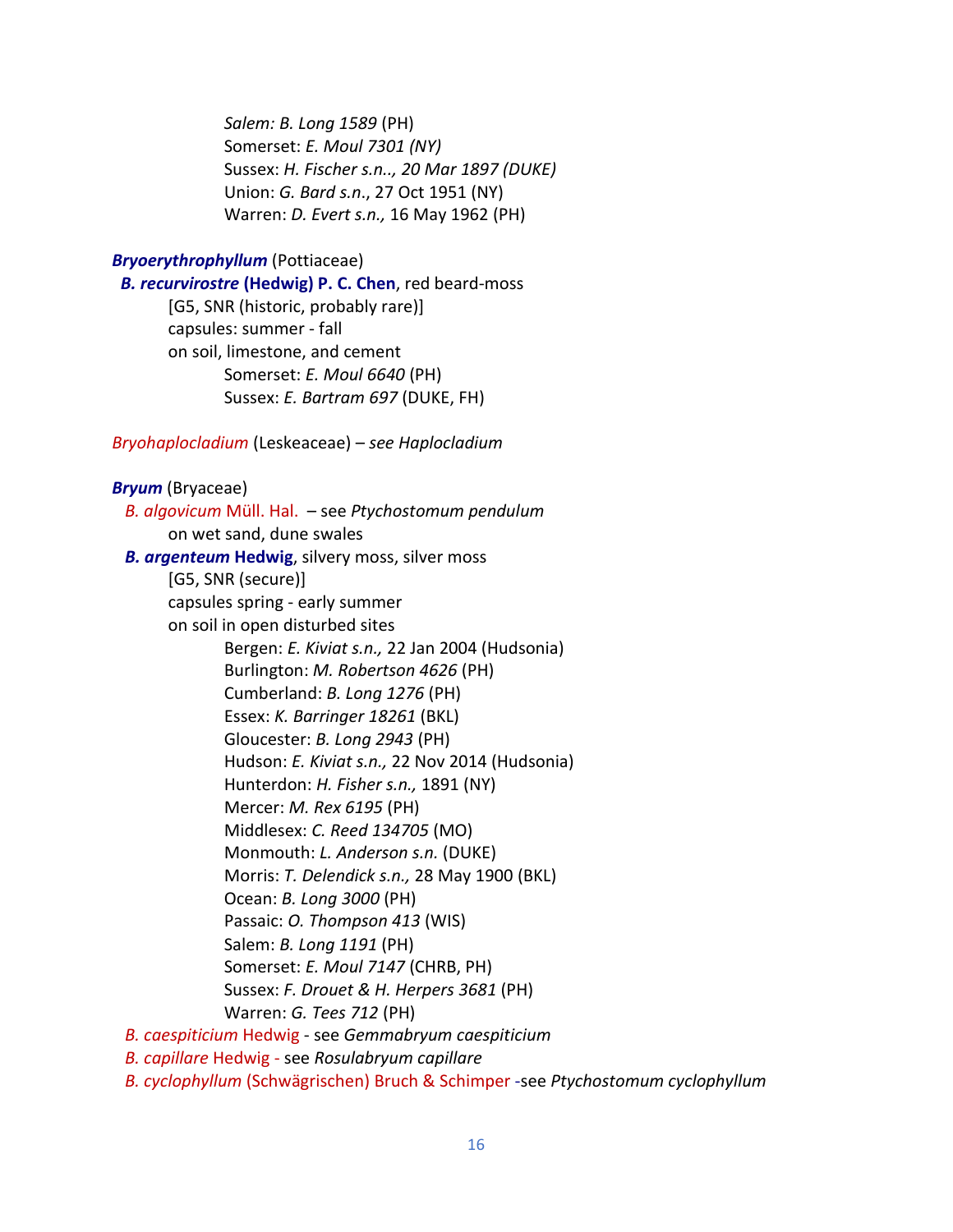*B. dichotomum* Hedwig - see Gemmabryum dichotomum

 *B. lisae* var*. cuspidatum* (Bruch & Schimper) Margadant -see *Ptychostomum creberrimum*

 *B. muehlenbeckii* Bruch & Schimper - see *Imbribryum muehlenbeckii*

 *Bryum pseudotriquetrum* (Hedwig) Gaertner *et al. -* see *Ptychostomum pseudotriquetrum* and *P. bimum*

 *B. radiculosum* Bridel – western, not in NJ

*B. uliginosum* (Bridel) Bruch & Schimper - see *Ptychostomum cernuum*

### *Bucklandiella* (Grimmiaceae)

*B. microcarpa* **(Hedwig) Bednarek-Ochyra & Ochyra**, small-fruited rock-moss [G5, SNR (probably rare)] on acid rocks, cliffs, especially in late snow areas, underhangs of cliffs *fide* FNA

 *B. venusta* **(Frisvoll) Bednarek-Ochyra & Ochyra**, Appalachian rock-moss

[GNR, SNR (historic, probably rare)] on acid rocks, cliff faces and bluffs, exposed, dry Bergen: *C. Austin s.n., s.d*. (NY)

#### *Buxbaumia* (Buxbaumiaceae)

*B. aphylla* **Hedwig**, bug on a stick

[G5, SNR (probably secure)]

capsules: late Spring-Fall

usually on soil or rotting wood in well-lit, usually disturbed sites, roadsides, trailsides

Atlantic: *B. Long 1238* (DUKE, PH) Bergen: *C. Austin s.n.,* Jun 1893 (BKL, NY) Burlington: *H. Koster s.n.*, 10 Apr 1937 (NY) Camden: *B. Long 1949* (PH) Cape May: *B. Long 1543* (DUKE, PH) Cumberland: *B. Long 1510* (DUKE, PH) Gloucester: *B. Long 1514* (DUKE, PH) Hunterdon: G. *Best s.n.*, 20 Jun 1892 (NY) Middlesex: *B. Long 2925* (PH) Monmouth: *B. Long 2256* (PH) Ocean: *G. Tees 1366* (DUKE, ISC, PH) Passaic: *A. Northrup s.n.*, 9 Nov 1919 (NY) Salem: *B. Long 2118* (PH) Warren: *S. Knipe s.n.,* Oct 1884 (CHRB, NY)

# *Callicladium* (Hypnaceae)

 *C. haldanianum* **(Greville) Crum**, sword moss [G5, SNR (secure)] capsules: fall – early winter on rotting wood or on tree bark, esp. at edges of woods Atlantic: *C. Reed 134017* (MO)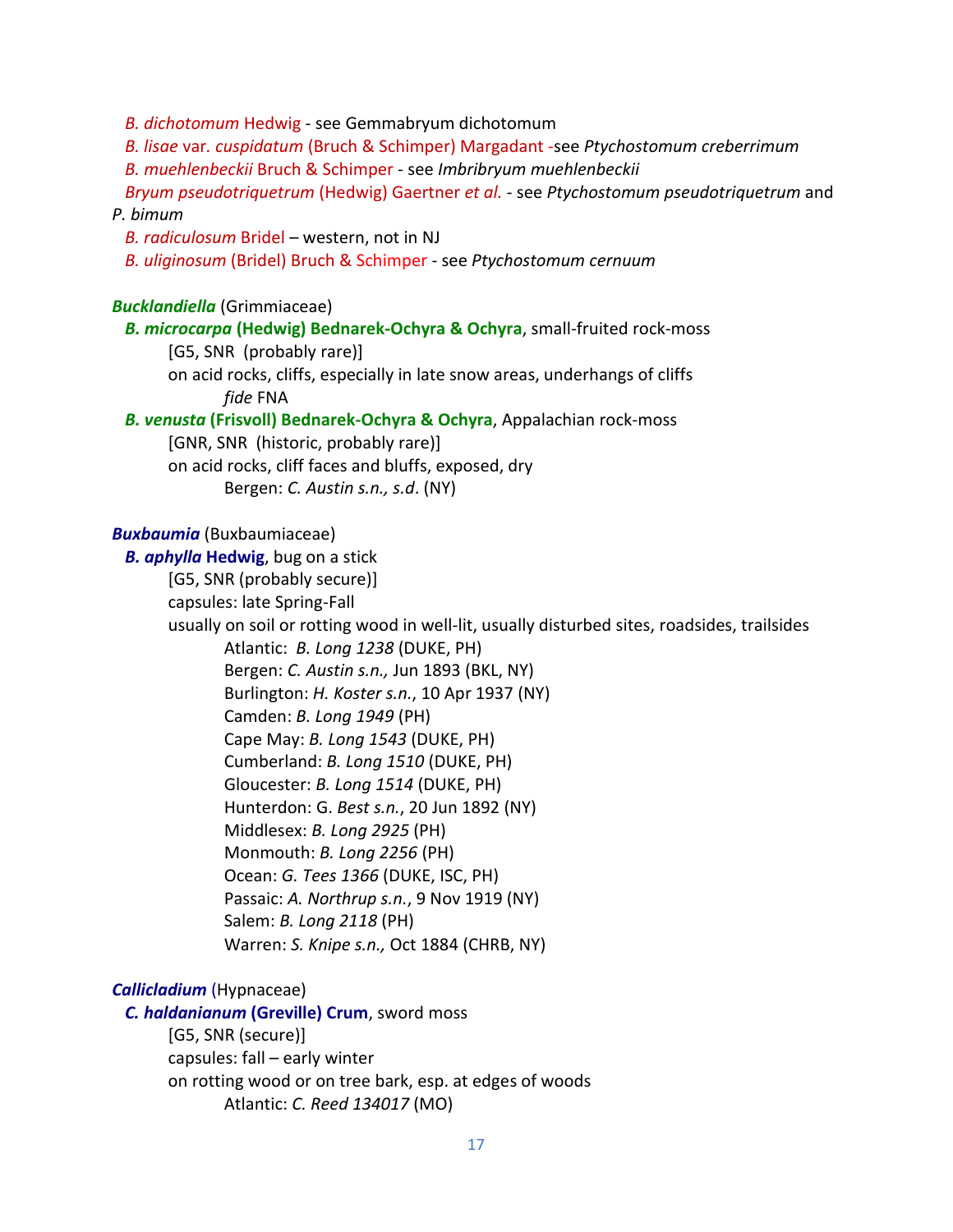Bergen: *E. Kiviat s.n.,* 26 Sep 2008 (Hudsonia) Burlington: *M. Robertson 7704* (PH) Cape May: *J. Fox 669* (PH) Cumberland: *B. Long 596* (NY, PH) Hudson: *E. Kiviat s.n.,* 22 Mar 2005 (Hudsonia) Hunterdon: *E. Moul 7831* (CHRB) Middlesex: *W. Wistendahl 6* (CHRB) Monmouth: *C. Reed 134679* (MO) Mercer: *B. Long 1599* (PH) Morris: *K. Barringer 18236* (BKL, DUKE, NY, VT) *Ocean: A. Hoiberg 53c* (CHRB) Passaic: *G. Eiten 1277* (NY) Salem: *C. Reed 134070* (MO) Sussex: *E. Frank NJ-163* (CHRB) Union: *K. Barringer 20076* (BKL) Warren: *E. Moul 6183* (CHRB)

*C. imponens* (Hedw.) Hedenas, Schlesak, & D. Quant = *Hypnum imponens*

#### *Calliergon* (Calliergonaceae)

 *C. cordifolium* **(Hedwig) Kindberg**, heart-leaved spear-moss [G5, SNR (probably secure)] Moist to wet nutrient-rich sites**,** along streams and ditches, swamps. Bergen: *D. Levy 2700* (DUKE) Hudson: *C. Austin s.n.*, 1865 (BKL, NY) Middlesex: *C. Austin s.n.,* 1862 (NY) Morris: *M. Robertson 7109* (PH) Sussex: *E. Britton & N. Britton s.n.*, Sep 1887 (NY)  *C. giganteum* **(Schimper) Kindberg**, giant spear-moss [G5, SNR (historic, probably rare)] Calciphile, emergent of slightly submerged in shallow puddles or ditches. Morris: *A. Rau s.n.,* 5 July 1877 (OS) Sussex: *A. Garber s.n.,* Jul 1871 (ISC, NY) Warren: *N. Miller 10103* (NYS)

#### *Calliergonella* (Hypnaceae)

 *C. curvifolium* (Hedwig) B. H. Allen – see *Hypnum curvifolium C. cuspidata* **(Hedwig) Loeske**, beech-bud moss [G5, SNR (probably rare)] capsules: late spring – summer Calciphile, wetlands, rich fens, lawns and sedge meadows. Warren: *D. Evert 4431* (PH)  *C. lindbergii* (Mitt.) Hedenas – see *Hypnum lindbergii*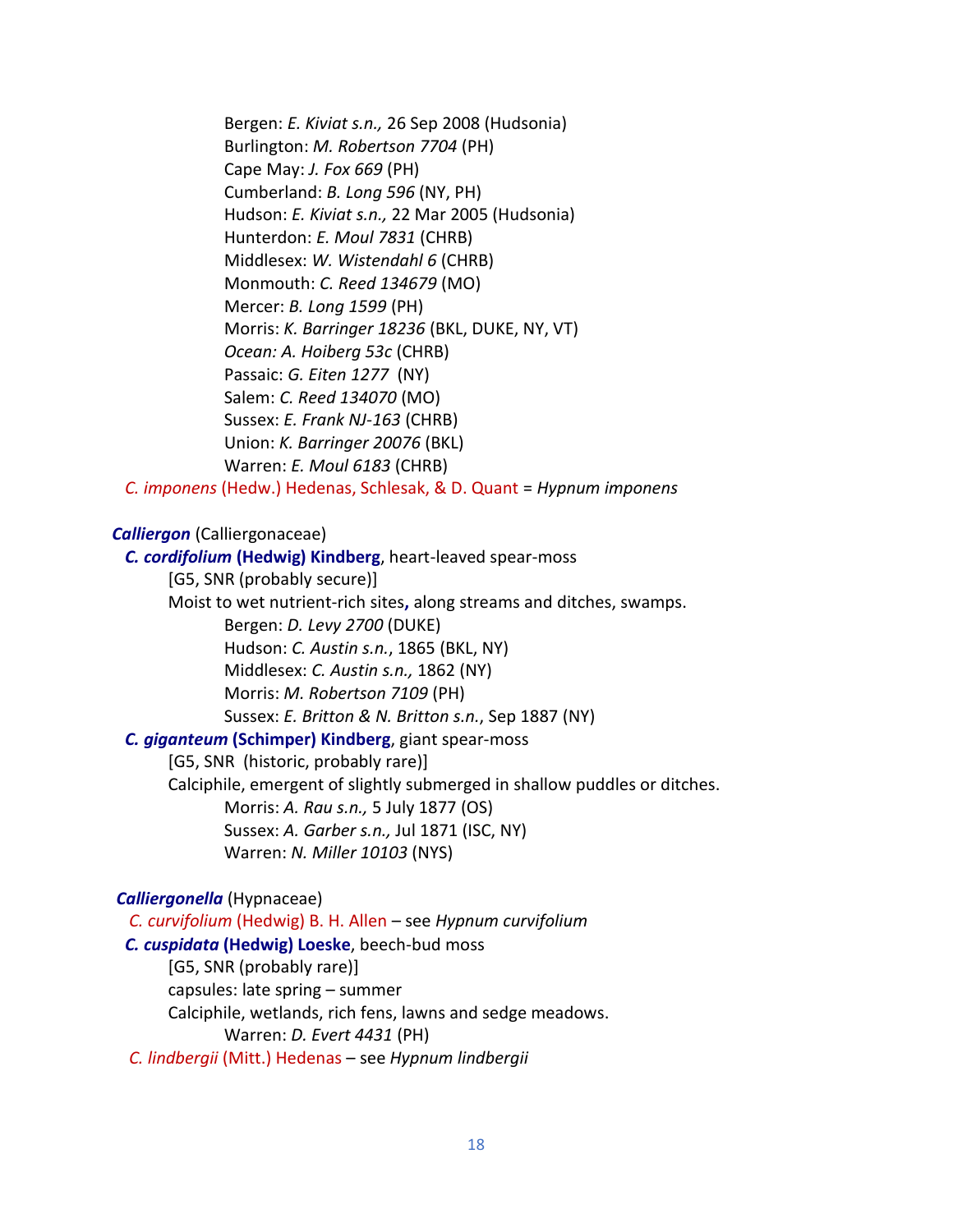#### *Campyliadelphus* (Amblystegiaceae)

 *C. chrysophyllus* **(Bridel) H. Kandra**, golden star-moss, bristly-star moss [G5, SNR (probably secure)] capsules: spring – early summer Moist to wet, calcareouos or at least mineral rich soil in woods. Atlantic: *D. Evert 4432* (PH) Bergen: *W. Wiegmann 22* (BKL, NY) Burlington: *L. Stair s.n.* 28 Apr 1940 (PH) Camden: *G. Kaiser s.n*., 19 Apr 1913 (PH) Cumberland: *B. Long 592* (PH) Gloucester: *C. Lippincott 128* (PH) Hunterdon: *G. Best s.n.* 23 May 1893 (NY) Monmouth: *B. Long 594a* (PH) Morris: *H. Habeeb 3362* (F) Salem: *B. Long 950* (PH) Sussex: *E. Bartram s.n.,* 21 Oct 1922 (FH) Warren: *M. Robertson 5965 (PH)*

#### *Campylium* (Amblystegiaceae)

 *C. chrysophyllum* (Bridel) J. Lange -see *Campyladelphus chrysophyllus C. hispidulum* (Bridel) Mitten - see *Campylophyllum hispidulum*

 *C. polygamum* (Schimper) C. Jensen - see *Drepanocladus polygamus*

 *C. radicale* (P. Beauvois) Grout - see *Pseudocampylium radicale*

 *C. stellatum* **(Hedwig) C. Jensen**, creeping star-moss, starry fen-moss [G5, SNR (probably rare)]

capsules: spring

On wet soil in rich fen and calcareous meadows

Bergen[?]: *C. Austin s.n*., [*Musci App*. 400] (BKL, NEB, NY) Sussex: *W. Wiegmann s.n.,* 20 Jun 1916 (NY, NYS, PH) Warren: N. Miller 101112 (NYS)

# *Campylophyllum* (Hypnaceae)

*C. hispidulum* **(Bridel) L. Hedenäs**, fine wet moss

[G5, SNR (probably secure)] On soil, tree trunks, and decaying wood in woods. Atlantic: *C. Reed 134015A* (MO) Bergen: *W. Wiegmann 22* (NY) Burlington: *T. Zanoni 4874* (NY) Cape May: *B. Long 1230* (PH) Cumberland: *B. Long 694* (PH) Hudson: *N. Britton s.n.,* 7 Nov 1882 (NY) Hunterdon: *W. Buck 22236* (NY) Monmouth: *D. Levy 599.* (DUKE) Morris: *C. Reed 74973 (MO)*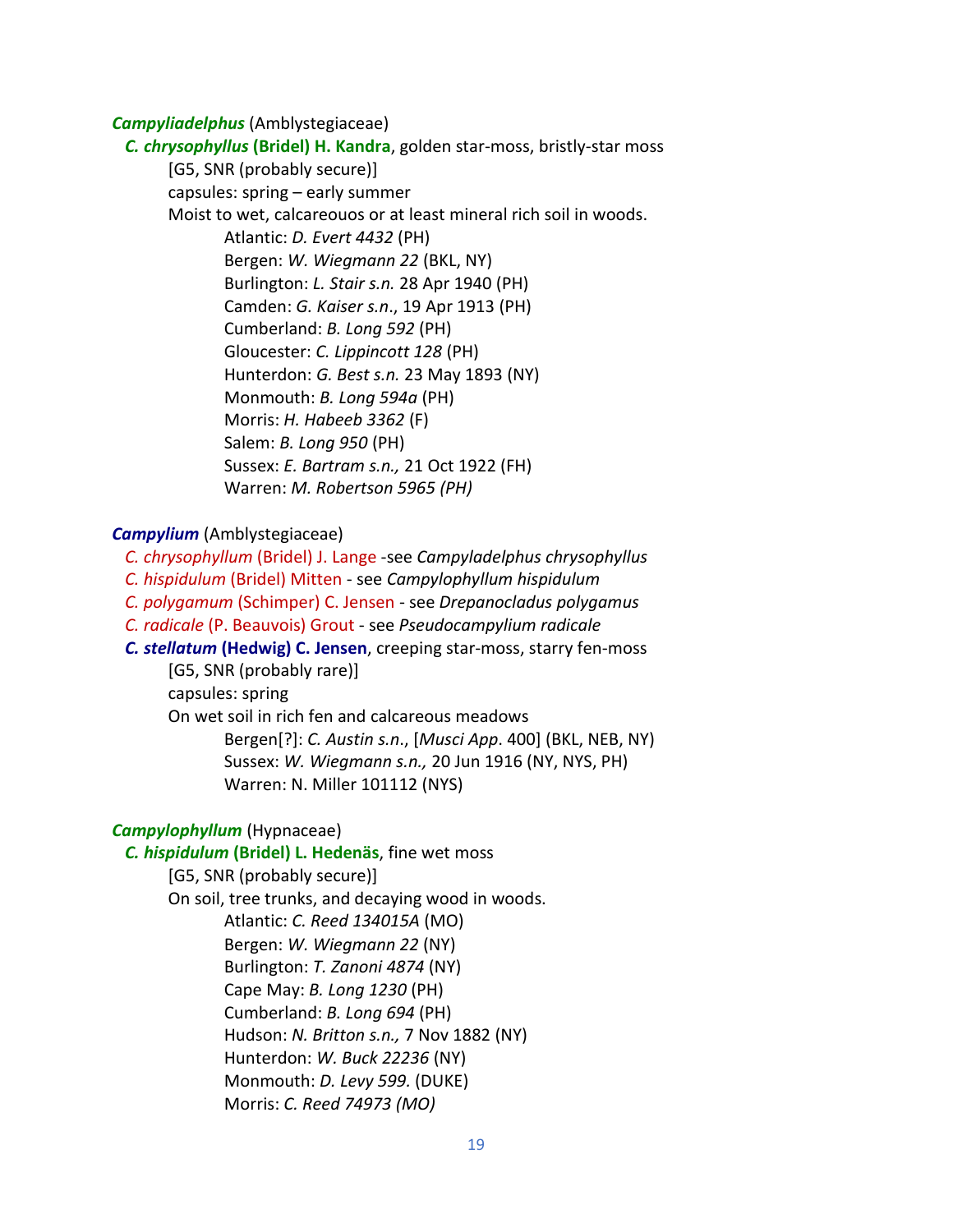Ocean: *M. Robertson 5737* (PH) Passaic: *K. Barringer 18073* (BKL) Somerset: *W. Wistendahl 1235* (CHRB) Sussex: *W. Wiegmann 168* (BKL, NY) Warren: *A. Beals s.n.*, 11 Sep 1938 (NY)

#### *Campylopus* (Leucobryaceae)

*C. carolinae* **Grout**, savanna moss

[G2, SNR(historic, probably incorrectly identified)] in dry, white sand Ecoregions: Outer coastal plain, coast Ocean: *J. Kekes 3001* (MO, PH, NY)

# *Campylostelium* (Ptychomitriaceae)

 *C. saxicola* **(F. Weber & D. Mohr) Bruch & Schimper**, swan-neck moss [G4, SNR(historic, probably rare)] capsules Oct-May on shaded sandstone, gneiss, or granite boulders and cliffs in woods Bergen: *C. Austin s.n.* [*Musci App*. 109] (BKL, FH, MU, NEB, NY, PH, WIS)

#### *Ceratodon* (Ditrichaceae)

 *C. purpureus* **(Hedwig) Bridel**, purple moss, roof moss [G5, SNR (secure)] capsules: summer-fall on soil in openings, rock outcrops and burned sites Atlantic: *M. Robertson 2050* (PH) Bergen*: E. Kiviat s.n.,* 12 Jan 2010 (Hudsonia) Burlington: *C. Mann 4426* (PH) Camden: *M. Robertson 4929* (PH) Cape May: *M. Robertson 4249* (PH) Cumberland: C. Reed 133978 (MO) Essex: *H. Miller s.n.,* s.d. (MU) Gloucester: *B. Long 928* (PH) Hudson: *E. Kiviat s.n.,* 22 Nov 2014 (Hudsonia) Hunterdon: *G. Best s.n*., 1894 (NY) Middlesex: *H. Webster 68160* (TENN) Monmouth: *E. Moul 6693* (PH) Morris: *K. Holmen & M. Martin s.n.,* 14 Jun 1967 (UBC) Ocean: *B. Long 1863* (PH) Passaic: G. *Nash s.n.*, 24 Apr 1890 (DUKE, NY) Salem: *M. Robertson 4071* (PH) Somerset: *W. Wistendahl 32* (CHRB) Sussex: *E. Moul 576* (CHRB) Warren: *E. Frank NJ-22* (CHRB)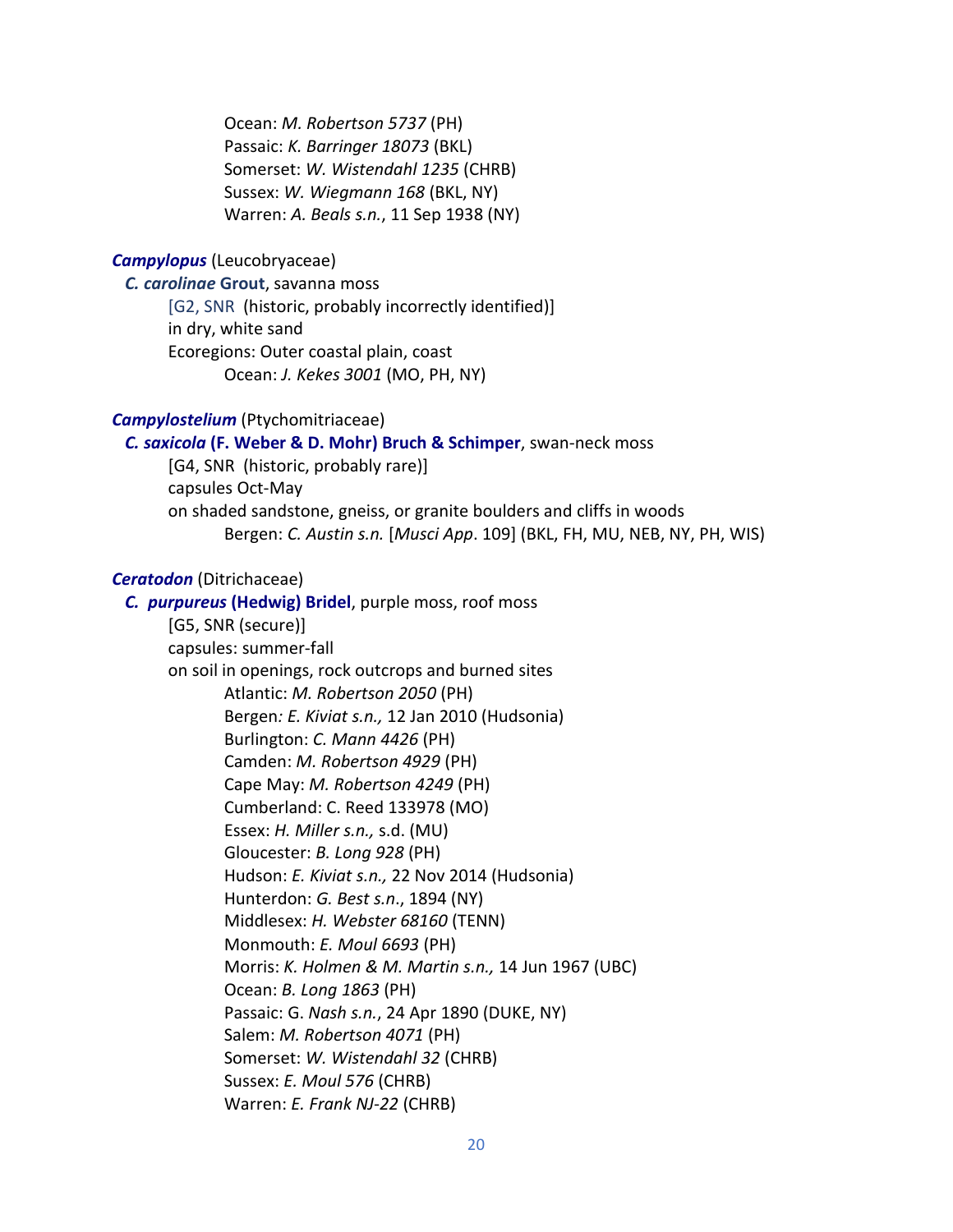#### *Cirriphyllum* (Brachytheciaceae)

 *C. piliferum* **(Hedwig) Grout**, moustache moss [G5, SNR (historic, probably extirpated)] on soil in wet shaded places, swamps Bergen: *C. Austin s.n.*, s.d. (DUKE, NY) Hudson: *C. Austin s.n*., s.d. (DUKE, NY)

*Claopodium* (Anomodontaceae)

*C. rostratum* (Hedwig) Ignatov - see *Anomodon rostratus*

#### *Clasmatodon* (Brachytheciaceae)

 *C. parvulus* (Hampe) Hooker & Wilson - not in NJ

#### *Cleistocarpidium* (Ditrichaceae)

*C. palustre* **(Bruch & Schimper) Ochyra & H. Bednarek-Ochyra**, marsh pygmy moss

[G5, SNR (historic, probably extirpated) capsules: May - Jun on wet sand in coastal plain swamps, pine barrens swamps Camden: *T. James s.n.* 25 Apr 1853 [*Musci Bor. Amer.* 51b] (DUKE, MO, NY, WIS)

# *Climacium* (Climaciaceae)

 *C. americanum* **Bridel**, tree moss [G5, SNR (secure)] capsules: fall swamps and wet woods ecoregions: widespread Bergen: *C. Austin s.n.,* 1867 (FH, NY) Cape May: *J.* Bernard 1689 (CHRB) Cumberland: *B. Long 1281* (DUKE, FH, NY, PH) Essex: *W. Wiegmann 758* (NY) Hunterdon: *W. Buck 22235* (NY) Ocean: *B. Long* 66829 (PH) Mercer: *C. Lane s.n.,* 1874 (OS) Morris: *K. Barringer & J. Rosenbaum 28051* (CHRB, PH) Passaic: *F. Merrill 1315 (*CHRB) Salem*: C. Reed 134152* (MO) Somerset: *J. McCormick s.n., 19 Mar 1954* (CHRB, PH) Sussex: *K. Barringer 20590* (BKL, CAS, DUKE, NY) Union: *G. Bard s.n., 27 Oct 1951* (NY) Warren: *W. Buck 21588* (NY) *C. dendroides* **(Hedwig) F. Weber & D. Mohr**, tree moss, palm-tree moss [G5, SNR (possibly rare)] capsules: fall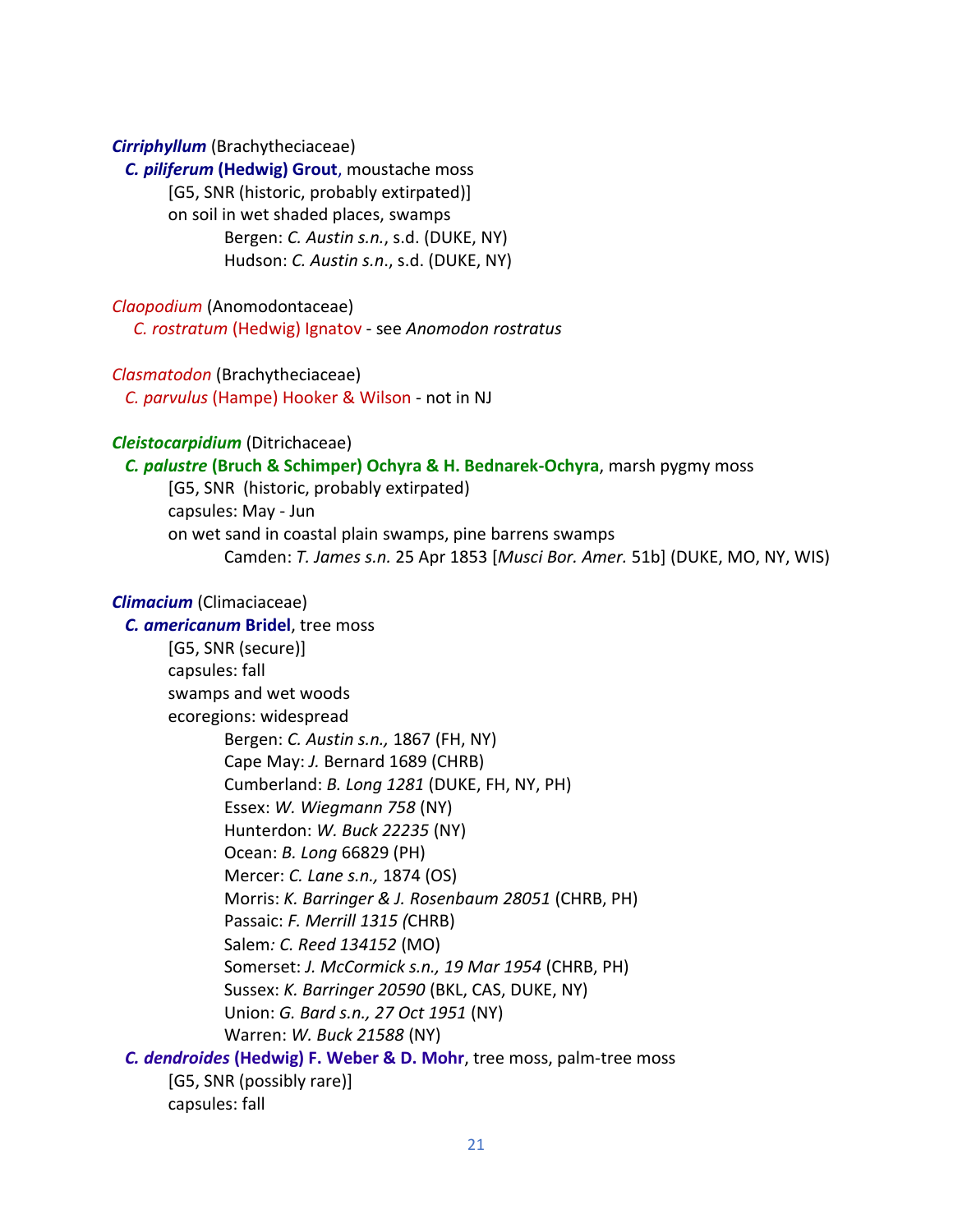swamps, watersides ecoregions: Ridge and Valley Bergen[?]: *C. Austin s.n.*, Oct 1865 (NY) Warren: *R. Schaeffer 40* (NY)

 *C. kindbergii* (Renauld & Cardot) Grout – see *C. americanum*

## *Codriophorus* (Grimmiaceae)

 *C. acicularis* **(Hedwig) P. Beauvois**, black tufted rock-moss, boulder moss [G5, SNR (historic, probably extirpated)] moist to wet acid, or rarely calcareous, rocks, especially in or near streams Bergen: *C. Austin s.n.* [*Musci App*. 147] (PH, MICH, NY) Warren: *E. Bartram & E. Chamberlain 1049* (FH) *C. aduncoides* **(Bednarek-Ochyra) Bednarek-Ochyra & Ochyra**, cascade moss

[GNR, SNR (historic, rare if extant)]

wet, acidic boulders in streams of on dripping cliffs, sometimes submerged in cascades Somerset: *A. Beals 1964* (DUKE)

# *Cratoneuron* (Amblystegiaceae)

 *C. filicinum* **(Hedwig) Spruce**, fern-leaved hook-moss [G5, SNR (historic, probably rare)] on wet soil above streams and springs in limestone regions Passaic: *G. Nash s.n., May 1890* (NY) Sussex: *E. Bartram 699* (FH)

Warren: *N. Britton s.n.,* 4 Aug 1885 (CHRB)

# *Cryphaea* (Cryphaeaceae)

# *C. glomerata* **Sullivant**

[G5, SNR (probably rare)] capsules: Sep-Jun on twigs, branches and trunks of deciduous trees and shrubs Bergen[?]: *C. Austin s.n*. [*Musci App.* 253] (CAS, MICH. MO, MU, PH, WIS) Hunterdon: *W. Buck 22227* (NY)

# *Ctenidium* (Hylocomiaceae)

 *C. malacodes* Mitten - ours are *C. molluscum C. molluscum* **(Hedwig) Mitten**, comb-moss [G5, SNR (secure)] capsules: summer on soil or rotting wood in swamps ecoregions: Piedmont, highlands, ridge and valley Bergen: *W. Wiegmann 166* (NY) Hudson: *s.l. s.n.,* Apr 1868 (NY) Hunterdon: *W. Buck 22237* (NY) Morris: *I. Henley s.n.,* Jun 1940 (ISC)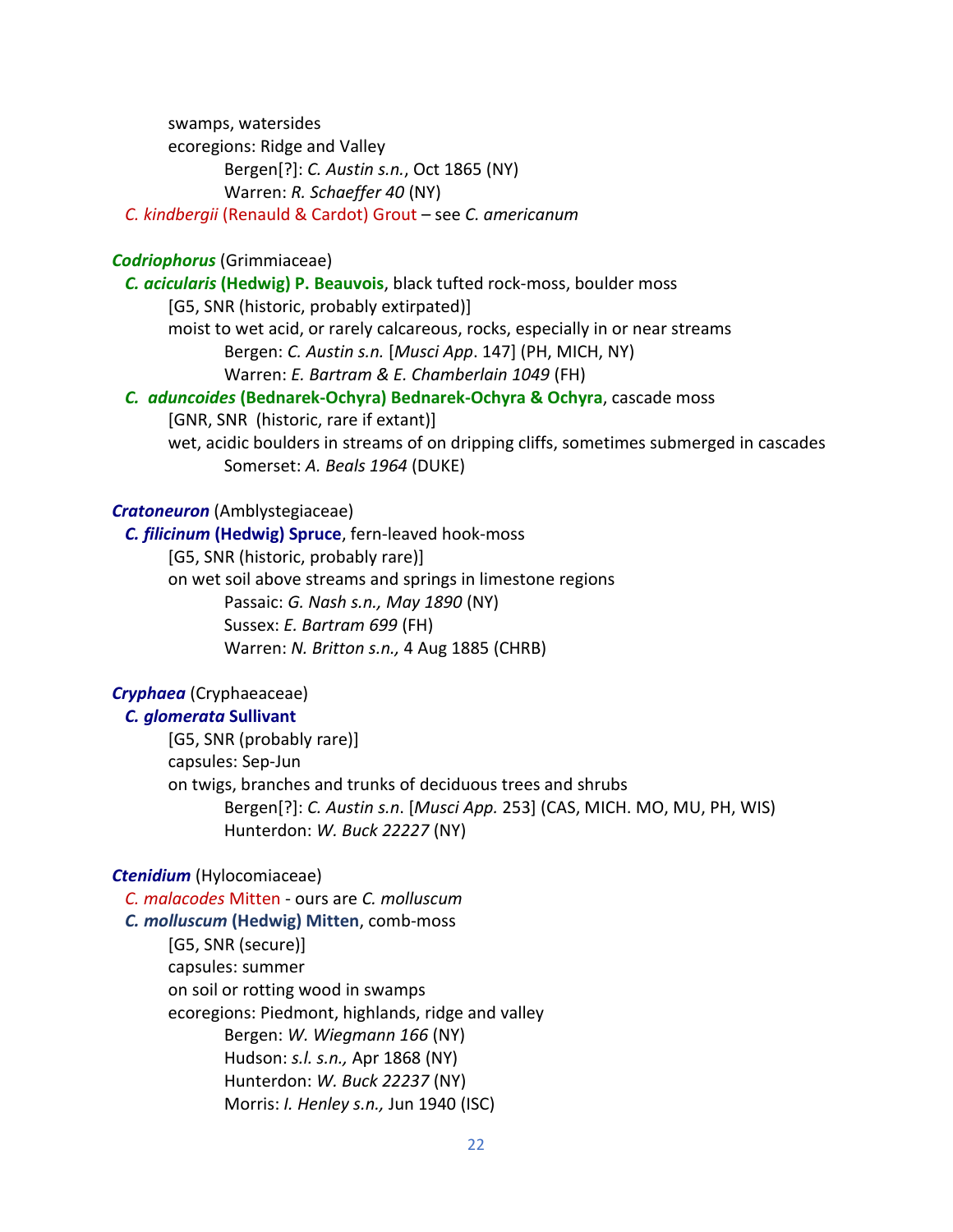Passaic: *K. Barringer 20548* (BKL) Sussex: *E. Bartram 107* (DUKE, FH, MO, NYS) Warren: *M. Robertson 5686* (PH)

*C. subrectifolium* (Bridel) Buck & B. Allen – see *C. molluscum*

# *Cyrto-hypnum* (Thuidiaceae)

*C. minutulum* **(Hedwig) Buck & Crum**, tiny cedar-moss, tiny fern-moss

[G5, SNR (probably rare)] capsules: Feb-Aug moist woods on rotting logs or limestone rocks Bergen: *C. Austin s.n.*, Aug 1874 (NY) Salem: *C. Lippincott 128-6* (PH) Sussex: *C. Austin s.n.*, Sep 1867 (NY) Warren: *M. Robertson 7123* (PH)

## *C. pygmaeum* **(Schimper) Buck & Crum**, pygmy cedar-moss

[G4, SNR (probably rare)] capsules: Jul-Sep on moist rocks and soil in limestone woods Bergen: *C. Austin s.n.*, 1875 (NY, NYS) Hunterdon: *G. Best s.n.*, 5 Dec 1902 (NY) Warren: *E. Beals s.n.*, 11 Sep 1938 (DUKE, ISC, MICH, MO, NY)

#### *Desmatodon* (Pottiaceae)

*D. obtusifolius* (Schwaegr.) Schimper - see *Tortula obtusifolia*

## *Dichelyma* (Fontinalaceae)

 *D. capillaceum* **(Withering) Myrin** hairlike claw-moss [G5, SNR (probably rare)] in swamps on roots and tree bases where periodically submerged Bergen: *D. Levy 1742*7 (DUKE) Morris: *K. Barringer 28410* (CHRB, PH) Union: *G. Bard s.n., 2*7 Oct 1951 (NY) Warren: *D. Evert 44* (PH)

#### *Dichodontium* (Dicranaceae)

#### *D. pellucidum* **(Hedwig) Schimper**

[G5, SNR (historic, probably extirpated) capsules: late fall-spring moist exposed soil or rocks, especially near streams Essex: *s.l. s.n.,* 9 Aug 1896 (DUKE) Passaic: *C. Austin s.n*., 1867 (NY) Sussex: *C. Austin s.n.* [*Musci App*. 76] (NEB, NY, PH)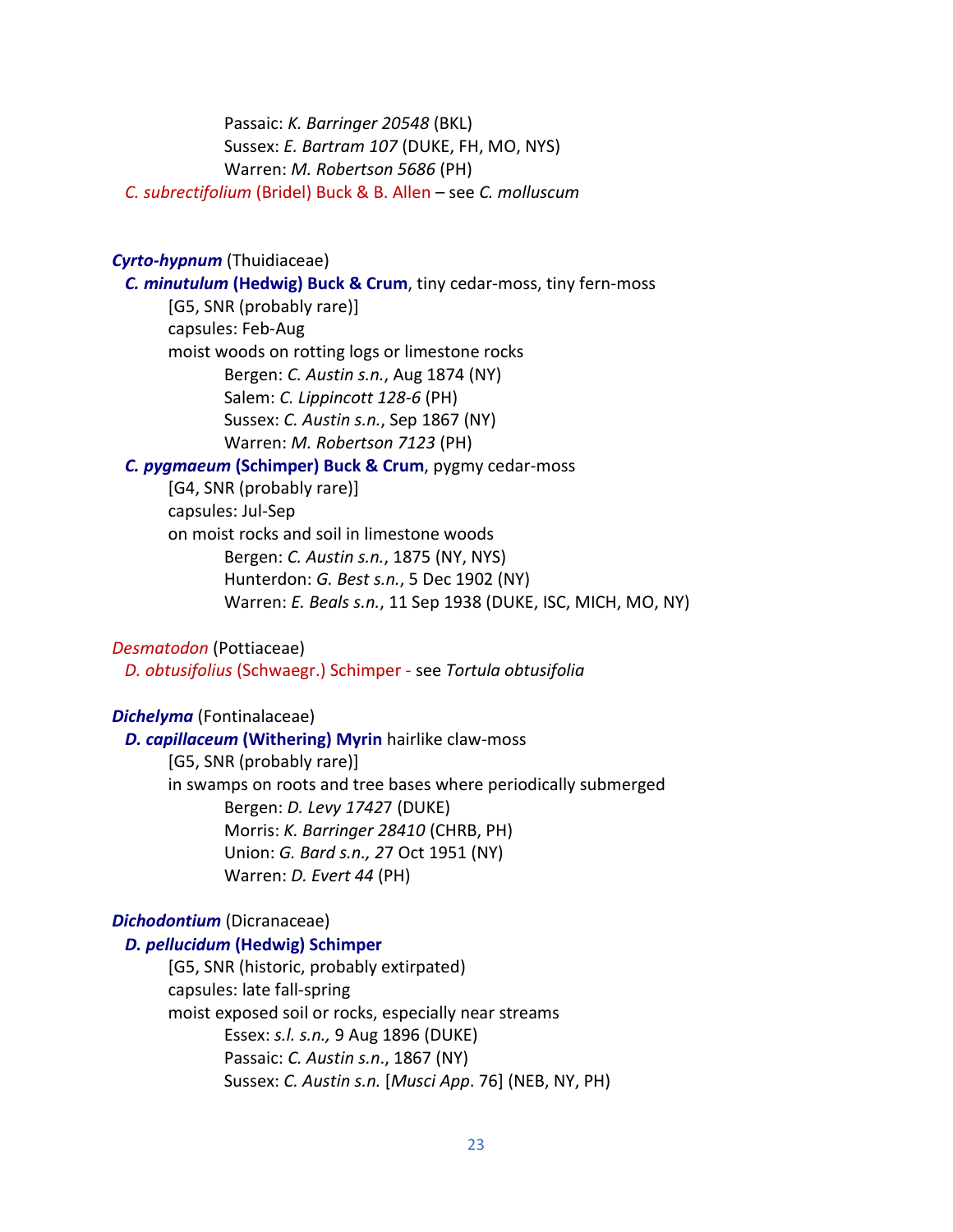*Dicranella* (Dicranaceae)  *D. cerviculata* **(Hedwig) Schimper**, forklet moss [G5, SNR] capsules: summer disturbed soil, especially roadsides Hudson: *A. Gray & W. Sullivant 167* (NY, PH) Hunterdon: *B. Tan 1542* (NY) Monmouth: *D. Levy 2119* (DUKE, FLAS)  *D. heteromalla* **(Hedwig) Schimper**, silky forklet-moss, silky hair-moss [G5, SNR (secure)] capsules: spring & summer shaded soil banks, along trails and on upturned roots Atlantic: *M. Robertson 4245* (PH) Bergen: *E. Kiviat s.n.,* 8 Nov 2004 (Hudsonia) Burlington: *M. Robertson 3358* (PH) Camden: *M. Robertson 4037* (PH) Cape May: *M. Robertson 2080* (PH) Cumberland: *B. Long 766* (PH) Essex: *W. Wiegmann 263* (NY) Gloucester: *B. Long 921* (PH) Hudson *E. Kiviat s.n.,* 22 Mar 2005 (Hudsonia) Hunterdon: *J. Cantlon s.n.,* 24 Sep 1949 (CHRB, PH) Mercer: *G. Tees 575* (PH) Middlesex: *E. Moul 7297* (CHRB, NY, PH) Monmouth: *A. Grout s.n.,* 12 Nov 1927 (BRIT, BYU, F, FH, ISC, MT, NY, UBC, YU) Morris: *C. Reed 75242* (MO) Ocean: *M. Robertson 3075* (PH) Passaic: *R. Clausen & A. Clausen 4537* (NY) Salem: *M. Robertson 2694* (PH) Somerset: *J. Baird 1653* (CHRB) Sussex: *F. Drouet & H. Herpers 3677* (F, MICH) Union: *W. Wiegmann 55* (NY) Warren: *E. Laeger 2148* (CAS, NY) *D. rufescens* **(Withering) Schimper**, red forklet-moss [G5, SNR (probably secure)] capsules: spring-summer wet soil of roadbanks and streambanks Bergen: *C. Austin s.n.,* 1864 (BKL, NY, NYS) Cape May: *B. Long 678* (PH) Hunterdon: *G. Best s.n.*, 25 Nov 1896 (NY, PH, WIS) Union *A. Beals s.n.,* 2 Sep 1923 (FH) Somerset: *W. Wistendahl 1140* (CHRB) Sussex: *E. Lawton* 941 (NY, WTU)  *D. schreberiana* **(Hedwig) Hilferty**, Schreber's forklet-moss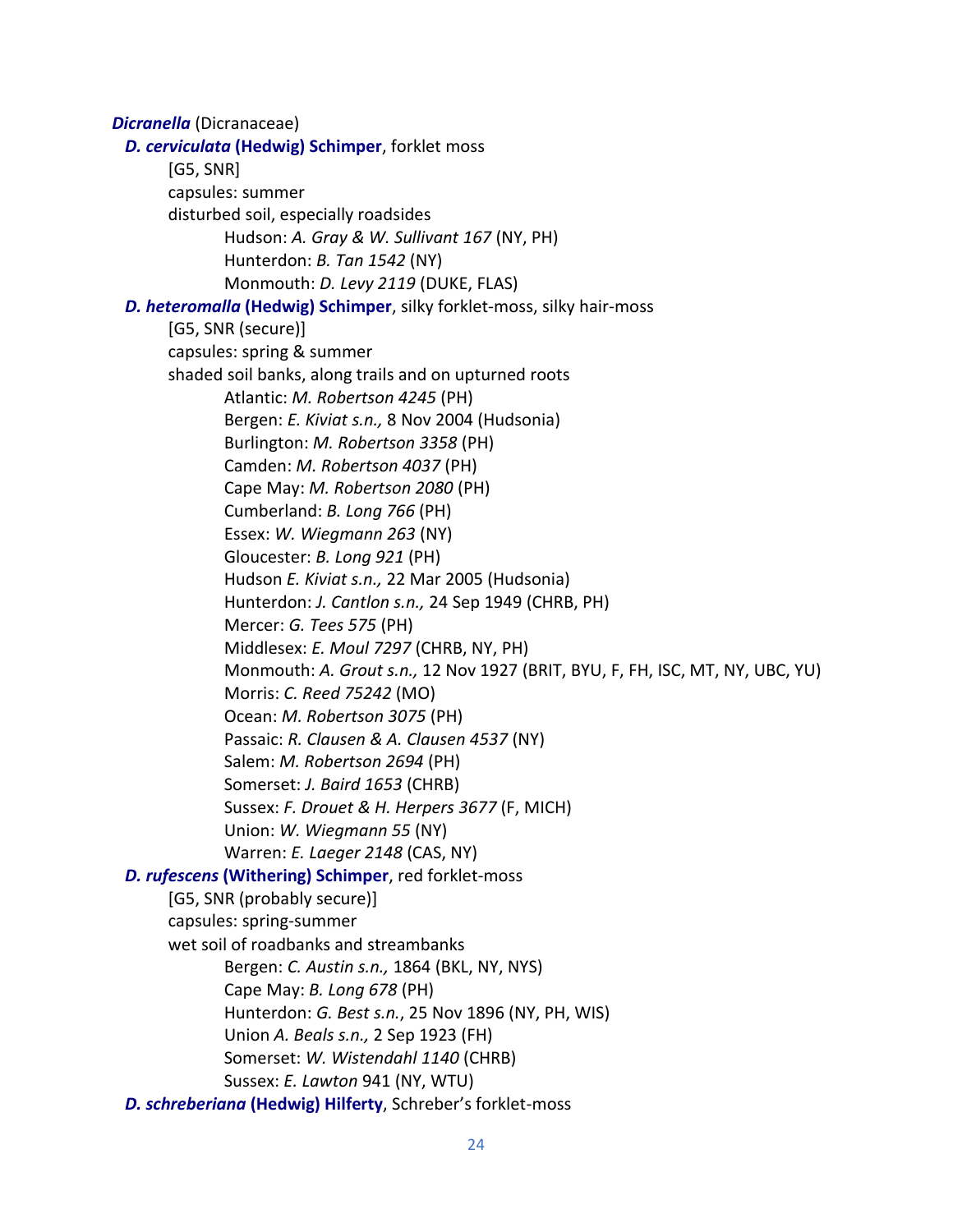[G5, SNR (probably rare) capsules: fall wet soil on roadbanks, rock crevices Sussex: *E. Bartram 693* (DUKE, FH, MIN)

# *D. varia* **(Hedwig) Schimper**, variable forklet-moss

[G5, SNR (probably secure)] capsules: spring wet, calcareous soil, especially disturbed sites Morris: *C. Austin s.n.*, Nov 1865 (NY) Passaic: *E. Beals s.n.*, 18 Dec 1928 (COLO, DUKE, NY) Sussex: *H. Habeeb 3557* (F, NYS) Warren: *E. Lawton 1025 (MIN)*

# *Dicranodontium* (Dicranaceae)

 *D. denudatum* (Bridel) E. Britton - not found in NJ but possible, check Highlands moist, shaded acidic outcrops or wet depressions

## *Dicranum* (Dicranaceae)

 *D. condensatum* **Hedwig**, coastal plain fork-moss [G5, SNR (probably secure)] capsules: spring exposed sand Burlington: *B. Allen 16871* (MO, NY) Camden: *M. Robertson 3376* (DUKE, PH) Cumberland: *M. Robertson 3144* (PH) Cape May: *W. Taylor 203* (DUKE) Gloucester: *A. Rau s.n*., *s.d*. (NY) Monmouth: *J. Small S-12*8 (FLAS, MICH, NY, PH, TENN) Middlesex: *N. Britton s.n.,* 21 Apr 1883 (CHRB) Ocean: *B. Long 2229* (DUKE, WTU) Salem: *B. Long 1273* (DUKE, PH)  *D. flagellare* **Hedwig**, asparagus moss, whip broom-moss [G5, SNR (secure)] capsules spring Rotting wood or rarely soil Atlantic: *M. Robertson s.n*., 25 Jun 1963 Bergen: *C. Austin s.n.,* 1864 (NY) Burlington: *H. Koster s.n., Feb 1939* (DUKE, ISC, NEB, NY, PH, UBC, WIS, WTC) Camden: *M. Robertson 4210* (PH) Cape May: *B. Long 868* (PH) Cumberland: *B. Long 1292* (PH) Essex: *N. Britton s.n.,* 18 Mar 1883 (CHRB) Gloucester: *G. Tees 390* (PH) Hudson: *C. Roell s.n.*, 1899 (NY, TRH)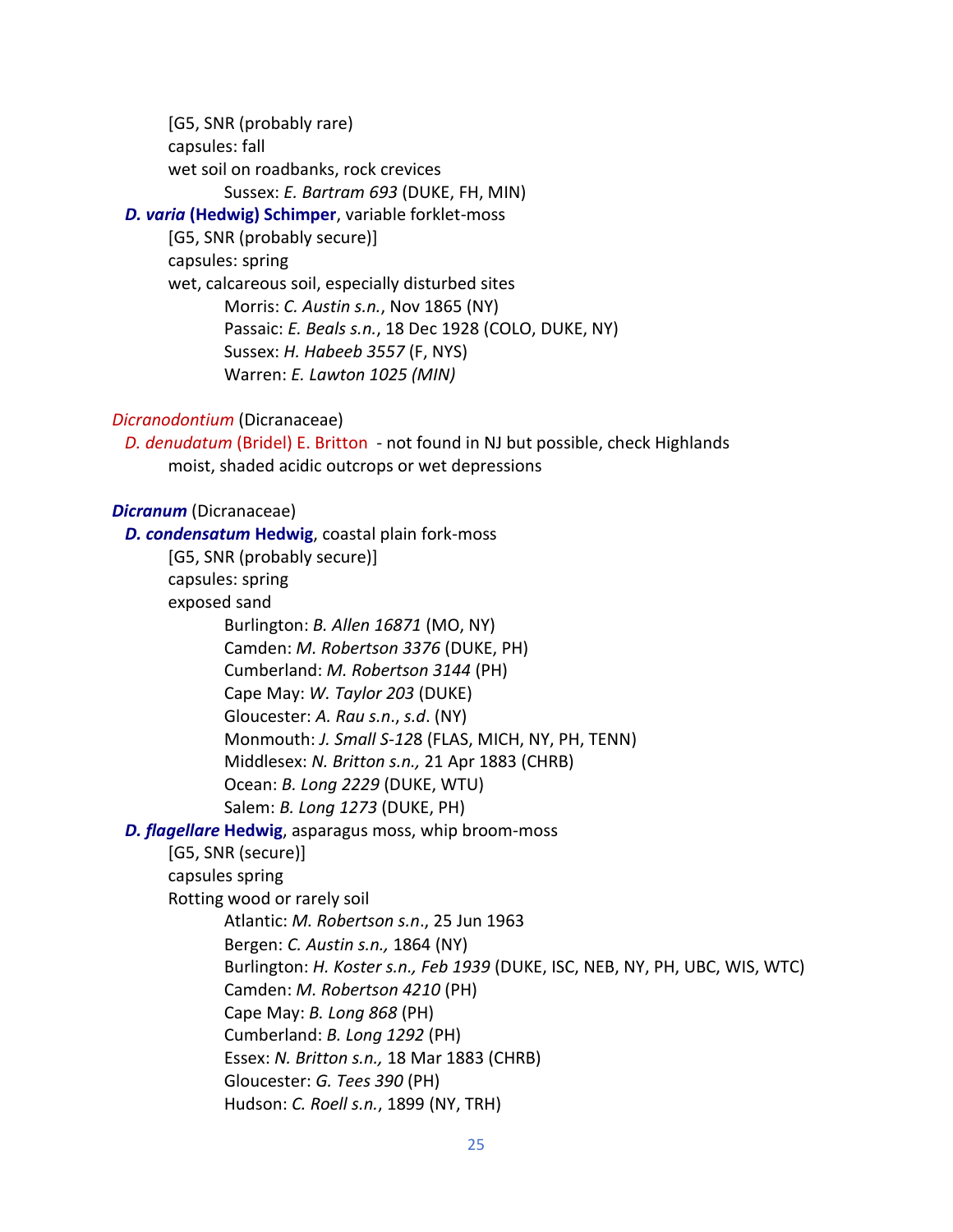Hunterdon: *G. Best s.n*., Jun 1893 (NY) Mercer: *J. Allen s.n.* (FH) Middlesex: *R. Forman s.n.*, 24 Jan 1967 (OS) Monmouth: *D. Levy 2563* (DUKE) Morris: *E. Britton s.n.,* 20 Apr 1882 (NY) Ocean: *J. K. Small s.n.*, 14 Apr 1894 (DUKE, NY) Salem: *B. Long 961* (PH) Sussex: *E. Bartram, E. Chamberlain & A. Beals 6569* (FH, MICH) Warren *: M. Robertson 4456* (PH)  *D. fulvum* **Hooker**, boulder broom-moss [G5, SNR (secure)] capsules: spring rock outcrops and cliff faces, boulders Bergen: *W. Wiegmann s.n.,* 9 Jul 1915 (DUKE, NY) Hudson: *G. Kaiser s.n.,* 31 Aug 1917 (DUKE) Hunterdon: *W. Buck 22183* (NY) Mercer: *T. James s.n.,* Nov 1850 (NY) Ocean: *B. Long 1762* (PH) Passaic: *K. Barringer 20517* (BKL) Sussex: *H. Habeeb 3451* (F, NYS) Union: *W.Trask 89* (CONN) Warren: *M. Robertson 5926* (PH)  *D. fuscescens* **Turner**, curly broom-moss, dusky broom moss [G5, SNR (probably secure)] capsules spring, fall stumps, base of trees, rotting wood, or moist outcrops Burlington: *P. Majestyk & A. Amtoft 2430* (NY) Cumberland: *B. Long 855* (PH) Hunterdon: *J. Cantlon 172* (CHRB) Morris: *E. T. Moul 62-98* (CHRB) Passaic: *K. Barringer 24927* (BKL) Sussex: *Bio-Ecology Class s.n.,* 27 Apr 1956 (CHRB) *Warren: R. L. Schaeffer 109* (PH)  *D. montanum* **Hedwig**, crispy broom-moss, mountain broom-moss [G5, SNR (secure)] capsules: spring rotting wood or occasionally on soil Bergen: *E. Kiviat s.n.,* 26 Sep 2008 (Hudsonia) Burlington: *M. Robertson 8018* (PH) Cumberland: *B. Long 1448* (PH) Hudson: *s.l. s.n.,* Apr 1866 (NY) Hunterdon: *G. Best s.n.,* 25 Dec 1902 (DUKE, NY) Monmouth: *M. Robertson 7365* (PH) Morris: *E. Frank NJ-122* (CHRB)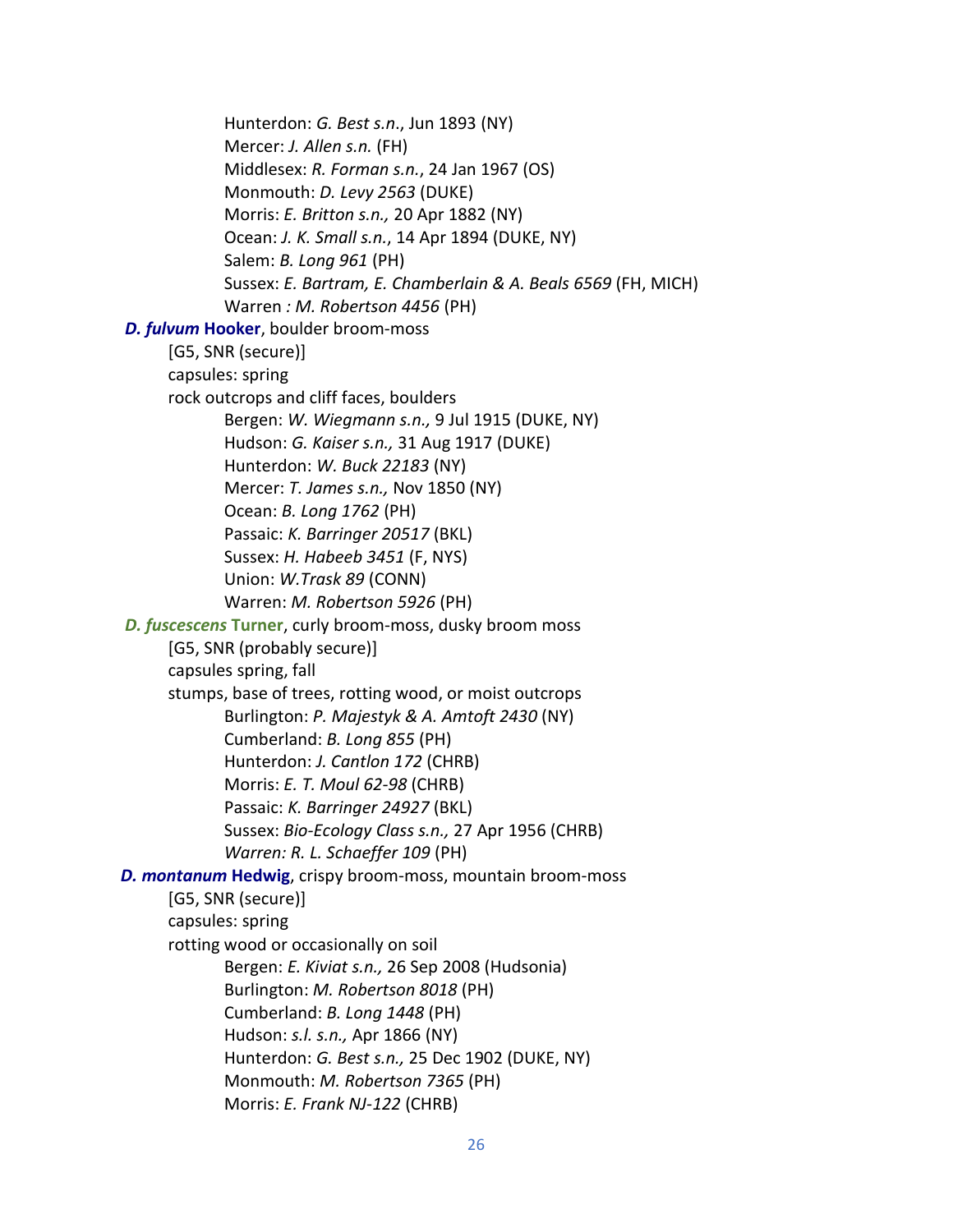Middlesex: *T. Zanoni 105* (MO) Passaic: *G. Tees 1114* (PH) Salem: *B. Long 1054* (PH) Sussex: *T. Nash s.n., 6 Feb 1968* (ASU) Union: *W. Trask 90* (CONN) Warren: *M. Robertson 5732* (PH)  *D. muehlenbeckii* **Bruch & Schimper**, Mühlenbeck's broom-moss [G5, SNR (historic, probably rare)] capsules: summer sandy soil on bluffs, boulders, and outcrops, usually open sites Bergen: *C. Austin s.n., s.d.* (NY) Sussex: *W. Wiegmann 141* (DUKE, NY)  *D. ontariense* **Peterson**, Ontario broom-moss, Canada broom-moss [G5, SNR (rare if extant)] capsules spring on soil in conifer woods or rarely in bogs, once in Catskills and Poconos, so maybe. Ecoregion: Ridge and valley *fide* FNA  *D. polysetum* **Swartz**, wavy-leaved broom-moss, wrinkled broom-moss [G5, SNR (probably secure)] capsules: spring on soil and rotting wood in conifer woods or swamps Burlington: *B. Long 338* (PH) Hudson: *C. Austin 97* (NY) Hunterdon: *G. Best s.n.,* 24 Aug 1897 (NY) Ocean: *G. Tees 106* (PH) Sussex: *G. Nash s.n.,* 26 Jul 1909 (NY)  *D. rhabdocarpum* Sullivant – for ours see *D. montanum* or *D. viride D. scoparium* **Hedwig**, eyelash moss, windswept moss [G4, SNR (secure)] capsules spring-fall on soil or rotting wood in dry woodlands, swamps, and fens Atlantic: *C. Reed 134253* (MO, NY) Bergen: *E. Kiviat s.n.,* 19 Aug 2009 (Hudsonia) Burlington: *J. McCormick 991* (CHRB) Camden: *C. Parker s.n.* (CHRB, NY, PH) Cape May: *E. Moul 6164* (CHRB) Cumberland: *B. Long 1164* (NY, PH) Essex: *N. Britton s.n.,* 28 Oct 1882 (CHRB) Hudson: *N. Britton s.n., s.d*. (CHRB) Hunterdon: *W. Buck 22224* (NY) Middlesex: *E. Moul 6717* (CHRB) Monmouth: *S. Dubois s.n.* 29 Nov 1984 (DUKE) Morris: *K. Barringer & J. Rosenbaum 24971* (CHRB)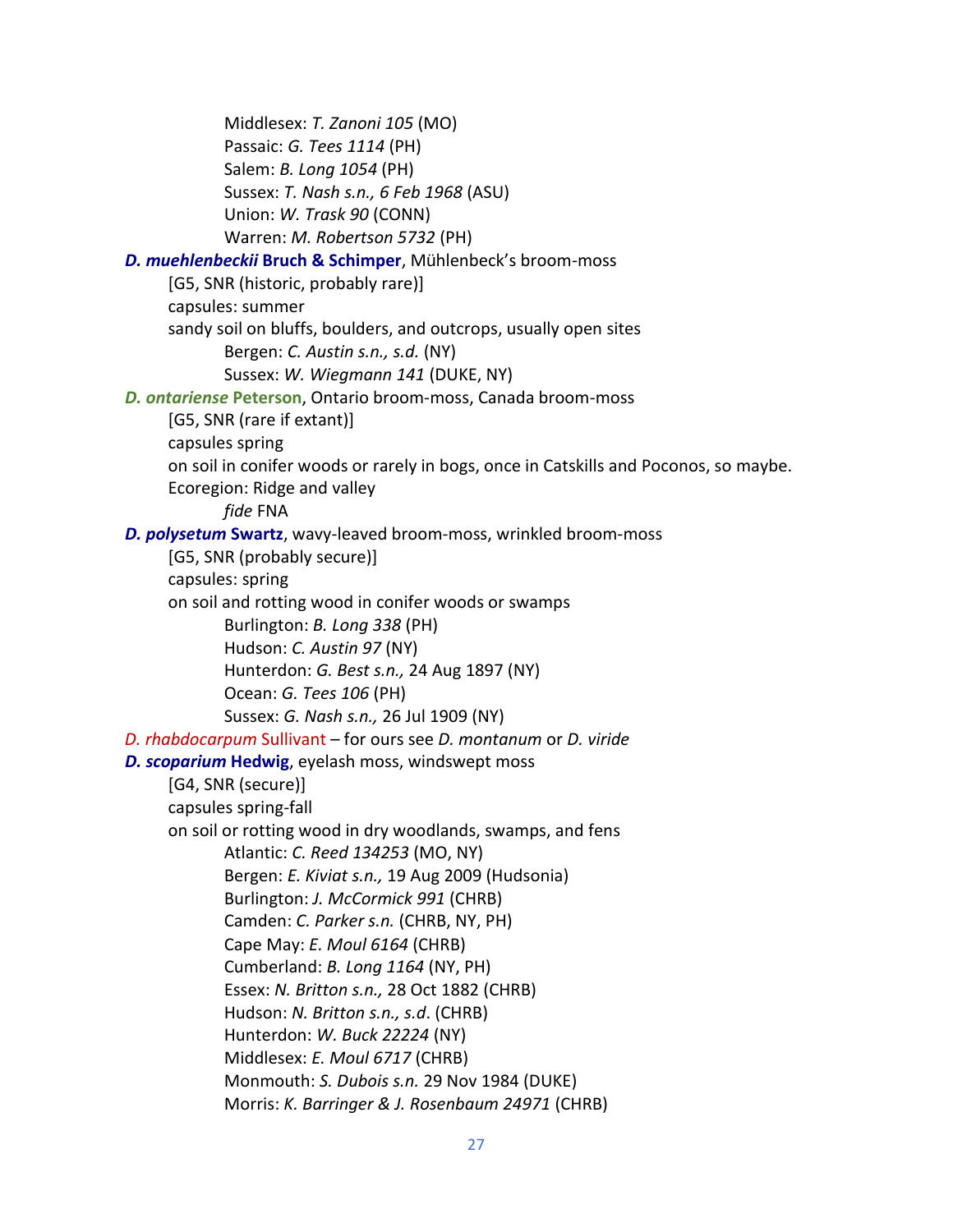Ocean: *M. Robertson 3076* (PH) Passaic: *K. Barringer 20674* (BKL, CAS, DUKE, NY, VT) Sussex: *E. Frank NJ-39* (CHRB) Warren: *E. Frank s.n., 9 Sep 1991* (CHRB) *D. spurium* **Hedwig**, rusty broom-moss [G5, SNR (probably vulnerable) capsules: spring sandy or acid soil, or soil over outcrops in pine woods or bogs Atlantic: *C. Reed 91938* (MO) Burlington: *B. Allen 16876* (MO) Cumberland: *B. Long 1573* (PH) Middlesex: *N. Britton s.n.,* 29 Apr 1889 (CHRB) Ocean: *N. Britton s.n., 1883* (CHRB) Passaic: *N. Britton s.n*., 10 Jun 1882 (CHRB) Union: *W. Wiegmann 94* (NY) Sussex *C. Austin s.n.,* [*Musci App*. 96] (BKL, MU, NEB, NY, NYS, PH,UBC, WIS) Union: *E. Lawton 579* (WTU) Warren: *C. Austin s.n.,* Oct 1867 (NY, NYS)  *D. undulatum* **Bridel**, bog broom-moss [G5, SNR (probably secure)] capsules: spring bogs, fens, swamps on soil or rotting wood Bergen: *W. Wiegmann 107* (NY) Burlington: *M. Gillett s.n.,* 18 Feb 1974 (CHRB) Cumberland: *M. Robertson 3143* (PH) Hunterdon: *G. Best s.n.,* 19 Jun 1897 (NY) Morris: *C. Austin 93* (NY) Ocean: *G. Tees 106* (PH) Passaic: *K. Barringer 20487* (BKL) Sussex: *G. Best s.n.,* 15 Apr 1896 (NY) Warren: *M. Robertson 5927* (PH)  *D. viride* **(Sullivant & Lesquereux) Lindberg**, brittle broom-moss [G5, SNR (probably rare)] capsules: spring base of trees and stumps, rarely on rocks Sussex*: H. Webster s.n.* 23 Apr 1968 (CHRB) *Didymodon* (Pottiaceae)  *D. fallax* **(Hedwig) Zander**, false beard-moss [G5, SNR (probably rare)] capsules: all year

on soil, concrete, and limestone rocks

Bergen: *C. Austin s.n.,* 31 Oct 1868 (NY)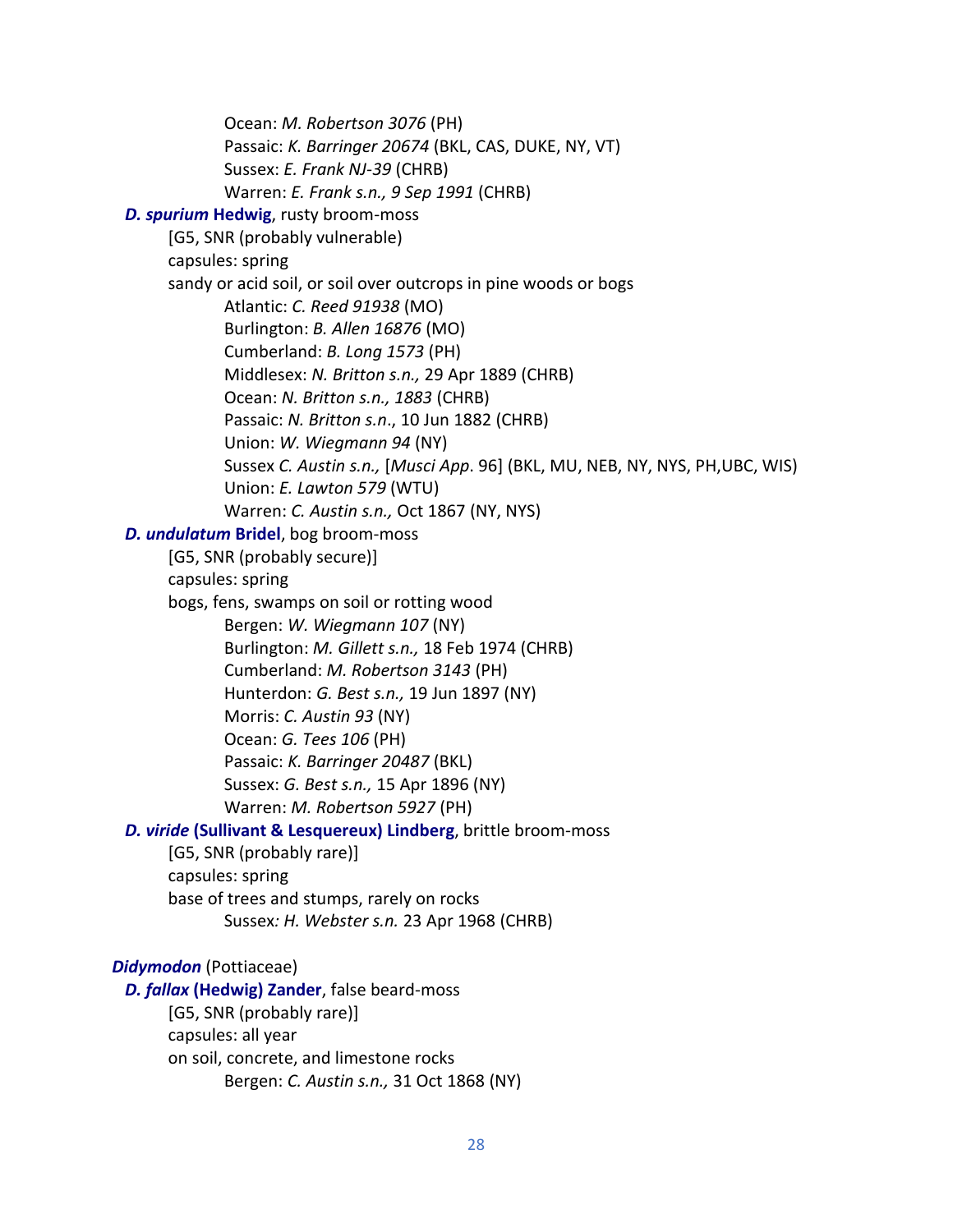Burlington: *M. Robertson* 4811 (PH) Essex: *W. Wiegmann 428* (BKL, NY) Sussex: *E*. *Bartram s.n.,* 13 Sep 1921 (NY) *D. fallax* var. *reflexus* (Bridel) Zander – northern, not in NJ ours are var*. fallax*

## *Diphyscium* (Buxbaumiaceae)

 *D. foliosum* **(Hedwig) D. Mohr**, powder-gun moss, nut moss [G5, SNR (secure)] capsules: summer on exposed soil or shallow soil on rocks Bergen: *Y. Kuwahara 6951* (NY) Burlington: *B. Long 2902* (PH) Camden: *B. Long 1457* (PH) Cumberland: *B. Long 1071* (PH) Essex: *D. Lee s.n.,* 14 Mar 1967 (OS) Gloucester: *B. Long 1836* (DUKE, ISC, PH, WTU) Hunterdon: *J. Cantlon 325* (CHRB) Mercer: *G. Best s.n.*, 23 Jun 1892 (MO, NY, US) Middlesex: *B. Long 2275* (PH) Monmouth: *B. Long 2931* (PH) Morris: *R. Miller 1386* (MO, NY) Passaic: *E. Britton s.n.,* 29 May 1882 (NY) Somerset: *E. Moul 7765* (CHRB, MO, NY, PH) Sussex: *G. Tees 1135* (PH) Union: *W. Wiegmann 25* (NY) Warren: *K. Barringer 22417* (BKL)

#### *Discelium* (Disceliaceae)

 *D. nudum* **(Dickson) Bridel**, flag-moss [G3, SNR (historic, probably extirpated)] capsules: Spring on moist, shaded, exposed soil banks in woods, railroad embankments Hunterdon: *G. Best s.n*., 2 Apr 1897 (MIN, MO, NY, WIS)

#### *Ditrichum* (Ditrichaceae)

 *D. ambiguum* Best - western, not in NJ  *D. lineare* **(Swartz) Lindberg**, cow-hair moss [G5, SNR (probably secure)] capsules: Apr-May pioneer species on bare, often sandy, soil or roadbanks and disturbed habitats Atlantic: *C. Reed 134257* (MO) Bergen: *C. Austin s.n.*, 28 Nov 1868 (NY) Burlington: *D. Evert s.n.,* 24 Apr 1962 (PH) Cumberland: *B. Long 1115* (PH)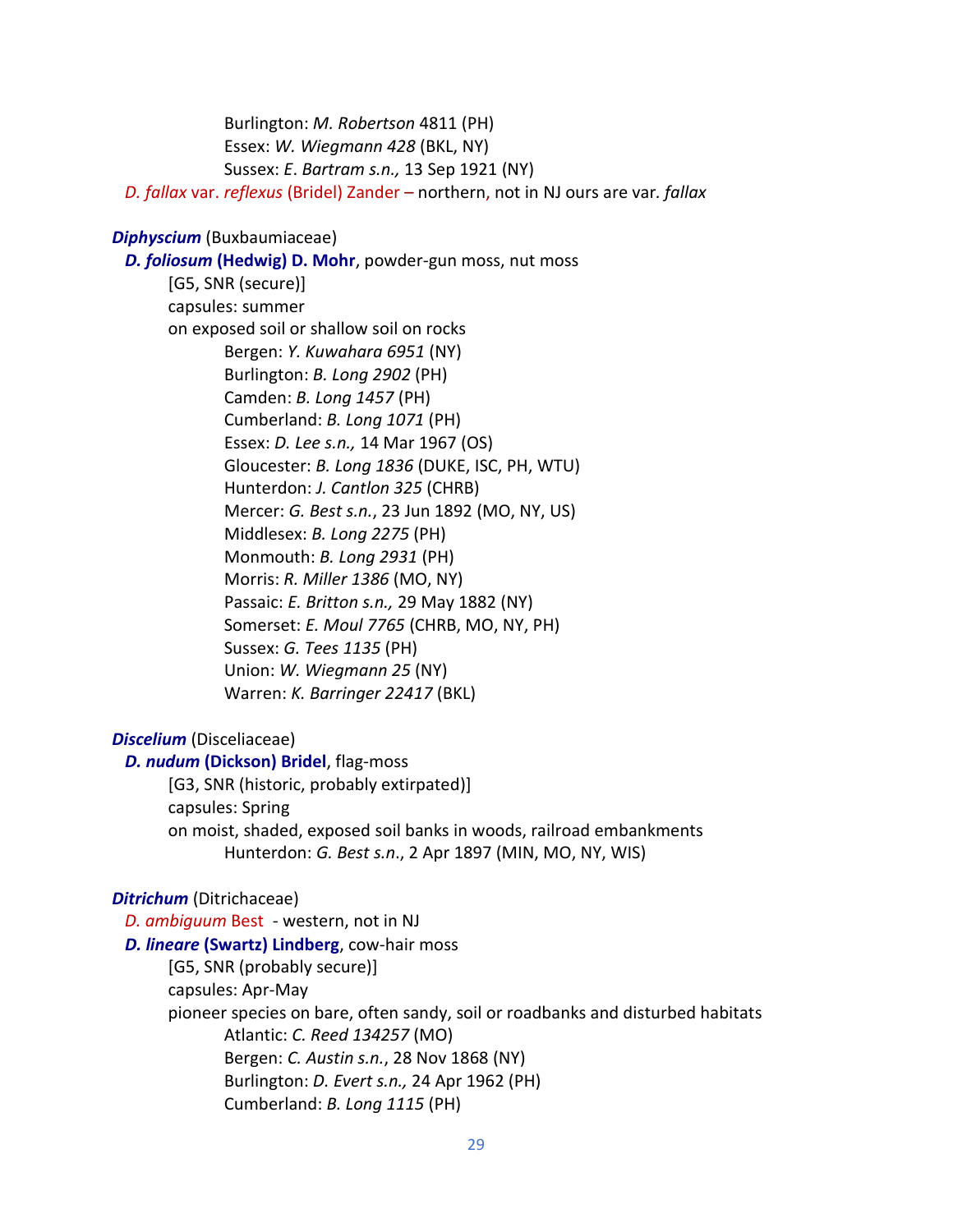Essex: A. *Beals & M. Beals s.n*., 20 Oct 1926 (DUKE, FH, ISC, MICH, MO, NY, WTU) Hudson: *E. Kiviat s.n.,* 13 Feb 2004 (Hudsonia) Hunterdon: *G. Best s.n.,* 28 Sep 1903 (NY) Monmouth: *D. Levy 569* (DUKE) Ocean: *P. Wilson 2* (NY)  *D. pallidum* **(Hedwig) Hampe**, saffron moss [G5, SNR (secure)] capsules: Feb-Jul on soil in somehat dry, open sites Atlantic: *B. Long 1924* (PH) Bergen: *C. Austin s.n*., 17 Jun 1865 (MO) Burlington: *M. Robertson 8378* (PH) Cape May: *B. Long 671* (NY, PH) Cumberland: *B. Long 614* (PH) Gloucester: *B. Long 569* (PH) Hunterdon: *J. Cantlon 923* (CHRB, NY) Mercer: *G. Tees 49* (NY, PH) Middlesex: *C. Reed 134707* (MO) Monmouth*: J. Small s.n.,* 14 Apr 1894(CHRB, NY) Morris: *E. Britton & N. Britton s.n.,* 30 May 1882 (NY) Ocean: *M. Robertson 3073* (PH) Salem: *M. Robertson 7357* (PH) Somereset: *E. Moul 7453* (CHRB, PH) Sussex: *s.l. 25, Oct 1959 (CHRB)* Warren: *T. Parker s.n.*, 1886 ( CHRB) *D. pusillum* **(Hedwig) Hampe**, brown cow-hair moss [G5, SNR (secure)] capsules: Apr – Jun disturbed, nutrient-poor soils, roadsides Beergen: *E. Kiviat s.n.*, 22 Sep 2009 (Hudsonia) Cumberland: *B. long 659* (PH) Essex: W. *Wiegmann 984* (NY) Gloucester: *B. Long 2189* (PH) Hudson: *E. Kiviat s.n.,* 13 Feb 2004 (Hudsonia) Hunterdon: G. *Best s.n.,* 28 Oct 1904 (NY) Monmouth: *L. McIntyre s.n.,* 13 Sep 1904 (CHRB) Morris: *E. Britton & N. Britton s.n.,* 20 Sep 1886 (CHRB, NY) Passaic: *E. Britton s.n.,* 20 Sep 1886 (CHRB, NY) Sussex *E. Bartram 147* (FH) *Drepanocladus* (Amblystegiaceae)  *D. aduncus* **(Hedwig) Warnstorf**, Kneiff's hook-moss

[G5, SNR (probably secure)] capsules: summer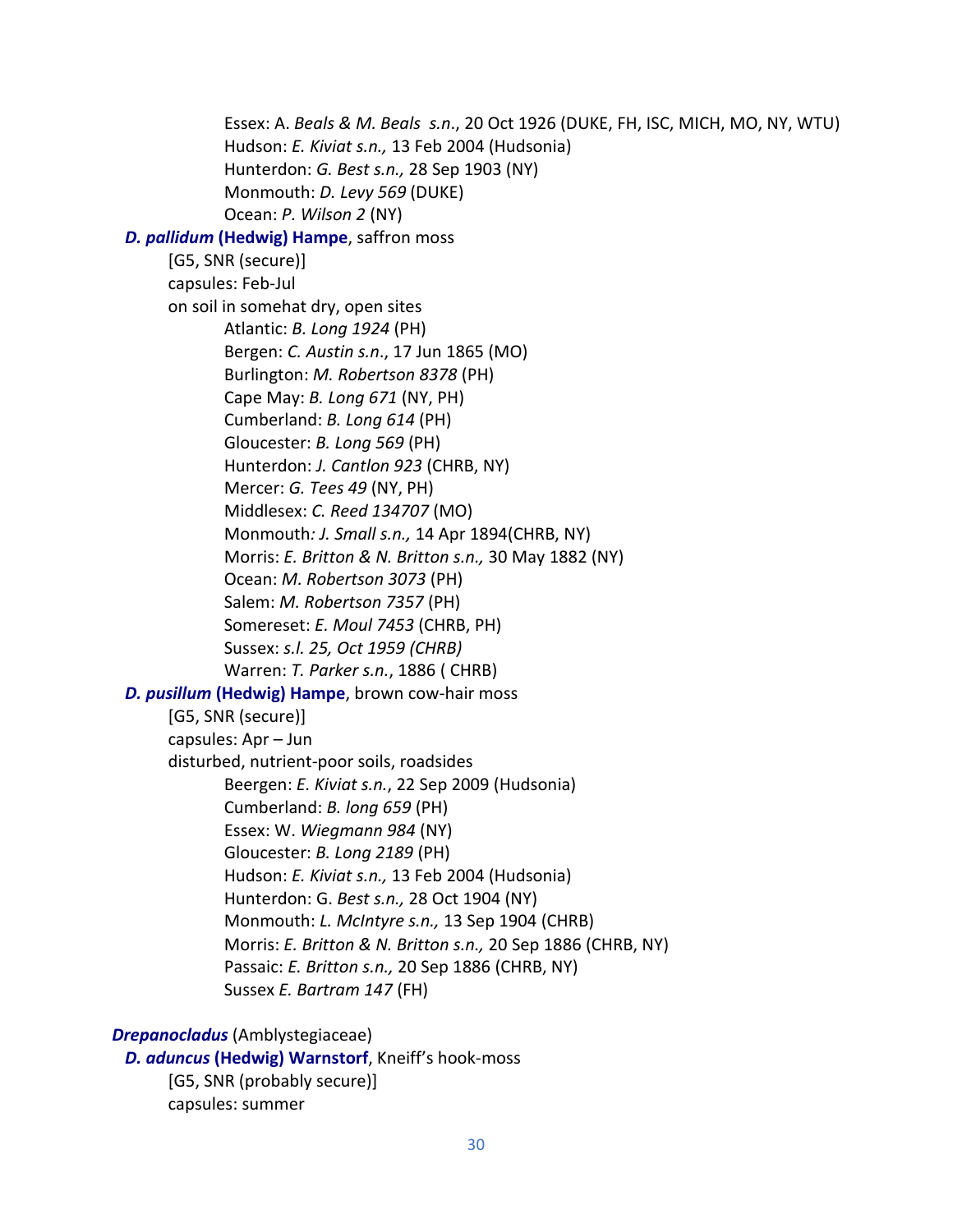On wet calcareous or enriched soil, sometimes submerged. Bergen: *E. Kiviat s.n.,* 28 Apr 2008 (Hudsonia) Morris: *T. Porter s.n.,* 12 Aug 1901. (NY) Passaic: *C. Austin s.n.,* Jun 1867 (NY) Sussex: *C. Austin s.n.* [*Musci App.* 406] (CAS, NY, NYS, PH) Warren: *M. Robertson 5668* (PH)  *D. aduncus* var. *kneiffii* (Schimper) Mönkemeyer - see *D. polygamus D. polygamus* **(B.S.G.) L. Hedenäs**, stiff star-moss [G5, SNR (probably secure)] rich fens, ditches Bergen: *C. Austin s.n*., Apr 1867 (NY) Hudson: *E. Kiviat s.n*., 6 Jul 2016 (Hudsonia) Middlesex: *C. Reed 134676* (MO) Passaic: *C. Austin s.n.*, [*Musci App*. 405] (BKL, NY) Sussex: *E. Bartram s.n.,* 9 Jun 1921 (DUKE, NY) Warren: *A. Beals & W. Wiegmann s.n.,* 11 Sep 1938 (MO, NY) *D. sordidus* **(Müll. Hal.) L. Hedenäs**, dusky hook-moss [G5, SNR (historic, probably rare) capsules: spring – early summer lakes, rich fens Morris: *J. Small s.n.*, Nov 1894 (COLO, NY)

# *Drummondia* (Orthotrichaceae)

 *D. prorepens* **(Hedwig) E. Britton**, Drummond's bark-moss [G5, SNR (historic, probably rare)] on trunks and branches of deciduous trees Bergen: *S. Jelliffe s.n*., May 1890 (BKL, NY) Essex: *W. Rankin & E. Britton s.n.*, 28 Oct 1882 (CHRB) Hunterdon: *G. Best s.n*., 4 Mar 1892 (NY) Mercer: *G. Macloskie 6* (NY) Monmouth*: J. Small s.n*., 14 Apr 1894 (CHRB, NY) Passaic: *N. Britton & E. Britton s.n.*, 10 Jun 1882 (CHRB) Sussex: *N. Britton s.n.,* 15 Sep 1887 (CHRB)

# *Elodium* **(Helodiaceae)**

 *E. blandowii* **(F. Weber & D. Mohr) Eckel**, Blandow's bog-moss [G5, SNR (probably secure)] capsules: spring brushy wetlands and rich hardwood swamps Bergen: *D. Levy 2056* (DUKE) Hunterdon: *B. Tan 89-1525* (NY) Morris: *K. Barringer 22655* (DUKE, NY, VT) Sussex: *C. Austin s.n*., 1 Nov 1875 (NY) Warren: *M. Robertson 5998* (PH)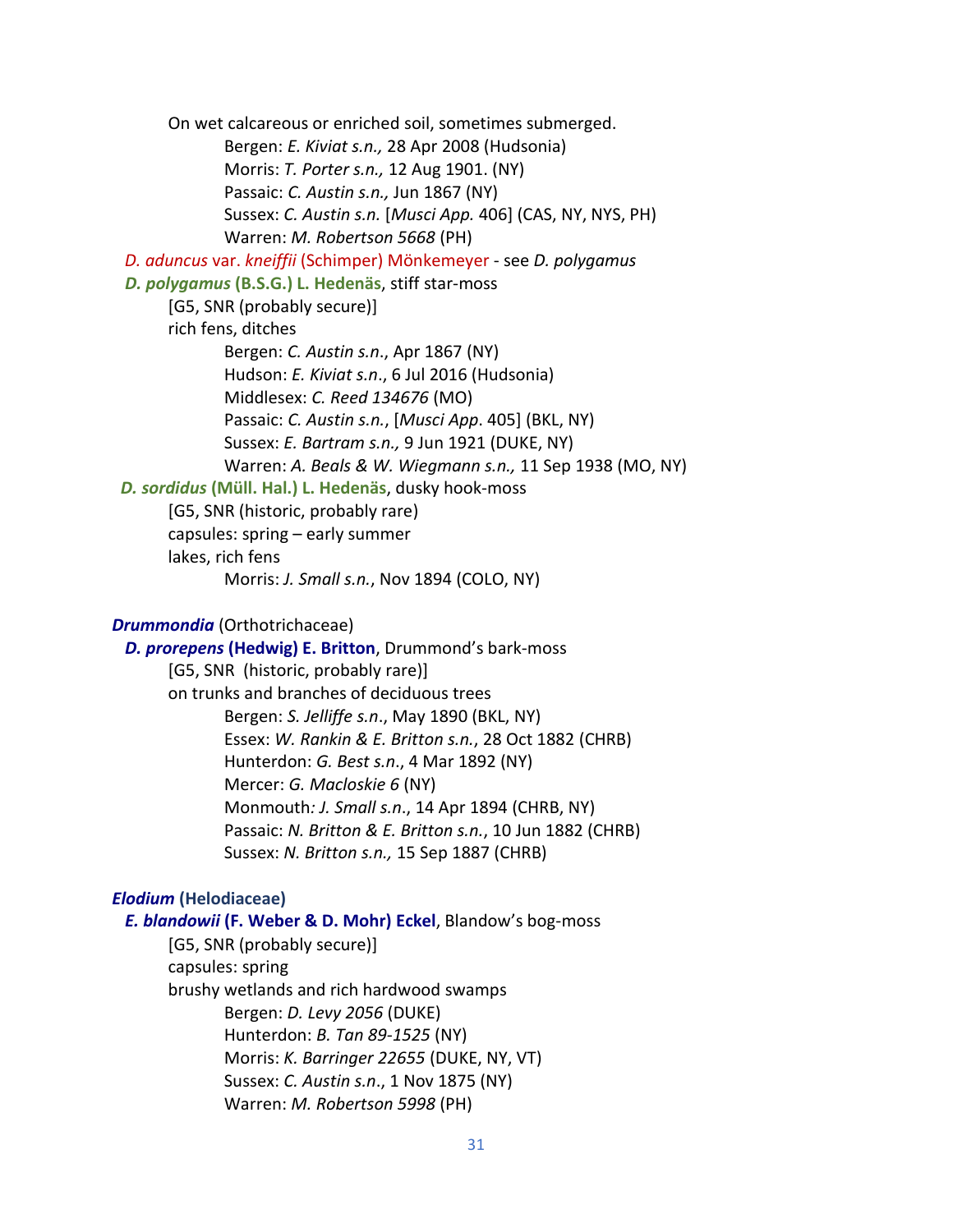*E. elodioides* **(Ren. & Card.) Eckel**, bog-moss [G3, SNR (probably rare if extant) capsules: late spring soil and logs in wet woods and swamps *fide* FNA  *E. paludosum* **C. Austin**, narrow-leaved bog-moss [G4, SNR (probably secure)] capsules: spring rotting logs or tree bases in swampy woods Bergen: *E. Kiviat s.n.,* 23 Mar 2016 (Hudsonia) Burlington: *M. Robertson 7882* (PH) Camden: *G. Kaiser s.n.,* 4 Jun 1910 (PH) Cumberland: *B. Long 978* (PH) Gloucester: *B. Long 1386b* (PH) Hudson: *E. Kiviat s.n.,* 11 Jan 2010 (Hudsonia) Hunterdon: *G. Best s.n.,* 18 May 1898 (MO) Mercer: *B. Long 565* (PH) Middlesex: *A. Beals s.n*., 22 Mar 1919 (DUKE) Morris: *W. Schofeld 3501* (UBC) Ocean: *M. Robertson 7252* (PH) Passaic: *G. Nash s.n.,* May 1890 (NY) Salem: *M. Robertson 2688* (PH) Sussex: *M. Robertson 4550* (PH) Warren: *B. Allen 1495* (MO) *Encalypta* (Encalyptaceae)  *E. procera* **Bruch**, candlesnuffer moss [G5, SNR (probably rare)] on limestone and calcareous soils Sussex: *E. Bartram 6017* (DUKE) Warren: *B. Long 560* (FH, PH) *Entodon* (Entodontaceae) *E. brevisetus* **(Hooker & Wilson) Lindberg**, glazed moss [G4, SNR (historic, probably rare)]

soil, tree bases, rocks, calciphile Hunterdon: *G. Best s.n*., 1891 (NY) *E. challengeri* **(Paris) Cardot**, Challenger's glaze-moss [G4, SNR (probably rare)] tree bases, fallen logs Hudson: *J. Torrey 6*0 (NY) Hunterdon: G. *Best s.n., 6 Jun 1904* (NY) Ocean: *A. Beals s.n., 15 Nov 1942* (NY)  *E. cladorrhizans* **(Hedwig) Müll. Hal.**, flat glaze-moss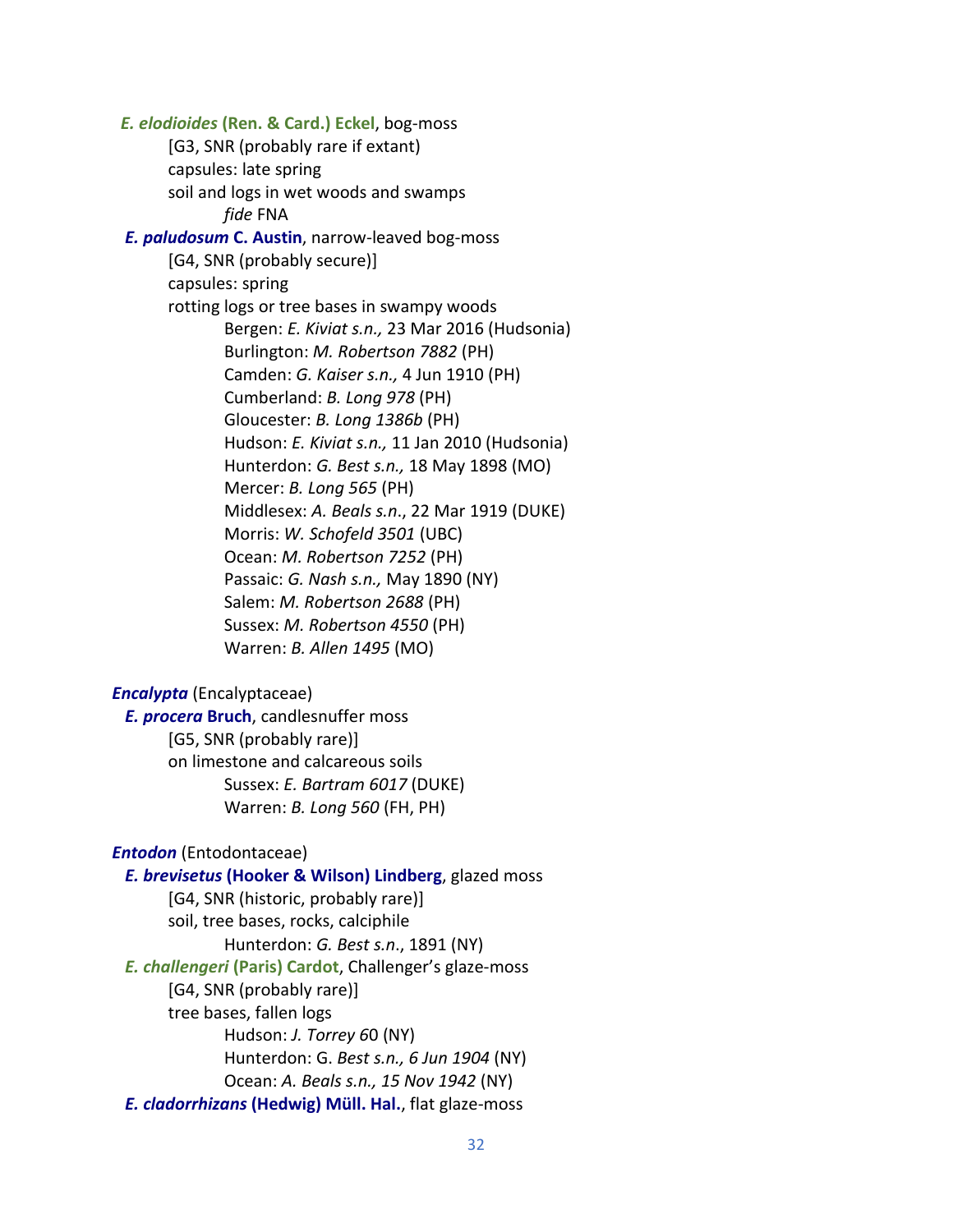[G5. SNR (probably secure)] capsules: fall rotting wood and at the base of trees, in shade Bergen: *E. Kiviat s.n.,* 23 Jan 2004 (Hudsonia) Hudson: *E. Kiviat s.n.*, 22 Mar 2005 (Hudsonia) Hunterdon: *W. Buck 21576* (NY) Morris: *H. Habeeb 3235* (MT) Sussex: *K. Barringer 18119* (DUKE, NY, VT) Union: *E. Lawton 1552* (WTU) Warren: *W. Buck 21576* (NY)  *E. compressus* (Hedwig) Müll. Hal. - see *E. challengeri E. seductrix* **(Hedwig) Müll. Hal.**, cord glaze-moss [G5, SNR (secure)] capsules: fall – early winter Dry soil, rotting wood, tree bases, usually in shade Atlantic: *S. Field s.n.* 24 Feb 1990 (MO) Bergen: *E. Kiviat s.n.,* 15 Feb 2006 (Hudsonia) Burlington *M. Robertson 7981* (PH) Cape May: *B. Long 2160* (PH) Cumberland: *B. Long 984* (PH) Hudson: *E. Kiviat s.n.,* 11 Jan 2007 (Hudsonia) Hunterdon: *W. Buck 22230* (NY) Middlesex: *H. Webster 10* (CHRB) Monmouth: *S. Dubois s.n.* 4 Oct 1984 (DUKE) Morris: *A. Beals s.n., 30 Nov 1916* (DUKE) Ocean: *A. Beals s.n., 15 Nov 1942* (NY) Passaic: *A. Beals s.n., Dec 1925* (MICH, NY, WTU) Salem: *B. Long 1593* (DUKE, PH) Somerset: *W. Wistendahl 9* (CHRB) Sussex: *B. Tan 92-129* (FH) Union: *K. Barringer 20092* Warren: *T. Porter s.n., 1886* (CHRB, PH)

# *Ephemerum* (Ephemeraceae)

# *E. crassinervium* **(Schwägrischen) Hampe**, veined earth-moss [G4, SNR (historic, probably rare if extant)]

capsules: year-round *moist or drying, distrubed soil Bergen: C. Austin s.n*., Oct 1873 [*Musci App*. 50] (CAS, FH, MO, NY, PH, YU)  *E. serratum* **(Hedwig) Hampe**, saw-tooth earth-moss [G4, SNR (historic, rare if extant)] capsules: year-round, but mostly autumn limestone soils in lawns, meadows, pastures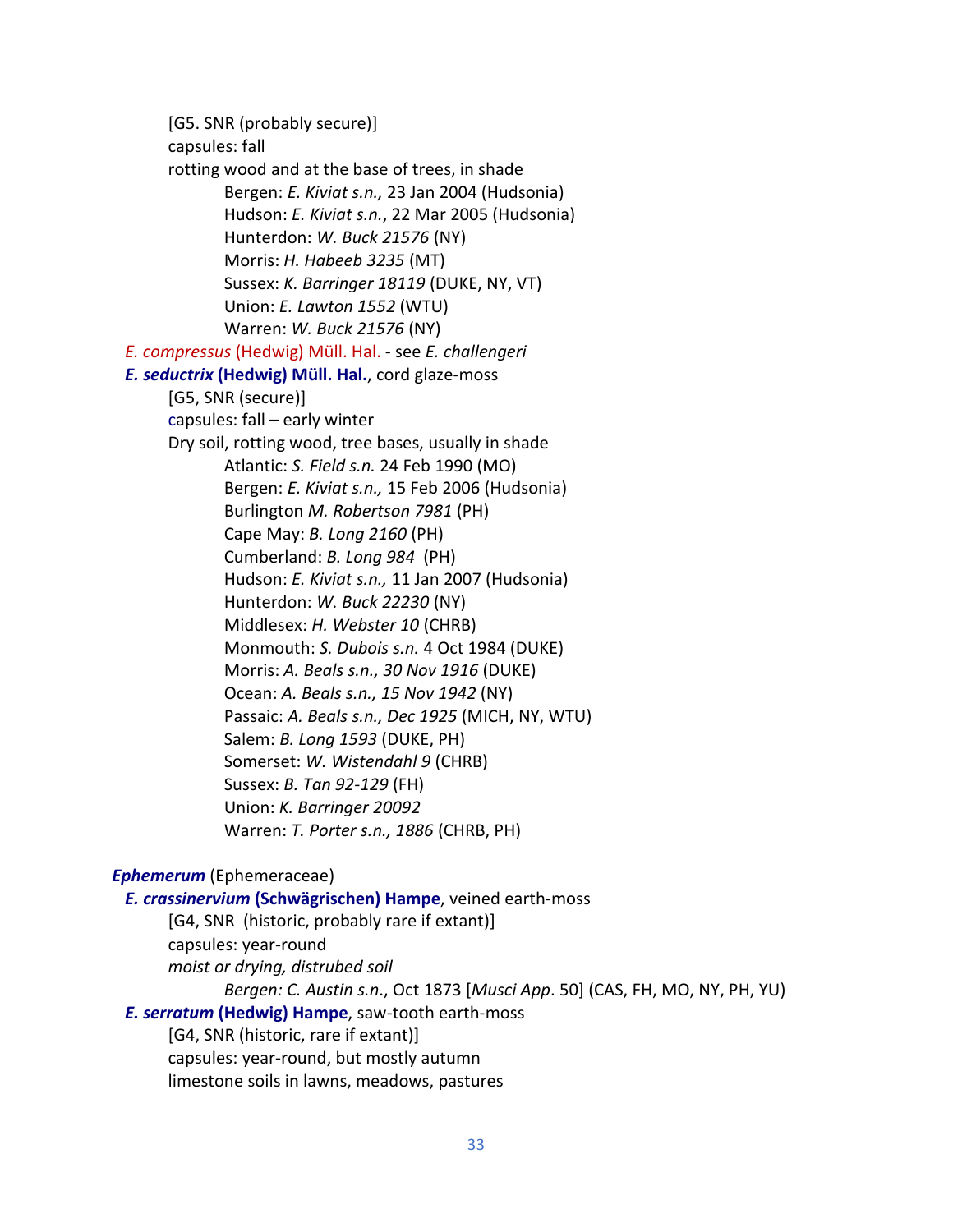Bergen: *C. Austin s.n.* [*Musci App*. 47b] (BKL, FH, NEB, NY)  *E. spinulosum* **Bruch & Schimper**, fine-toothed earth moss [G4, SNR (historic, probably rare if extant)] capsules: year-round moist, disturbed soil, especially ditches, paths, swamps Bergen: *C. Austin s.n.* [*Musci App*. 49] (BKL, NY, NYS, YU)

# *Eurhynchiastrum* (Brachytheciaceae)

#### *E. pulchellum* **(Hedwig) Ignatov & Huttunen**, rug moss

[G5, SNR (probably secure)] usually in shade of woods on soil or rotting wood Atlantic: *B. Long 895* (PH) Bergen: *C. Austin s.n., s.d*. (DUKE, NY) Gloucester: *B. Long 2090* (PH) Hunterdon: *E. Moul 6744* (CHRB, PH) Mercer: *G. Best s.n.,* 27 Nov 1907 (DUKE, MT, NY) Monmouth: *B. Long 2271* (PH) Morris: *C. Reed 75246* (MO) Passaic: *D. Levy 907* (DUKE) Salem: *B. Long 577b* (PH) Union: *W. Trask 111* (CONN) Sussex: *E. Frank NJ160* (CHRB) Warren: *E. Bartram 430* (FH)

# *Eurhynchium* (Brachytheciaceae)

 *E. hians* (Hedwig) Sande Lac. – see *Oxyrrhynchium hians E. pulchellum* (Hedwig) Jennings - see *Eurhynchiastrum pulchellum*

# *Fabronia* (Fabroniaceae)

 *F. ciliaris* **(Bridel) Bridel**, silver hair moss [G5, SNR (historic, probably rare]) capsules: summer tree bark Warren: *C. Austin s.n. [Musci App. Suppl. I 535} (FH, NEB, NY, NYS)*

#### *Fissidens* (Fissidentaceae)

 *F. adianthoides* **Hedwig**, maidenhair pocket-moss [G5, SNR (secure)] wet, often drippy substrates, and wet soil around the base of trees Bergen*: D. Levy 1866* (DUKE) Essex: *W. Wiegmann s.n.,* 3 Nov 1916 (NY) Gloucester: *B. Long 1301* (PH)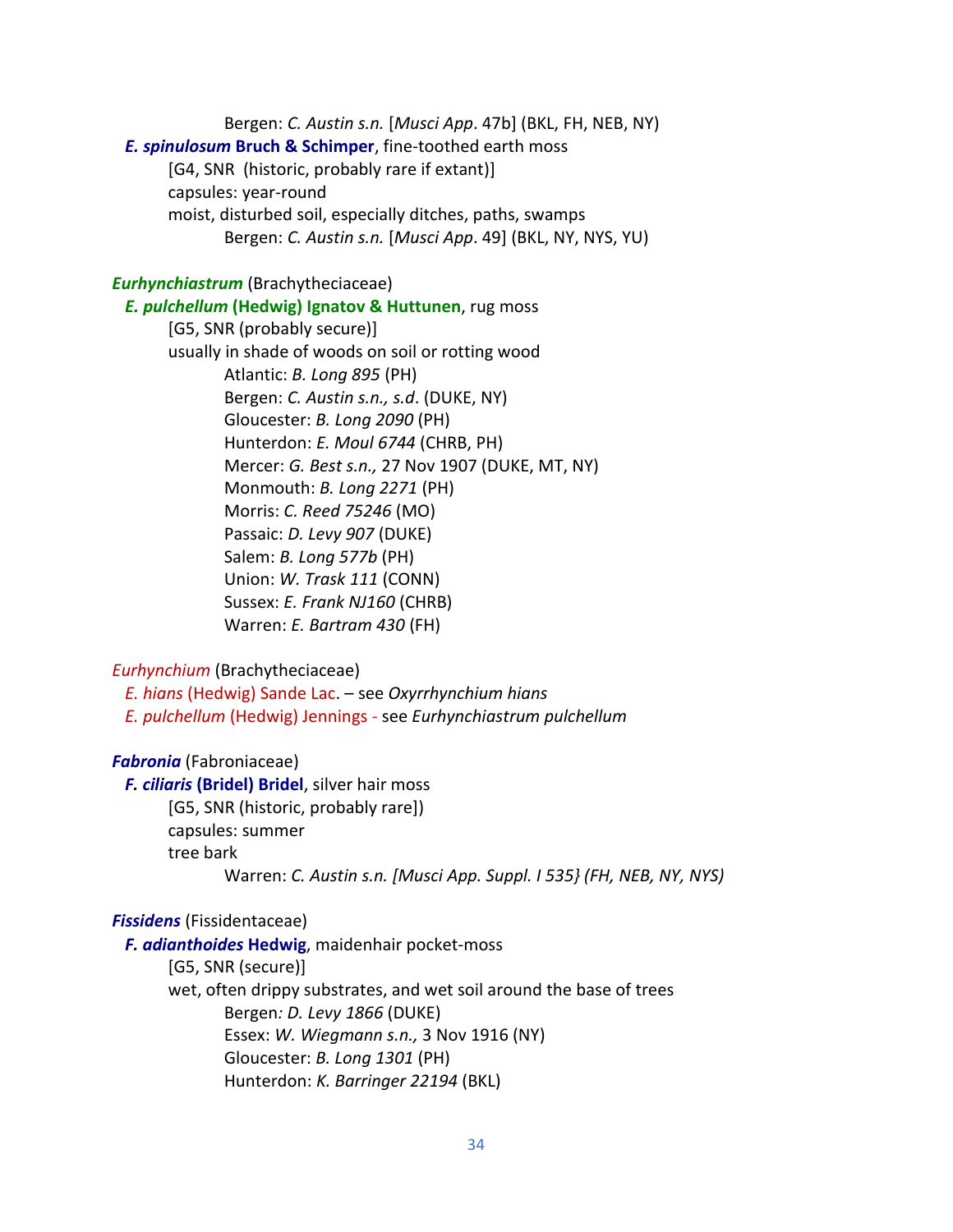Monmouth: *E. Lanning s.n.*, Feb 1949 (F) Morris: *K. Barringer 23531* (BKL) Passaic: *K. Barringer 20609* (BKL) Sussex: *K. Barringer 23024* (DUKE, NY, VT) Union: *E. Lawton 235* (WTU) Warren: *N. Miller 10116* (NYS)  *F. bryoides* **Hedwig**, lesser pocket-moss [G5, SNR (secure)] capsules: summer moist, shaded sites on soil or rocks, often at the base of trees Bergen: *W. Wiegmann 1265* (NY) Cumberland: *P. Wilson s.n.,* 21 Jul 1908 (NY) Hudson: *C. Austin 280* (MO, NY, NYS) Hunterdon: *W. Buck 22184* (NY) Morris: *D. Levy s.n.,* 27 Aug 1916 (DUKE) Passaic: *K. Barringer 21435* (BKL) Somerset*: C. Austin s.n.,* 11 Aug 1867 (NY) Sussex: *K. Barringer 21564* (BKL) Union: *W. Trask 87* (CONN) Warren: *W. Buck 21531* (NY) *F. bushii* **(Cardot & Thériot) Cardot & Thériot**, Bush's pocket-moss [G5, SNR (probably secure)] disturbed soil in woods, roadsides, trailsides (Mostly acidic substrates) Hunterdon: *G. Merrill 11570* (MICH)  *F. closteri* **C. Austin**, Closter pocket moss [G2, SNR (historic, rare or extirpated)] rocks along streams Bergen: *C. Austin s.n.,* Aug 1871 (DUKE, MO, NY, YU)  *F. dubius* **P. Beauvois**, rock pocket-moss [G5, SNR (secure)] capsules: fall soil or rocks in moist to wet, shaded woods Burlington*: T. Zanoni 4870* (NY) Cumberland: *B. Long 1378* (DUKE, PH) Hunterdon: *K. Barringer 20751* (BKL) Morris: *R. Miller 1382* (NY) Passaic: *J. Torrey s.n.,* Nov 1866 (NY) Somerset: *C. Austin s.n*., 11 Aug 1867 (NY) Union: *K. Barringer 18132* (BKL, CAS, NY, VT) Sussex: *K. Barringer 25288* (BKL) Warren: *M. Robertson 5693* (PH) *F. exilis* **Hedwig**, small pocket moss [G3, SNR (probably secure)] soil of shaded, disturbed banks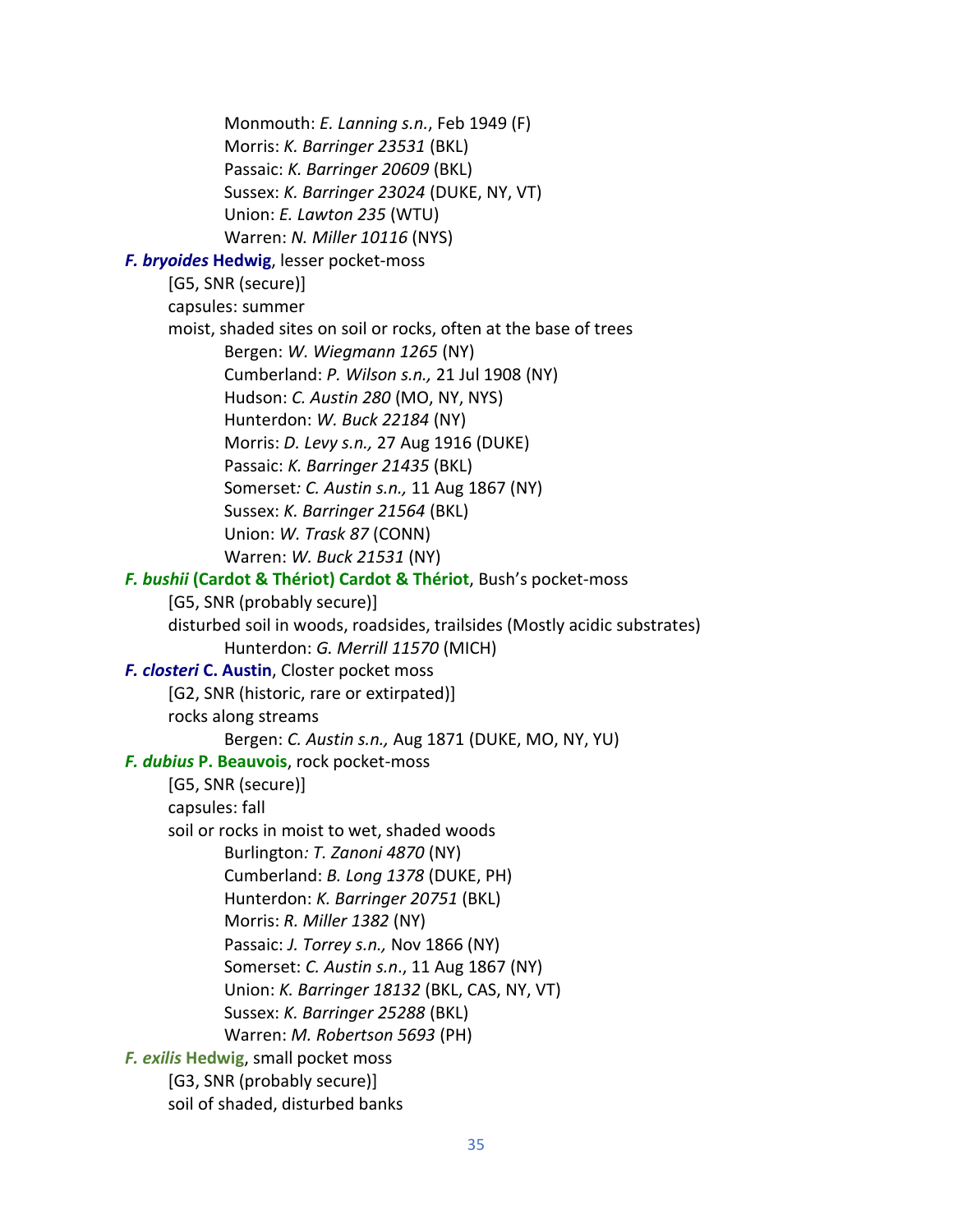Hunterdon: *W. Buck 22181* (NY)  *F. fontanus* **(B. Pylaie) Steudel**, pond pocket-moss [G5, SNR (probably secure)] various substrates in stagnant or slow-flowing water Bergen: *E. Kiviat s.n.,* 16 Jun 2009 (Hudsonia) Burlington: *D. Evert 10* (PH) Essex: *W. Wiegmann 179* (NY) Hunterdon: *G. Best s.n.*, 24 May 1890 (NY) Morris: *B. Allen 16248* (MO) Passaic: *E. Britton & N. Britton s.n.*, 10 Jun 1882 (NY) Sussex: *K. Barringer 6178* (BKL)  *F. hallianus* **(Sullivant & Lesquereux) Mitten**, Hall's pocket-moss [GNR, SNR (historic, rare if extant)] rocks in slow-moving or stagnant water, bases of trees in swamps Sussex: *C. Austin s.n.,* Sep 1867 (CHRB, NY, YU) *F. minutulus* **Sullivant**, minute pocket-moss [GNR, SNR (rare if extant)] limestone and soil near shaded streams Warren: *M. Robertson 5692* (PH)  *F. obtusifolius* **Wilson**, blunt-leaved pocket-moss [G5, SNR (rare)] limestone near streams and waterfalls, sometimes on wet bricks Warren: *R. Schaeffer s.n.,* 29 Jul 1948 (PH)  *F. osmundioides* **Hedwig**, purple-stalked pocket-moss [G5, SNR (probably secure) moist, shaded rocks, often in spray zones, hummocks in swamps and fens Bergen: *A. Beals 295* (NY) Hunterdon: *E. Moul & J. Cantlon 879* (CHRB, NY) Morris: *C. Austin s.n.,* 1867 (NY) Passaic: *K. Barringer 21431* (BKL) Warren: *C. Austin s.n.,* Oct 1871 (NY)  *F. subbasilaris* **Hedwig**, tree pocket-moss [G4, SNR (secure)] capsules: fall base of trees, limestone rocks and decaying wood Bergen: *C. Austin s.n*., *s.d*. (NY) Hunterdon: *G. Best s.n.,* 15 Jun 1891 (NY) Sussex: *K. Barringer 24693* (BKL) Warren: *K. Barringer 24824* (BKL)  *F. taxifolius* **Hedwig**, yew-leaf poocket-moss [G5, SNR (secure)] capsules: late fall - winter damp, shaded soil and rocks, mild calciphile Bergen: *W. Wiegmann 1001* (NY)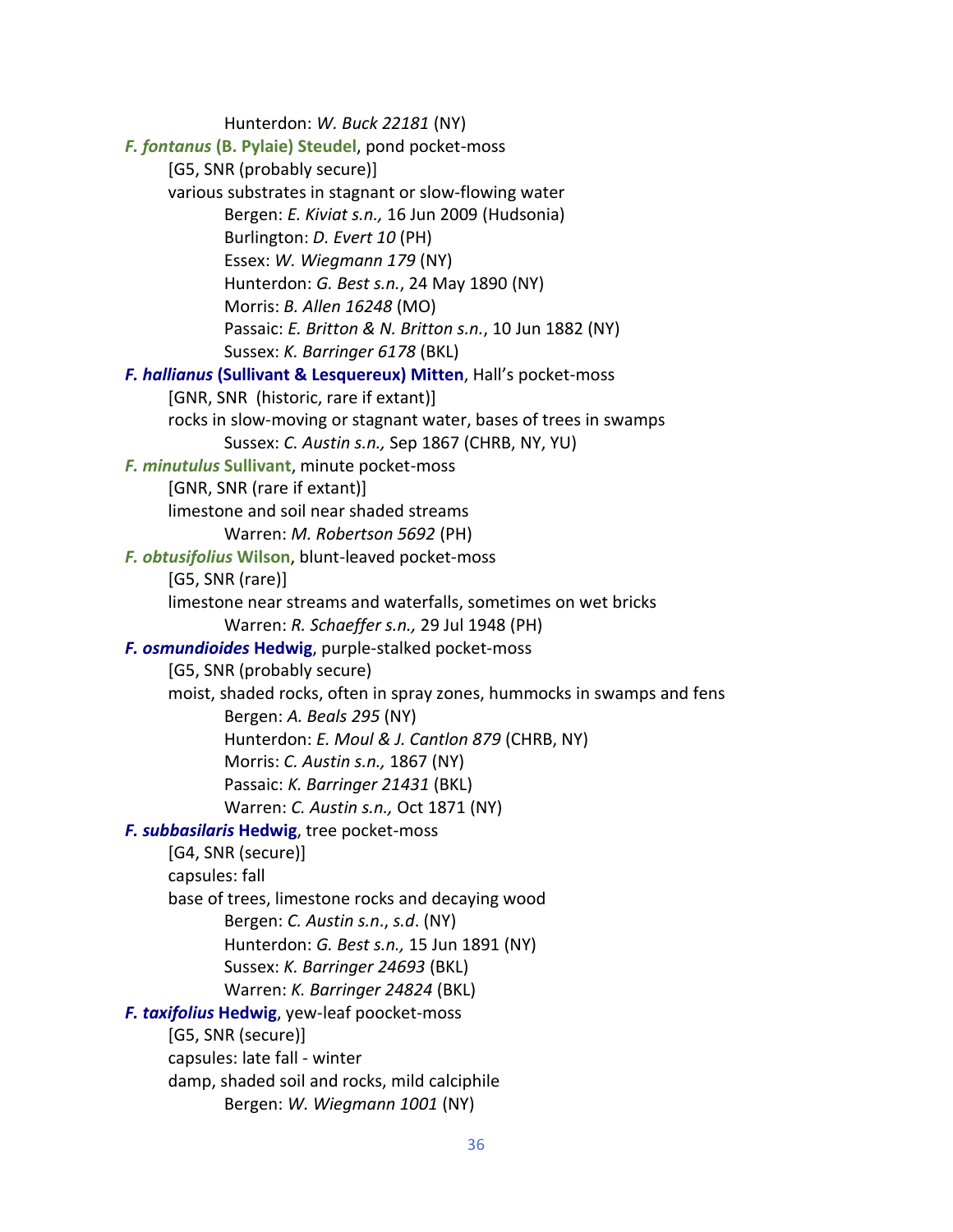Hudson: *E. Kiviat s.n.,* 20 Feb 2014 (Hudsonia) Hunterdon: *W. Buck 22220* (NY) Morris: *H. Habeeb 3377* (MT, NYS, UBC) Passaic: *K. Barringer 27541* (BKL) Union: *W. Wiegmann 93* (NY) Sussex: *K. Barringer 25970* (BKL) Warren: *K. Barringer 22097 (BKL) Fontinalis* (Fontinalaceae)  *F. antipyretica* **Hedwig,** keeled water-moss [G5, SNR (secure)] rocks in flowing water Bergen: *C. Austin s.n*., 1865 (NY) Mercer: *T. James s.n.,* 1851 (FH) Middlesex: *H. Fischer s.n.*, 20 Apr 1897 (PH) Morris: *W. Wiegmann 65* (NY) Passaic: *K. Barringer 21321* (BKL) Sussex: *E. Moul 7440* (CHRB, NY)  *F. dalecarlica* **Schimper**, cupped water-moss, slender water-moss [G5, SNR (secure)] rocks in fast moving streams Bergen: *C. Austin s.n.,* 1865 (NY) Monmouth: *B. Long 2993* (NY, PH) Morris *E. Britton s.n*., 30 May 1892 (NY) Passaic: *J. Glime s.n.,* 21 Dec 1966 (MCTC) Warren: *B. Andraes 8329* (KE)  *F. hypnoides* **Hartman**, river moss [G5, SNR (rare)] rocks, roots, and fallen branches at the shallow edge of ponds and in shallow streams Cumberland: *W. Ferren s.n.,* Jun 1976 (PH) *F. novae-angliae* **Sullivant**, New England water-moss [G5, SNR (secure)] rocks, roots, and fallen branches in shallow, flowing streams Bergen: *D. Levy 739* (DUKE) Cumberland: *B. Long 1516* (NY, PH) Essex: *H. Habeeb & E. Moul 3539* (UBC) Glouceaster: *J. Adams 9215* (PH) Hunterdon: *W. Buck 22196* (NY) Mercer: *G. Claus s.n*., 4 Nov 1958 (NY, PH) Morris: *B. Allen 16249* (MO) Ocean: *A. Owens s.n*., 18 Jun 1948 (NY) Passaic: *K. Barringer 20468* (BKL) Sussex: *E. Lawton s.n., 15 Oct 1950* (NY) *Warren: D. Evert 48* (PH)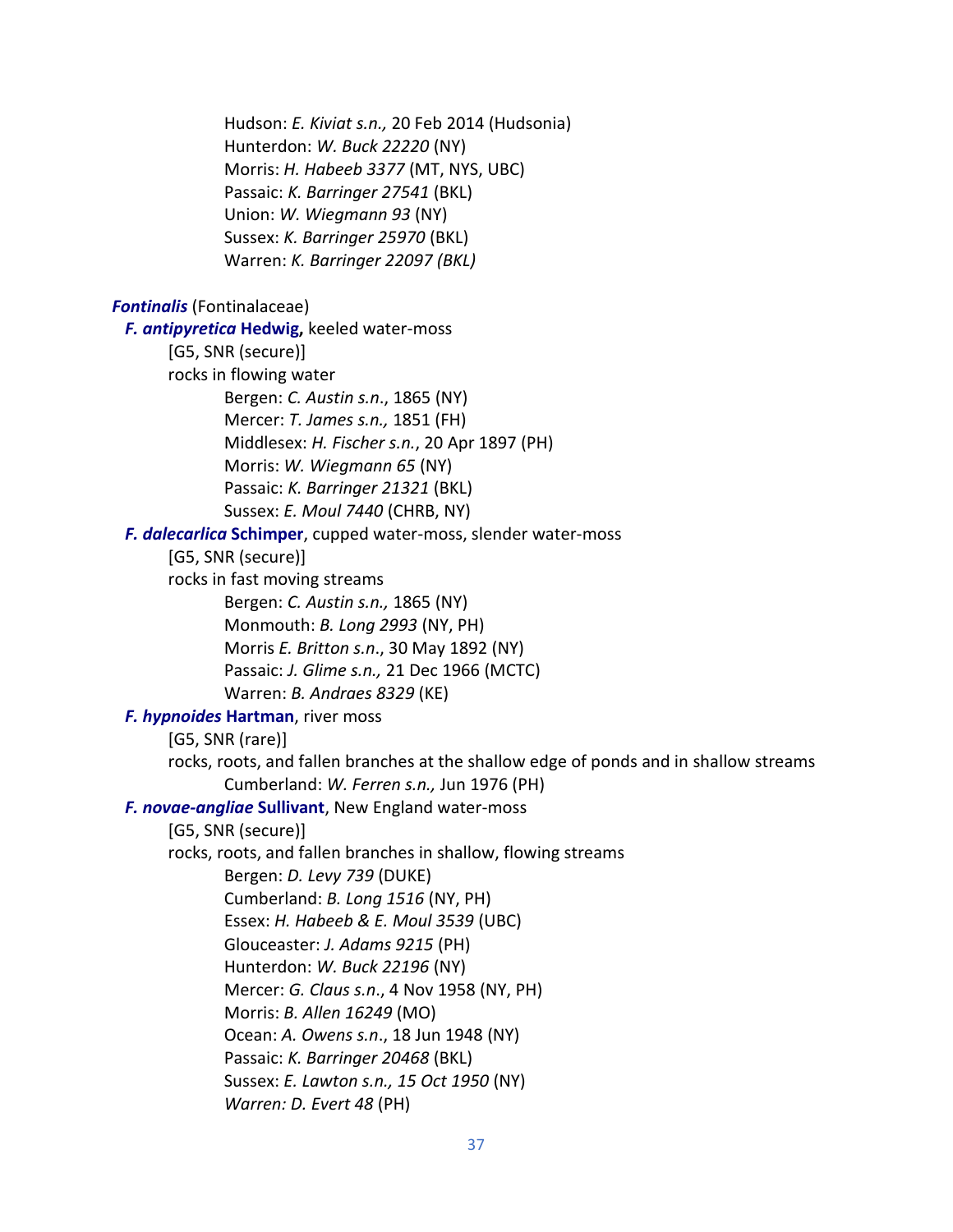*F. sphagnifolia* **(Muller Hal.) Wijk & Margadant**, broad-leaved water moss

[G4, SNR (probably secure)]

seasonally dry streams

- Atlantic: *R. Williams s.n.,* 6 Jul 1905 (PH)
- Middlesex: *K. Siroryak s.n.,* 7 Mar 1979 (MO)
- Morris: *E. Britton s.n.,* 30 May 1892 (NY)

## *F. sullivantii* **Lindberg**, Sullivant's water-moss

[GNR, SNR (probably rare)]

rocks in pools or sluggish streams Atlantic: *G. Kaiser s.n*., 20 Jun 1914 (DUKE, NY) Bergen: *K. Barringer 22275* (BKL) Mercer: *G. Claus s.n*., 31 Oct 1958 (NY, PH) Morris: *K. Barringer & J. Rosenbaum 25012* (CHRB, PH) Salem: *A. MacElwee s.n.,* 15 Jun 1895 (NY)

## *Forsstroemia* (Leptodontaceae)

# *F. trichomitria* **(Hedwig) Lindberg**, fan moss [G4, SNR (probably rare)] capsules: winter deciduous tree trunks and, rarely, limestone rocks Bergen: *C. Austin s.n.,* Nov 1872 (MO, NY, NYS) Burlington: *G. Best s.n.,* 28 May 1892 (NY) Hunterdon: *G. Best s.n.,* 21 May 1894 (NY) Salem: *M. Robertson 2699* (PH) Sussex: *A. Grout s.n.,* 25 May 1929 (DUKE) Warren: *A. Miller s.n., Sep 1992* (NYS)

## *Funaria* (Funariaceae)

 *F. flavicans* **Michaux**, pale cord-moss

[G5, SNR (probably rare)]

disturbed soil, especially near foundations and roadsides, weedy Atlantic: *C. Reed 136112* (MO)

Bergen: *J. Wurdack & R. Cowan 28* (NY)

Cumberland: *B. Long 1925* (PH)

Hunterdon: *G. Best s.n*., 13 May 1891 (NY)

Ocean: *A. Grout s.n.,* 10 Apr 1906 (DUKE, NY)

## *F. hygrometrica* **Hedwig**, bonfire moss, cord-moss

## [G5, SNR (secure)]

disturbed soil, weedy

Atlantic: *M. Robertson 2051* (PH) Bergen: *E. Kiviat s.n.,* 5 Mar 2017 (Hudsonia) Burlington: *B. Long 605* (PH) Camden: *G. Kaiser s.n*., 10 Oct 1908 (PH)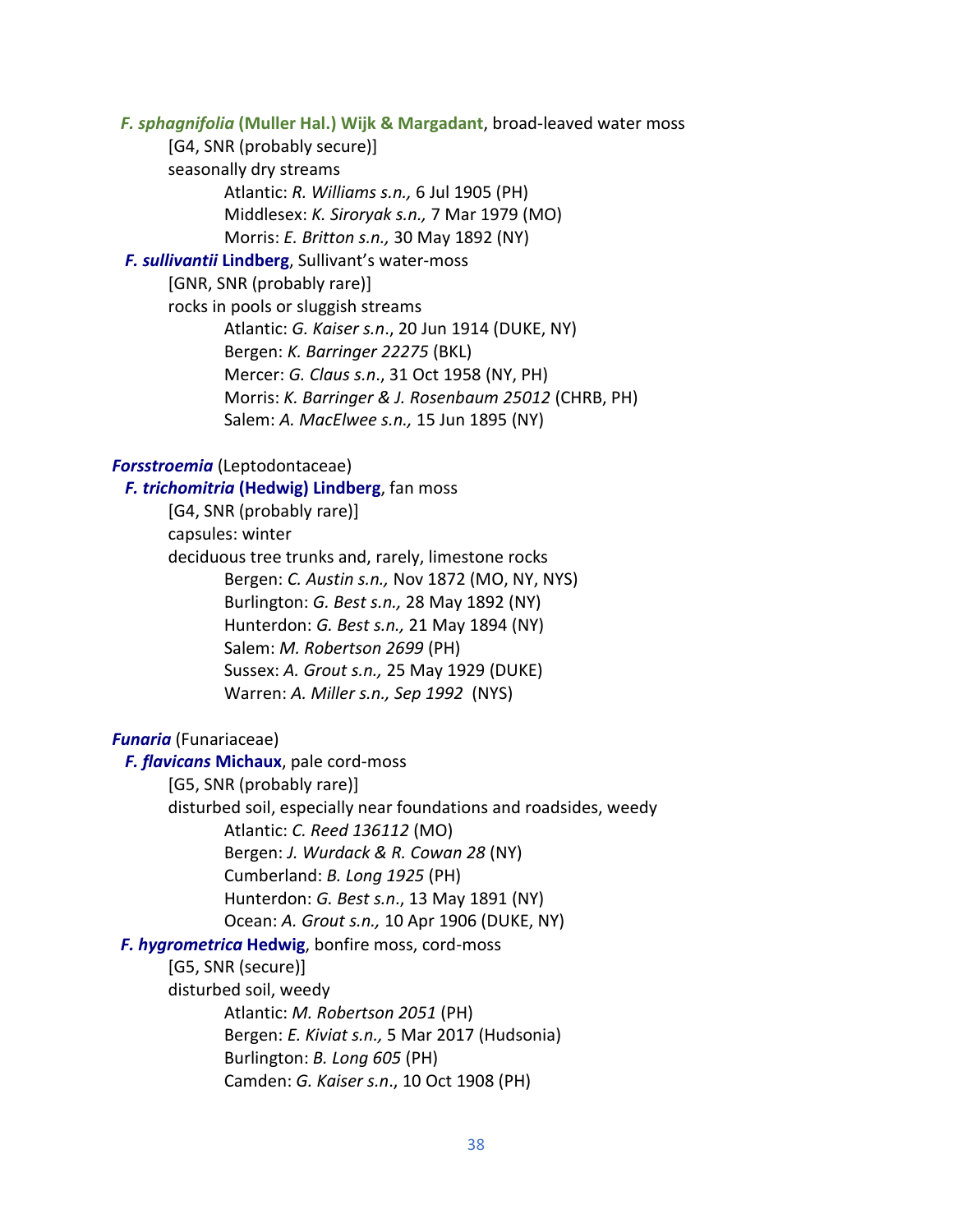Cumberland: *J. Adams 975* (PH) Gloucester: *B. Long 2317* (PH) Hudson: *C. Reed 91391* (MO) Hunterdon: *G. Best s.n.,* 10 Jun 1893 (NY) Mercer: *B. Long 563* (PH) Middlesex: *E. Moul 7577* (CHRB, NY) Monmouth: *J. Small s.n.,* 14 Apr 1894 (CHRB, NY) Morris: *s.l. s.n.,* Nov 1867 (NY) Ocean: *B. Long 1603* (PH) Passaic: G. *Nash s.n.,* 25 Apr 1893 (NY) Salem: *B. Long 1192* (PH) Somerset: *A. Grout 38* (COLO, FH, MICH, MO, NY, TENN) Sussex: *K. Barringer 7667* (BKL) Warren*: K. Barringer 20928* (BKL)

#### *Gemmabryum* (Bryaceae)

 *G. caespiticium* **(Hedwig) J. R. Spence**, tufted bryum, handbell moss [G5, SNR (secure)] capsules: spring-summer Disturbed soil, walls, rocks Atlantic: *A. Leeds s.n*., 29 Apr 1934 (PH) Bergen*: E. Kiviat s.n., 5 Aug 2015* (Hudsonia)

> Burlington*: T. Zanoni 4872* (NY) Camden: *J. Fogg M108* (PH) Cumberland: *B. Long 651* (PH) Hudson: *E. Kiviat s.n.,* 5 Sep 2015 (Hudsonia) Hunterdon: G. *Best s.n.,* 20 May 1892 (NY) Mercer: *G. Tees 578* (PH) Monmouth: *B. Long 2318* (PH) Morris: *H. Wheeler s.n.,* May 1905 (CONN) Passaic: *G. Nash s.n.,* 27 Apr 1892 (NY) Sussex: *W. Wiegmann 903* (BKL, NY)

Warren: *G. Tees 713* (PH)

### *G. dichotomum* **Hedwig**, thread moss

[G4, SNR (rare)]

capsules: spring-summer

moist, disturbed soil, old walls

Bergen: *C. Austin s.n., s.d*. (NY) Cumberland: *C. Reed 134124* (MO) Sussex: *C. Austin s.n*., Nov 1875 (NY)

*G. subapiculatum* **(Hampe) Spence & Ramsay**, rose-tuber bryum

[G5, SNR (rare if extant)] Capsules: spring-summer disturbed soil, farmland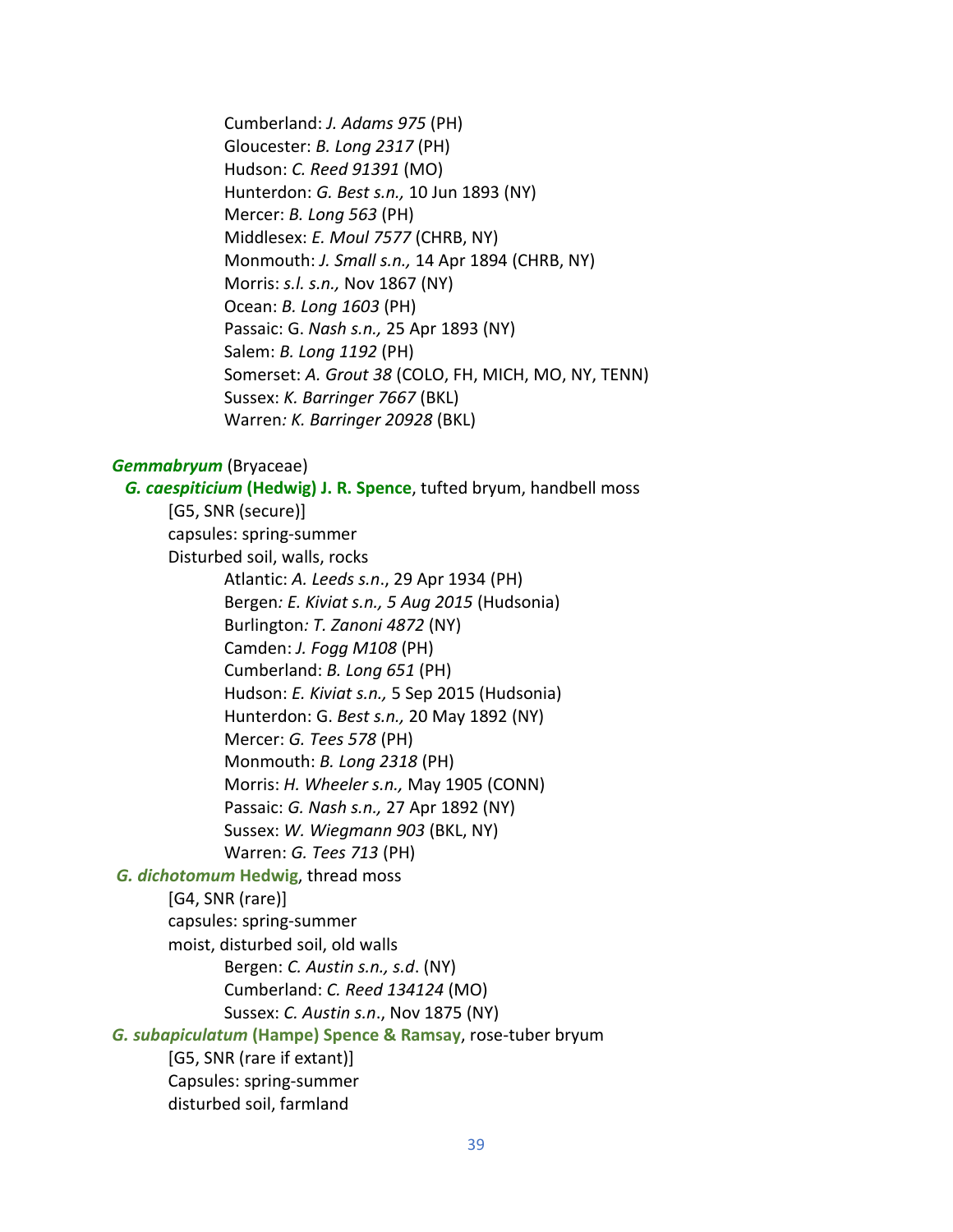*fide* FNA

*Grimmia* (Grimmiaceae)

 *G. elatior* **Bals & DeNotaris**, dry rock-moss [G4, SNR (extirpated)] The only population found E of the Mississippi. CHRB colection is mixture of *Hedwigia* and *Schistidium rivulare.* exposed, acid rock Somerset: *E. Moul 7302* (CHRB, NY)  *G. laevigata* **(Bridel) Bridel**, dry rock-moss [G5, SNR (rare)] exposed, acidic rocks Bergen: *C. Austin 645* (NY) Passaic: *D. Levy 958* (DUKE)  *G. olneyi* **Sullivant**, Olney's rock-moss, Olney's cannikin [G4, SNR (probably secure)] rocks near streams or lakes Bergen: *K. Barringer 18177* Burlington: *M. Robertson 8531* (PH) Essex: *E. Britton & N. Britton s.n*., 28 Oct 1882 (NY) Hunterdon: *B. Long 1081* (PH) Mercer: *G. Tees 51* (PH) Morris: *K. Barringer 18405* (BKL) Passaic: *C. Austin s.n.* [*Musci App*. 144] (BKL, NY, NYS) Sussex: *K. Barringer 18209* (BKL) Warren: *M. Robertson 7125* (PH) *G. ovalis* (Hedwig) Lindberg - not in NJ  *G. pilifera* **P. Beauvois**, hoary cannikin [G4, SNR (secure)] on dry, often shaded, limestone, sandstone, or granite Bergen: *D. Levy 1986* (DUKE) Essex: *K. Barringer 18259* (BKL) Hunterdon: *J. Cantlon & E. Moul 6200* (CHRB) Monmouth: *N. Britton s.n.,* 28 Sep 1886 (NY) Morris: *T. Zanoni s.n.,* 18 Feb 1970 (MO) Somerset: *K. Barringer 18124* (BKL) Sussex: *K. Barringer 18210* (BKL, DUKE, VT) Union: *W. Weigmann 484* (NY) Warren: *B. Tan 92-121* (FH, NY)

*Gymnostomum* (Pottiaceae)

 *G. aeruginosum* **Smith**, rock beardless-moss, toothless cup-moss {G5, SNR (rare)]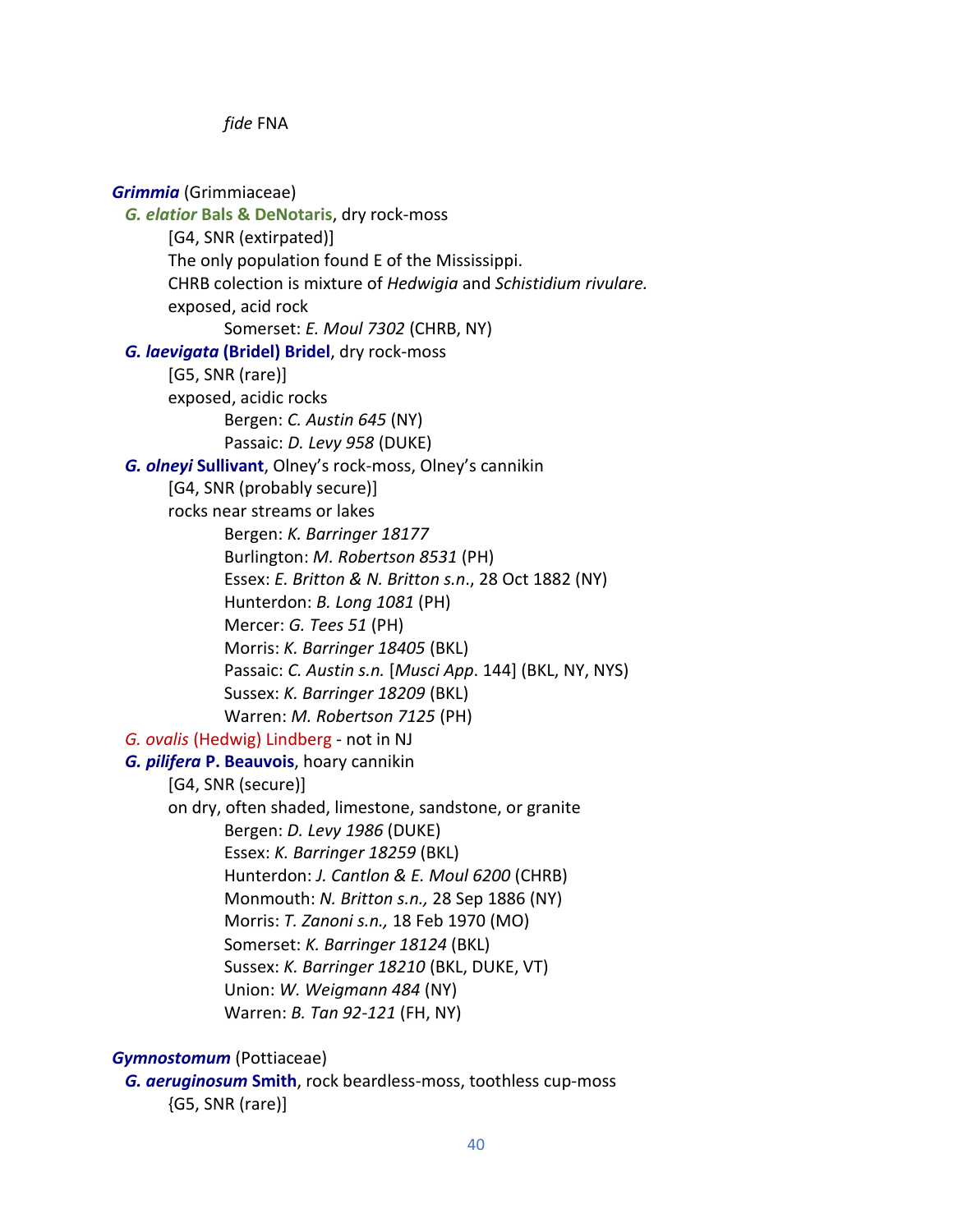Ours may be *Hymenstylium recurvirostrum* capsules: summer-fall wet, calcareous rock, especially near falls Hunterdon: *G. Best s.n.,* 10 Oct 1892 (NY) Sussex: *E. Bartram 698* (DUKE, FH, PH)

### *Hageniella* (Sematophyllaceae)

 *H. micans* **(Mitten) B. C. Tan & Y. Jia**, shiny brook-moss, sparkling brook-moss [G4, SNR (historic, probably rare)] Capsules; Dec-Jan shaded rocks near streams Bergen: *C. Austin s.n.* [*Musci App*. 440] (BKL, MU, NY)

## *Hamatocaulis* (Calliergonaceae)

 *H. vernicosus* **(Mitten) Hedenäs**, varnished hook-moss [G5, SNR (historic, probably rare)] lake shores and other moist, slighty rich habitats Bergen: *C. Austin s.n.,* Aug 1874 (NY) Morris: *C. Austin s.n.,* [*Musci App*. 402b] (NY)

#### *Haplocladium* (Leskeaceae)

*H. microphyllum* **Hedwig**, small plume-moss [G5, SNR (probably rare)] Capules: year-round damp, disturbed sites Bergen: *E. Kiviat s.n.,* 17 May 2017 (Hudsonia)  *H. virginianum* **(Bridel) Brotherus**, Virginia plume-moss [G5, SNR (secure)] capsules: spring disturbed or burned sites, acidophile Atlantic: *C. Reed 134015* (MO) Bergen: *C. Austin s.n.* [*Musci App*. 299] (BKL, NY, NYS) Burlington: *E. Moul 7518* (CHRB) Bergen: *C. Austin 299* (NY) Camden: *B. Long 2064* (PH) Gloucester: *B. Long 757* (PH) Hudson: *E. Kiviat s.n.,* 22 Mar 2005 (Hudsonia) Hunterdon: *G. Best s.n.*, 22 Jul 1904 (NY) Mercer: *K. Barringer s.n.,* 6 May 2003 (BKL) Monmouth: *B. Long 2991* (PH) Morris: *I. Henley s.n.,* Jul 1940 (ISC, NY) Passaic: *G. Tees 1100* (PH) Salem*: J. Adams 1818A* (PH) Sussex: *H. Habeeb 3673* (F, MT, NYS, UBC)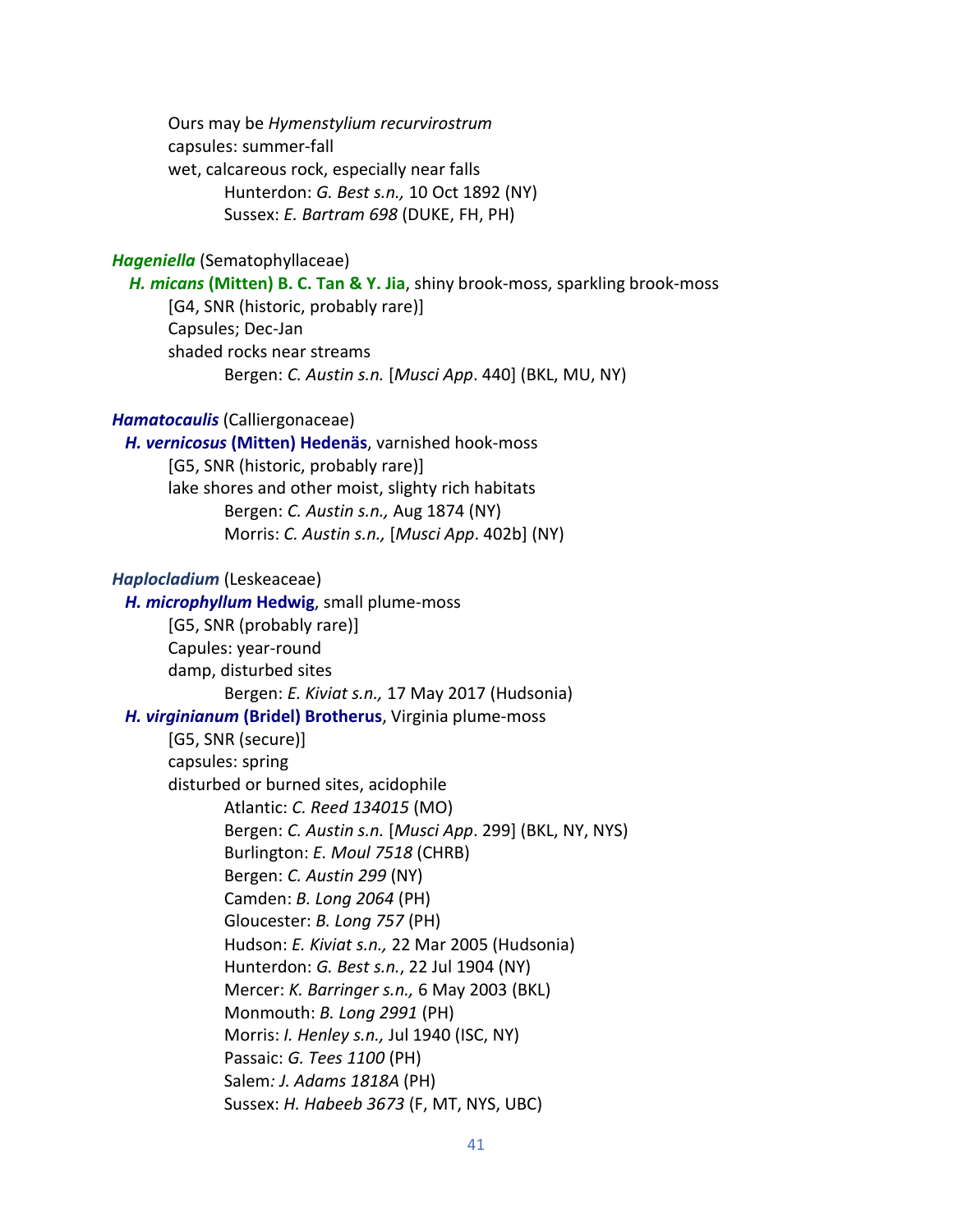Warren: *R. Schaffer 42* (PH)

*Haplohymenium* (Anomodontaceae) *H. triste* (Cesati) Kindberg -- see *Anomodon tristis*

*Hedwigia* (Hedwigiaceae)  *H. ciliata* **(Hedwig) P. Beauvois**, Hedwig's moss, medusa [G5, SNR (secure)] capsules: spring on exposed rocks Bergen: *E. Kiviat s.n.,* 27 Apr 2017 (Hudsonia) Burlington: *P. Majestyk 2429* (NY) Essex: *E. Britton & Britton s.n.,* 28 Oct 1882 (NY) Hudson: *E. Kiviat s.n*., 6 Feb 2009 (Hudsonia) Hunterdon: *K. Barringer 22177* (BKL) Morris: *K. Barringer 18504* (BKL) Passaic: *K. Barringer 26795* (CHRB) Somerset: *K. Barringer 18123* (BKL) Sussex: *K. Barringer 20564* (BKL, DUKE, NY, PH, VT) Union: W. *Wiegmann 482* (BKL, NY) Warren: *K. Barringer 18294* (BKL)

*Helodium* (Helodiaceae) – see *Elodium*

| Herzogiella (Hypnaceae)                           |
|---------------------------------------------------|
| H. striatella (Bridel) Iwatsuki, round stump-moss |
| [G5, SNR (secure)]                                |
| capsules: summer                                  |
| tree bases, acid rocks or soil in shade           |
| Altlantic: M. Robertson 3196 (PH)                 |
| Bergen: <i>D. Levy 2033</i> (DUKE)                |
| Cape May: <i>M. Robertson 3175</i> (PH)           |
| Cumberland: B. Long 1544 (PH)                     |
| Hudson: C. Austin 852 (NY)                        |
| Hunterdon: K. Barringer 22179 (BKL)               |
| Monmouth: E. Britton s.n., 15 May 1910 (DUKE, NY) |
| Morris: H. Habeeb 3238 (F)                        |
| Ocean: <i>M. Robertson 7118</i> (PH)              |
| Passaic: K. Barringer 24819 (BKL)                 |
| Salem: <i>B. Long 950</i> (PH)                    |
| Sussex: E. Bartram 270 (FH)                       |
| Union: E. Lawton 573 (WTU)                        |
| Warren: R. Cowan 181 (NY)                         |
| H. turfacea (Lindberg) Iwatsuki, flat stump-moss  |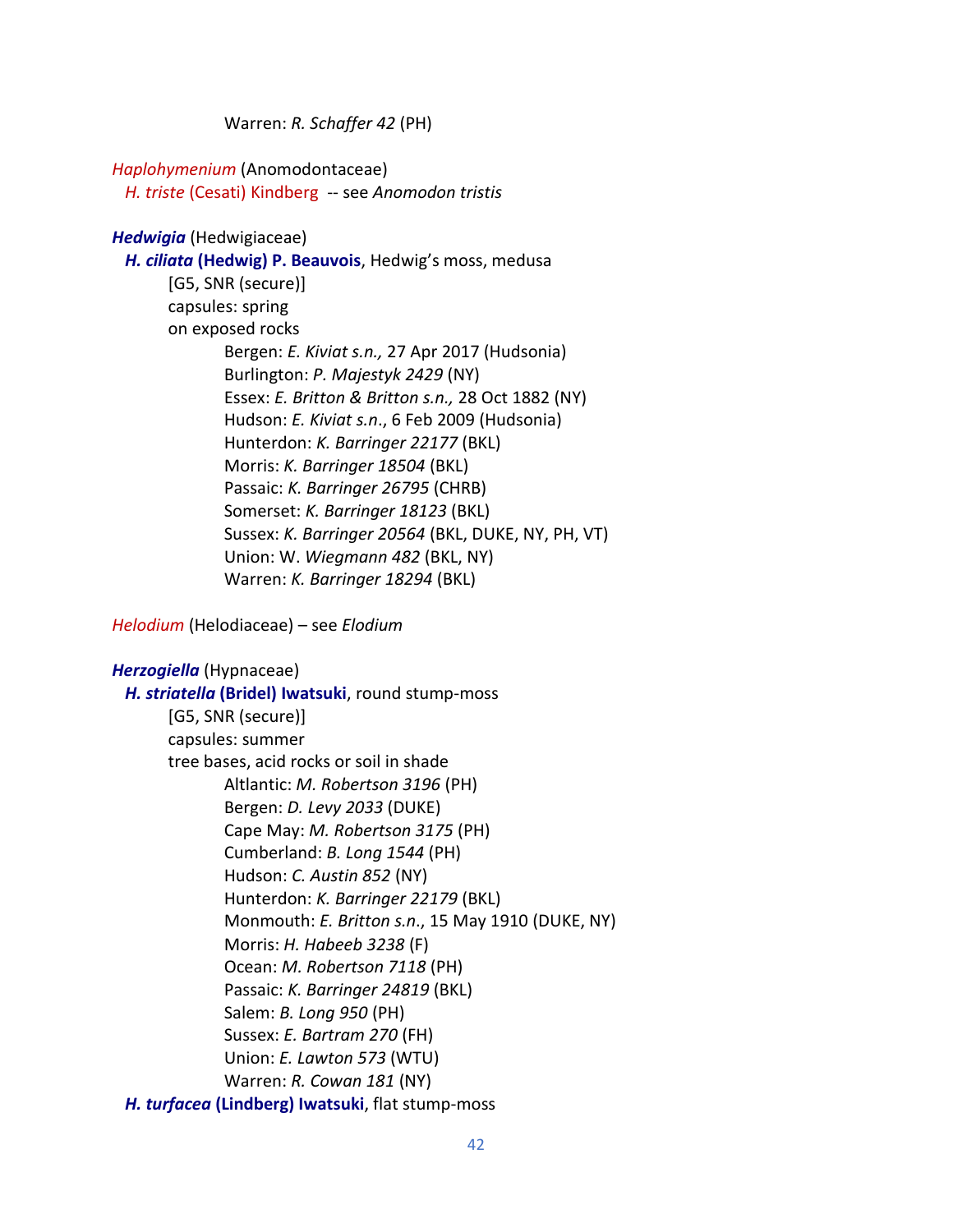[G5, SNR (probably rare)] capsules: summer trees and rocks, moist.coniferous woods and swamps Bergen: *C. Austin 574* (NY) Burlington: *G. Best s.n.,* 28 May 1892 (NY) Hudson: *C. Austin 852* (NY) Hunterdon: G. *Best s.n*., 1890 (NY) Morris: *C. Austin s.n*., Jun 1868 (NY) Sussex: *W. Wiegmann 819a* (BKL, NY) Warren: *M. Robertson 7129* (PH)

#### *Homalia* (Neckeraceae)

 *H. trichomanoides* (Hedwig) Schimper – not in NJ

#### *Homalotheciella* (Brachytheciaceae)

*H. subcapillata* **(Hedwig) Brotherus**, few-haired moss

[G5, SNR (probably rare)] Capsules: Sep - Feb trees, logs, occasionally rocks in moist woods Atlantic: *B. Long 2165* (PH) Bergen: *C. Austin s.n.,* Apr 1871 (NY) Hudson: *C. Austin s.n., s.d.* (NY) Hunterdon: *G. Best s.n*., 18 Nov 1891 (NY, PH) Ocean: *C. Clarke s.n.,* Spring 1888 (NY)

## *Homomallium* (Hypnaceae)

#### *H. adnatum* **(Hedwig) Brotherus**

[G4, SNR (probably secure)] capsules: summer on limestone and traprock Bergen: *E. Kiviat s.n.,* 14 Nov 2013 (Hudsonia) Gloucester: *B. Long 2060* (PH) Hudson: *C. Austin 621* (NY) Hunterdon: *W. Buck 22228* (NY) Morris: *E. Frank NJ-80* (CHRB) Ocean: *A. Grout s.n*., Oct 1921 (DUKE) Somerset: *W. Wiegmann s.n*., 30 May 1916 (NY) Sussex: *A. Grout s.n*., 25 May 1929 (DUKE) Warren: *W. Buck 21584* (NY)

## *Hygroamblystegium* (Amblystegiaceae)

 *H. fluviatile* (Hedwig) Loeske -see *H. varium H. tenax* (Hedwig) Jennings -see *H. varium H. varium* **(Hedwig) Mönkemeyer**, tangled thread-moss, willow feather-moss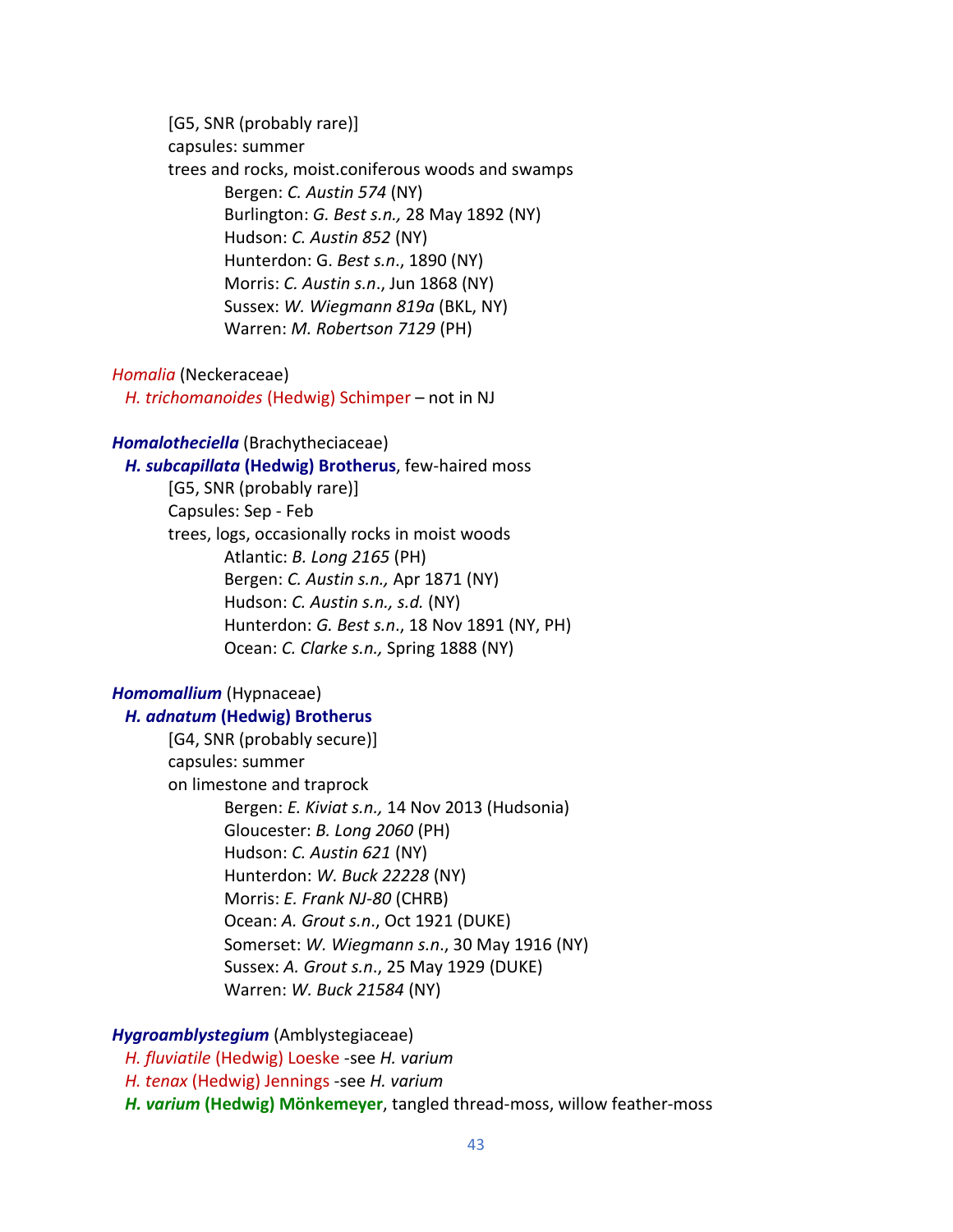[G5, SNR (secure)]

on wet rocks in and around streams Bergen: *E. Kiviat s.n.,* 8 Nov 2004 (Hudsonia) Burlington: *M. Robertson 4627* (PH) Camden: *C. Darigo & D. Darigo 4443* (MO) Cape May: *B. Long 1131* (PH) Essex: *W. Wiegmann 982* (NY) Hudson: *E. Kiviat s.n*., 11 Jan 2007 (Hudsonia) Hunterdon: *B. Long 2901* (PH) Mercer: *G. Tees 571* (PH) Middlesex: *s.l. s.n.,* 18 Jun 1896 (NY) Monmouth: *C. Reed 134690* (MO) Morris: *M. Robertson 6b* (PH) Ocean: *M. Robertson 4301* (PH) Passaic: *G. Nash s.n*., 15 Apr 1891 (NY) Salem: *G. Tees 1031* (PH) Somerset: *K. Barringer 18684* (BKL, CAL, DUKE, NY, VT) Sussex: *W. Wiegmann 157* (NY) Union: *E. Lawton 1033* (WTU) Warren: *J. Churchill s.n., 16 Aug 1970* (MSC)

#### *Hygrohypnum* (Amblystegiaceae)

 *H. closteri* **(C. Austin) Grout**, Closter brook-moss [G3, SNR (historic, probably extirpated)] on rocks in streams Bergen: *C. Austin s.n.,* [*Musci App*. 439] (BKL, F, FH, NY, NYS) *H. duriusculum* (DeNotaris) D. W. Jameson – not in NJ  *H. eugyrium* **(Schimper) Loeske**, swollen brook-moss, inflated brook-moss [G5, SNR (probably vulnerable)] on wet, acidic rocks along streams Bergen: *W. Trask 81* (CONN) Morris: I*. Henley s.n.,* Jul 1938 (ISC) Passaic: *C. Austin s.n.,* Nov 1866 (NY) Sussex: *C. Austin s.n.,* Oct 1871 (NY) Warren: *B. Allen 1496* (MO)  *H. luridum* **(Hedwig) Jennings**, stiff brook-moss [G5, SNR (historic, rare if extant) on limestone rocks in and along streams Sussex: *C. Austin s.n., Sep 1867 (NY)* (BKL)  *H. micans* (Mitten) Brotherus - see *Hageniella micans H. molle* (Hedwig) Loeske - ours may be *H. eugyrium H. ochraceum* **(Wilson) Loeske**, bubble brook-moss, clawed brook-moss [G5, SNR (probably rare)] on wet, acidic rocks in rapid streams and waterfalls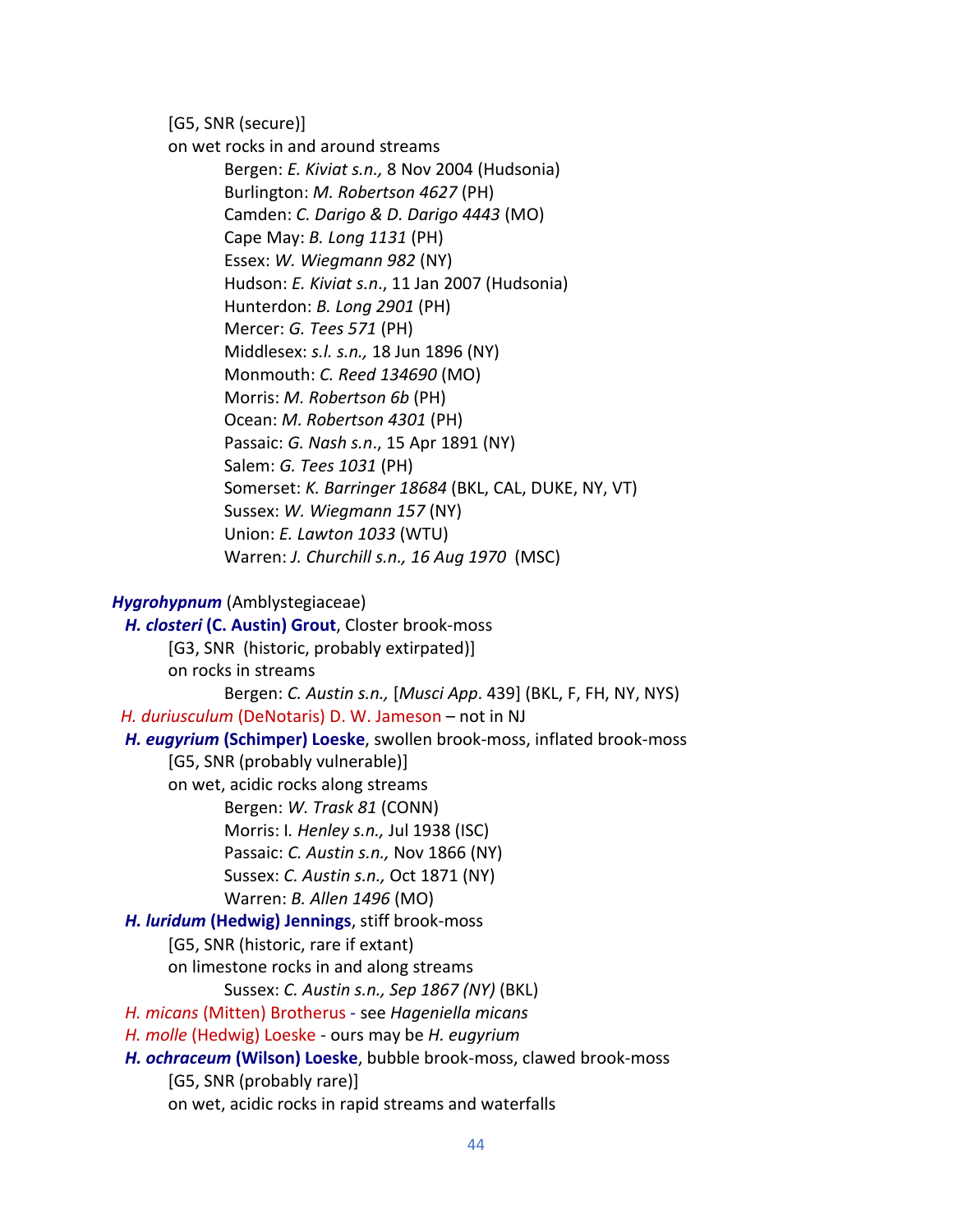Hunterdon: *G. Best s.n.*, 1894 (NY) Sussex: *B. Andraes 8305* (KE)

## *Hylocomiastrum* (Hylocomiaceae) *H. umbratum* (Hedwig) Brotherus - not in NJ

#### *Hylocomium* (Hylocomiaceae)

 *H. splendens* **(Hedwig) Schimper**, stairstep moss

[G5, SNR (probably rare)] capsules: spring forming carpets on rotting wood, rocks, or soil in moist, cool woods Hunterdon: *G. Best s.n.,* 23 Nov 1895 (NY) Sussex: *T. Porter s.n.,* 15 Jul 1871 (PH)

### *Hymenostylium* (Pottiaceae)

 *H. recurvirostrum* **(Hedwig) Dixon**, hook-beaked tufa moss

[G5, SNR (rare if extant)] capsules: late summer - fall moist calcareous rocks Passaic: *C. Austin s.n.,* 1872 [*Musci App.* 61] (CHRB, NEB, PH) Sussex: *E. Bartram 958* (PH)

### *Hyophila* (Pottiaceae)

 *H. involuta* **(Hooker) A. Jaeger**, rolled-leaf pottia [G4, SNR (rare if extant)] crumbling or loose, often basic rocks, especially near streams Bergen: *C. Austin s.n.,* Oct 1869 (FH, NY) Passaic: *C. Austin s.n*., Apr 1867 (FH, NY) Sussex: *E. Bartram 923* (FH, MICH, NEB, NY, WTU, YU)

### *Hypnum* (Hypnaceae)

 *H. cupressiforme* **Hedwig**, cypress-leaved plait-moss [G5, SNR (probably secure)] capsules: fall – early winter on vertical surfaces of rocks, trees, and on soil Bergen: *C. Austin s.n.,* [*Musci App*. 421] (BKL, NY, PH) Burlington: *G. Tees 1361* (NY, PH) Camden: *B. Long* 2069 (PH) Cape May: *A. Grout s.n.,* 3 Apr 1929 (DUKE) Cumberland: *B. Long 1377* (PH) Gloucester: *B. Long 1768* (PH) Hudson: *J. Torrey s.n.,* 1866 (NY) Hunterdon: G. *Best s.n.,* 16 Dec 1891 (NY) Ocean: *G. Tees 1373* (PH)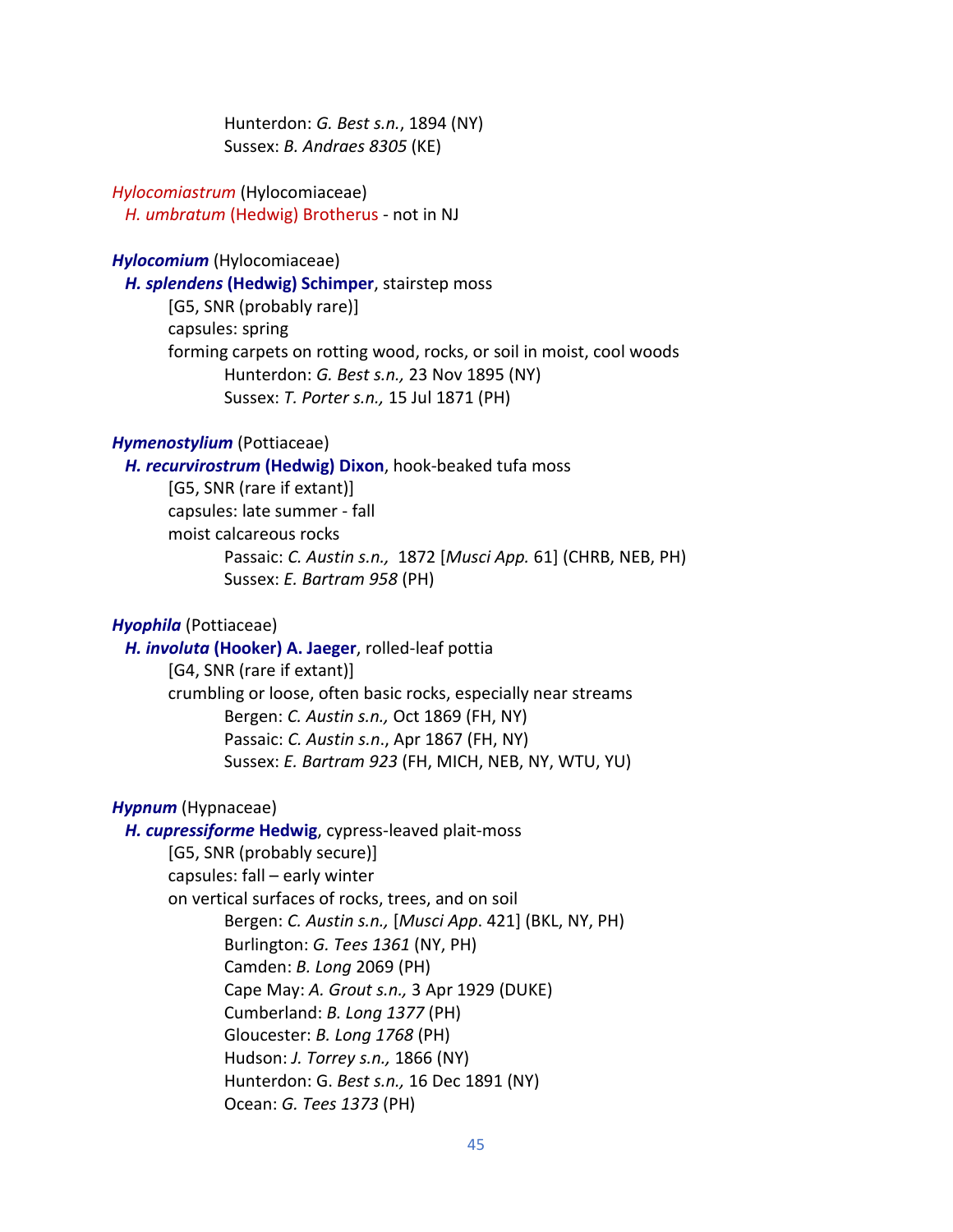Passaic: *C. Austin s.n.,* Sep 1867 (MICH, NY, NYS, WIS) Salem: *B. Long 2081* (PH) Sussex: C. Austin *663* (NY)  *H. cupressiforme* var. *resupinatum* (Taylor) Schimper – see the species  *H. curvifolium* **Hedwig**, greater plait-moss [G5, SNR (probably secure)] capsules: spring on soil and rotting wood in wet woods and swamps Bergen: *C. Austin s.n.,* 28 Nov 1868 (NY) Burlington: *T. James s.n.,* Jun 1851 (NY) Camden: *M. Robertson* 4089 (PH) Hudson: *J. Torrey s.n.,* s.d. (NY) Hunterdon: *G. Best s.n*., Mar 1894 (NY) Passaic: *R. Cowan 91* (NY) Sussex: *E. Frank NJ-40* (CHRB) Warren: *M. Robertson 5954* (PH)  *H. imponens* **Hedwig**, brocade moss [G5, SNR (secure)] Capsules: Jul-Sep on tops of rotting logs Atlantic: *B. Long 1313* (PH) Bergen: *E. Kiviat s.n.,* 7 Apr 2015 (Hudsonia) Burlington: *B. Allen 16874* (MO) Camden: *M. Robertson 4934* (PH) Cape May: *D. Evert 71* (PH) Cumberland: *B. Long 1125* (PH) Essex: *H. Habeeb 3029* (NYS) Gloucester: *B. Long 2103* (PH) Hudson: *E. Kiviat s.n.,* 12 Apr 2009 (Hudsonia) Hunterdon: *W. Buck 22245* (NY) Mercer: *G. Tees 79* (PH) Middlesex: *K. Barringer 21815* (BKL) Monmouth: *M. Robertson 7368* (PH) Morris: *I. Henley 1* (BRIT, ISC) Ocean: *M. Robertson 7120* (PH) Passaic: *G. Tees 1108* (NY) Salem*: B. Long 963* (PH) Sussex: *C. Reed 133683* (MO) Union; *W. Trask 102* (CONN) Warren: *M. Robertson 5687* (PH) *H. lindbergii* **Mitten**, Lindberg's plait-moss [G5, SNR (secure)] capsules: summer on wet soil and rotting wood in swamps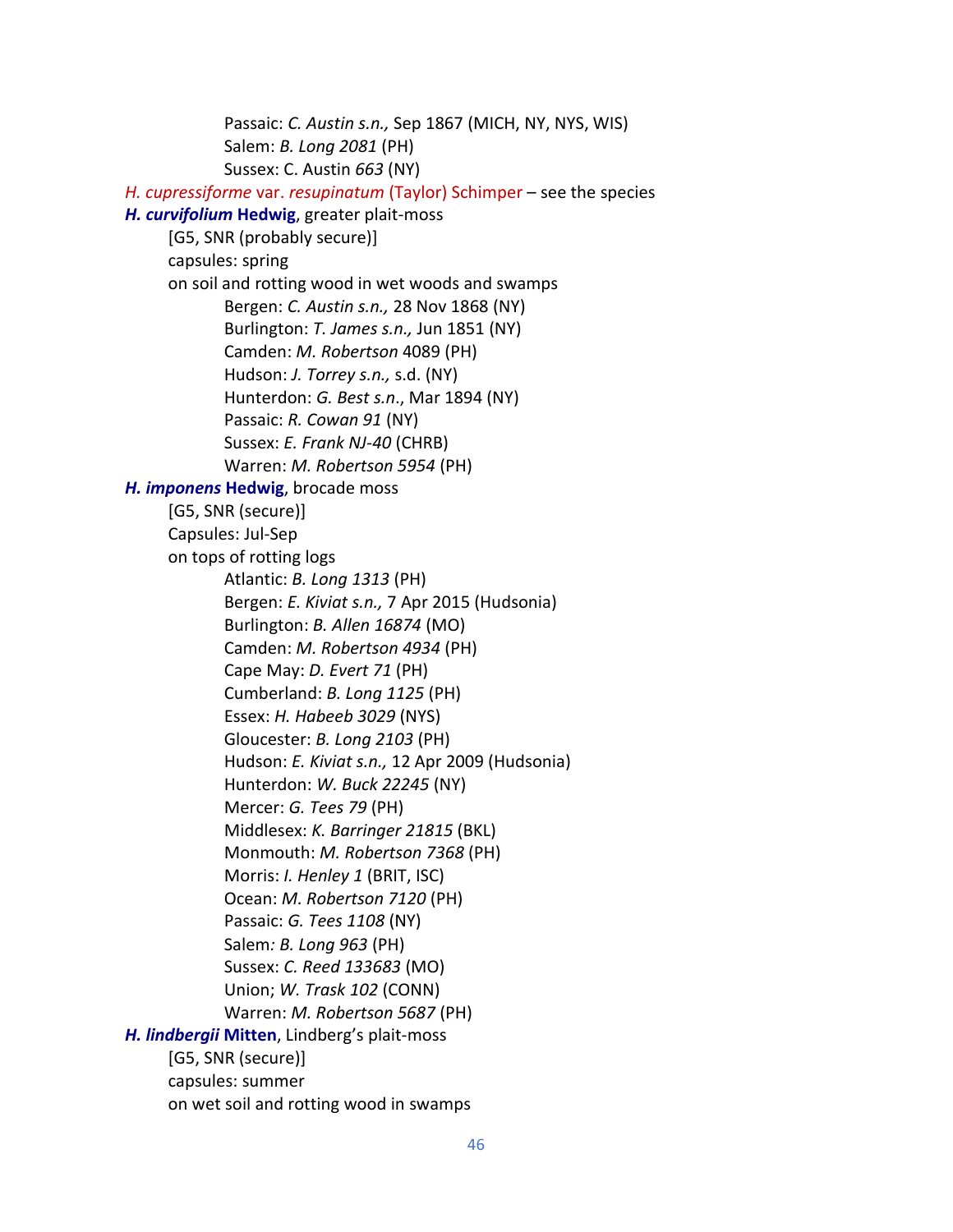Bergen: *E. Kiviat s.n.,* 28 Mar 2010 (Hudsonia) Burlington: *M. Robertson 3365* (PH) Cape May: *C. Reed 134035* (MO) Cumberland: *B. Long 831* (PH) Hudson: *C. Austin s.n.* [*Musci App*. 426] (BKL, MICH, NY, PH) Hunterdon: *W. Buck 22221* (NY) Monmouth: *C. Reed 134685* (MO) Morris: *K. Barringer 18503* (BKL, DUKE, NY, VT) Passaic: *D. Levy 804* (DUKE) Somerset: *H. Habeeb 3496* (NYS) Sussex: *T. Porter s.n.,* Jul 1871 (PH) Warren: *K. Barringer 25055* (BKL)  *H. pallescens* **(Hedwig) P. Beauvois**, stump plait-moss [G5, SNR (secure)] capsules: summer at the base of trees in the woods Atlantic: *C. Reed 134387* (MO) Bergen: *C. Austin s.n.,* 1866, (FH, NY, YU) Burlington: *M. Robertson 7969* (PH) Camden: *M. Robertson 4935* (PH) Cape May: *B. Long 2161* (PH) Hudson: *E. Kiviat s.n.,* 12 Apr 2009 (Hudsonia) Hunterdon: *G. Best s.n.,* 13 Oct 1893 (NY) Monmouth: *C. Reed 134695* (MO) Ocean: *M. Robertson 5741* (PH) Passaic: *I. Henley s.n., Jul 1940* (ISC) Sussex: *C. Reed 133658* (MO) Warren: *F. Buser 12052* (NY)  *H. pratense* **(Rabenhorst) W. Koch**, meadow plait-moss [G5, SNR (probably rare)] capsules: spring rich fens and limestone swamps Bergen: *M. Martin s.n.,* 30 Jul 1961 (NY) Hudson: *C. Austin s.n*., [*Musci App*. 426] (BKL, NEB, NY, PH) Sussex: *E. Moul 7450* (CHRB) *Imbribryum* (Bryaceae)  *I. muehlenbeckii* **(Bruch & Schimper) J. R. Spence**, Muhlenbeck's bryum

[G4, SNR (historic, rare if extant)

on wet rocks near streams

Bergen: *A. Beals s.n.,* 21 Jul 1918 (DUKE, NY, NYS, PH)

## *Isopterygiopsis* (Hypnaceae)

*I. muelleriana* **(Schimper) Iwatsuki**, Mueller's silk-moss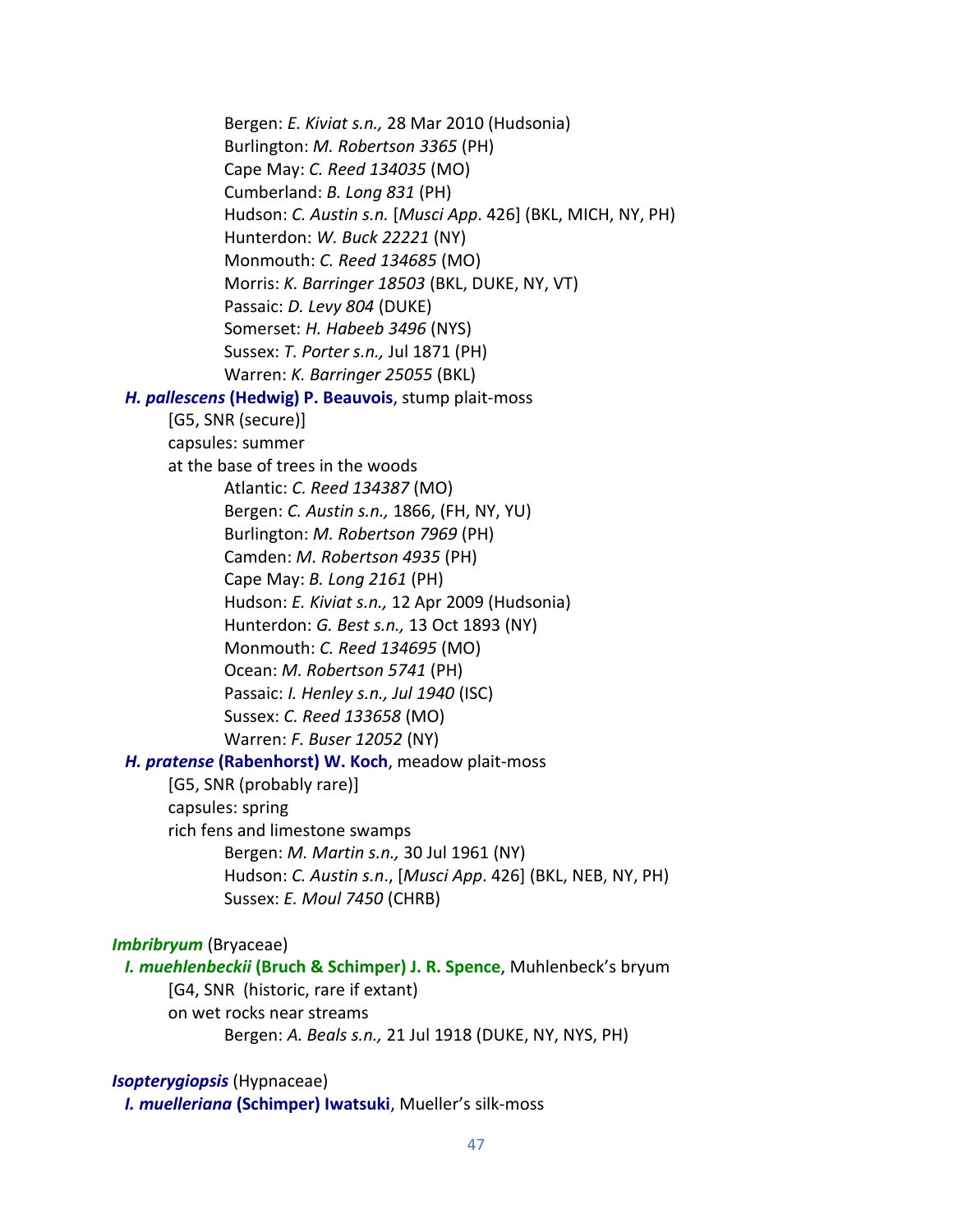[G5, SNR (historic, rare if extant)] Capsules fall crevices in cliffs on acidic rocks also soil and tree bases Bergen: *C. Austin s.n.,* Nov 1863 (NY) Sussex: *C. Austin s.n.,* 1867 (NY)  *I. pulchella* **(Hedwig) Iwatsuki**, neat silk-moss [G5, SNR (historic, very rare if extant)] Capsules spring-summer on damp substrates on cliffs and outcrops, overturned tree roots

Bergen: *C. Austin s.n.,* May 1886 (NY)

Morris: *C. Austin s.n.,* Aug 1867 (FH, NY)

## *Isopterygium* (Pylaisiadelphaceae)

 *I. tenerum* **(Swartz) Mitten**, luster moss [G5 SNR (probably vulnerable)] Capsules spring-summer logs, stumps, bark or soil near base of trees, often in sandy, dry soils Atlantic: *M. Robertson 7666* (PH) Bergen: *C. Austin s.n.* [*Musci App*. 429] (BKL, MICH, NEB, NY, WIS) Burlington: *M. Robertson 8394* (PH) Cumberland: *B. Long 1139* (PH) Gloucester: *G. Kaiser s.n.,* 8 Oct 1910 (PH) Middlesex: *C. Reed 134710* (MO) Monmouth: *J. Cantlon 295* (CHRB) Ocean: *W. Maas s.n.,* 26 Sep 1966 (NY) Salem: *B. Long 835a* (PH)

*Jochenia* (Hypnaceae)

*J. pallescens* (Hedw.) Hedenas, Schlesak & D. Quant = *Hypnum pallescens*

## *Leptobryum* (Meesiaceae)

### *L. pyriforme* **(Hedwig) Wilson**, golden thread-moss

[G5, SNR (probably secure)] on soil or rotting wood in swamps or wet disturbed places, weedy in greenhouses Bergen: *D. Levy s.n.,* 25 Jun 1916 (DUKE) Gloucester: *B. Long 1767* (PH) Hudson: *E. Kiviat s.n.,* 21 Apr 2005 (Hudsonia) Hunterdon: *G. Best s.n.,* 10 Jun 1893 (NY) Mercer*: J. Torrey s.n.,* s.d. (NY) Monmouth*: D. Levy 2121* (DUKE) Morris: *C. Austin s.n.,* 1867 (NY) Sussex: *H. Habeeb 3674* (NYS)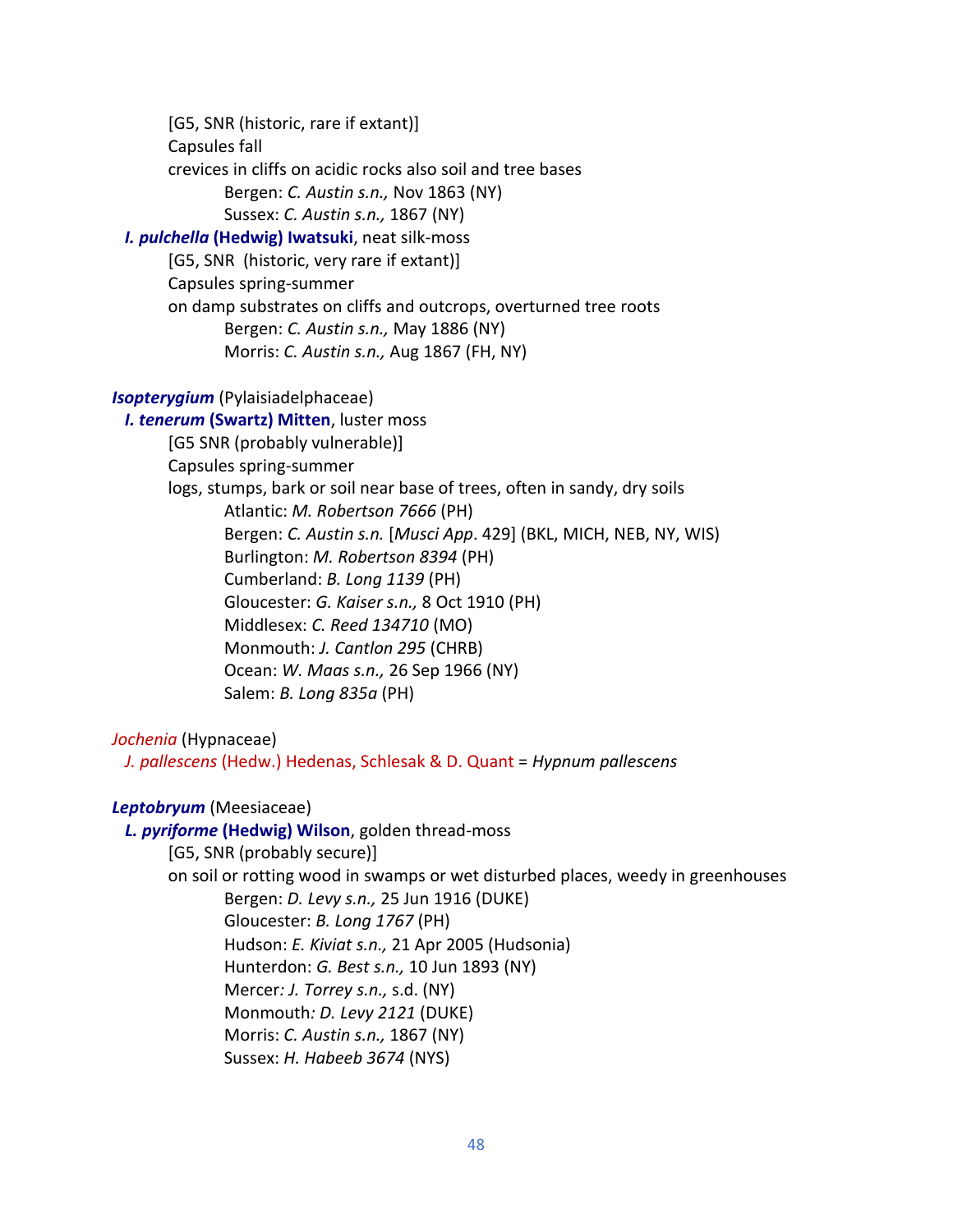*Leptodictyum* (Amblystegiaceae)

 *L. humile* (P. Beauvois) Ochyra - see *Hygroamblystegium varium*

#### *L. riparium* **(Hedwig) Warnstorf**, Kneiff's feather-moss, tangled thread-moss

[G5, SNR (secure)] capsule: sporadic, all year on soil and litter in swamps Bergen: *E. Kiviat s.n.,* 21 Mar 2012 (Hudsonia) Burlington: *M. Robertson 4809* (PH) Camden: *H. Biddlecome 168* (MO) Cumberland: *B. Long 1490* (PH) Hudson: *E. Kiviat s.n.,* 16 Jun 2009 (Hudsonia) Hunterdon: *W. Buck 22189* (NY) Middlesex: *M. Vail s.n.,* 22 Jun 1896 (NY) Morris: *M. Robertson 7107* (PH) Ocean: *M. Robertson 5787* (PH) Passaic: *E. Britton 31* (NY) Salem: *M. Robertson 4065* (PH) Somerset: *C. Austin s.n.,* Jul 1867 (NY) Sussex: *A. Grout s.n.,* 25 May 1925 (DUKE) Union: *G. Anderson 249* (CHRB) Warren: *D. Evert s.n.,* May 1963 (PH)

## *Leskea* (Leskeaceae)

 *L. gracilescens* **Hedwig**, Leske's moss, necklace chain-moss [G5, SNR (secure)] capsules can be found all year tree bases esp. red cedar and, rarely, on wood shingles Bergen: *E. Kiviat s.n.,* 5 Feb 2009 (Hudsonia) Burlington *M. Robertson 4225* (PH) Cape May: *B. Long 669* (PH) Hudson: *E. Kiviat s.n.,* 12 Apr 2009 (Hudsonia) Hunterdon: *J. Cantlon 226* (CHRB) Mercer: *C. Darigo & D. Darigo 4420* (MO) Morris: *E. Frank NJ-287* (CHRB) Salem: *C. Reed 136114* (MO) Somerset: *E. Moul 7545* (CHRB, NY) Sussex: *C. Reed 132864* (MO) Warren: *R. Schaeffer 164* (NY, PH)  *L. obscura* **Hedwig**, blunt chain-moss [G5, SNR (probably rare)] capsules: Mar-Nov tree bases and fallen logs Bergen: *W. Wiegmann 454* (BKL, NY)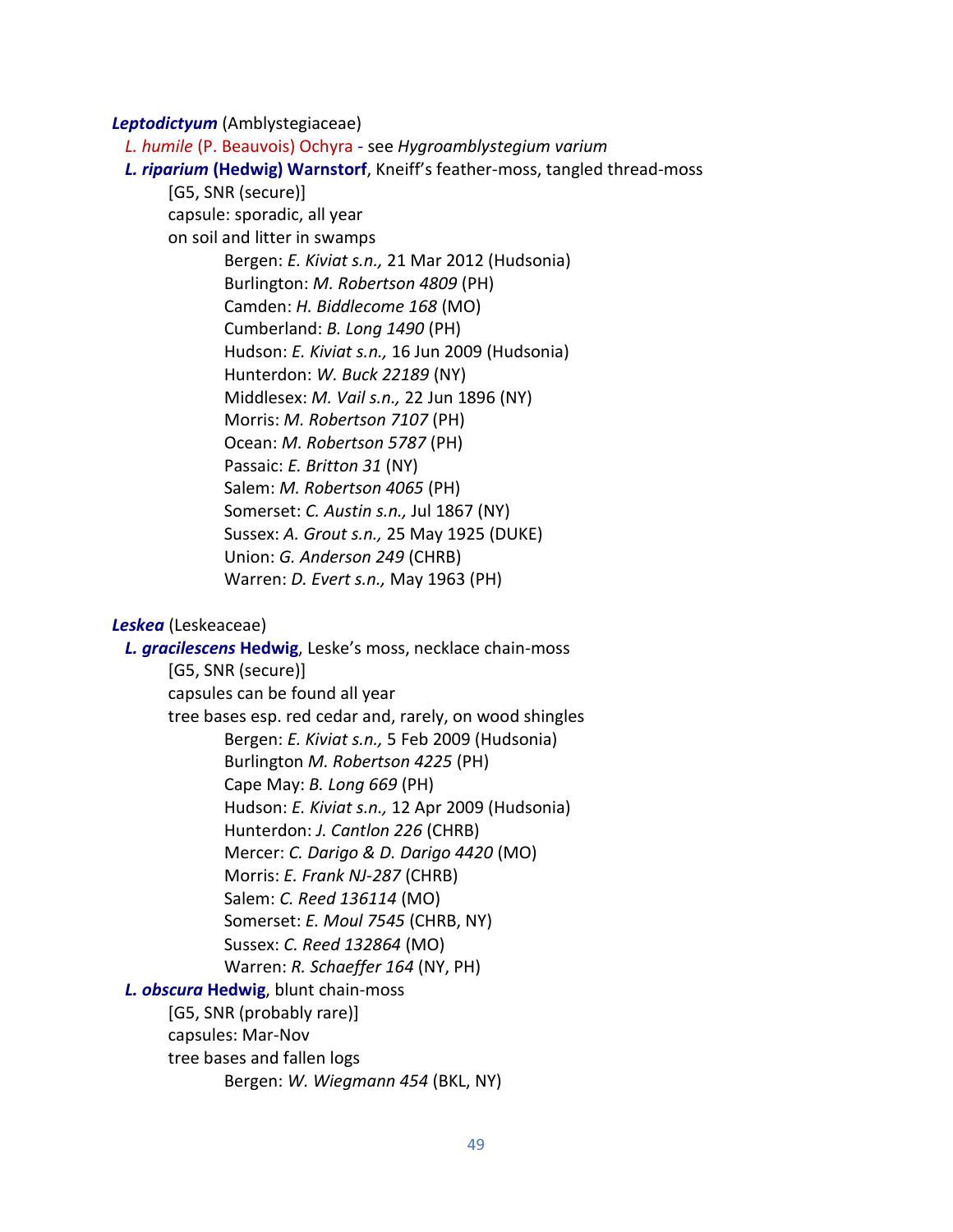Burlington: *M. Robertson 4806* (PH) Essex: *C. Austin s.n.*, Apr 1867 (NY) Gloucester: *C. Lippincott 1202* (PH) Hudson: *C. Austin s.n.*, 26 Apr 1866 (NY) Hunterdon: *W. Buck 22206* (NY) Morris: *W. Wiegmann s.n.*, 17 May 1914 (NY) Sussex:; *W. Wiegmann s.n.*, 19 Jun 1916 (NY)  *L. polycarpa* **Hedwig**, curled chain-moss, many-fruited chain-moss [G5, SNR (probably secure)] capsules: Mar-Nov tree bases, usually near streams, and, rarely, on roofs Bergen: *E. Kiviat s.n.,* 11 Aug 2005 (Hudsonia) Cumberland: *B. Long 1432* (PH) Hudson: *E. Kiviat s.n*., 22 Mar 2005 (Hudsonia) Hunterdon: G. *Best s.n.*, 28 May 1892 (NY) Mercer: *B. Long 2264* (PH) Middlesex: *W. Wiegmann 12* (BKL, NY) *Leskeella* (Leskeaceae)  *L. nervosa* **(Bridel) Loeske**, frayed-string moss [G5, SNR (rare)] on trees or brush in moist, shaded sites Union: *L. Schwienitz s.n.,* s.d. (MO, PH) Somerset: *W. Wistendahl 23* (CHRB) Warren: *A. Beals s.n.*, 23 Sep 1938 (NY) *Leucobryum* (Leucobryaceae)  *L. albidum* **(Bridel) Lindberg**, white moss, fertile pincushion [G5, SNR (secure)] capsules: Aug-Jan on soil and rotting wood Atlantic: *M. Robertson 4938* (PH) Burlington: *H. Koster B10* (DUKE, ISC, MO, NY, TRT) Camden: *W. Green s.n.,* 1882 (FH, NY) Cumberland: *C. Reed 134601* (MO) Monmouth: *C. Reed 13428* (MO) Morris: *H. Habeeb 3171* (UBC) Ocean: *B. Carter 8615* (SJSU) Sussex: *N. Miller 10076A* (NYS) Warren: *E. Frank s.n.,* 2 Sep 1991 (CHRB) *L. glaucum* **(Hedwig) Ångström**, pincushion moss

[G5, SNR (secure)] capsules: Aug-Dec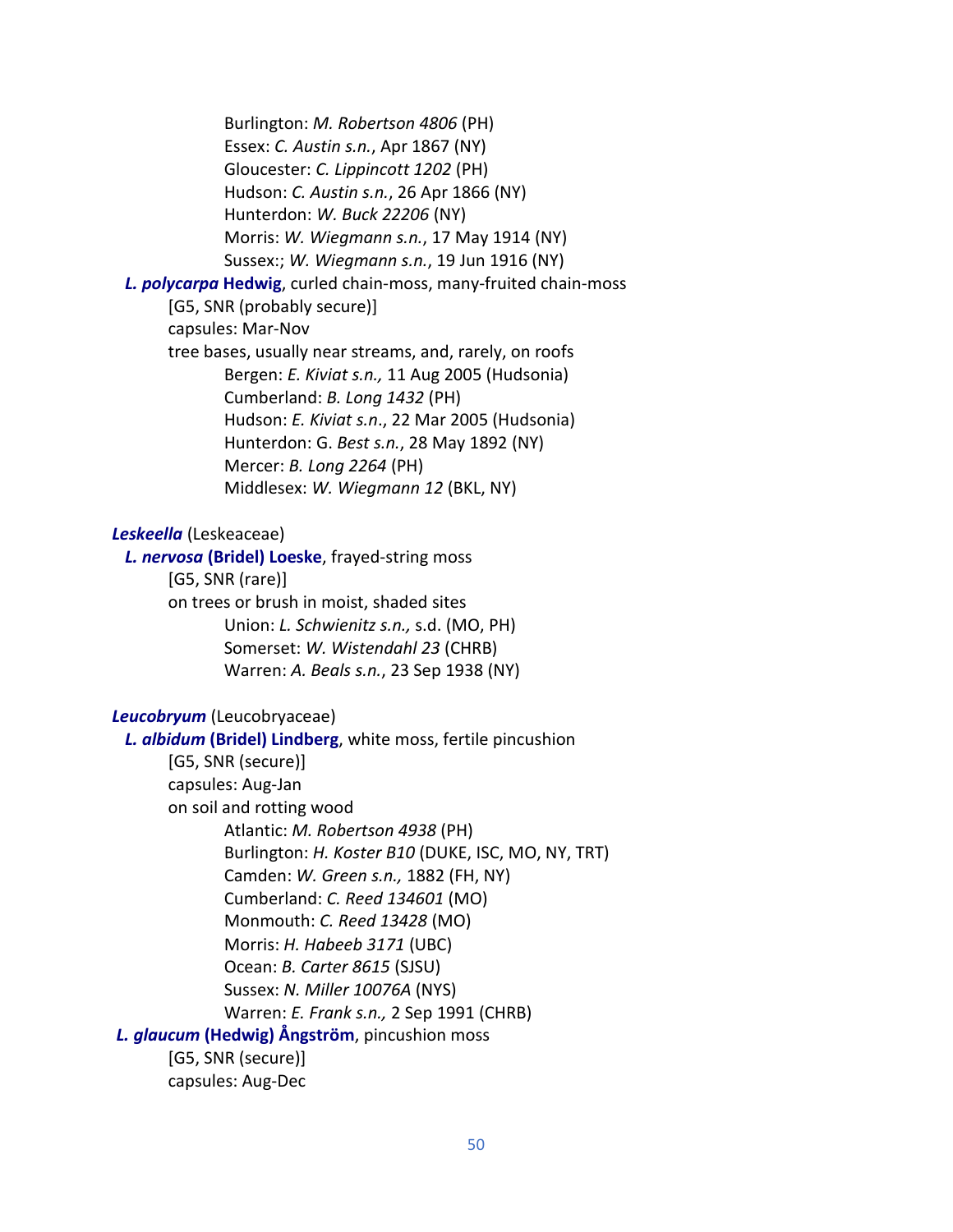on soil or rotting wood in rocky slope woods, often open woods Atlantic: *J. Allen s.n.,* 21 Aug 1879 (NY) Bergen: E. Kiviat s.n., 1 Jul 2005 (Hudsonia) Burlington: *B. Allen 16888* (MO) Camden: *T. James s.n.,* Dec 1848 (NY) Cape May: *E. Moul 6161* (CHRB, NY) Cumberland: *E. Wherry s.n.*, 28 Oct 1934 (MO, PH) Essex: *E. Britton s.n.,* 28 Oct 1882 (NY) Gloucester: *B. Long 1655* (DUKE, ISC, MO, NY, PH) Hunterdon: *W. Buck 22231* (NY) Mercer: *G. Tees 30* (PH) Middlesex: *E. Britton & N. Britton s.n*., 14 Sep 1883 (NY) Monmouth: *M. Robertson 7362* (PH) Morris: *I. Henley s.n.,* Jul 1938 (BRIT, ISC) Ocean: *H. Henry B48* (PH) Passaic: *E. Moul 8846* (CHRB) Salem: *B. Long 974* (PH) Sussex: *E. Moul 8999* (PH) Warren: *E. Frank NJ-238* (CHRB)

#### *Leucodon* (Leucodontaceae)

*L. andrewsianus* **(Crum & Anderson) Reese & Anderson**, Andrew's squirrel-tail, frizzy hookmoss

[G5, SNR (rare)] capsules unknown on trees and rock in woods Bergen: *C. Austin s.n.* [*Musci App.* 260] (BKL, NY, NYS, MICH, MO, PH) Warren: *B. Andraes 8325* (KE)  *L. brachypus* Bridel – not in NJ, see *L. andrewsianus* capsules: Nov-Jun on tree trunks and fallen logs  *L. julaceus* **(Hedwig) Sullivant**, smooth hook-moss [G5, SNR (probably rare)] Some may be *L. andrewsianus* capsules: Oct-Jun on tree trunks and fallen logs Atlantic*: B*. *Long 1349* (DUKE, PH) Burlington: *A. Beals s.n*., 18 Dec 1938 (MICH, NY, WTU) Camden: *T. James s.n.,* Mar 1851 (NY)

- Cumberland: *B. Long 1294* (PH)
- Hunterdon: *G. Best s.n., 1893* (DUKE)

## *Lewinskya* (Orthotrichaceae)

 *L. elegans* (Schwagr.) F. Lara, Garilleti & Goffinet – for ours see *Orthotrichum elegans*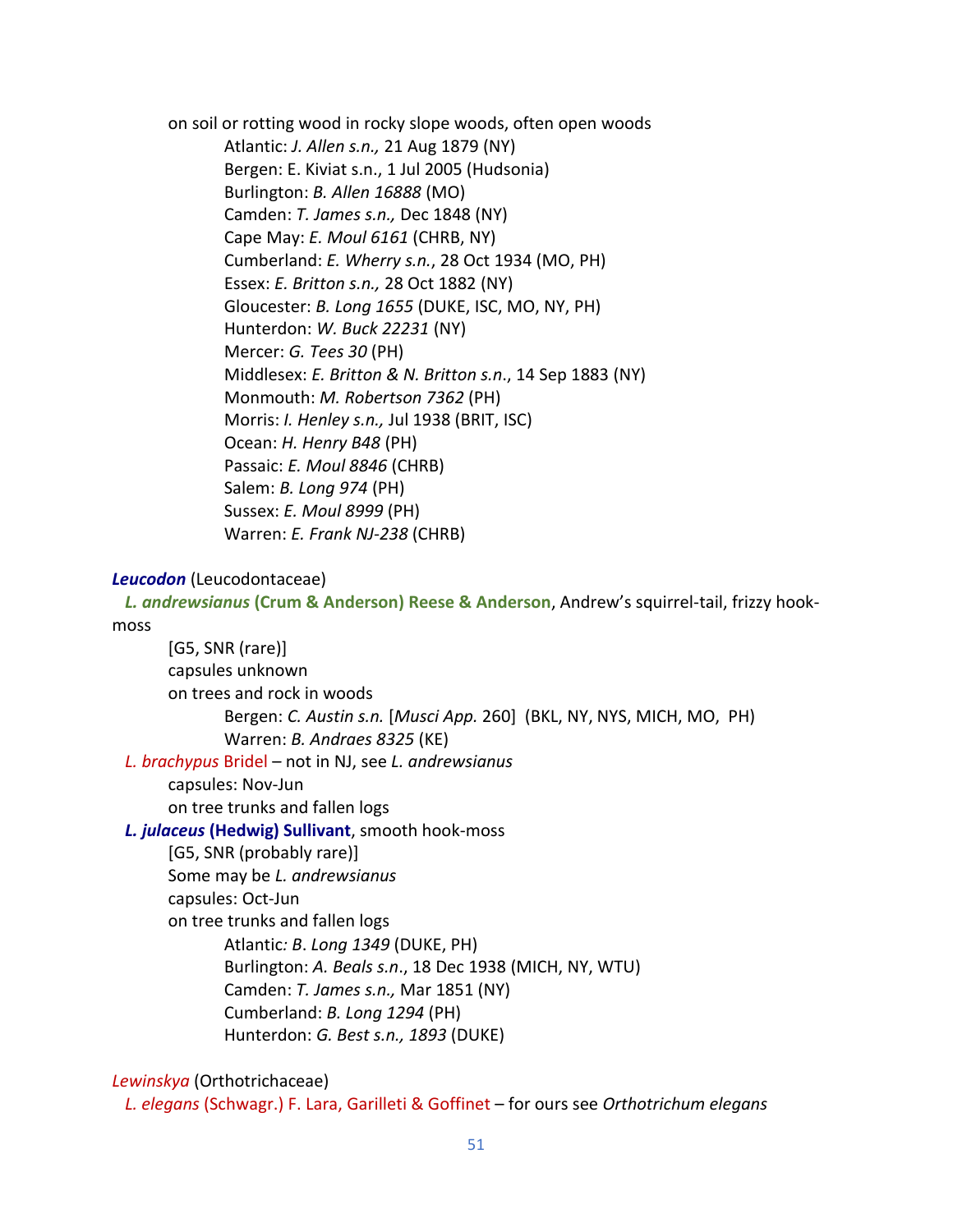*L. sordida* (Sullivant & Lesq.) F. Lara, Garilleti & Goffinet – see *Orthotrichum sordidum L. speciosa* (Nees) F. Lara, Garilleti & Goffinet – for ours see *Orthotrichum elegans*

#### *Limprichtia* (Amblystegiaceae)

 *L. revolvens* (Swartz) Loeske - ours are *Scorpidium cossonii*

#### *Lindbergia* (Leskeaceae)

 *L. brachyptera* **(Mitten) Kindberg**, Lindberg's maple-moss [G5, SNR (historic, rare if extant)] capsules: Mar-Dec tree trunks, especially roadside maples and elms Bergen: *C. Austin s.n.,* 26 Jun 1865 (NY) Hunterdon: *G. Best s.n.,* 9 Oct 1898 (NY) Sussex: *C. Austin s.n.,* [*Musci App*. 268] (NY, WIS)

### *Loeskeobryum* (Hylocomiaceae)

 *L. brevirostre* **(Bridel) Brotherus**, pinched shaggy-moss, short-beaked wood-moss [Gr, SNR (probably rare)] rotting logs, soil, and rocks in moist forest, especially hemlock coves Bergen: *C. Austin s.n*., 1868 (NY) Hunterdon: *G. Best s.n.,* 13 Sep 1895 (NY) Passaic: *C. Austin 296* (NY) Sussex: *C. Austin s.n*., Sep 1867 (NY) Warren: *E. Rudolph s.n.,* 27 May 1951 (WTU)

*Meesia* (Meesiaceae)

 *M. triquetra* **(Jolyclerc) Ångstöm**, three-ranked thread-moss [G5, SNR (historic, probably rare)] on wet soil in marly bogs or limestone swamps Bergen[?]: *C. Austin s.n.,* [*Musci App*. 217] (MICH, MU, NEB, NY, PH, WIS)

## *Micromitrium* (Pottiaceae)

 *M. austinii* Sullivant - see *M. tenerum*

## *M. megalosporum* **C. Austin**, crown-moss

[G4, SNR (rare or very overlooked)]

capsules: summer-winter

bare, infertile soil or lawns

Bergen: *C. Austin s.n.,* [*Musci App.* 47] (NY, NYS)

Ocean: *W. Buck 28284* (NY)

#### *M. synoicum* **(James) C. Austin**, crown-moss

[G4, SNR (historic, rare if extant)] capsules: summer-winter drying or dry pond edges or streamsides, rarely on soil in open woods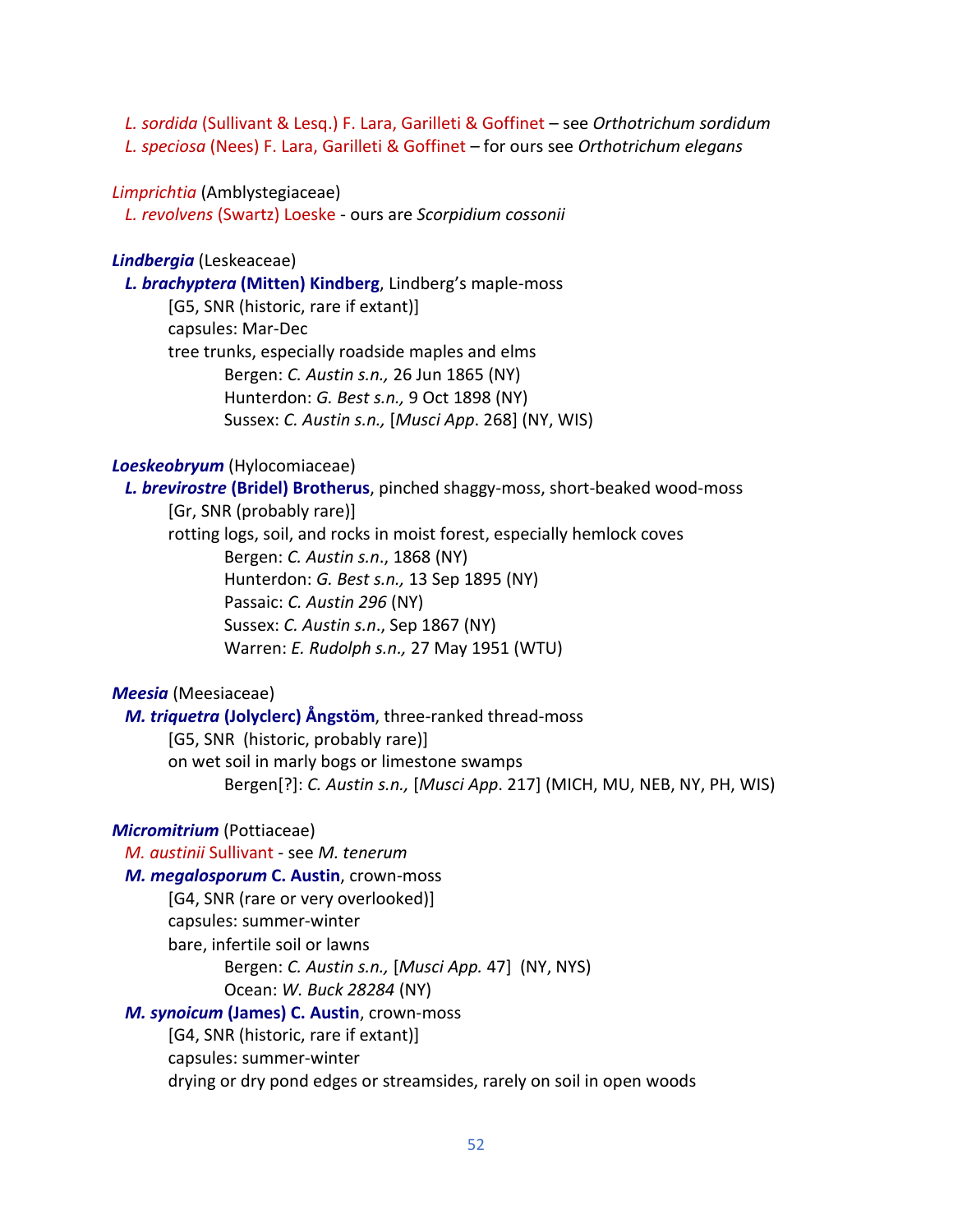Bergen: *C. Austin s.n.,* 1865 (NY) Camden*: W. James s.n.,* Oct 1868 (FH, MO, NY) Gloucester: G. *Kaiser s.n.,* 17 Oct 1914 (DUKE, F, FLAS, NY, PH) *M. tenerum* **(Bruch & Schimper) Crosby**, millimeter moss [G4, SNR (probably secure)] capsules: summer-spring bare soil in old fields, drying ponds, streambanks Bergen: *C. Austin, s.n*., [*Musci App.* 45] (MICH, NEB, NY, PH) Burlington: *L. Anderson 27367* (DUKE, NYS, UBC) Monmouth: *C. Haynes s.n*., 7 Oct 1911 (NY) Ocean: *B. Allen 16894* (MO) *Mnium (Mniaceae) M. ambiguum* H. Müller - see *M. lycopodioides M. hornum* **Hedwig**, lipstick thyme-moss [G5, SNR (probably secure)] capsules: summer on wet soil and rocks Bergen: *C. Austin s.n.,* Jul 1869 (NY) Burlington: *D. Evert 30* (PH) Camden: *B. Long 2280* (PH) Cumberland: *B. Long 1251* (PH) Essex: *W. Wiegmann s.n.,* 3 Nov 1914 (NY) Hudson: *E. Kiviat s.n.,* 4 Oct 2013 (Hudsonia) Middlesex: *G. Tees 1018* (PH) Monmouth: *E. Britton s.n.,* 15 May 1910 (NY) Morris: *I. Henley s.n.,* Aug 1936 (NY) Ocean: *C. Austin s.n.,* 1869 (NY) Salem: *M. Robertson 2691* (PH) Sussex: *E. Frank NJ-42* (CHRB) Warren: *E. Frank NJ-280* (CHRB) *M. lycopodioides* **Schwägrischen**, cliff thyme-moss [G5, SNR (probably secure)] on damp, shaded soil or rock, esp. shaded cliffs Bergen*: E. Kiviat s.n.,* 1 Jul 2005 (Hudsonia) Burlington: *C. Austin s.n.* (NY) Hudson: *T. Hartwig s.n*., 19 Jul 2004 (Hudsonia) Morris: *C. Austin s.n.,* Nov 1866 (NY) Warren: *R. Schaeffer 102* (PH)  *M. marginatum* **(Withering) Bridel** bordered thyme-moss [G5, SNR (probably vulnerable)] on soil in moist, shaded sites esp. near streams Bergen: *C. Austin s.n.,* [*Musci App*. *210*] (NY) Morris: *C. Austin s.n.,* Sep 1867 (NY)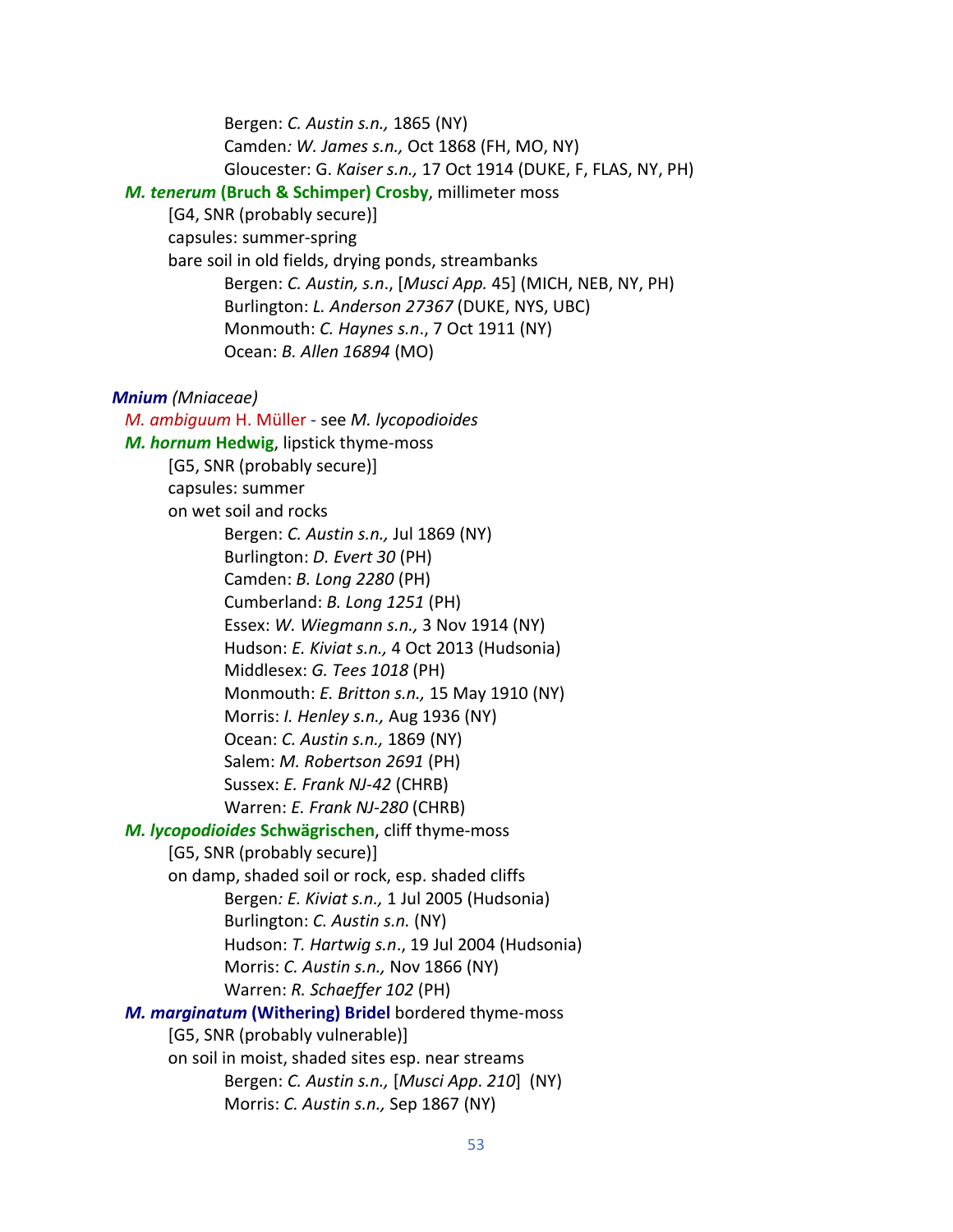Ocean: *R. Wiekert 2* (NY) Passaic: *K. Barringer 20542* (BKL, CAS, NY, VT) Sussex: *E. Bartram 928* (DUKE, FH, NY) Warren: *E. Frank NJ-265* (CHRB)

## *M. spinulosum* **Bruch & Schimper**, spiny thyme-moss

[G5, SNR (historic, rare if extant)]

on various substrates in conifer woods and swamps, calciphile Bergen: *N. Britton 188* [*Musci App*. 209] (CHRB, NEB, WIS)

#### *M. stellare* **Hedwig**, starry thyme-moss

[G5, SNR (probably rare)] on moist soil, calciphile Bergen[?]: *C. Austin s.n., s.d.* (NY) Hunterdon: *B. Long 2132* (PH) Passaic: *A. Beals s.n.*, Jun 1928 (PH) Sussex: *E. Lawton 952* (WTU) Warren: *B. Tan 92-210* (FH)

#### *Myurella (Pterigynandraceae)*

 *M. julacea* (Schwägrichen) Schimper – ours are *M. sibirica M. sibirica* **(Müll. Hal.) Reimers**, verdigris mousetail, Siberian mousetail [G5, SNR (probably rare)] in shaded crevices of limestone cliffs Bergen[?]: *C. Austin s.n*. [*Musci App.* 265] (MU, NY, PH, WIS) Sussex: *E. Bartram 1008* (DUKE, FH, MO, NY, NYS) Warren: *R. Cowan & J. Wurdack 182* (NY)

## *Neckera* (Neckeraceae)

 *N. pennata* **Hedwig**, shingle-moss [G5, SNR (historic, probably rare)] on trees or rocks in moist, coniferous woods Bergen: *C. Austin s.n.,* 1864 (NY) Mercer: *H. Biddlecome s.n.,* 1 Jun 1875 (NY) Passaic: *L. Robinson s.n.,* 14 May 1938 (NY) Sussex: *s.l. s.n.,* Nov 1875 (NY)

## *Oncophorus* (Rhabdoweisiaceae)

*O. virens* **(Hedwig) Bridel**, green spur-moss [G5, SNR (rare if extant)] capsules: late spring-summer along streams on rocks, soil, or rotting wood *fide* FNA

*O. wahlenbergii* **Bridel**, Wahlenberg's spur-moss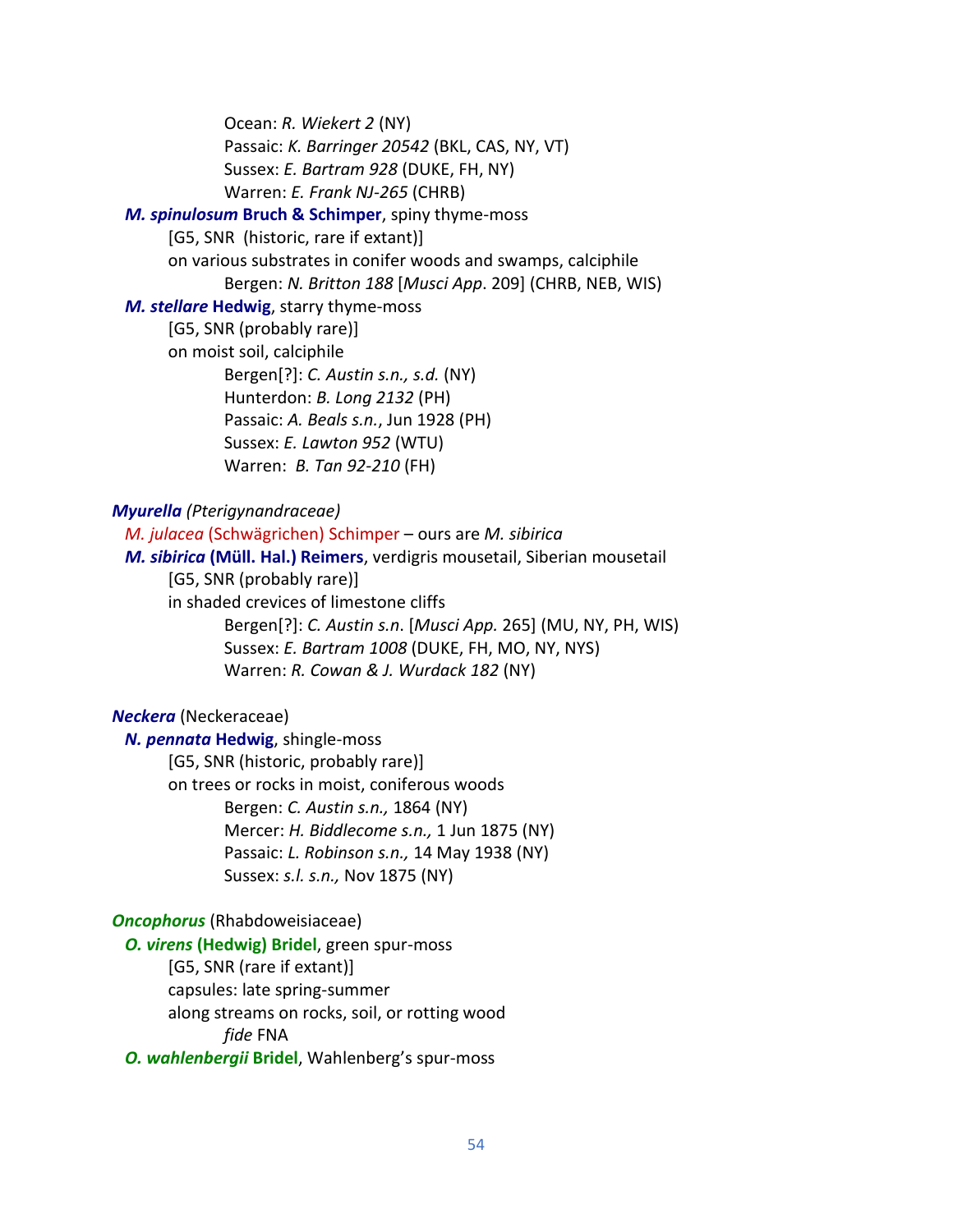[G5, SNR (probably rare)] capsules: late spring-summer rotting logs along streams Burlington: *M. Robertson 4769* (PH) Hudson: *E. Kiviat s.n*., 5 Sep 2015 (Hudsonia) Sussex: *E. Lawton 1032* (WTU) *Orthotrichum* (Orthotrichaceae)  *O. anomalum* **Hedwig**, ribbed bristle-moss [G5, SNR (probably secure)] not listed for NJ in FNA on mortar and old concrete, dry limestone, rarely on tree bases Bergen: *E. Kiviat s.n*., 13 Sep 2009 (Hudsonia) Morris: *B. Allen 14565* (MO) Passaic: *E. Britton s.n.,* Jun 1888 (NY) Somerset: *E. Moul 6854* (CHRB, F) Sussex: *K. Barringer 20560* (BKL) Warren: C. *Darigo & D. Darigo 3525* (MO) *O. elegans* **Hooker & Greville**, showy bristle-moss [G5, SNR (historic, rare if extant)] on trees, especially poplars Bergen: *C. Austin s.n.* [*Musci App.* 172] (BKL, MICH, NY) Hunterdon: *H. Fisher s.n*., 20 Jul 1896 (PH) *O. lescurii* **C. Austin**, Lesquereux's bristle-moss [GNR, SNR (probably rare)] on limestone - some specimens of *O. strangulatum* will go here Bergen: *C. Austin s.n.,* Dec 1867 (FH, MO, NY) Essex: *C. Austin s.n.,* Jun 1867 (NY) Hunterdon*: G. Best s.n.,* 19 Apr 1889 (NY) Sussex: *H. Habeeb 3676* (F) Warren: *M. Robertson 5999* (PH)  *O. obtusifolium* **Bridel**, blunt-leaved bristle-moss [G5, SNR (probably secure)] on old concrete, usually on trees, especially poplars Warren: *C. Darigo 3525a* (MO)  *O. ohioense* **Sullivant & Lesquereux**, Ohio bristle-moss [G5, SNR (probably vulnerable)] on bark of fallen trees or live trees along streams Bergen: *C. Austin s.n.,* 1868 (NY) Camden: *C. Lesquereux s.n.,*May 1856 (NY) Cumberland: *B. Long 1583* (DUKE, PH) Essex: *C. Austin s.n.,* 1867 (NY) Gloucester: *s.l. s.n.,* 10 May 1890 (NY)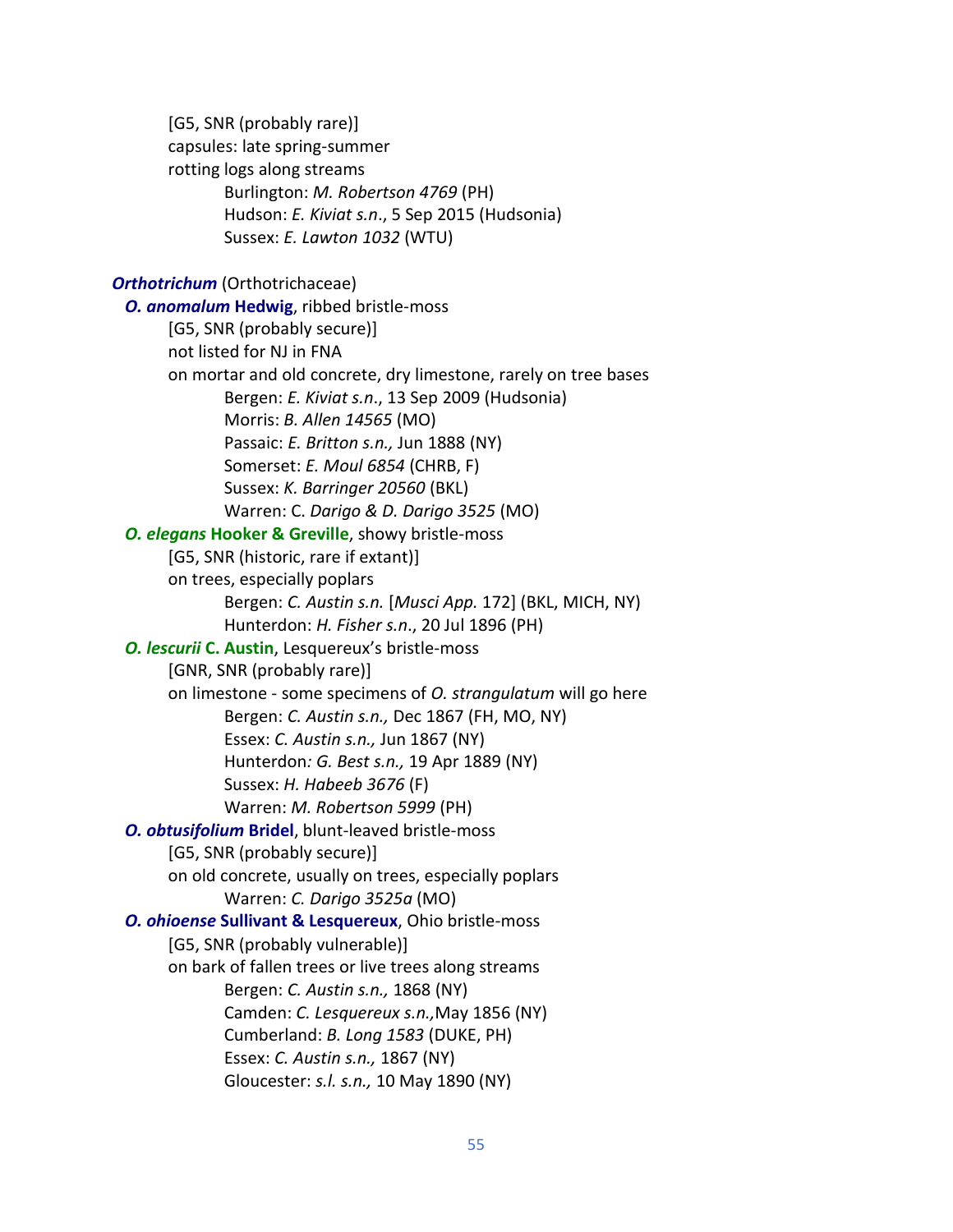Hudson: *C. Austin s.n.,* 13 Apr 1865 (NY) Hunterdon: *G. Best s.n.,* 20 Apr 1894 (NY) Salem: *B. Long 927* (PH) *O. pumilum* **Swartz**, dwarf bristle-moss [G5, SNR (probably secure)] on bark of ash and elm, or other deciduous trees, especially along roadsides Bergen: *E. Kiviat s.n.*, 15 Feb 2006 (Hudsonia) Camden*: T. James s.n.,* Apr 1839 (NY) Cumberland: *E. Matzke s.n.,* 2 Jul 1934 (NY) Essex: *C. Austin s.n.,* May 1867 (NY) Gloucester: *B. Long 1061* (PH) Hudson: *E. Kiviat s.n.,* 11 Jan 2007 (Hudsonia) Hunterdon: G. *Best s.n.,* 15 Mar 1894 (DUKE, NY) Mercer: *Parke (G. Best) s.n.,* 20 Mar 1895 (NY) Morris: *B. Allen 14566* (MO) Salem: *B. Long 92*7a (PH)  *O. pusillum* **Mitten** tiny bristle-moss [G5, SNR (probably secure)] on decicuous trees, especially along streams or roads Atlantic: *B. Long 1554* (PH) Bergen: *E. Kiviat s.n.,* 3 Apr 2012 (Hudsonia) Burlington: *H. Koster 329* (NY) Camden: *K. Barringer 20847* (BKL) Essex: *C. Austin s.n.,* May 1867 (NY) Hudson: *E. Kiviat s.n*., 28 Mar 2011 (Hudsonia) Hunterdon: *R. Pursell 5-NJ-55* (MO) Passaic: *M. Sanail s.n*., 8 May 1897 (NY) Salem: *B. Long 932b* (PH)  *O. sordidum* **Sullivant & Lesquereux**, umbrella bristle-moss [G5, SNR (probably secure)] on tree bark, occasionally on limestone Atlantic: *B. Long 1941* (PH) Cape May: *B. Long 2011* (PH) Cumberland: *B. Long 1649* (PH) Essex: *C. Austin s.n.,* May 1867 (FH, NY) Hunterdon: *W. Buck 22247* (NY) Salem: *B. Long 1784* (PH) Sussex: *E. Britton s.n.,* 10 Sep 1887 (NY) *O. speciosum* var*. elegans* (Schwägrichen) Warnstorf - see *O. elegans O. stellatum* **Bridel**, star bristle-moss [G5, SNR (probably secure)] on bark of trees in moist forests and along streams Bergen: *E. Kiviat s.n.,* 8 Nov 2004 (Hudsonia) Burlington: *H. Koster s.n., 19 May 1940* (MO, NY)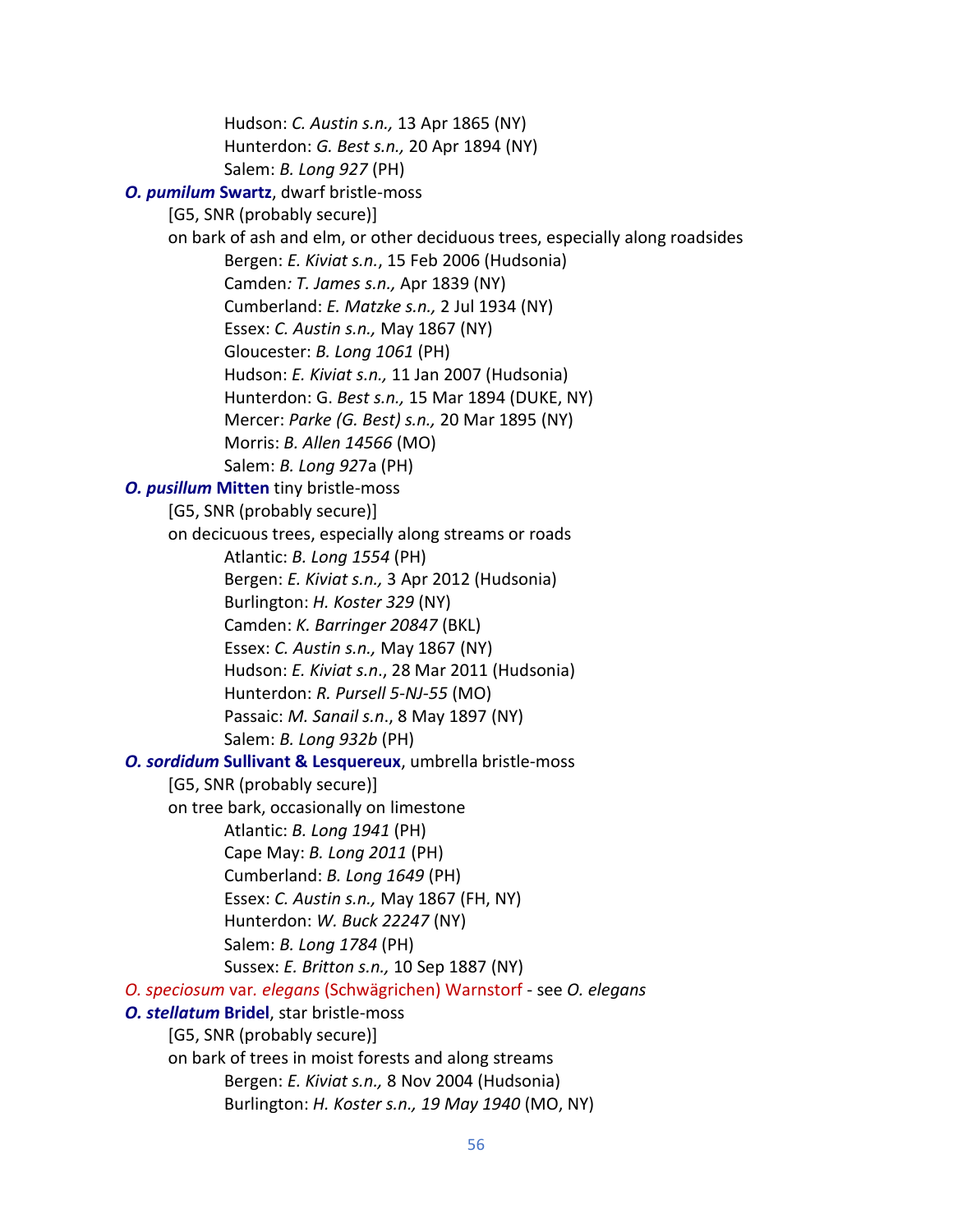Hudson: *E. Kiviat s.n.,* 20 Feb 2014 (Hudsonia) Hunterdon: *G. Best s.n.,* 18 May 1894 (NY) Ocean: *N. Britton s.n.,* 29 Apr 1889 (NY) Passaic. *s.l. s.n.,* 23 Sep 1886 (NY) Somerset: *s.l. s.n.,* 28 Sep 1886 (NY)

## *O. strangulatum* **P. Beauvois**, limestone bristle-moss

[G4, SNR (probably vulnerable)]

dry, exposed, calcareous rocks and concrete Burlington: *M. Robertson 7996* (PH) Hudson: *C. Austin s.n.,* 27 Nov 1865 (NY) Hunterdon: *J. Cantlon 324* (CHRB) Morris: *D. Levy s.n.,* 26 Aug 1916 (DUKE) Passaic: *C. Austin s.n*., Jun 1867 (NY) Sussex: *E. Bartram 932* (FH) Warren: *B. Tan 92-137* (FH)

#### *Oxyrrhynchium* (Brachytheciaceae)

 *O. hians* **(Hedwig) Loeske**, spare rug-moss [G5, SNR (probably secure)] on soil in shaded, often disturbed places Bergen: *A. Grout 87* (BKL, DUKE, FH, ILL, NY, OS, VT, YU) Hunterdon: *E. Moul 187* (CHRB) Morris: *C. Austin s.n.,* Jun 1868 (NY) Ocean: *M. Robertson 4300* (PH) Somerset: *W. Wistendahl 17* (CHRB) Warren: *G. Tees 710* (PH)

*Oxystegus (Pottiaceae)*

 *O. tenuirostris* (Hooker & Taylor) A.J.E. Smith - see *Trichostomum tenuirostris*

### *Paraleucobryum* (Dicranaceae)

 *P. longifolium* **(Ehrhart) Loeske**, silver broom moss [G5, SNR (historic, probably rare)]

> capsules: summer on soil over rocks, outcrops, and cliffs without locality: *C. Austin s.n.* [*Musci App. 84*] (BKL, MICH, NY, PH) Warren: *E. Bartram s.n.,* 20 Sep 1920 (FH)

*Phascum* (Pottiaceae)

*P. cuspidatum* Hedwig - see *Tortula acaulon*

*Philonotis* (Bartramiaceae) *P. fontana* **(Hedwig) Bridel**, fountain moss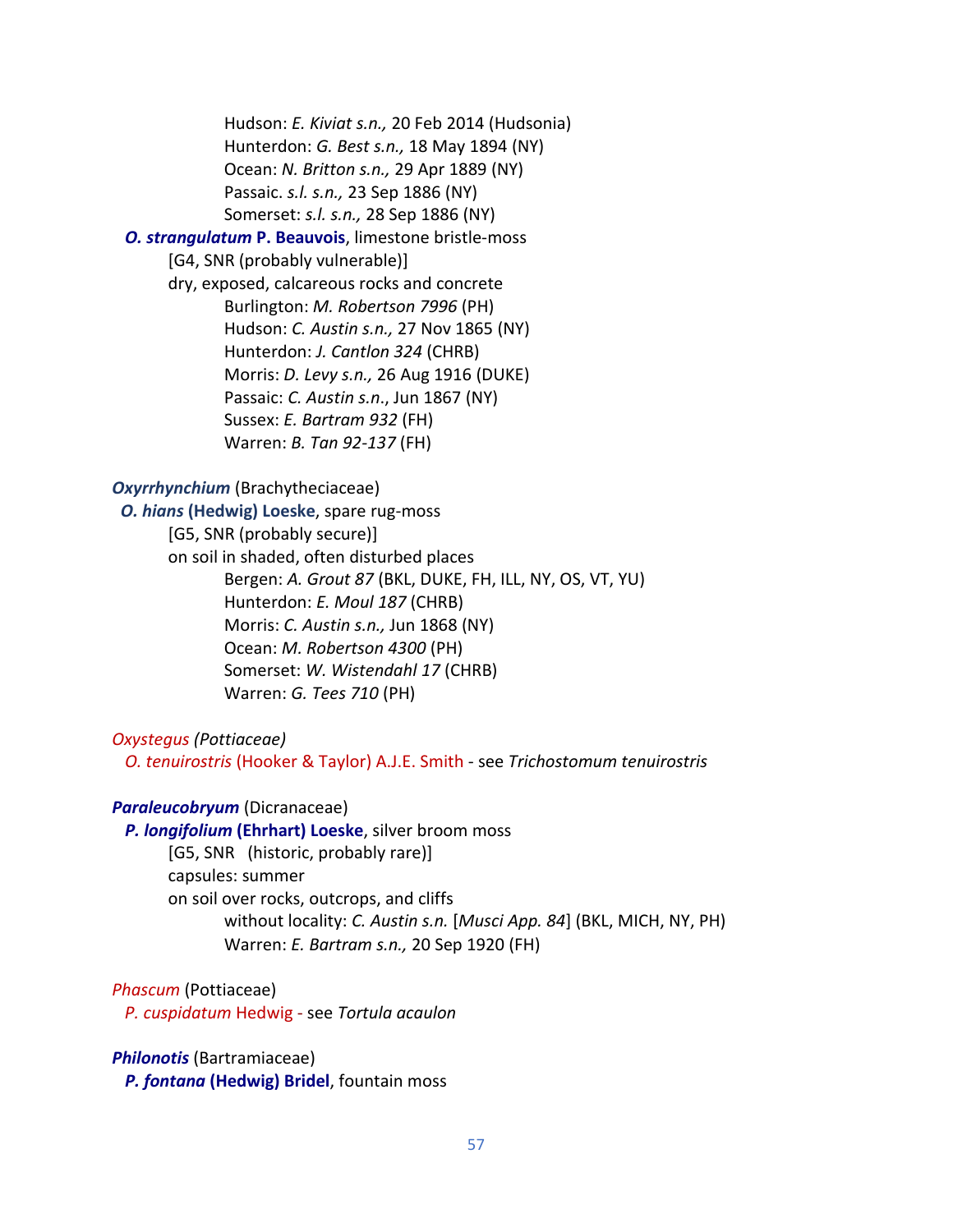[G5, SNR (probably vulnerable)] capsules: year-round on rocks or soil along streams, springs and seeps Bergen: *D. Levy 1978* (DUKE) Hunterdon: *E. Moul 7822* (CHRB, NY, PH) Middlesex: *W. Wiegmann 48* (NY) Morris: *H. Habeeb & E. Moul 3713* (UBC) Passaic: *W. Barbour s.n.,* 12 Oct 1916 (NY) Salem: *G. Tees 1028* (PH) Sussex: *K. Barringer 22685* (BKL) Union: *E. Rudolph s.n.,* 14 May 1950 (OS) Warren: *M. Robertson 34* (PH) *P. fontana* var. *caespitosa* (Juratska) Schimper - see *P. fontana P. marchica* (Hedwig) Bridel – ours are *P. fontana P. muhlenbergii* (Schwägrischen) Bridel – ours are *P. fontana Physcomitrium* (Funariaceae)  *P. immersum* **Sullivant**, urn moss [G4, SNR (historic, rare if extant) capsules: late fall to spring wet, disturbed soil Camden: *T. James s.n.,* Nov 1864 (FH, NY, PH)  *P. pyriforme* **(Hedwig) Hampe**, goblet moss [G4, SNR (secure)] capsules: late fall-Spring wet, disturbed soil Bergen: *E. Kiviat s.n.,* 17 May 2017 (Hudsonia) Burlington: *D. Evert 4306* (PH) Camden: *T. James s.n.,* Apr 1864 (MICH, NY) Cape May: *W. Taylor s.n.,* 18 Apr 1922 (MICH, PH) Cumberland: *B. Long 1778* (NY, PH) Essex: *H. Habeeb 3717* (F) Gloucester: *C. Lippincott s.n., s.d.* (DUKE) Hudson: *E. Kiviat s.n.,* 9 May 2001 (Hudsonia) Hunterdon: *G. Best s.n.,* 5 May 1892 (NY) Mercer: *s.l. 5*, 12 May 1919 (NY) Middlesex: *E. Moul s.n.,* 14 Apr 1915 (PH) Monmouth: *W. Wiegmann s.n.,* 28 Apr 1912 (NY) Morris: *E. Britton s.n.,* 6 May 1882 (CHRB, NY) Passaic: *D. Levy 1241* (DUKE) Somerset: *J. Baird 1704* (CHRB) Sussex: *H. Habeeb 3717* (MT) Warren: *R. Cowan & J. Wurdack 177* (NY)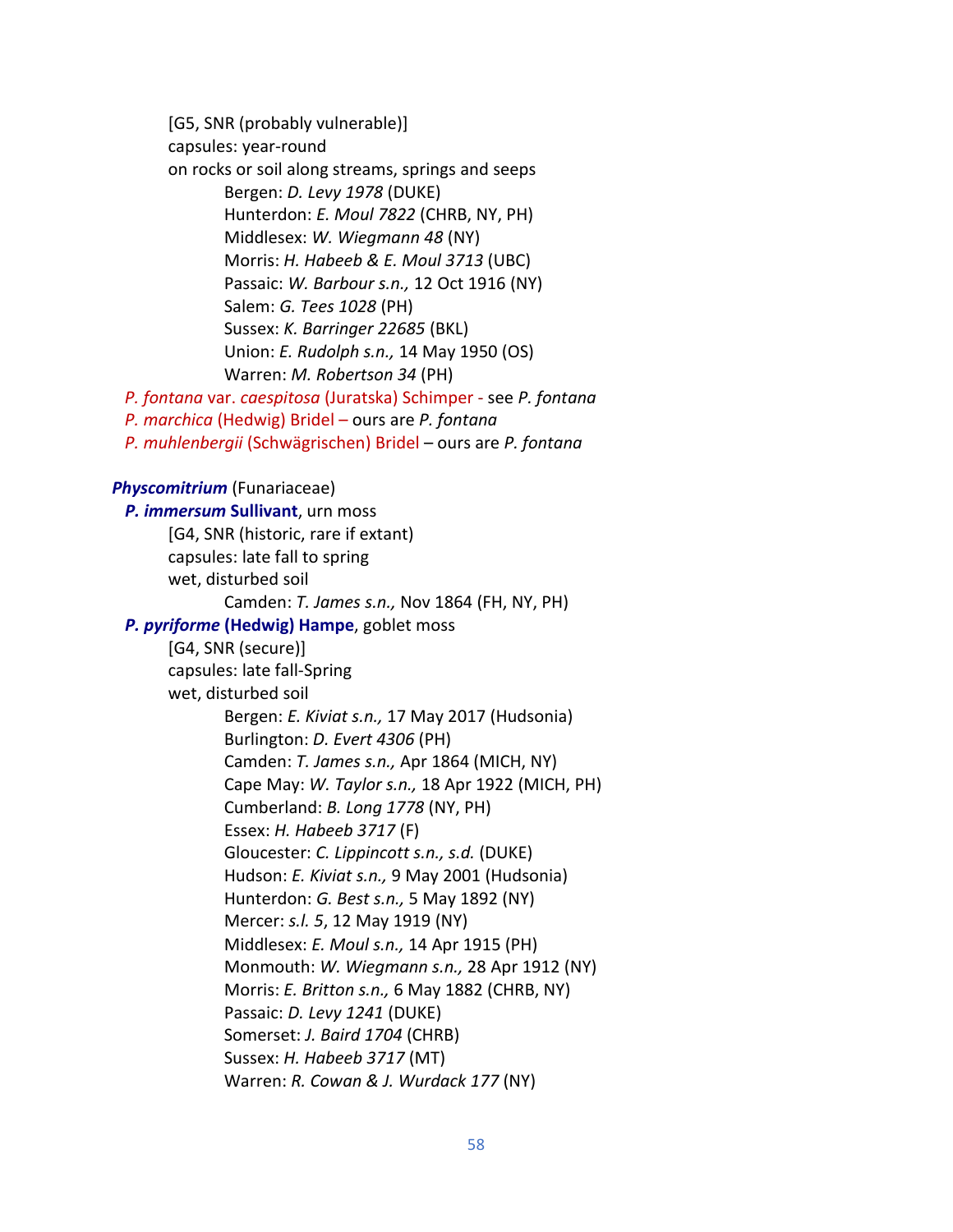*Plagiomnium (Mniaceae) P. ciliare* **(Müll. Hal.) T. Koponen**, toothed thyme-moss [G5, SNR (secure)] Capsules spring On soil and tree bases Bergen: *J. Wurdack & C. Cowan 16* (NY) Burlington: *K. Barringer 20695* (BKL) Cumberland: *B. Long 1369* (PH) Gloucester: *B. Long 620* (PH) Hudson: *E. Kiviat s.n.,* 3 Aug 2012 (Hudsonia) Hunterdon: *B. Tan 89-1549* (NY) Morris: *R. Schmidt 131* (CHRB) Passaic: *D. Levy s.n.,* 13 Jun 1915 (BKL) Somerset: *R. Wallace 82-0014* (CHRB) Sussex: *E. Bartram 269* (FH) *P. cuspidatum* **(Hedwig) T. Koponen**, woodsy moss [G5, SNR (secure)] capsules: spring and early summer on soil, tree bases and rotting wood in woods Atlantic: *C. Reed 13*4461 (MO) Bergen: *E. Kiviat s.n.,* 15 Feb 2006 (Hudsonia) Burlington: *P. Majestyk & Amtoft 2428* (NY) Camden: *W. Longbottom 12419* (NY) Cape May: *W. Benner 7527* (PH) Cumberland: *C. Reed 134167* (MO, NY) Essex: *T. Githens 3666* (PH) Gloucester: *C. Reed 136119* (MO) Hudson: *E. Kiviat s.n.,* 9 Jan 2006 (Hudsonia) Hunterdon: *B. Long 1087* (NY, PH) Mercer: *B. Long 2268* (PH) Middlesex: *W. Wiegmann s.n.,* 2 May 1915 (NY) Monmouth: *C. Reed 134701* (MO) Morris: *H. Habeeb 3196* (UBC) Ocean: *M. Robertson s.n.,* 18 Apr 1962 (PH*)* Passaic: *G. Nash s.n., 23 Jun 1890* (NY, WTU) Salem: *B. Long 579* (NY, PH) Somerset: *E. Moul 7549* (CHRB, NY) Sussex: *H. Habeeb & E. Moul 3407* (UBC) Warren: *C. Reed 132871* (MO)  *P. ellipticum* **(Bridel) T. Koponen**, marsh thyme-moss [G5, SNR (secure)] Capsules spring-early summer On soil in wet, often open places Bergen: *E. Kiviat s.n.,* 1 July 2005 (Hudsonia)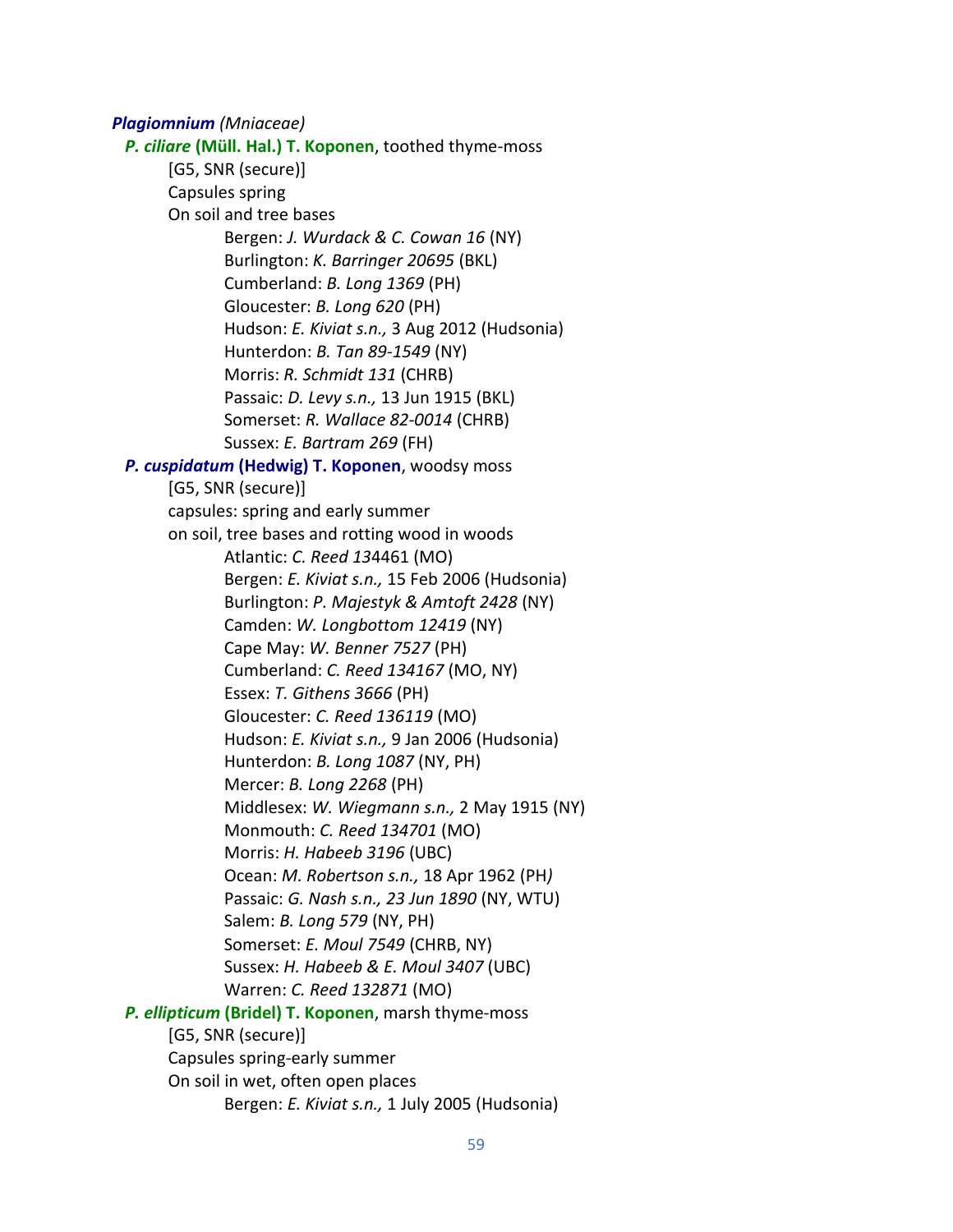Cumberland: *B. Long 1416* (PH) Gloucester: *B. Long 820* (PH) Hunterdon: *W. Buck 22202* (NY) Sussex: *G. Tees 1134* (PH)

## *P. medium* **(Bruch & Schimper) T. Koponen**, alpine thyme-moss

[G5, SNR (historic, rare if extant)

Capsules spring-early summer

on various substrates in moist, coniferous woods

Essex: *C. Austin s.n.,* [*Musci App*. 206] (CHRB, MU, NY) Hudson: *C. Austin s.n.,* May 1862 (NY)

Hunterdon: G. *Best s.n.,* 20 Mar 1891 (NY)

Passaic: *C. Austin s.n.,* Apr 1867 (CHRB, NY)

Sussex: *E. Bartram 303* (FH)

## *P. rostratum* **(Schrader) T. Koponen**, long-beaked thyme moss

[G5, SNR (probably rare)]

Capsules spring-summer

on damp, shaded calcareous rocks and soil Bergen: *C. Austin* s.n., [*Musci App*. 207] (F, MU, NY, UBC) Hunterdon: *G. Best s.n.,* 25 May 1891 (MICH, NY) Passaic: *C. Austin s.n.,* Jun 1867 (NY) Somerset: *H. Webster 68250* (TENN) Sussex: *E. Moul 7160* (CHRB)

## *Plagiopus (Bartramiaceae)*

 *P. oederianus* **(Swartz) Crum & Anderson**, Oeder's apple-moss [G5, SNR (historical, probably rare)] capsules: Jun-Sep wet soil and rocks on seeps and wet cliffs Hunterdon: G. *Best s.n.,* 31 Apr 1891 (NY)

## *Plagiothecium* (Plagiotheciaceae)

 *P. cavifolium* (**Bridel) Iwatsuki**, round silk-moss [G5, SNR (secure)] capsules: summer on shaded soil over rocks and stumps Bergen: *E. Kiviat s.n.,* 16 Jun 2009 (Hudsonia) Burlington: *M. Robertson 8003* (PH) Cumberland: *B. Long 1035* (NY) Essex: *R. Miller 1277* (NY) Gloucester: *B. Long 770* (PH) Hunterdon: *W. Buck 22193* (NY) Ocean: *M. Robertson 4303* (PH) Passaic: *K. Barringer 20641* (BKL)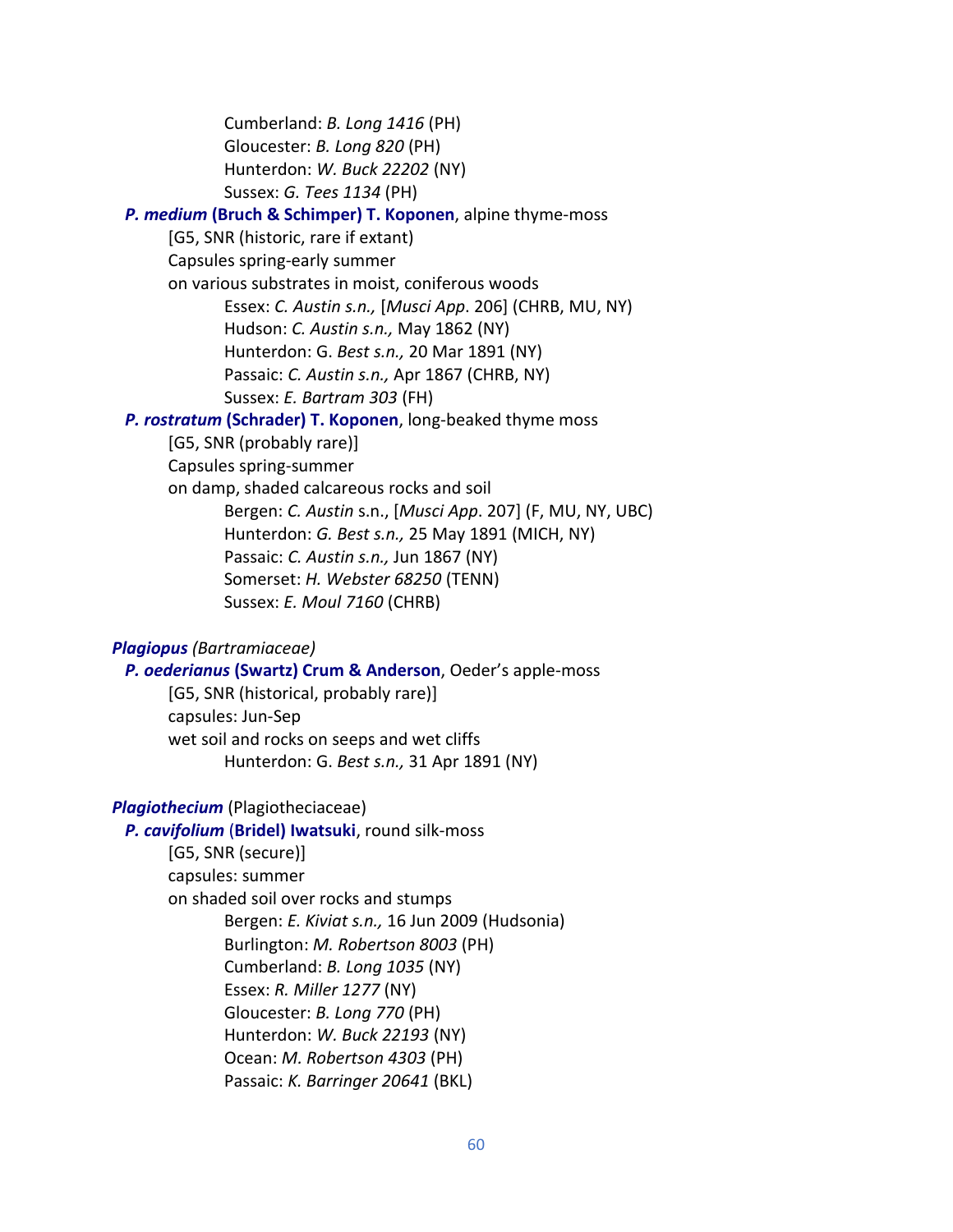Salem: *B. Long 1259* (PH) Somerset: *C. Austin 849* (NY) Sussex: *A. Grout s.n.,* May 1929 (DUKE) Warren: *M. Robertson* 7128 (PH)  *P. denticulatum* **(Hedwig) Schimper**, wet silk-moss, toothed silk-moss [G5, SNR (secure)] capsules: summer on rotting wood and tree bases in woods Atlantic: *B. Long 1307* (PH) Bergen: *C. Austin 354* (NY) Burlington: *M. Robertson 8025* (PH) Camden: *L. Stair s.n.,* May 1943 (PH) Cumberland*: B. Long 1435* (PH) Gloucester: *B. Long 1624* (NY, PH) Hunterdon: *W. Buck 22249* (NY) Mercer: *G. Tees 75* (PH) Middlesex: *W. Wiegmann 160* (BKL, NY) Morris: *R. Miller 1371* (NY) Ocean: *J. Drushel 7408* (DUKE) Passaic: *C. Gilly s.n.* (NY) Salem: *B. Long 1775* (PH) Sussex: *W. Wiegmann 161* (BKL, NY) Union: *W. Wiegmann 159* (BKL, NY) Warren: *E. Moul 62-152* (CHRB)  *P. laetum* **Schimper**, bright silk-moss [G5, SNR (probably secure)] capsules: summer rotting wood in coniferous woods Bergen: *K. Barringer 20277* (BKL) Burlington: *M. Robertson 8023* (PH) Essex: *H. Habeeb 3053* (F) Gloucester: *B. Long 1624* (NY) Salem: *C. Reed 134563* (MO) Sussex: *W. Buck 21551* (NY) *P. latebricola* **Schimper**, alder silk-moss [G3, SNR (rare)] capsules: summer on rotting wood and tree bases in swamps Bergen: *C. Austin s.n.* [*Musci App*. 353] (BKL, DUKE, NY, PH) Hudson: *C. Austin s.n.* (NY) Union: *W. Wiegmann 100* (BKL, NY)

*Platydictya* (Hypnaceae)

*P. confervoides* **(Bridel) H. A. Crum**, algal thread-moss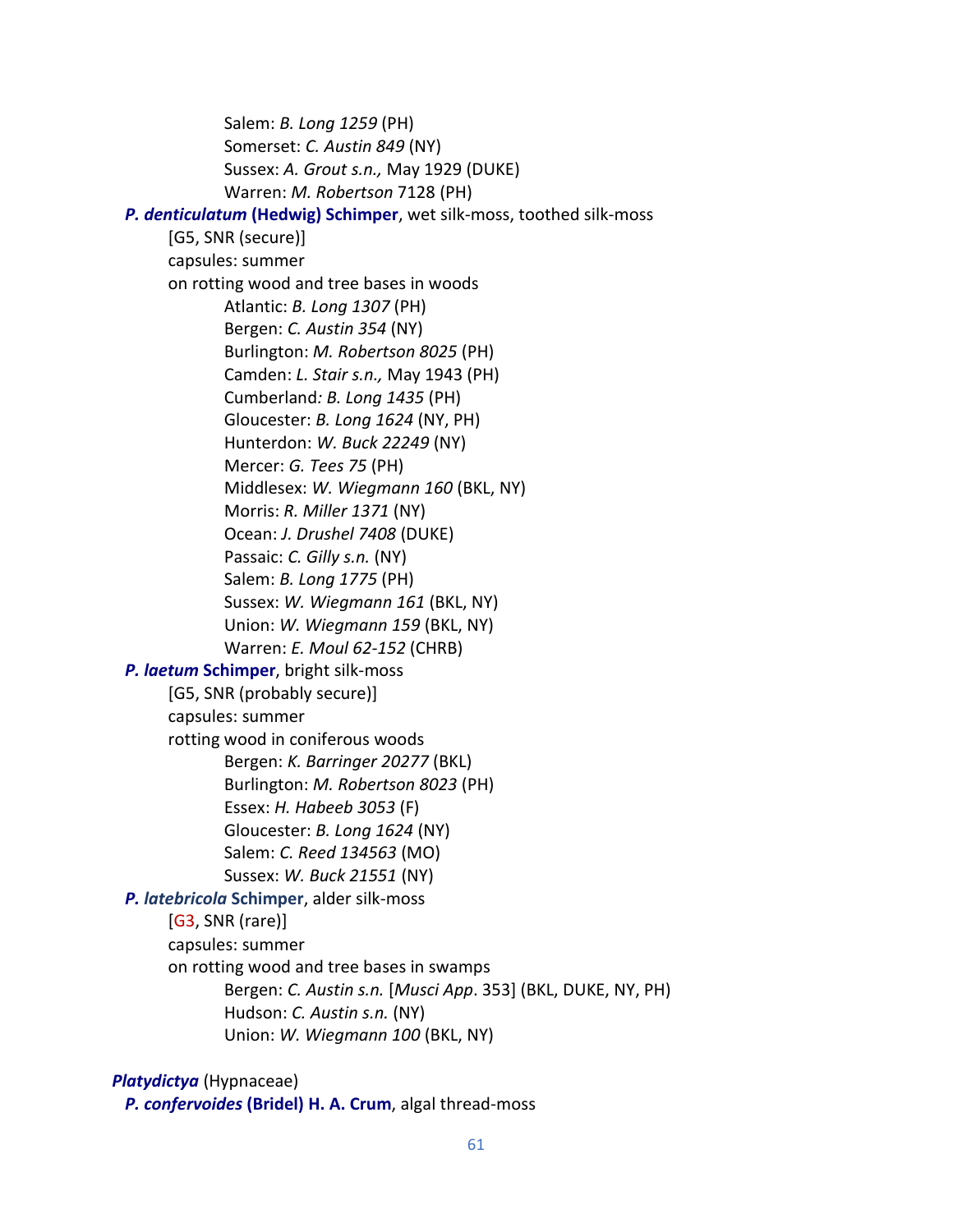[G4, SNR (rare)] moist, shaded limestone rocks Hunterdon: *B. Long 1218* (PH) Sussex: *W. Wiegmann 876* (NY) Warren: *M. Robertson 5981* (PH)  *P. jungermannioides* **(Bridel) H. A. Crum**, false willow-moss [G5, SNR (rare)] damp, shaded limestone cliffs and ledges Sussex: *N. Miller 10070* (NYS) Warren: *W. Buck 21607* (NY)  *P. minutissima* **(Sullivant & Lesquereux) H. A. Crum**, small willow-moss [G3, SNR (historic, rare if extant)] moist, shaded limestone or sandstone without specific locality: *C. Austin s.n.* [*Musci App*. 343] (BKL, NY) *P. subtilis* **(Hedwig) H. A. Crum**, bark willow-moss [G5, SNR (probably rare)] on tree bases and rotting wood Morris: *D. Levy s.n.,* 26 Aug 1916 (DUKE) Passaic: *K. Barringer 20523* (BKL) Sussex: *B. Chamberlain 6568* (MICH) *Platygyrium* (Pylaisiadelphaceae) *P. repens* **(Bridel) Schimper**, flat brocade-moss [G5, SNR (secure)] capsules: Aug-Jun on rotting wood in shaded woods Atlantic*: B. Long 2165* (PH) Bergen: *E. Kiviat s.n.,* 6 Oct 2018 (Hudsonia) Burlington: *P.Majestyk 2420* (NY) Camden: *B. Long 1959* (PH) Cape May: *B. Long 1697* (PH) Cumberland: *S. Field s.n.,* 27 Feb 1990 (MO) Essex: *H. Habeeb 3183* (F) Gloucester: *C. Reed 136120* (MO) Hudson: *E. Kiviat s.n*., 6 Feb 2009 (Hudsonia) Hunterdon: *B. Tan 89-1540* (NY) Mercer: *G. Best s.n.,* 20 Nov 1890 (BKL) Morris: *C. Reed 75244* (MO) Ocean: *M.* Robertson 4282 (PH) Passaic: *D. Levy 914* (DUKE) Salem: *M. Robertson 2695* (PH) Somerset: *H. Webster 68065* (TENN) Sussex: *H. Webster s.n., 23 Apr 1968* (CHRB)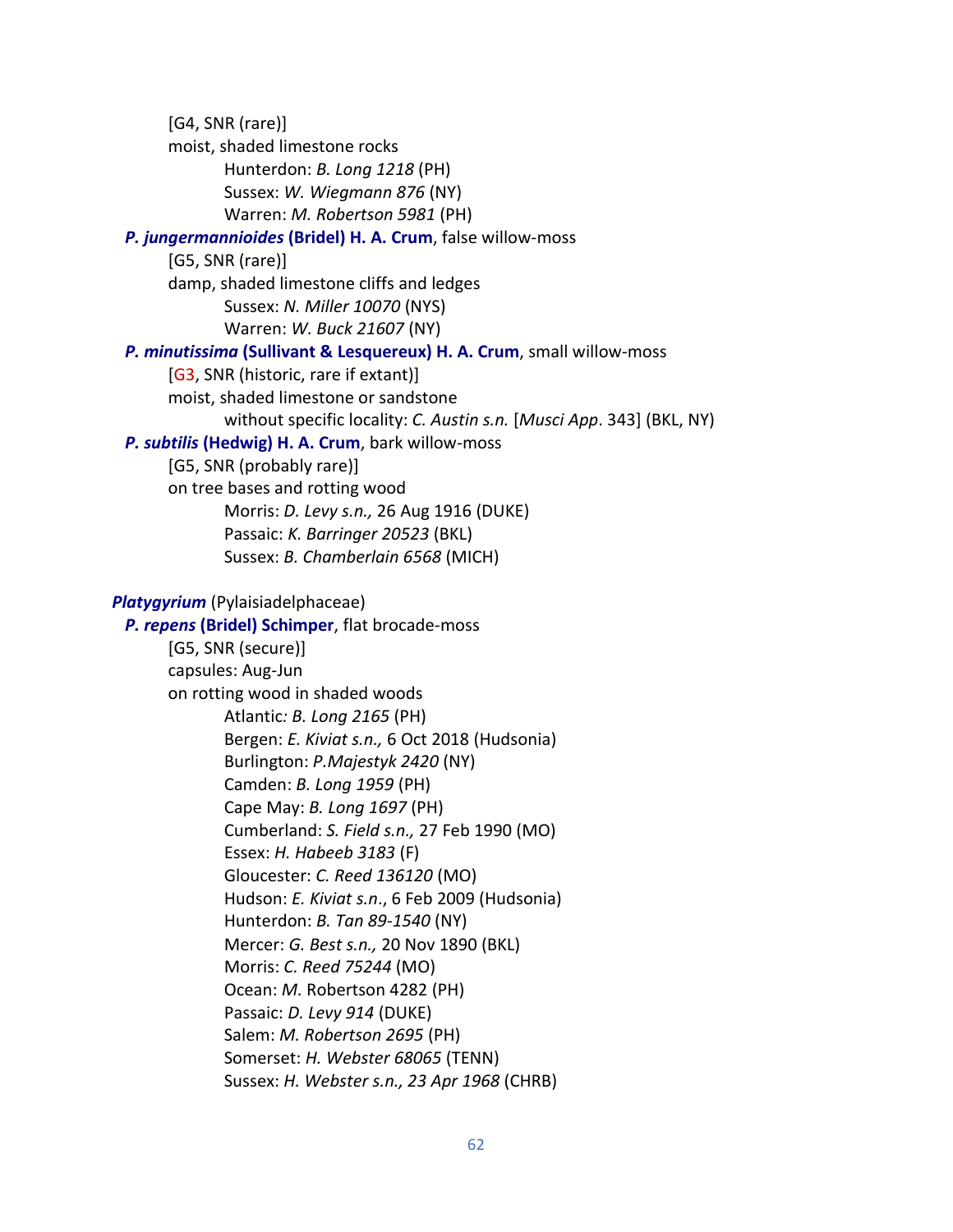Warren: *J. Churchill s.n.,* 16 Aug 1970 (MSC)

#### *Platyhypnidium* (Brachytheciaceae)

 *P. riparioides* (Hedwig) Dix – see *Rhynchostegium aquaticum*

#### *Platylomella* (Leskeaceae)

 *P. lescurii* **(Sullivant) A. L. Andrews**, bordered brook-moss [G5, SNR (probably rare)] capsules: spring and early summer (May-June) wet wood, rocks, and roots near streams, especially in splash zone Bergen*: D. Levy s.n.*, 21 Jul 1928 (DUKE, NY)

#### *Pleuridium* (Ditrichaceae)

 *P. acuminatum* **Lindberg**, taper-leaved pixie-moss [GNR, SNR(historic, rare if extant) on soil, often sandy, in open, disturbed sites, old fields, roadsides, along railroads Camden: *T. James s.n.* [*Musci Bor.-Amer* 31b] (FH, MO, PH)  *P. palustre* (Bruch & Schimp.) Bruch & Schimper - see *Cleistocarpidium palustre P. ravenelii* **C. Austin**, Ravanel's pixie-moss [G3, SNR (historic, rare if extant)] capsules: spring – early summer bare, sandy soil in scrub oak thickets Burlington: *H. Koster B28* (CHRB, NY) Ocean: *C. Austin s.n.*, Jun 1869 (NY)  *P. subulatum* **(Hedwig) Rabenhorst**, needle-leaved pixie-moss [G5, SNR (probably secure)] on wet, sandy soil along roadsides, railroads and in ditches Atlantic: *B. Long 2171* (PH) Bergen: *C. Austin s.n., s.d.* (NY) Camden: *L. Stair s.n*., Jun 1940 (PH) Cape May: *B. Long 978* (PH) Cumberland: *B. Long 648* (PH) Essex: *H. Habeeb 3534* (MT, NYS, S) Hunterdon: *G, Best s.n.,* 23 May 1898 (NY) Mercer: *P. Bryan s.n.,* Apr 1954 (DUKE) Middlesex: *W. Wistendahl 1593* (CHRB) Morris: *H. Habeeb 3375* (NYS) Ocean: *B. Long 2249* (PH) Passaic: *A. Beals s.n.,* 1 Jun 1916 (DUKE) Salem: *B. Long 845* (PH)  *P. sullivantii* C. Austin, Sullivant's pixie-moss [G4, SNR (rare if extant)] on moist sandy soil in disturbed sites, roadsides not seen, *fide* FNA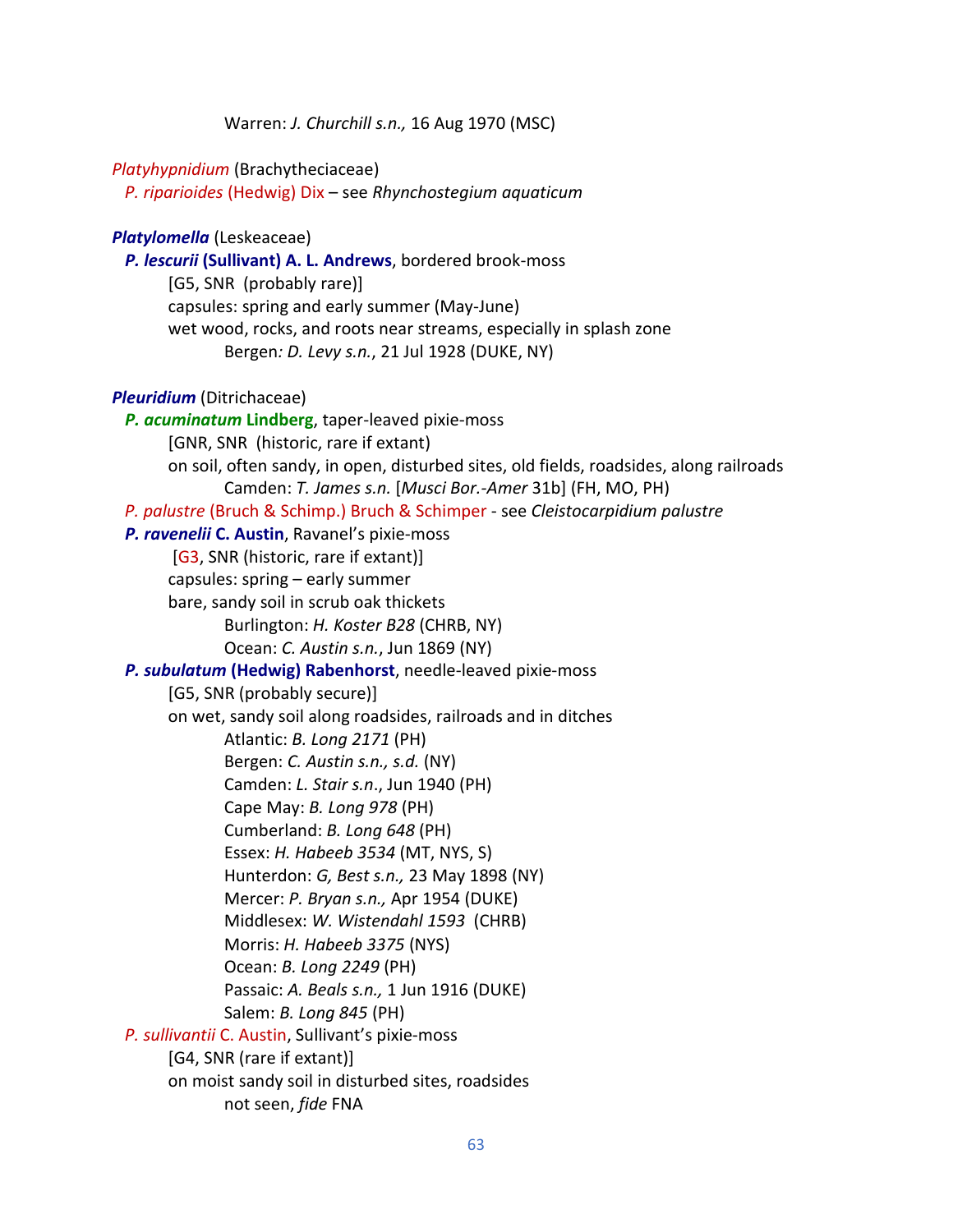## *Pleurozium* (Hylocomiaceae)

#### *P. schreberi* **(Bridel) Mitten**, red-stemmed feather moss, phoenix feather moss

[G5, SNR (probably secure)] capsules: fall

on soil in cool woods and fens

Bergen: *C. Austin s.n.*, May 1866 (NY) Burlington: *M. Robertson 4778* (PH) Gloucester: *B. Long 860* (PH) Hunterdon: G. *Best s.n.,* 19 Oct 1890 (NY) Monmouth*: J. Small s.n.,* Apr 1894 (NY) Morris: *E. Britton s.n*., 30 May 1882 (NY) Passic: *K. Barringer 24951* (BKL) Sussex: *T. Zanoni 25* (MO) Warren: *E. Frank NJ-167* (CHRB)

### *Pogonatum* (Polytrichaceae)

 *P. brachyphyllum* **(Michaux) P. Beauvois**, short-leaved hair-moss [G5, SNR (probably secure)] streambanks on exposed, sandy or clayey soil Atlantic: *B. Long 1992* (PH) Burlington: *D. Evert 40* (PH) Camden: *H. Green 26* (NY) Cumberland: *B. Long 1574* (PH) Cape May: *W. Taylor s.n.,* 18 Apr 1922 (DUKE, MICH) Gloucester: *T. James s.n.,* Dec 1850 (MO, NY) Monmouthy: *B. Long 1879* (PH) Ocean: *C. Austin s.n.* [*Musci App*. 234] (BKL, NY, PH) Salem: *B. Long 2124* (PH)  *P. pensilvanicum* **(Hedwig) P. Beauvois**, Pennsylvania hair-moss [G5, SNR (secure)] disturbed soil banks, especially streambanks Bergen: *C. Rogerson s.n*., 10 Oct 1959 (NY) Burlington: *M. Robertson 7709* (PH) Cape May: *M. Robertson 3165* (PH) Essex: *W. Wiegmann 983* (NY) Hunterdon: *W. Buck 22204* (NY) Monmouth: *C. Haynes s.n*., 6 Jun 1902 (NY) Morris: *E. Moul 8574* (CHRB, NY) Passaic: *K. Barringer 24705* Somerset: *K. Barringer 22206* (BKL) Sussex: *H. Kish 175* (NY) Union: *W. R. Trask 86* (CONN)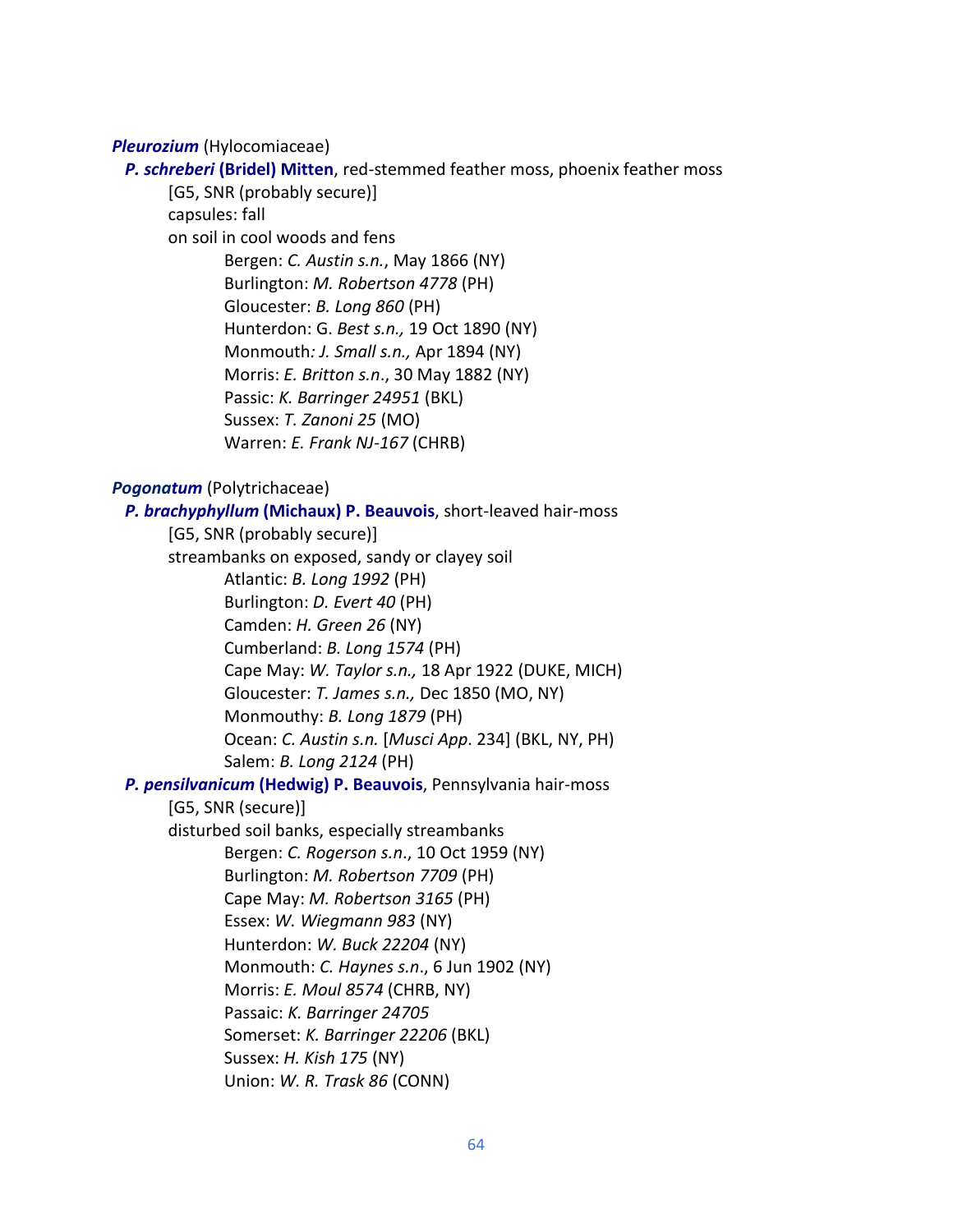Warren: *I. Henley s.n.,* Jul 1940 (NY) *Pohlia* (Mniaceae) *P. annotina* **(Hedwig) Lindberg**, pale-fruited nodding-moss [G4, SNR (rare)] capsules: summer on soil in moist, open sites Burlington*: W. Buck 28289* (NY) Morris: *D. Levy s.n.,* 25 Jun 1916 (DUKE)  *P. cruda* **(Hedwig) Lindberg**, opal nodding-moss [G5, SNR (historic, rare if extant)] capsules: summer on soil in moist, shaded sites, ravines, under overhangs Bergen: *C. Austin s.n.* [*Musci App. 187*] (BKL, NY) Passaic: *C. Austin s.n.,* 1867. (NY) Warren: *E. Frank NJ-251* (CHRB)  *P. elongata* Hedwig - not in NJ *fide* FNA  *P. lescuriana* **(Sullivant) Grout**, Lesquereux's nodding-moss [G4, SNR (rare)] capsules: spring moist roadbanks, streambanks, ditches, upturned tree bases Sussex: *E. Lawton 1026* (BRIT) *P. melanodon* (Bridel) A. J. Shaw - not in NJ *fide* FNA  *P. nutans* **(Hedwig) Lindberg**, nodding-moss [G5, SNR (secure)] capsules: spring - early summer on various wet or very moist, disturbed sites Atlantic: *B. Long 902* (PH) Bergen: *E. Kiviat s.n*., 1 Jul 2005 (Hudsonia) Burlington: *D. Evert 27* (PH) Camden: *J. Fogg 108* (PH) Cape May: *B. Long 2010* (PH) Cumberland: *B. Long 776* (PH) Essex: *H. Habeeb 3154* (F) Gloucester: *C. Lippincott 84-5* (PH) Hudson: *E. Kiviat s.n.,* 30 Jul 2008 (Hudsonia) Hunterdon: *G. Best s.n.,* 28 May 1891 (NY) Mercer: *G. Best s.n.,* 2 May 1890 (NY) Middlesex: *E. Moul 7944* (CHRB, F, NY, PH) Monmouth: *M. Robertson 7361* (PH) Morris: *E. Moul 6841* (CHRB, PH) Ocean: *B. Long 2225* (NY) Passaic: *G. Nash 1871* (WTU)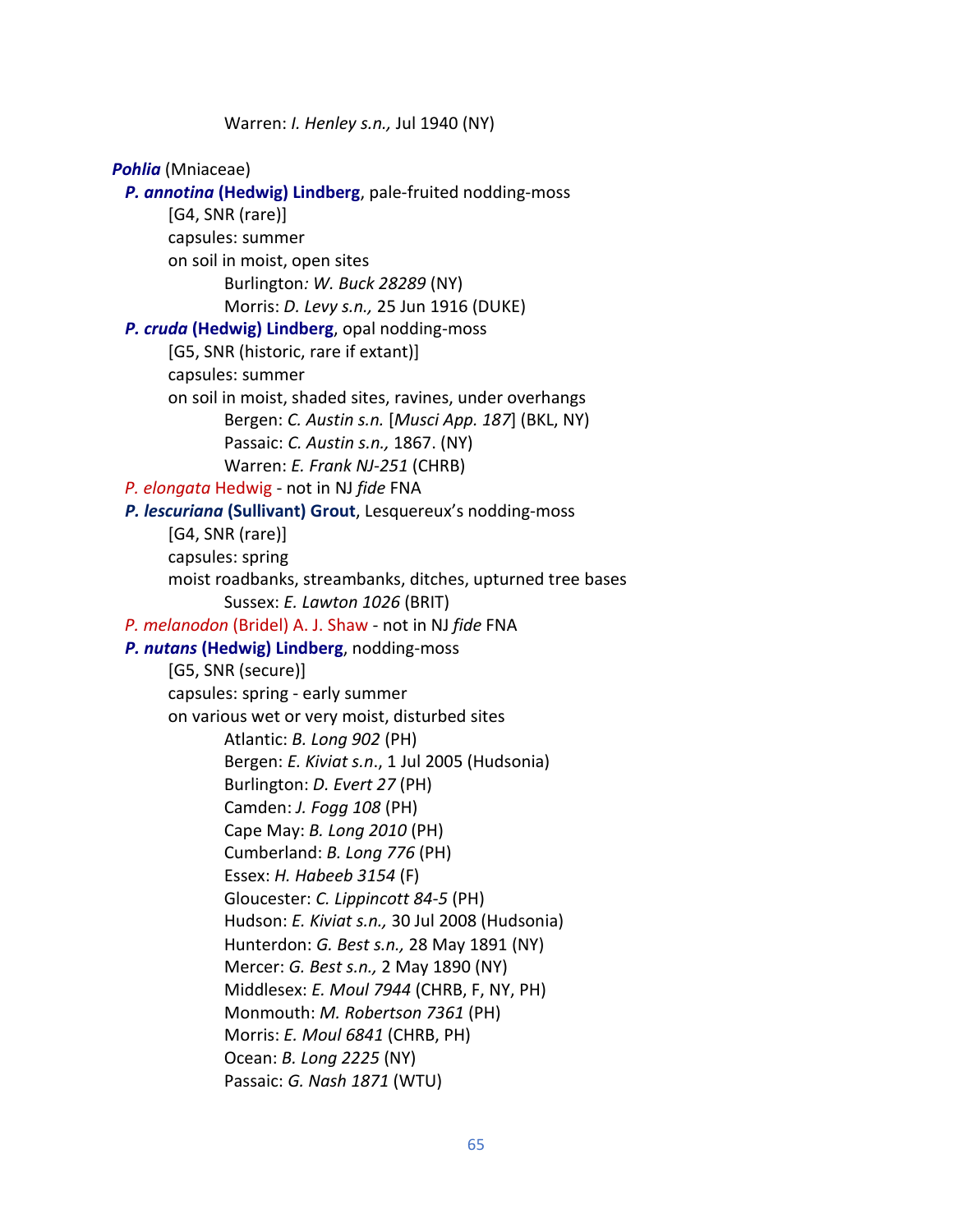Salem: *G. Tees 1026* (PH) Somerset: *H. Moldenke s.n.,* 31 May 1931 (NY) Sussex: *C. Reed 132854* (MO) Warren: *R. Schaeffer s.n.,* 18 Jun 1953 (PH)

## *P. proligera* (Kindberg) Lindberg – not in NJ

 *P. wahlenbergii* **(F. Weber & D. Mohr) Andrews**, Wahlenberg's nodding-moss

[G5, SNR (probably secure)] capsules: spring streambanks, ditches, around springs Bergen: *D. Levy 2037* (DUKE) Burlington: *M. Robertson 4794* (PH) Mercer: *M. Anderson 124* (NY) Monmouth: *E. Britton s.n.,* 2 Oct 1886 (NY) Ocean: *G. Tees 138* (PH) Passaic: *K. Barringer 18078* (BKL) Sussex: *E. Rudolph s.n.,* 23 Apr 1950 (OS) Warren: *E. Chamberlain 6610* (FH, MICH)

#### *Polytrichastrum* (Polytrichaceae)

 *P. alpinum* **(Hedwig) G. Smith**, alpine hair-cap [G5, SNR (probably rare)] On soil in shaded woods and outcrops Warren: *E. Bartram & E. Chamberlain 1048* (FH) *P. formosum* **(Hedwig) G. Smith**, bank hair-cap [G5, SNR (historic, rare if extant) usually on soil in moist, coniferous forests Bergen[?]: *C. Austin s.n., s.d.* (MO, NY) *P. ohioense* **(Renauld & Cardot) G. Smith**, Ohio hair-cap [G5, SNR (secure)] usually on soil in dry woods Atlantic: *R. Schaeffer B4* (CHRB, PH) Bergen: *E. Kiviat s.n.,* 25 May 2005 (Hudsonia) Burlington: *G. Smith 11322* (MICH, NY) Camden: *M. Robertson 4077* (PH) Gloucester: *B. Long 2128* (NY, PH) Hunterdon: *G. Best s.n.,* 18 Nov 1891 (NY) Middlesex: *W. Wiegmann 23* (BKL, NY) Monmouth: *J. Cantlon s.n.* (CHRB, NY) Morris: *E. Moul 6853* (CHRB, NY) Ocean: *M. Robertson 4272* (PH) Passaic: *G. Nash s.n., 9 May 1890* (NY) Salem: *C. Reed 13405*3 (MO) Somerset: *W. Wistendahl 22* (CHRB) Sussex: *T. Githens 3663* (PH)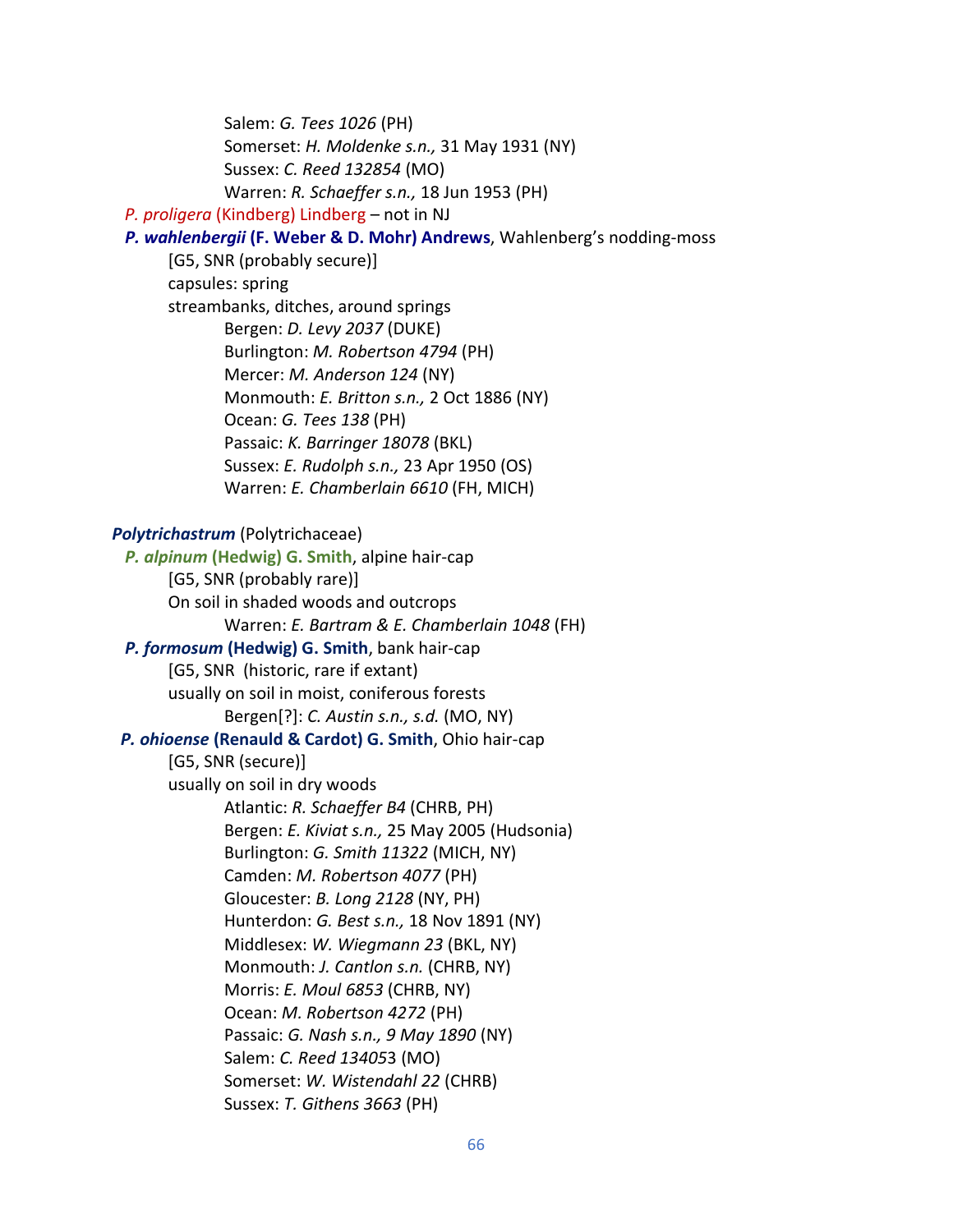Union: *R. Wallace 8200044* (CHRB) Warren: *E. Frank NJ-12* (CHRB) *P. pallidisetum* **(Funck) G. Smith**, eastern hair-cap [Gr, SNR (probably rare)] usually on soil in confierous, usually spruce-fir, forests Hudson: *E. Kiviat s.n.,* 6 Jul 2016 (Hudsonia) Hunterdon: *W. Buck 22229* (NY) Sussex: *C. Rogerson s.n.,* 19 Aug 1977 (NY) *Polytrichum* (Polytrichaceae)  *P. commune* **Hedwig**, hair-cap moss [G5, SNR (secure)] on moist soil, usually in open areas Atlantic: *B. Long s.n.,* 10 Mar 1935 (PH) Bergen: *E. Kiviat s.n.,* 8 April 2013 (Hudsonia) Burlington: *M. Robertson 4761* (PH) Camden: *M. Robertson 4203* (PH) Cape May: *B. Long s.n.,* 18 May 1934 (PH) Cumberland: *B. Long s.n.,* 20 Jul 1934 (NY, PH) Essex: *H. Kish 193* (NY) Hudson: *E. Kiviat s.n.,* 30 Jul 2008 (Hudsonia) Hunterdon: *G. Best s.n.,* 25 Jul 1891 (NY) Mercer: *s.l. s.n.,* 21 Jun 1885 (NY) Middlesex: *J. Cohn 818* (CHRB, NY) Monmouth: *S. Dubois s.n.,* 4 Oct 1984 (NY) Morris: *R. Schmidt 137* (CHRB) Ocean: *T. Zanoni 4854* (NY) Passaic: *J. Monachino s.n.,* 9 Nov 1947 (NY) Salem: *G. Tees s.n.,* 11 May 1934 (PH) Somerset: *H. Moldenke 4662* (MICH) Sussex: *C. Reed 133682* (MO) Warren: *E. Frank NJ-246* (CHRB)  *P. commune* var. *perigoniale* (Michaux) Hampe - see the species *P. formosum* Hedwig – see *Polytrichastrum formosum P. juniperinum* **Hedwig**, Juniper haircap [G5, SNR (secure)] on soil in well-drained, open sites Atlantic: *M. Robertson 3384* (PH) Bergen: *C. Austin s.n.*, 1865 (NY) Burlington: *M. Robertson 7947* (PH) Camden: *M. Robertson 4206* (PH) Cape May: *B. Long 670* (PH) Cumberland: *B. Long 652* (ISC, NY, PH) Essex: *W. Wiegmann 760* (NY)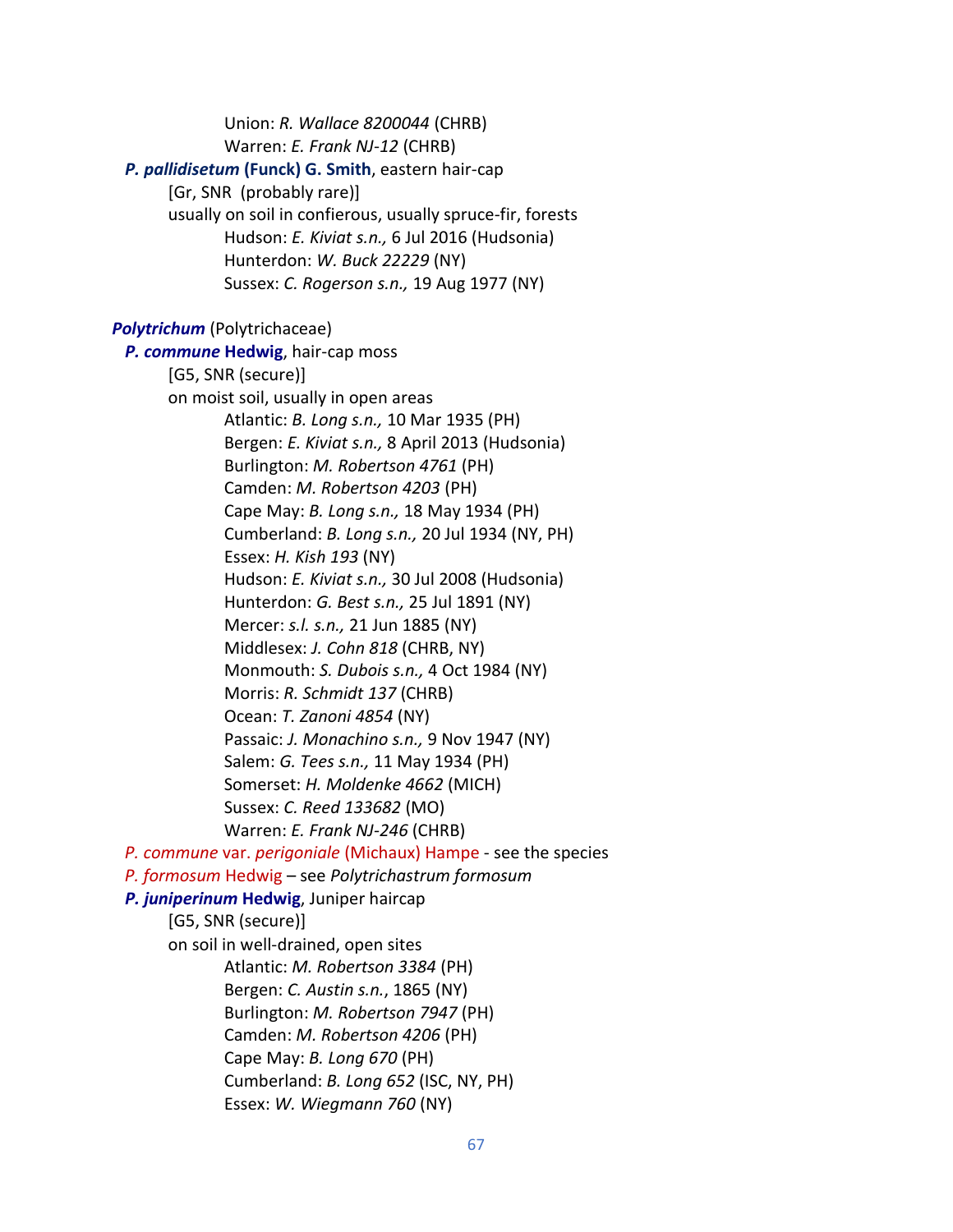Gloucester: *G. Kaiser s.n.,* 26 May 1910 (DUKE, MO, PH) Hunterdon: *G. Best s.n.,* 24 Jun 1890 (NY) Mercer: *G. Macloskie s.n., s.d*. (NY) Middlesex: *M. Vail s.n.,* 9 Jul 1896 (NY) Ocean: *E. Moul 2668* (CHRB, NY) Passaic: *G. Tees 1097* (PH) Sussex: *E. Moul 7359* (CHRB) Warren: *E. Frank s.n., Sep 1991* (CHRB)  *P. ohioense* Renauld & Cardot -- see *Polytrichastrum ohioense P. pallidisetum* Funck – see *Polytrichasturm pallidisetum P. piliferum* **Hedwig**, bristly hair-cap [G5, SNR (probably secure)] on dry, sandy or gravelly soil in open sites Atlantic: *B. Long 1233* (PH) Bergen: *C. Austin s.n.,* [*Musci App*. 239] (BKL, NY, NYS, WIS) Burlington: *G. Kaiser s.n.,* 14 Apr 1911 (PH) Camden: *B. Long 1357* (DUKE, PH) Cape May: *B. Long 2007* (PH) Cumberland: *B. Long 1728* (NY, PH) Gloucester: *B. Long 1431* (PH) Hudson: *E. Kiviat s.n.,* 13 Feb 2004 (Hudsonia) Hunterdon: *H. Fisher s.n.* 18 May 1896 (PH) Middlesex: *W. Wiegmann 115* (BKL, NY) Monmouth: *B. Long 2348* (PH) Ocean: *B. Long 1324* (PH) Salem: *B. Long 2119* (PH) Sussex: *R. Forman 10* (CHRB) Warren: *E. Rau s.n.,* Nov 1874 (NY)  *P. strictum* **Bridel**, bog haircap [G5, SNR (probably vulnerable) some *P. commune* probably go here *Sphagnum* bogs, fens, and wet, rotting wood Burlington: *G. Best s.n.,* 28 May 1892 (NY) Monmouth: *J. Small s.n.,* 14 Apr 1894 (NY) Ocean: *A. Grout s.n.,* 8 Apr 1906 (COLO, DUKE, FH, NY)

## *Pottia (Pottiaceae)*

*P. truncata* (Hedwig) Fürnrohr - see *Tortula truncata*

*Pseudanomodon* (Anomodontaceae/Thuidiaceae) *P. attenuatus* (Hedwig) Ignatov & Fedosov – see *Anomodon attenuatus*

## *Pseudobryum (Mniaceae)*

 *P. cinclidioides* **(Huber) T. Koponen**, swamp mnium, swamp thyme-moss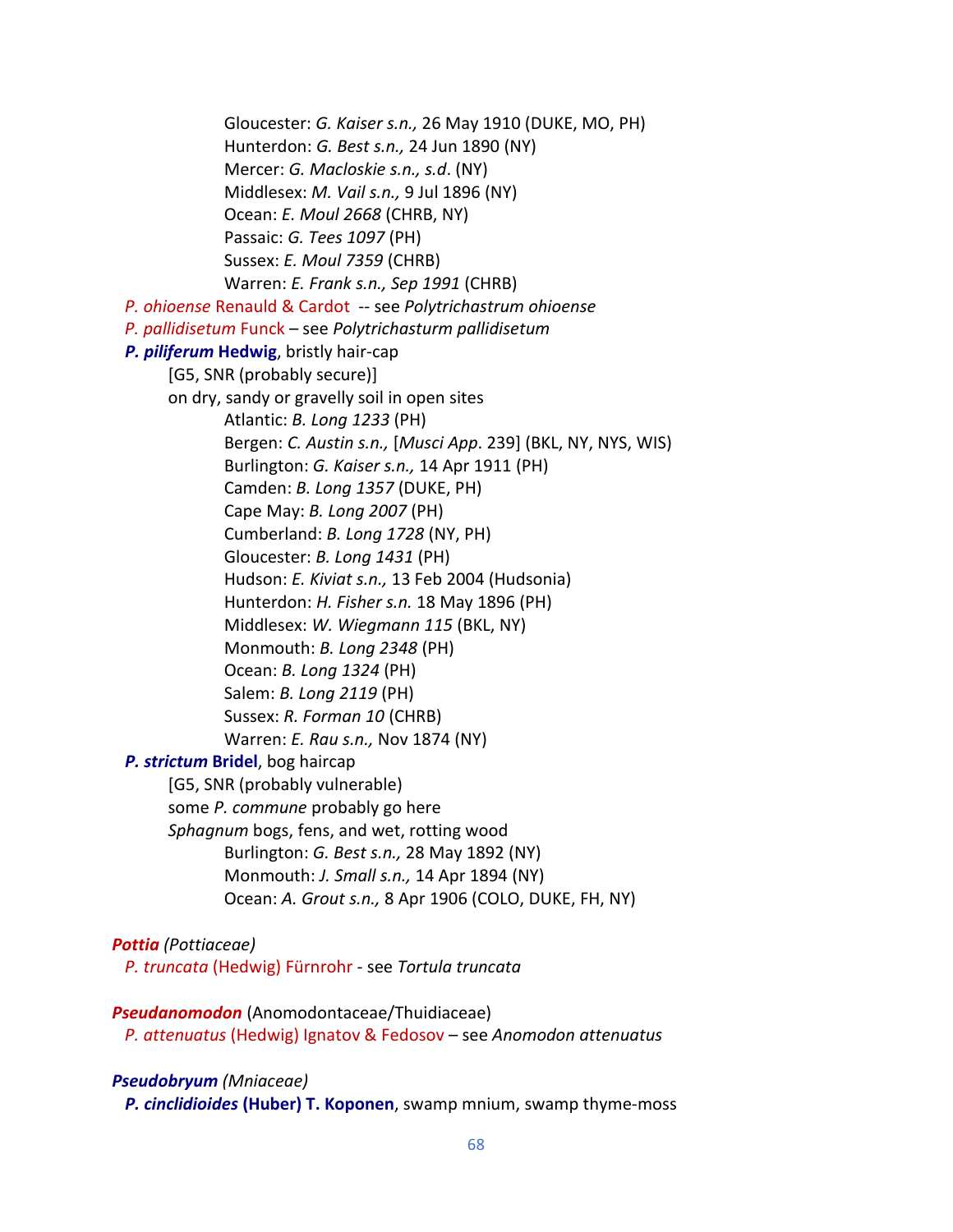[G5, SNR (probably secure)] on wet soil in swamps without locality: *C. Austin s.n.* [*Musci App*. 214] (BKL, CHRB, NEB, NY, NYS, PH) Morris: *K. Barringer & J. Rosenbaum 25048* (CHRB, PH) Sussex: *A. Grout s.n.,* 25 May 1929 (DUKE)

### *Pseudocampylium* (Amblystegiaceae)

 *P. radicale* (P. Beauvois) Vanderpoorten & Hedenäs, long-stalked feather-moss [G4, SNR (probably secure)] capsules: spring on wet soil and decaying leaves Bergen: *C. Austin s.n.*, 1872 (NY) Burlington: *B. Long 2212* (PH) Camden: *G. Kaiser s.n.,* 27 May 1910 (PH) Hudson: *C. Austin s.n.* [*Musci App*. 640] (NY, NYS) Mercer *G. Tees 1021* (PH) Middlesex: *C. Reed 134677* (MO) Salem: *B. Long 578* (PH) Somerset: *C. Austin s.n.*, Aug 1867 (NY) Sussex: *C. Austin s.n.* [*Musci App*. 377] (CAS, MICH, NY, PH) Warren: *K. Barringer 25045* (BKL)

*Pseudohygrohypnum* (Amblystegiaceae) *P. eugyrium* (Schimper) Kanda = Hygrohypnum eugyrium

*Pseudoscleropodium* (Brachytheciaceae)

 *P. purum* (Hedwig) M. Fleischer, neat feather-moss, graveyard moss [G5] Not native, not yet reported but in PA and NY Lawns, cemeteries

### *Pseudotaxiphyllum (Hypnaceae)*

 *P. distichaceum* **(Mitten) Iwatsuki**, two-ranked moss, scimitar silk-moss [G4, SNR (historic, rare if extant)] capsules: unknown cliffs with mica, sandstone bluffs, soil banks Passaic: *C. Austin s.n.,* Aug 1867 (NY *P. elegans* **(Bridel) Iwatsuki**, sprouting silk-moss [G5, SNR (probably secure)] capsules spring-summer woods Bergen: *C. Austin s.n.* [*Musci App*. 349] (BKL, MU, NY, WIS) Burlington: *M. Robertson 7867* (PH)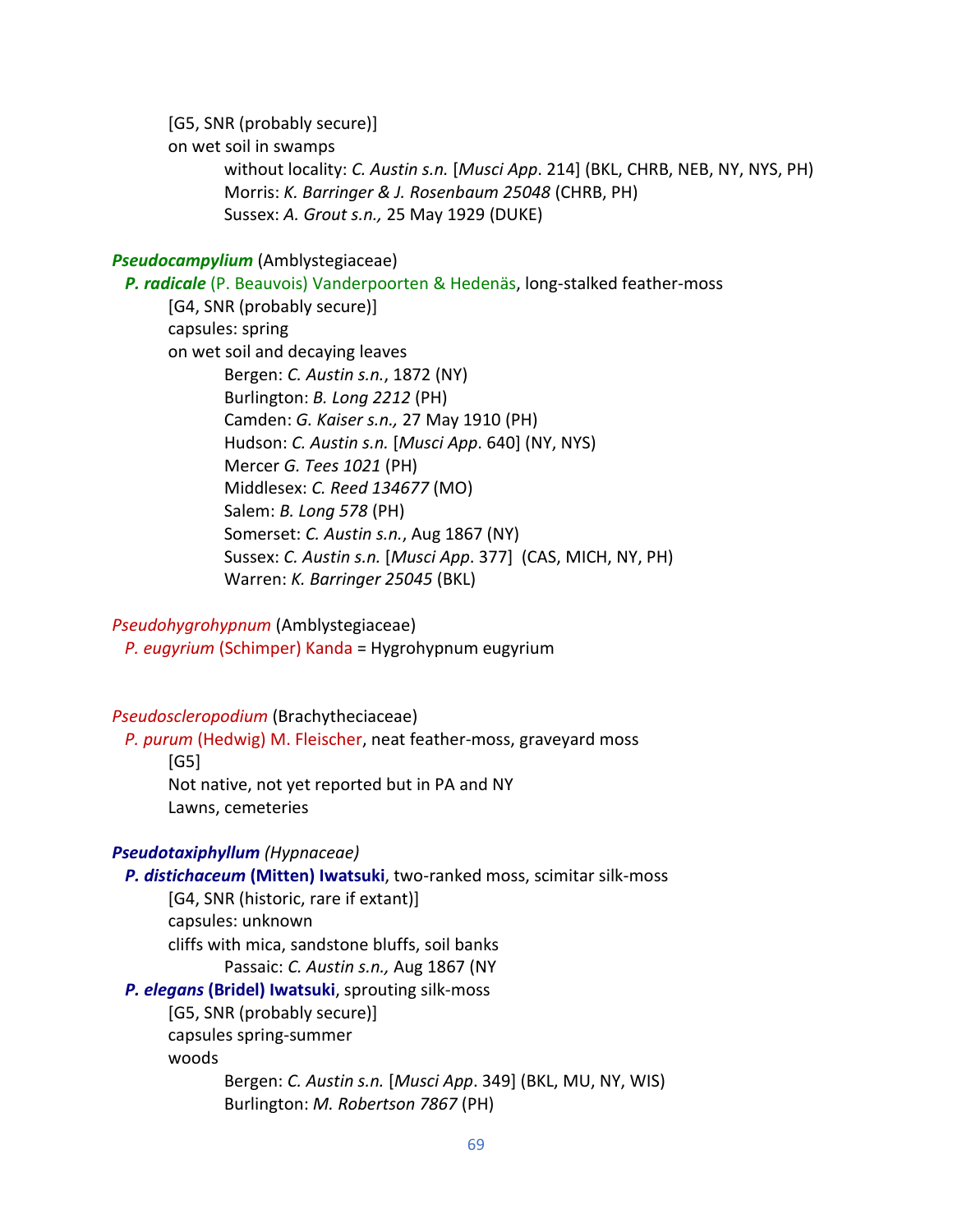Cumberland: *B. Long 607* (PH) Essex: *H. Habeeb 3186* (F) Hudson: *E. Kiviat s.n.,* 6 Feb 2009 (Hudsonia) Hunterdon: *B. Long 2372* (PH) Monmouth: *C. Reed 134694* (MO) Passaic: *C. Austin 546b* (NY) Salem: *G. Tees 1023* (PH) Sussex: *W. Wiegmann s.n.,* 22 Jun 1916 (NY) Warren: *C. Austin s.n.* [*Musci App*. 532] (NY)

## *Pterigynandrum (Pterigynandraceae)*

 *P. filiforme* **Hedwig**, capillary wing-moss [G5, SNR (rare if extant)] not in NJ *fide* FNA capsules: rare, summer acidic boulders and rock shelves Bergen*: C. Austin s.n.* [*Musci App.* 280] (FH, MT, MU, VT) Essex: *s.l. 9* (CHRB) Sussex: *E. Moul s.n.,* 18 Oct 1950 (PH)

#### *Ptilium (Hypnaceae)*

### *P. crista-castrensis* **(Hedwig) De Notaris**, knight's plume

[G5, SNR (historic, rare if extant) capsules: autumn on soil and rotting wood in rich moist woods, often conifer woods Bergen: *C. Austin s.n.* [*Musci App*. 434] (BKL, MICH, NY, PH, WIS)

## *Ptychomitrium* (Ptychomitriaceae)

 *P. incurvum* **(Schwägrichen) Spruce**, grizzled moss [G4, SNR (probably rare)] capsules: winter - spring on rocks and rarely on soil in open woods Bergen: *G. Nearing s.n.,* 7 Mar 1959 (NY) Hudson: *C. Austin s.n.,* 13 Apr 1865 (NY) Hunterdon: *G. Best s.n.,* 13 Nov 1903 (NY) Middlesex: *B. Long 2966* (PH) Morris: *E. Britton s.n.,* 3 Mar 1882 (NY) Passaic: *C. Austin s.n.,* 7 Apr 1867 (NY) Sussex: G. *Best s.n.,* 27 Nov 1908 (NY)

*Ptychostomum* (Bryaceae)

 *P. bimum* **(Schreber) J. R. Spence**, marsh bryum [G5, SNR (probably rare)] capsules: summer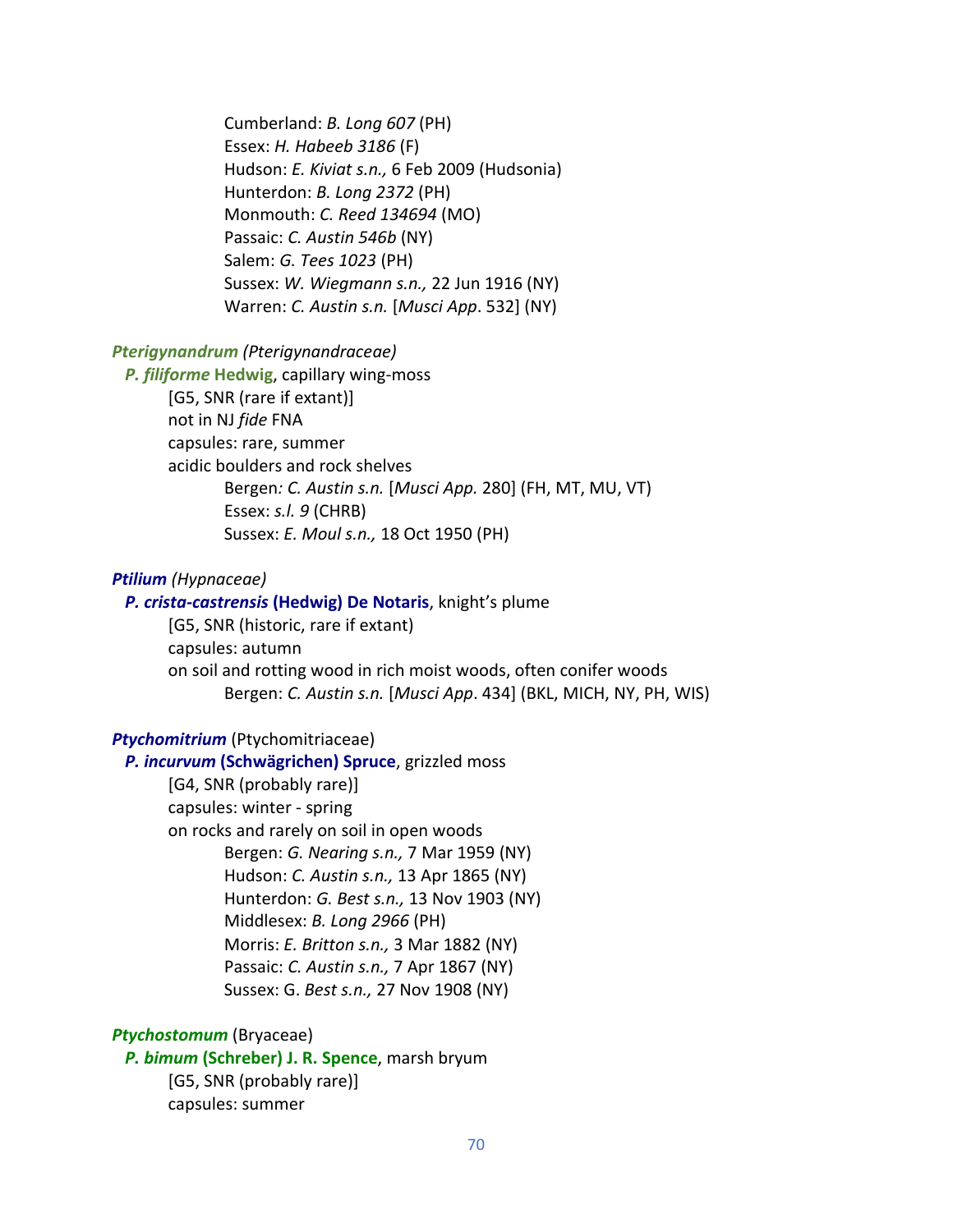on soil and rocks in wet woods Bergen: *C. Austin s.n.* [*Musci App*. 201] (BKL, NY, PH) Hunterdon: G. *Best s.n.,* 23 May 1891 (NY) Warren: A. *Rau s.n.*, Nov 1874 (NY)  *P. cernuum* **Hornschuch**, nodding bryum, swamp thread-moss [G4, SNR (historic, rare if extant)] on streambanks or, sometimes, rotting wood, calciphile? Bergen: *C. Austin s.n.,* [*Musci App.* 196] (CAS, CHRB, NY, NYS, PH) Morris: *E. Britton s.n.,* 22 Jun 1866 (CHRB) Passaic: *C. Austin s.n*., 1869 (NY) *P. creberrimum* **(Taylor) J. R. Spence**, tufted bryum, tufted thread-moss [G5, SNR (secure)] capsules: summer on soil in disturbed places, esp. roadsides Burlington: *T. Zanoni 75* (MO) Cumberland: *S. Field s.n.,* 11 Jan 1990 (MO) Gloucester: *B. Long s.n.,* 17 Apr 1932 (PH) Hudson: *E. Kiviat s.n.,* 12 April 2009 (Hudsonia) Hunterdon: *K. Barringer 20756* (BKL) Middlesex: *E. Moul 7377* (PH) Sussex: *E. Lawton s.n.,* 15 Oct 1950 (NY)  *P. cyclophyllum* **(Schwägrischen) J. R. Spence**, round-leaved bryum [G4, SNR (historic, rare if extant)] swamps Bergen: C. Austin *s.n.* [*Musci App*. 192] (BKL, CAS, MICH, NY, YU) *P. pendulum* **Hornsch.**, drooping thread-moss [G5, SNR (historic, rare if extant) capsules: May-Aug dry calcareous soil or rock Bergen: *C. Austin s.n.* [Musci App*.* 196] (MICH, NEB, NY)  *P. pseudotriquetrum* **(Hedwig) J. R. Spence**, marsh thread moss [G5, SNR (secure)] capsules: summer on wet soil near streams, ponds, swamps Bergen: *C. Austin s.n.* [*Musci App*. 201] (CAS, CHRB, NY, PH) Burlington: *P. Majestyk & Amtoft 2419* (NY) Hudson: *E. Kiviat s.n.,* 14 Apr 2012 (Hudsonia) Hunterdon: *B. Long 1479* (DUKE, PH) Middlesex: *E. Moul 8729* (CHRB) Morris: *C. Austin s.n.,* 1867 (NY) Passaic*: G. Nash s.n.* (NY) Somerset: *W. Wiegmann 599* (BKL, NY, NYS) Sussex: *W. Wiegmann 905* (NY) Union: *G. Bard s.n*., 27 Oct 1951 (NY)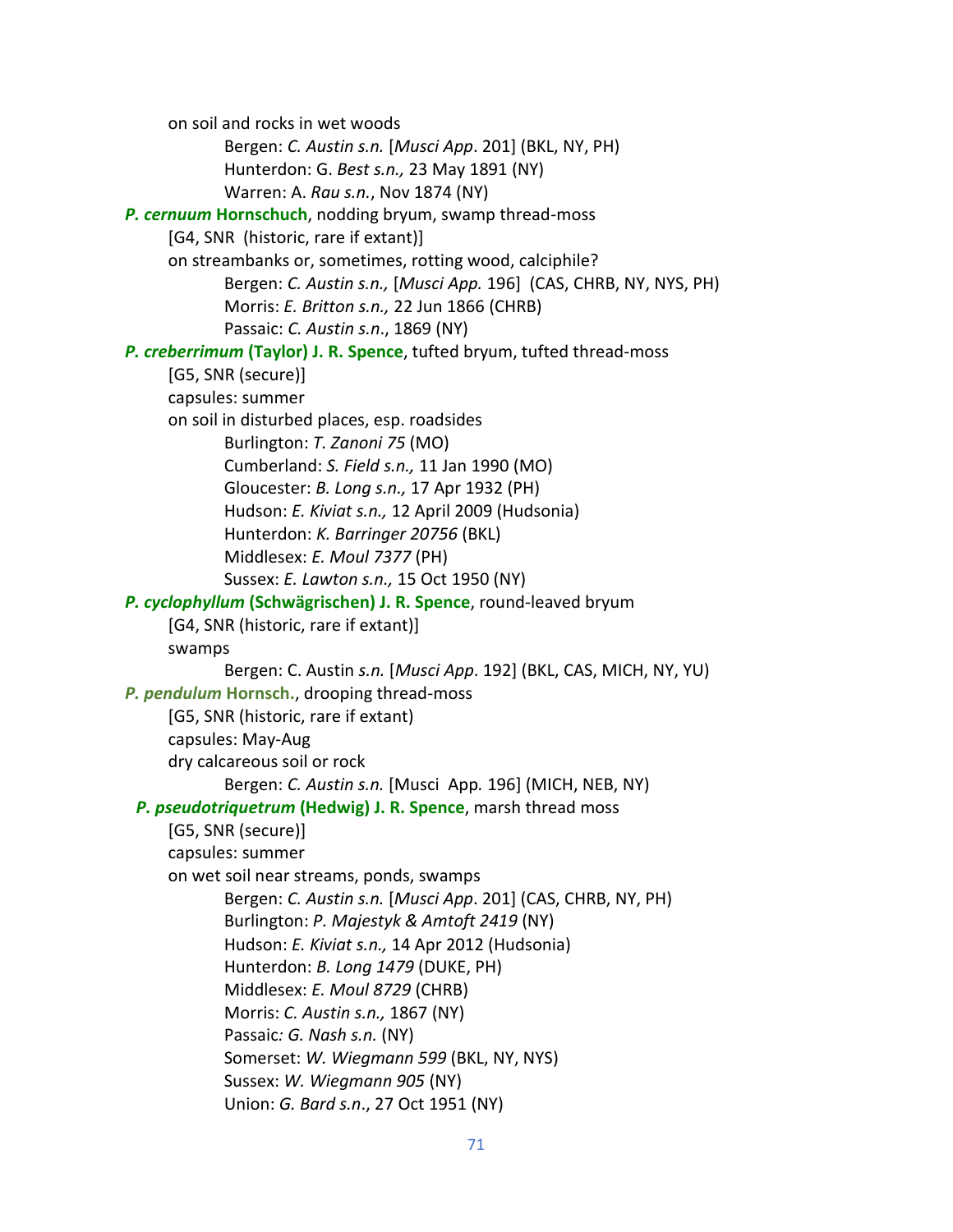Warren: *N. Miller 10120* (NYS)

*Pylaisia* (Hypnaceae)  *P. intricata* **(Hedwig) Schimper**, intricate paintbrush-moss [G5, SNR (probably vulnerable)] capsules: late summer - fall on bark Bergen: *C. Austin s.n.,* Sep 1866 (NY) Burlington: *G. Best s.n.,* 28 May 1892 (NY) Essex: *C. Austin s.n*.[*Musci App*. 294](BKL, NY) Hunterdon: G. *Best s.n.,* 25 Oct 1899 (NY) Mercer: *B. Long 1877* (PH) Middlesex: *C. Austin s.n.,* Aug 1867 (NY) Sussex: *K. Barringer 18088* (BKL, DUKE, NY, VT) Warren: *K. Barringer 18156* (BKL) *P. polyantha* **(Hedwig) Schimper**, stiff paintbrush moss [G5, SNR (secure)] capsules: late summer - fall in the crotches of trees Bergen: *E. Kiviat s.n.,* 6 Oct 2018 (Hudsonia) Cape May: *B. Long 2011a* (PH) Cumberland: *B. Long 1370* (PH) Hunterdon: *W. Buck 22232* (NY) Sussex: *E. Frank NJ-45* (CHRB) Warren: *E. Frank NJ-274* (CHRB)  *P. selwynii* **Kindberg**, paintbrush moss [G5, SNR (probably vulnerable) capsules: fall on bark Atlantic: *B. Long 1315* (PH) Bergen: *W. Wiegmann s.n.,* 7 Nov 1916 (NY) Cumberland: *B. Long 1802* (PH) Morris: *K. Barringer 22664* (BKL) Passaic: *G. Tees 1099* (PH) Salem: *B. Long 1455* (PH) *Pylaisiadelpha* (Hypnaceae)  *P. tenuirostris* **(Bruch & Schimper) Buck**, gentle moss [G5, SNR (secure)] on bark at base of oaks

> Bergen: *E. Kiviat s.n.,* 6 Oct 2018 (Hudsonia) Mercer: *T. James s.n.,* 1850 (NY) Monmouth: *A. Beals s.n.,* 14 May 1933 (NY)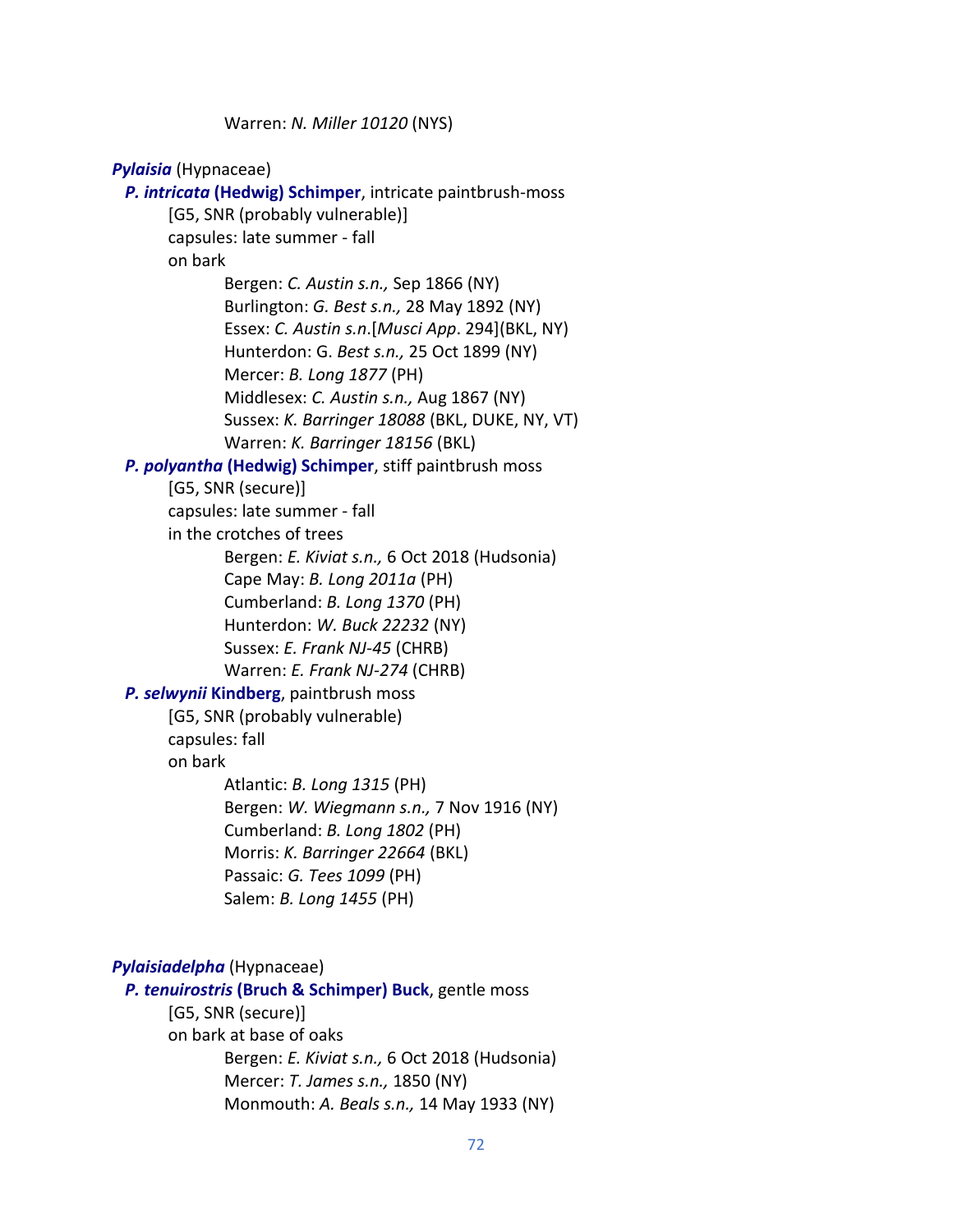Morris: *B. Allen 16247* (MO) Sussex: *W. Buck 21559* (NY)

### *Pylaisiella* (Hypnaceae)

*P. intricata* (Hedwig) Grout - see *Plyaisia intricata*

- *P. polyantha* (Hedwig) Grout see *Pylaisia polyantha*
- *P. selwynii* (Kindberg) Crum, et al. see *Pylaisia selwynii*

### *Racomitrium* (Grimmiaceae)

*R. aciculare* (Hedwig) Bridel - see *Codriophorus acicularis*

- *R. aduncoides* Bednarek-Ochyra **-** see *Codriophorus aduncoides*
- *R. venustum* Frisvoll see *Bucklandiella venusta*)

## *Rauiella* (Thuidiaceae)

# *R. scita* **(P. Beauvois) Reimers**

[G4, SNR (historic, rare if extant) capsules: fall - early winter on bark of tree bases and on rotting wood Bergen: *C. Austin s.n*. [*Musci App*. 301](BKL, MO, NY, NYS, PH)

### *Rhabdoweisia* (Rhabdoweisiaceae)

### *R. crispata* **(Dickson) Lindberg**, fireworks moss

[G5, SNR (historic, rare, if extant) capsules: summer damp, shaded cliffs Bergen: *C. Austin* [*Musci App*. 72] (MO, NY) Warren: *C. Austin s.n.,* Oct 1871 (FH, NY)

## *Rhizomnium* (Mniaceae)

 *R. appalachianum* **T. Koponen**, Appalachian penny moss, Appalachian thyme-moss [G5, SNR (probably vulnerable)] capsules: summer Swamps and watersides on soil and logs Bergen: *D. Levy s.n., 5 Jun 1915* (DUKE) Morris: *K. Barringer & J. Rosenbaum 28248* (CHRB, PH) Sussex: *K. Barringer & J. Rosenbaum 28009* (CHRB, PH)  *R. magnifolium* (Horik.) T. Koponen - not in NJ *R. punctatum* **(Hedwig) T. Koponen**, red penny moss, dotted thyme-moss [G5, SNR (secure)] capsules: late winter - spring swampy woods, esp. near streams Bergen: *W. Weigmann 455* (NY) Burlington: *B. Long 1572* (PH)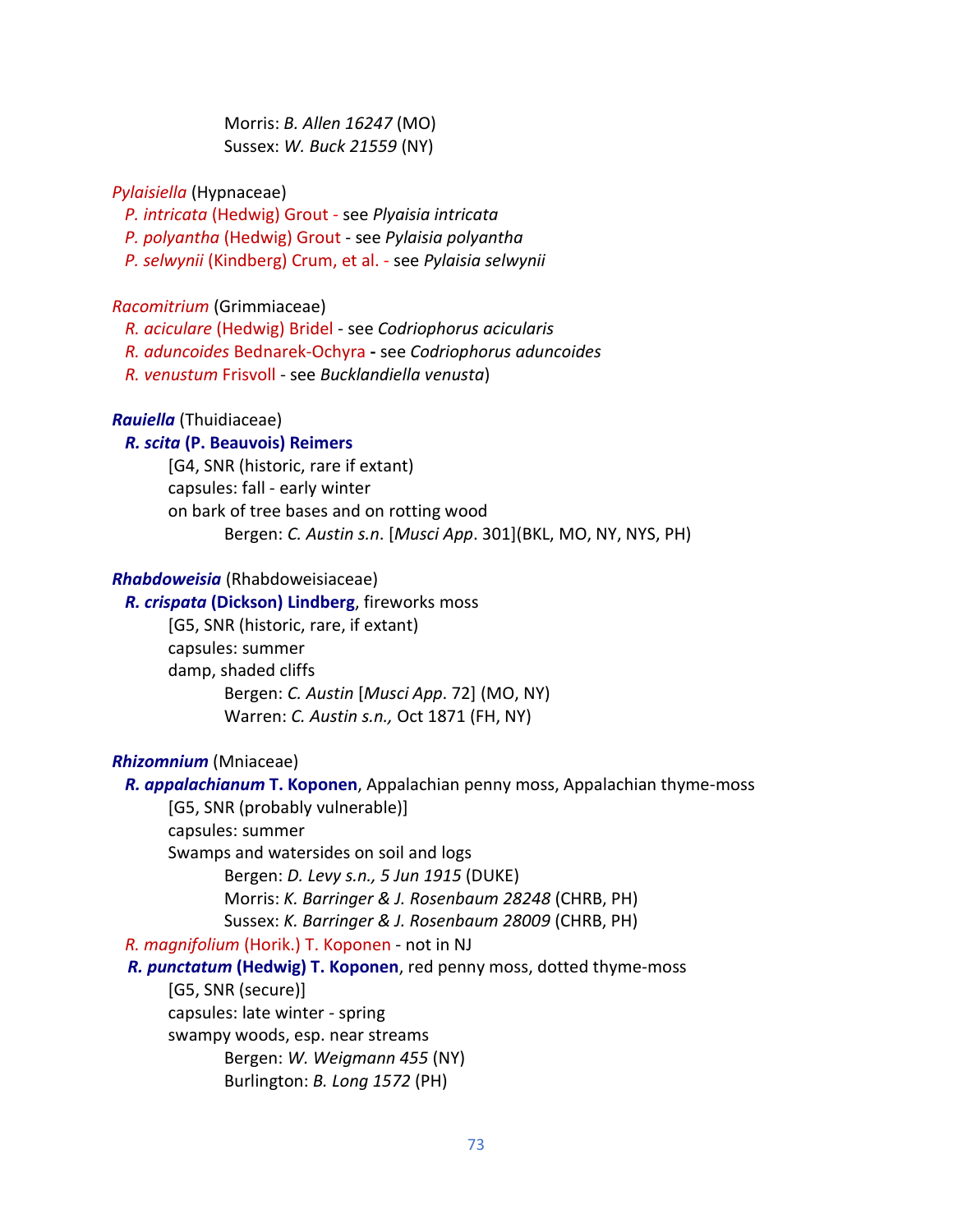Cumberland: *B. Long 1471* (PH) Essex: *W. Wiegmann s.n.,* 3 Nov 1916 (NY) Hunterdon: *T. Zanoni 51* (MO) Middlesex: *R. Forman s.n.,* 29 Feb 1968 (CHRB) Morris: *E. Frank NJ-288* (CHRB) Ocean: *M. Robertson 4296* (PH) Passaic: *E. Lawton 294* (WTU) Sussex: *N. Miller 10100* (NYS)

### *Rhodobryum* (Bryaceae)

 *R. ontariense* **(Kindberg) Kindberg**, rose moss [G5, SNR (secure)] capsules: uncommon, late winter to late Fall (Feb-Nov) rich, moist woods, often in limestone regions or on old concrete Atlantic: *B. Long 1945* (PH) Bergen: *C. Austin s.n.,* 1865 (NY) Burlington: *D. Evert s.n.*, 29 Jun 1963 (PH) Cumberland: *B. Long 1538* (PH) Gloucester: *B. Long 2913* (PH) Hunterdon*: W. Buck 22182* (NY) Morris: *D. Levy 1008* (DUKE) Salem: *B. Long 1592* (DUKE, PH) Somerset: *E. Moul 7312* (CHRB) Sussex: *E. Moul 8575* (CHRB, NY) Union: *W. Wiegmann s.n.,* 15 Aug 1915 (NY) Warren: *M. Robertson 5681* (PH)

*Rhynchostegium* (Brachytheciaceae)

 *R. aquaticum* **A. Jaeger**, black brook-moss [GNR, SNR (probably secure)] capsules: fall on limestone in creeks and on seepy cliffs Bergen: *A. Beals s.n.,* Oct 1938 (MO, NY) Essex: *H. Habeeb 3054* (NYS) Mercer: *G. Best s.n.*, 14 Sep 1895 (NY) Morris: *I. Henley s.n.* (NY) Sussex: *F. Buser 12029* (NY) Warren: *E. Frank NJ-15* (CHRB) *R. serrulatum* **(Hedwig) A. Jaeger**, beaked comb-moss [GNR, SNR (secure)] capsules: fall on soil or rotting wood in moist to dry woods Atlantic: *B. Long s.n.,* 24 Jan 1937 (PH)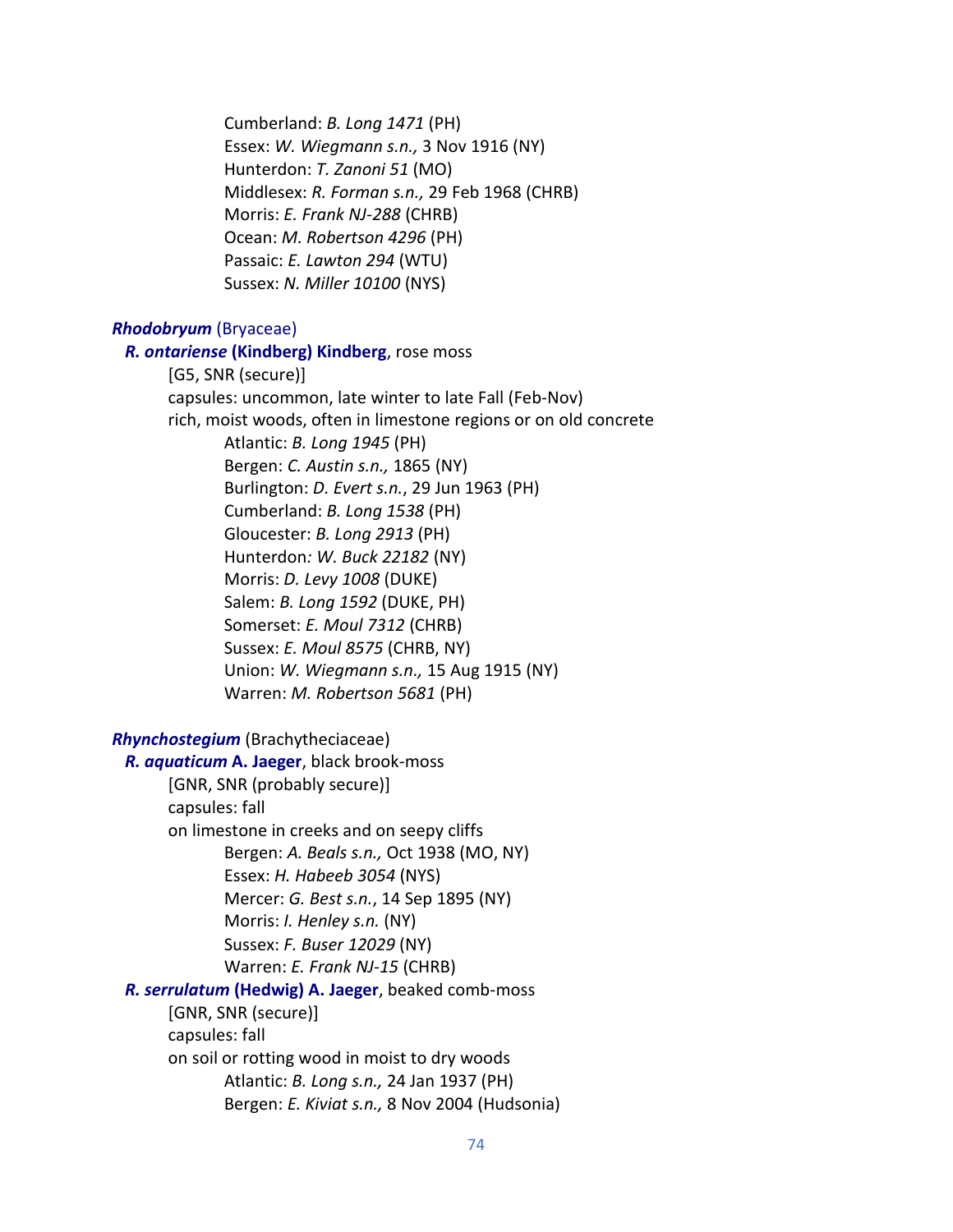Burlington: *J. Allen s.n.*, 22 Aug 1879 (NY) Camden: *B. Long 2002* (PH) Cape May: *M. Robertson 4264* (PH) Cumberland: *S. Field s.n.* 12 Jan 1990 (MO) Gloucester: *B. Long 2091* (NY) Hudson: *E. Kiviat s.n*., 3 Aug 2012 (Hudsonia) Hunterdon: *J. Cantlon s.n.,* 13 Jul 1949 (PH) Mercer: *G. Best s.n.,* 14 Sep 1895 (DUKE) Middlesex: *C. Reed 134711* (MO) Monmouth: *J. Small W-13* (DUKE, F, ISC, MO) Morris: *D. Levy s.n.,* 27 Aug 1916 (DUKE) Ocean: *M. Robertson 3080* (PH) Salem: *B. Long 1635* (NY) Sussex: *H. Habeeb 3444* (F) Warren: *M. Robertson 5980* (PH)

#### *Rhytidiadelphus* (Hylocomiaceae)

 *R. triquetrus* **(Hedwig) Warnstorf**, shaggy gooseneck-moss, pleated shaggy-moss

[G5, SNR (probably rare)] capsules: late winter - early spring on soil in forests, especially coniferous forests Bergen: *C. Austin s.n.,* 1861 (NY) Hunterdon: *G. Best s.n.,* 1890 (NY) Sussex: *E. Frank NJ-65* (CHRB) Warren: *s.l. 67* (PH)

### *Rhytidium* (Rhytidiaceae)

 *R. rugosum* **(Hedwig) Kindberg**, golden glade-moss, clifftop moss [G5, SNR (historic, very rare if extant) capsules: summer Thin soil on limestone rocks and ledges Bergen: *C. Austin s.n.* [*Musci App*. 450] (NY, NYS, PH)

# *Rosulabryum* (Bryaceae)

 *R. capillare* **(Hedwig) J. R. Spence**, cluster moss [G5, SNR (probably rare) capsules: summer on soil in disturbed sites or in the crotches of trees Bergen: *E. Kiviat s.n.,* 27 Apr 2017 (Hudsonia) Essex: *W.* Wiegmann 185 (BKL, NY)

 *R. rubens* **(Mitt.) J. R. Spence**, rosy bryum

[G5, SNR (rare)] not native capsules: Apr-Aug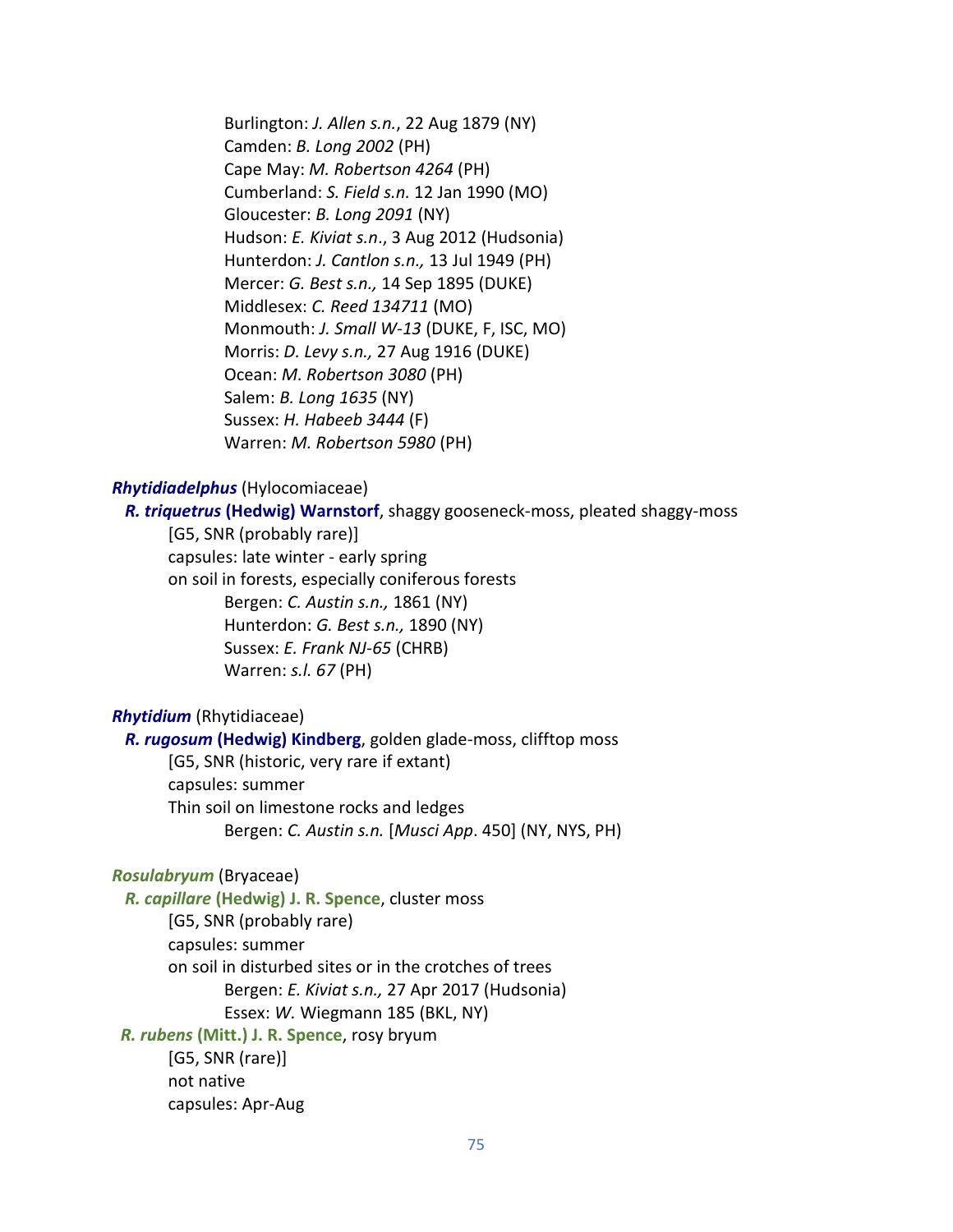on soil in disturbed sites and woods Bergen: *E. Kiviat s.n.,* 15 Feb 2001 (Hudsonia)

### *Saelania* (Ditrichaceae)

 *S. glaucescens* **(Hedwig) Brotherus**, blue dew-moss

[G5, SNR (historical, rare if extant)] capsules: summer - fall steep roadbanks and on soil in steep rock outcrops and cliffs Passaic: *C. Austin s.n.* [*Musci App*. 121] (BKL, NY)

# *Sanionia* (Amblystegiaceae)

 *S. uncinata* **(Hedwig) Loeske**, sickle-leaf moss, candy-curl moss [G5, SNR (historic, probably extirpated)] not in NJ *fide* FNA) on various substrates in coniferous woods Bergen*: C. Austin s.n., s.d.* (MO)

#### *Sarmentypnum* (Calliergonaceae)

*S. exannulatum* **(Schimper) Hedenas**, ringless hook-moss [G5, SNR (probably rare)]

some of ours may be misidentified, not in NJ *fide* FNA mineral-rich fens, spring, edges of ponds Atlantic: *A. Grout s.n*., Apr 1929 (DUKE) Burlington: *W. Taylor 2688* (MICH) Hudson: *H. Dautun s.n*., 13 Aug 1906 (DUKE) Sussex: *W. Wiegmann s.n*., 18 Jun 1916 (DUKE) Warren: *M. Robertson 5966* (PH)

### *Schistidium* (Grimmiaceae)

*S. apocarpum* **(Hedwig) Bruch & Schimper**, beard moss, prickly cannikin [G5, SNR (secure)] capsules: late spring-summer shaded rocks Bergen: *E. Kiviat s.n.,* 11 Aug 2005 (Hudsonia) Cumberland: *S. Field s.n.* 11 Jan 1990 (MO) Essex: *W. Wiegmann 981* (NY) Hudson: *E. Kiviat s.n*., 6 Feb 2009 (Hudsonia) Hunterdon: *W. Buck 22198* (NY) Middlesex: *E. Haines s.n.,* 13 Feb 1968 (CHRB) Morris: *K. Barringer 18368* (BKL) Salem: *B. Long 2080* (PH) Sussex: *T. Githens 3659* (PH) Warren: *B. Allen 1500* (MO) *S. liliputianum* **(Müll. Hal.) Deguchi**, little cannikin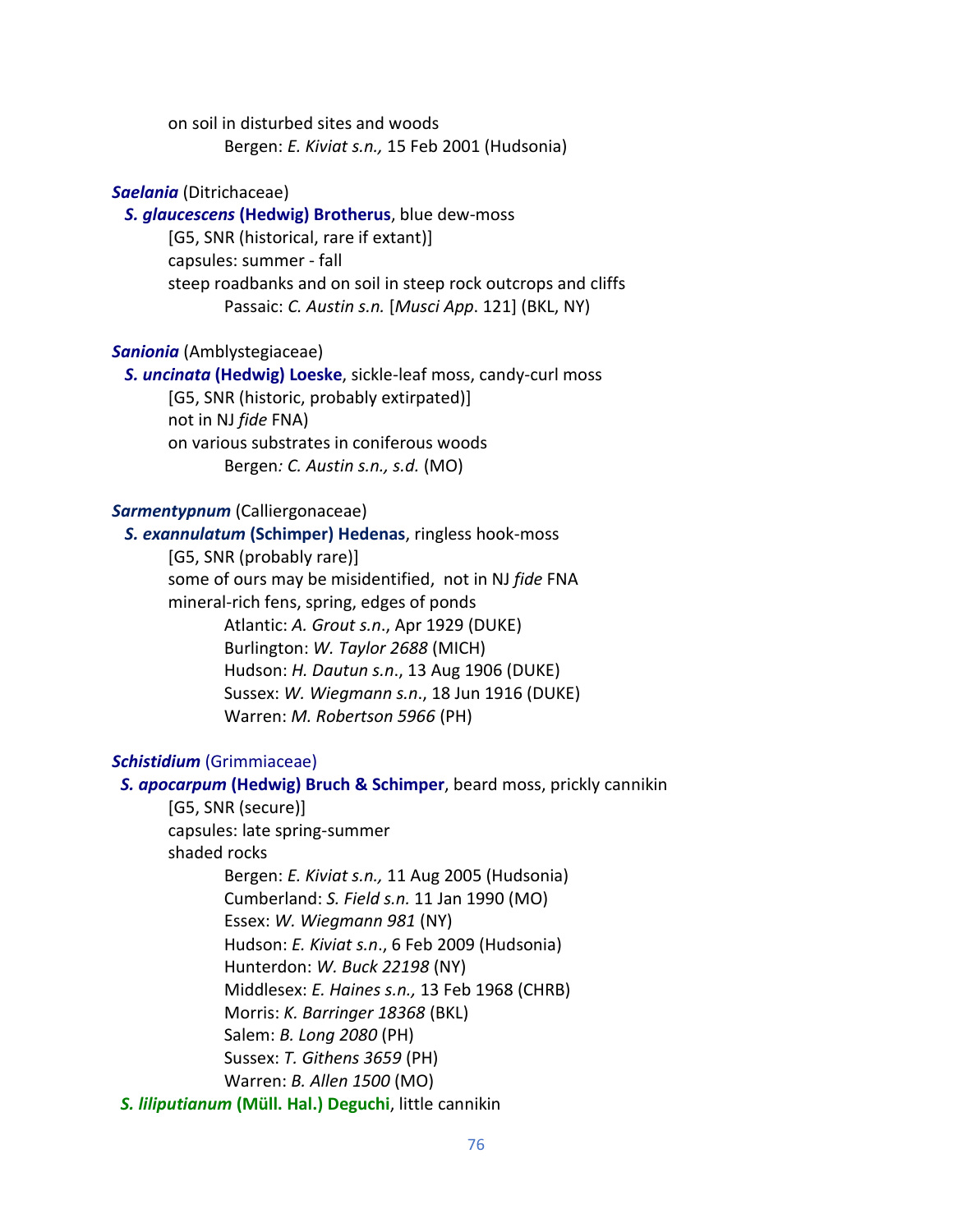[GNR, SNR (historic, rare if extant) capsules: late spring - summer on rocks Passaic: *C. Austin s.n.,* [*Musci App*. 138] (MICH, NY)  *S. rivulare* **(Bridel) Podpêra**, brook cannikin [G5, SNR (probably rare)] capsules: late spring-summer on rocks near water Bergen: *W. Wiegmann s.n.* 19 Jul 1915 (NY) Hunterdon: *E. Moul 7827* (CHRB) Morris: *K. Barringer 28245* (CHRB, PH) Somerset: *K. Barringer 18128* (BKL, CHRB) *S. viride* **H. Blom & C. Darigo**, limestone cannikin [GNR, SNR (secure) capsules: spring - summer on limestone and on old concrete Atlantic: *C. Reed 134252* (MO) Bergen: *K. Barringer 18257* (BKL) Camden: *K. Barringer 20863* (BKL) Cumberland: *C. Reed 134119* (MO) Union: *K. Barringer 18131* (BKL) Sussex: *K. Barringer 18260* (BKL) Warren: *K. Barringer 18351* (BKL) *Schwetschkeopsis* (Anomodontaceae) *S. fabronia* **(Schwägrichen) Brotherus**, Rapunzel moss [G5, SNR (probably secure)] capsules: rare, fall-winter Hardwood tree bases, on bark Bergen: *C. Austin s.n.* 17 Sep 1866 (NY)

> Hudson: *C. Austin s.n.,* 28 Apr 1866 (NY) Hunterdon: *W. Buck 22187* (NY) Passaic: *C. Austin s.n.,* 1867 (NY) Sussex: *C. Reed 133591* (MO) Warren: *W. Buck 21573* (NY)

*Sciuro-hypnum* (Brachytheciaceae)

 *S. curtum* **(Lindberg) Ignatov**, short-leaved foxtail-moss [G5, SNR (probably rare)

capsules: winter

on soil in coniferous woods Essex: *C. Harris s.n.,* 20 Aug 1900 (MO) Monmouth: *C. Reed 134700* (MO) Sussex: *C. Austin s.n.,* Nov 1866 (NY)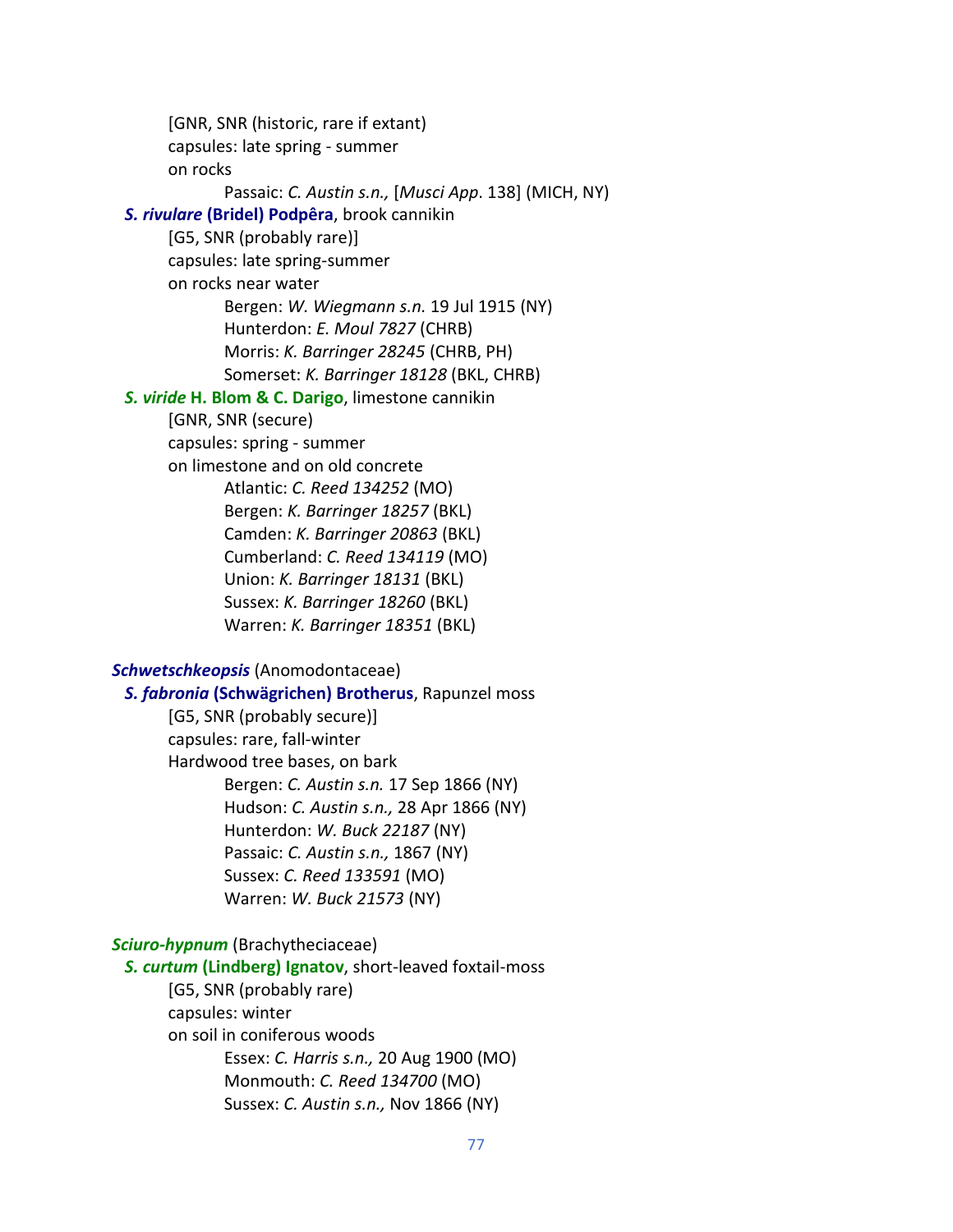Warren: *C. Austin s.n.* [*Musci App*.323 ] (CAS, NY)  *S. plumosum* **(Hedwig) Ignatov & Huttunen**, satin foxtail, rusty foxtail [G5, SNR (secure)] capsules: fall rocks near streams, wet outcrops Atlantic: *B. Long s.n.,* 5 Mar 1933 (PH) Bergen: *E. Kiviat s.n*., 14 Nov 2013 (Hudsonia) Burlington: *B. Long s.n.*, 31 Jan 1937 (PH) Essex: *H. Habeeb 3184* (NYS) Hunterdon: *B. Tan 89-1539* (NY) Mercer: *B. Long s.n.,* 17 Apr 1938 (PH) Middlesex: *B. Long s.n.,* 24 Apr 1938 Morris: *H. Habeeb 3197* (ISC) Ocean: *C. Austin s.n.,* Jan 1868 (NY) Passaic: *C. Austin s.n.,* Nov 1866 (NY) Sussex: *G. Best s.n.*, 18 Nov 1893 (NY) Union: *W. Trask 119W* (CONN) Warren: *R. Schaeffer 167* (PH)  *S. populeum* **(Hedwig) Ignatov & Huttunen**, mattted foxtail-moss [G5, SNR (probably rare)] capsules: early summer rocks and tree bases, often exposed and dry, concrete Bergen: *M. Martin s.n.,* 30 Jul 1861 (NY) Hudson: *C. Austin s.n.,* s.d. (NY) Hunterdon*: J. Cantlon 127* (CHRB) Sussex: *C. Austin s.n.,* Nov 1875 (NY)  *S. reflexum* **(Starke) Igantov & Huttunen**, woodland foxtail-moss [G5, SNR (historic, probably rare if extant) capsules: fall - early winter tree bases and decaying logs Essex: *C. Harris s.n.,* 20 Aug 1900 (MO) *Scorpidium* (Amblystegiaceae) *S. cossonii* **(Schimper) Hedenäs**, Cosson's hook-moss [G5, SNR (probably rare)] capsules: late summer wet limestone or limy soil in uplands Warren: *M. Robertson 7143* (PH)  *S. scorpioides* (Hedwig) Limpricht – ours are *S. cossonii*

# *Seligeria* (Seligeriaceae)

 *S. calcarea* (Hedwig) Bruch & Schimper - ours are *S. recurvata S. donniana* (Smith) Müller Hal. - ours are *S. recurvata*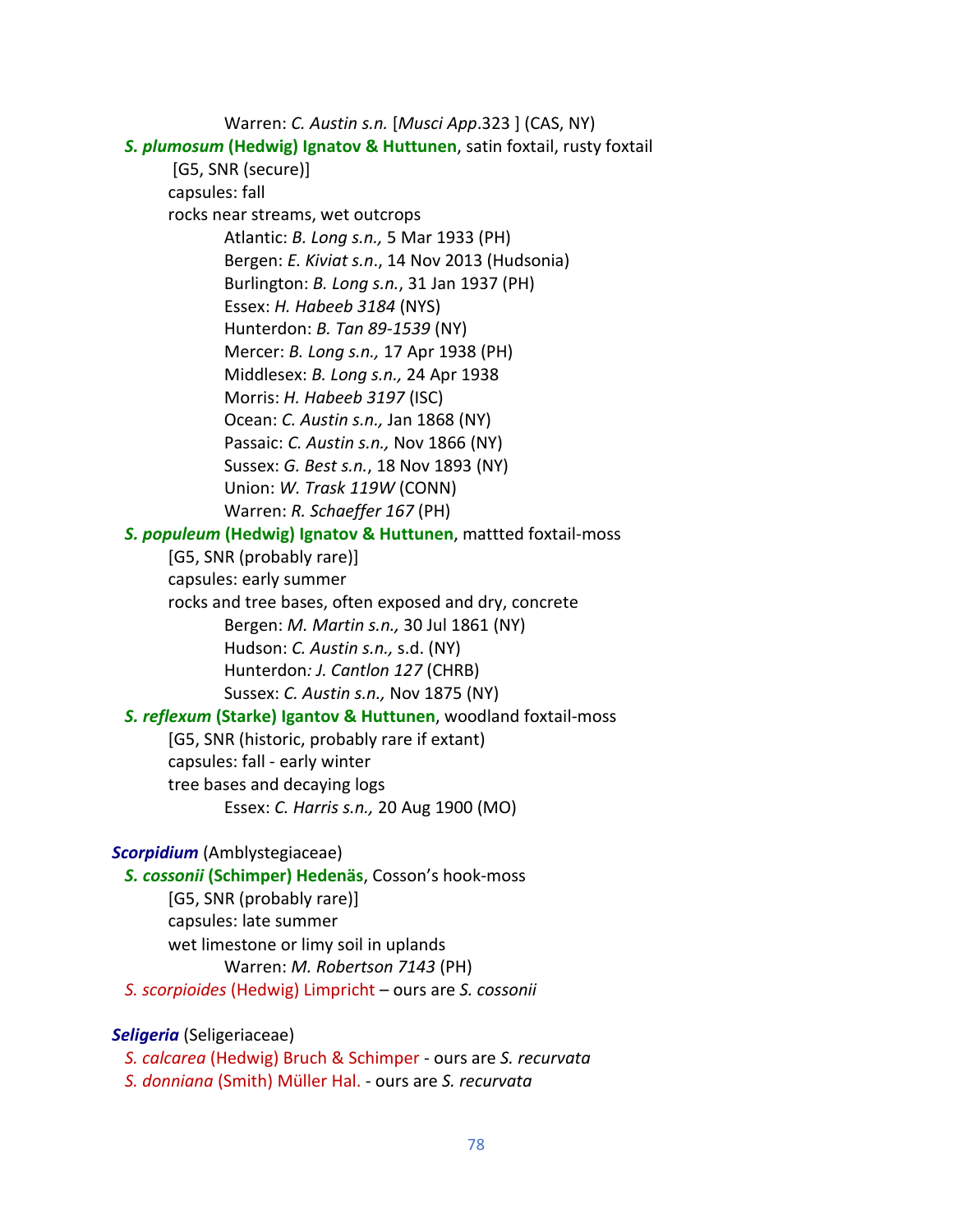*S. recurvata* **(Hedwig) Bruch & Schimper** (probably rare) capsules: spring - early summer on limestone Bergen: *C. Austin s.n*. [*Musci App*. 110] (BKL, MICH, NY, WIS) Passaic: *A. Beals s.n.,* May 1925 (DUKE, FH) Sussex: *C. Austin s.n*., Sep 1867 (NY) *Sematophyllum* (Sematophyllaceae) *S. adnatum* **(Michaux) E. Britton**, bark scrap-moss [G5, SNR (probably secure)] not in NJ *fide* FNA capsules: fall tree bases in swamps Atlantic: *B. Long 907* (PH) Bergen: *E. Kiviat s.n.,* 14 Nov 2013 (Hudsonia) Burlington: *K. Barringer 20692* (BKL) Camden: *K. Barringer 20836* (BKL) Cape May: *A. Grout s.n.*, 3 Apr 1929 (DUKE) Gloucester: *B. Long 2185* (PH) Hunterdon: *G. Best s.n.,* 28 Jul 1908 (NY) Passaic: *K. Barringer 20523* (BKL) Salem: *B. Long 944* (PH) Sussex: *M. Russak 7454* (PH) Warren: *R. Schaeffer s.n.* 18 Jun 1953 (PH)  *S. demissum* **(Wilson) Mitten**, curled scrap-moss, rock scrap-moss [G5, SNR (probably secure)] capsules: summer on rocks near streams Bergen: *D. Levy 1072* (DUKE) Hudson: *E. Kiviat s.n.,* 22 Nov 2014 (Hudsonia) Hunterdon: G. *Best s.n., 20 Jun 1892* (DUKE, NY) Passaic: *C. Austin s.n.* (NY) Sussex: *W. Buck 21568* (NY) Warren: *F. Buser 12044* (NY) *Serpoleskea* (Hypnaceae) *S. confervoides* (Brid.) Loeske – see Platydictya confervoides  *S. subtilis* (Hedwig) Loeske – see Platydictya subtilis

# *Sphagnum* (Sphagnaceae)

 *S. affine* **Renauld & Cardot**, peatmoss [G5, SNR (secure)] capsules: summer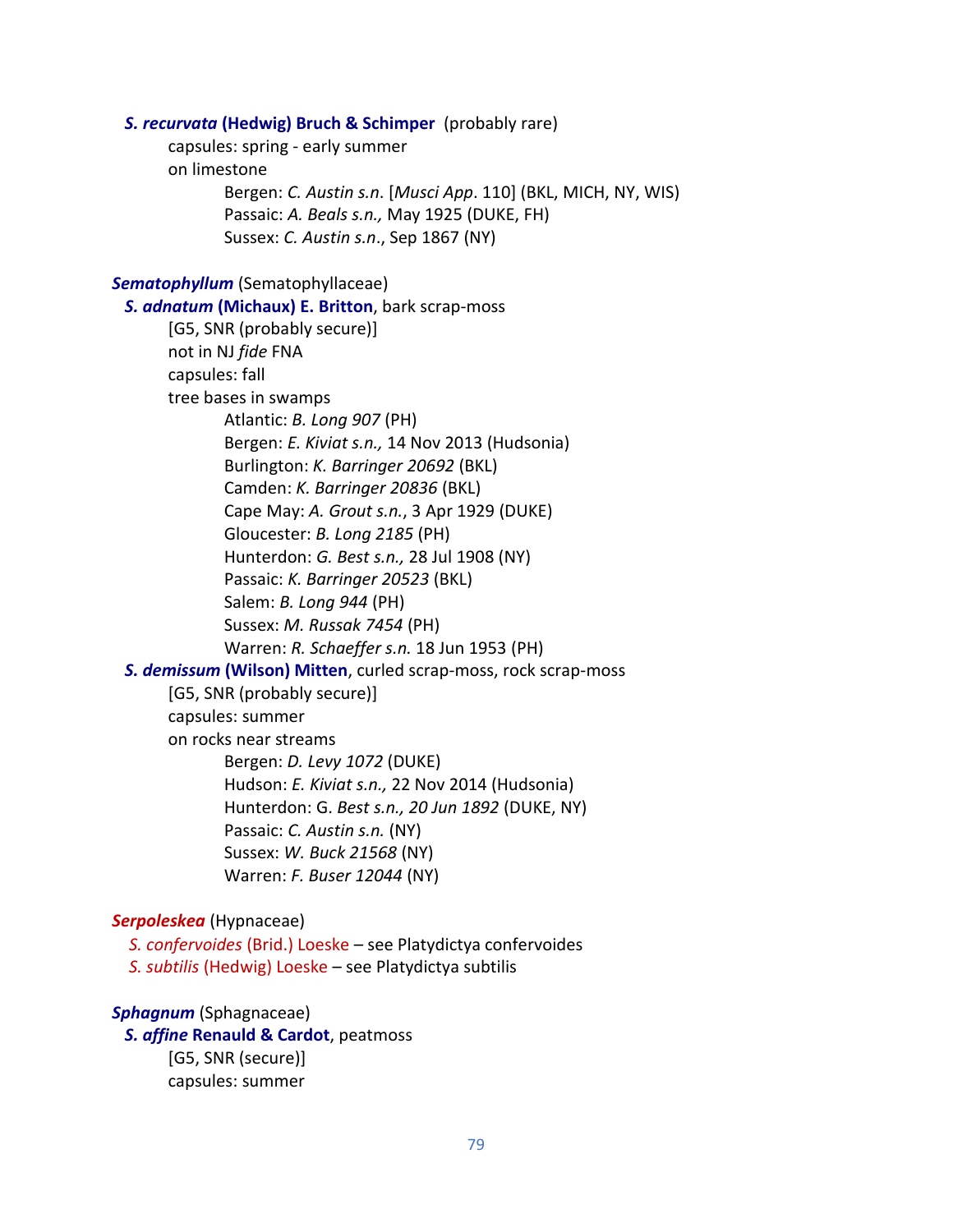mineralotropic wetlands, esp. forested mires Burlington: *K. Barringer & W. Bien 15943* (BING, BKL, PH) Cape May: *R. Andrus & E. Karlin 6982* (DUKE) Cumberland: *R. Andrus & E. Karlin 7028* (DUKE) Gloucester: *R. Andrus & E. Karlin 7087* (DUKE) Ocean: *C. Austin s.n.* (NY) Passaic: *K. Barringer 12602* (BKL, DUKE) Salem: *R. Andrus & E. Karlin 7056* (DUKE) Sussex: *K. Barringer 12332* (BING, BKL, DUKE)  *S. angermanicum* **Melin**, Angerman's peatmoss [G5, SNR (probably vulnerable)] on sand and low on the edges of bogs, wet Burlington: *K. Barringer 13400* (BKL, PH) Cape May: *R. Andrus & E. Karlin 6995* (BING, DUKE, NY) Ocean: *R. Andrus 7318* (BING, NY) *S. angustifolium* **(Russow) C. Jensen**, narrow-leaved peatmoss [G5, S1] cold fens and bogs on sides of hummocks Passaic: *K. Barringer 12489* (BING, BKL, CHRB, CONN, DUKE, PH) Sussex: *K. Barringer 23093* (BKL) Warren: *J. Shaw 10248* (DUKE) *S. atlanticum* R. Andrus - see *S. torreyanum S. austinii* **Sullivant**, Austin's peatmoss [G5, SX] capsules: summer ombrotrophic mires and large humocks Ocean: *C. Austin s.n.* (BKL, MO, NY)  *S. bartlettianum* **Warnstorf**, Bartlett's peatmoss [G4, SNR (secure)] capsules: late spring-summer on wet sand in swamps and fens, often disturbed sites Atlantic: *R. Andrus 7078* (BING, NY) Bergen: *C. Austin 844-b* (NY) Burlington: *K. Barringer 14162* (BKL, CHRB, PH) Cape May: *R. Andrus & E. Karlin 6998* (BING, DUKE, NY) Cumberland: *R. Andrus & E. Karlin 7048* (BING, DUKE, NY) Gloucester: *R. Andrus & E. Karlin 7084* (BING, DUKE, NY) Ocean: *K. Barringer 13630* (BKL, CONN, DUKE) Passaic: *K. Barringer 12599* (BKL, DUKE)  *S. capillifolium* **(Ehrhart) Hedwig**, northern peatmoss [G5, S2] capsules: summer on wet soil and rocks Bergen: E. Kiviat s.n., 5 Sep 2015 (Hudsonia)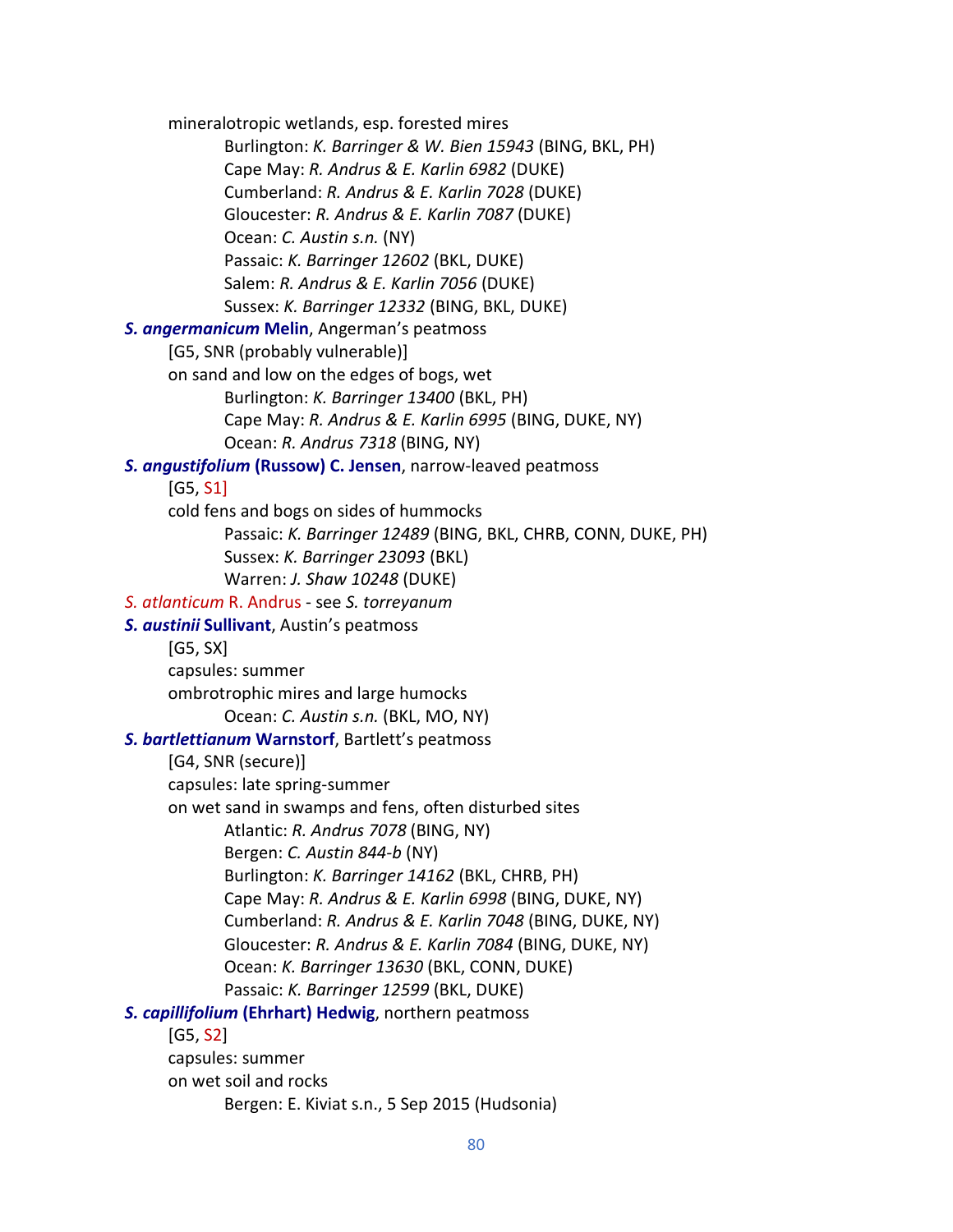Burlington: *J. Shaw 10215* (DUKE) Cumberland: *R. Andrus & E. Karlin 7059* (BING, DUKE) Morris: *K. Barringer & J. Rosenbaum 25038* (CHRB, PH) Ocean: *N. Slack 1337* (BING) Passaic: *K. Barringer 20488* (BKL) Sussex: *H. Gleason 48189* (DUKE, NY) *S. carolinianum* **R. Andrus**, Carolina peatmoss, domed peatmoss [G3, S2] floating in bog depressions and sandy pools Burlington: *R. Andrus & T. Gordon 6772* (BING, DUKE, NY) Ocean: *K. Barringer 16111* (BKL)  *S. centrale* **C. Jensen**, peatmoss [G5, S1] capsules: uncommon-summer fens, especially coniferous fens and sedge fens Passaic: *K. Barringer 12488* (BING, BKL) Sussex: *E. Karlin 650* (BING, DUKE)  *S. compactum* **DC.**, short-branched peatmoss [G5, SNR (secure)] capsules: summer poorly drained sand, wet soil Atlantic: *H. Koster 526* (CHRB, NY) Bergen: *C. Austin 722* (NY) Burlington: *K. Barringer 14159* (BKL, CONN, DUKE) Cumberland: *R. Andrus & D. Wagner 5899* (BING, DUKE) Morris: *K. Barringer 18232* (BKL) Ocean: *Robinson s.n.*, 14 Jun 1938 (NY) Sussex: *K. Barringer 16751* (BKL) Warren: *C. Austin s.n*., s.d. (NY) *S. contortum* **Schultz**, twisted peatmoss [G5, S1] on soil in wet, open sites Burlington: *A. Damman 75021* (CONN, DUKE) Morris: *E. Karlin 697* (BING, DUKE) Warren: *E. Karlin 9306-190* (BING, DUKE)  *S. cuspidatum* **Hoffman**, drowned peatmoss, drowned kittens [G5, SNR (secure)] capsules: early-mid summer near water line in fens and bogs Atlantic: *K. Barringer 13589* (BKL, DUKE) Burlington: *K. Barringer 12418* (BKL, CHRB, PH) Camden: *K. Barringer 13569* (BKL) Cape May: *R. Andrus & E. Karlin 7010* (DUKE) Cumberland: *R. Andrus & E. Karlin 7049* (BING, DUKE, NY)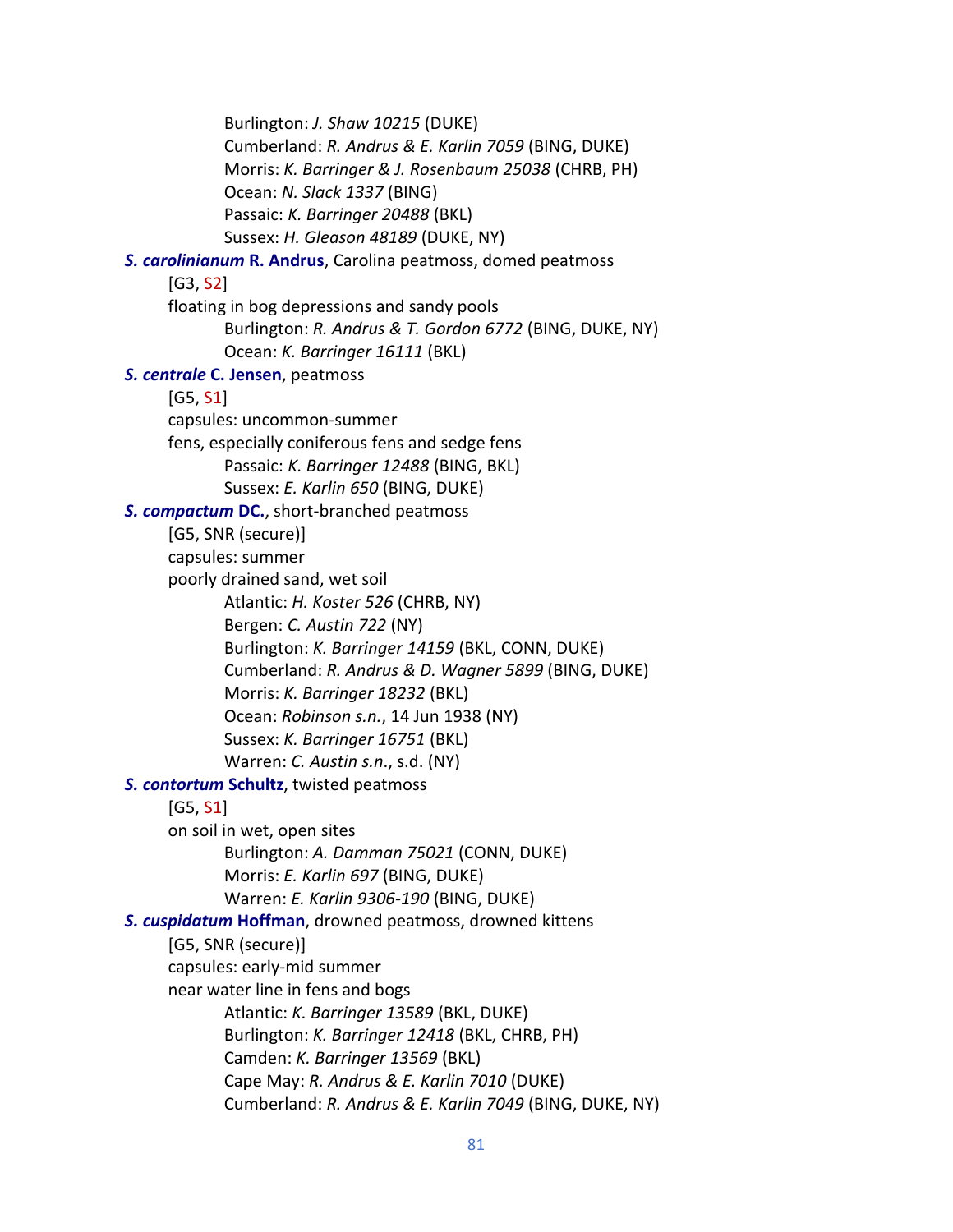Ocean: *K. Barringer 19966* (BKL) Salem: *K. Barringer 13547* (BKL) Sussex: *K. Barringer 6511* (BKL)  *S. cribrosum* Lindberg, ours are *S. macrophyllum* [G5, S1 (extirpated if ever present)] *S. cyclophyllum* **Sullivant & Lesquereux**, round-leaved peatmoss [G3, S2] on sand in seasonally flooded, open sites, ditches Atlantic: *M. Robertson s.n., 18 Aug 1962* (PH) Burlington: *K. Barringer 16314* (BKL) Gloucester: *B. Long 1877* (PH) Ocean: *R. Andrus 7321* (BING, DUKE, KE, NY) *S. fallax* **(Klinggraff) Klinggraff**, flat-topped peatmoss, flat-topped bog-moss [G5, SNR (secure)] capsules early-mid summer pioneer on soil or sand in poor fens Atlantic: *C. Reed 77575b* (MO) Burlington: *K. Barringer & W. Bien 15972* (BKL, PH) Camden: *K. Barringer 21171* (BKL) Cape May: *R. Andrus & E. Karlin 6987* (BING, DUKE) Cumberland: *R. Andrus & E. Karlin 7035* (BING, DUKE) Gloucester: *R. Andrus & E. Karlin 7094* (BING, DUKE) Monmouth: *M. Robertson s.n.,* 21 May 1967 (PH) Hudson: C. *Heuser s.n*., Apr 1949 (CHRB) Morris: *K. Barringer 16183* (BKL) Ocean: *R. Andrus 7323* (BING, DUKE) Passaic: *K. Barringer 23160* (BKL) Salem: *C. Reed 134093* (MO) Sussex: *K. Barringer 24352* (BKL)  *S. fimbriatum* **Wilson & Hooker**, fringed bog-moss, fringed peatmoss [G5, SNR (secure)] capsules: late spring - summer on soil at the edge of ponds, bogs Atlantic: *C. Reed 77575a* (MO) Bergen: *E. Kiviat s.n.,* 22 Sep 2015 (Hudsonia) Burlington: *K. Barringer 12390* (BKL, PH) Cumberland: *R. Andrus 5879* (BING, DUKE, NY) Hudson: *E. Kiviat s.n.,* 5 Sep 2015 (Hudsonia) Monmouth: *S. Dubois s.n.*, 25 Oct 1985 (DUKE) Morris: *K. Barringer & J. Rosenbaum 28038* (CHRB, PH) Ocean: *K. Barringer 22108* (BKL) Passaic: *K. Barringer 14772* (BKL) Salem: *R. Andrus & E. Karlin 7058* (BING, DUKE, NY) Sussex: *K. Barringer 17370* (BKL)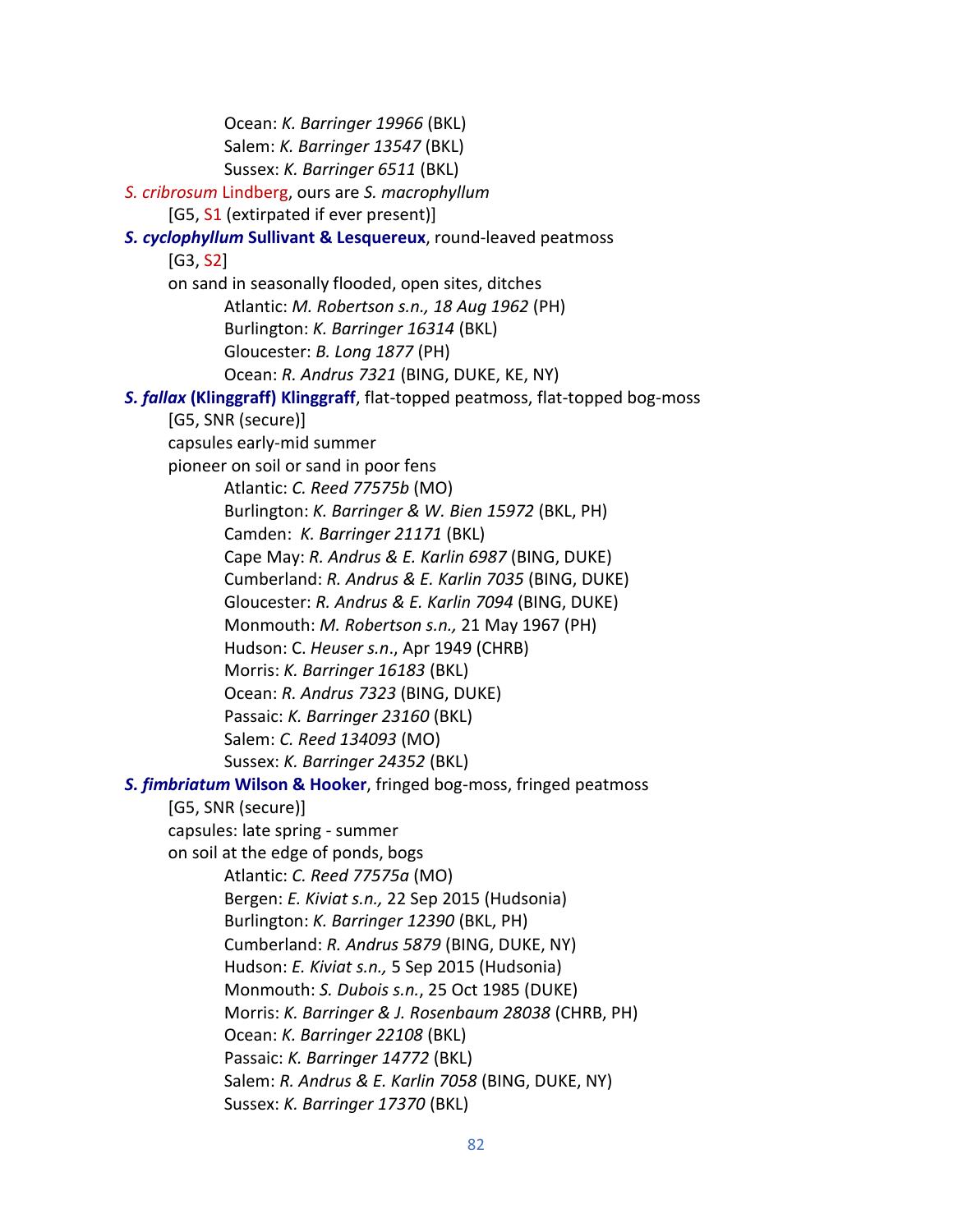Union: *K. Barringer 18755* (BKL) Warren: *K. Barringer 20977* (BKL)

 *S. flavicomans* **(Cardot) Warnstorf**, northeastern peatmoss, golden-brown peatmoss [G5, SNR (secure)] capsules: summer swamps, pond edges, usually high up on hummocks Atlantic: *C. Reed 134022* (MO) Burlington: *K. Barringer & W. Bien 15934* (BKL, PH) Camden: *K. Barringer 13570* (BKL) Cape May: *R. Andrus & E. Karlin 6988* (BING, DUKE, NY) Cumberland: *R. Andrus & E. Karlin 7066* (NY) Middlesex: *A. Andrews s.n.*30 Aug 1913 (NY) Morris: *K. Barringer & J. Rosenbaum 24782* (CHRB, PH) Ocean: *K. Barringer 16115* (BKL) Passaic: *K. Barringer 12601* (BKL, CHRB) Salem: *C. Reed 134100* (MO) Sussex: *R. Andrus & E. Karlin 6835* (BING, DUKE, NY) Warren: *J. Shaw 10242* (DUKE, S) *S. flexuosum* **Dozy & Molkenboer**, peat moss [G5, SNR (secure)] capsules: summer sedge fens and edges of open wetlands Atlantic: *R. Andrus 7077* (NY) Burlington: *D. Ulmer s.n.,* Jun 1950 (DUKE) Cape May: *R. Andrus 6987* (NY) Cumberland: *R. Andrus 7050* (NY) Gloucester: *R. Andrus 7094* (NY) Passaic: *E. Karlin 198* (BING) Sussex: *K. Barringer 16550* (BKL) Warren: *E. Karlin 824* (BING, NY)  *S. fuscum* **(Schimper) Klinggraff**, tawny peatmoss [G5, S2] capsules: late summer fens and bogs, usually on hummocks Burlington: *H. Gleason 48296* (DUKE) Monmouth: *T. Gordon s.n*., Oct 1988 (BING, NY) Ocean: *H. Gleason 48275* (DUKE) Sussex: *K. Barringer 15997* (BKL) Warren: *J. Shaw 10240* (DUKE)  *S. girgensohnii* **Russow**, Girgensohn's peatmoss, graceful peatmoss [G5, SNR (secure)] capsules: late summer on soil in swamps, wet forests, shaded streams Bergen: *K. Barringer 20273* (BKL)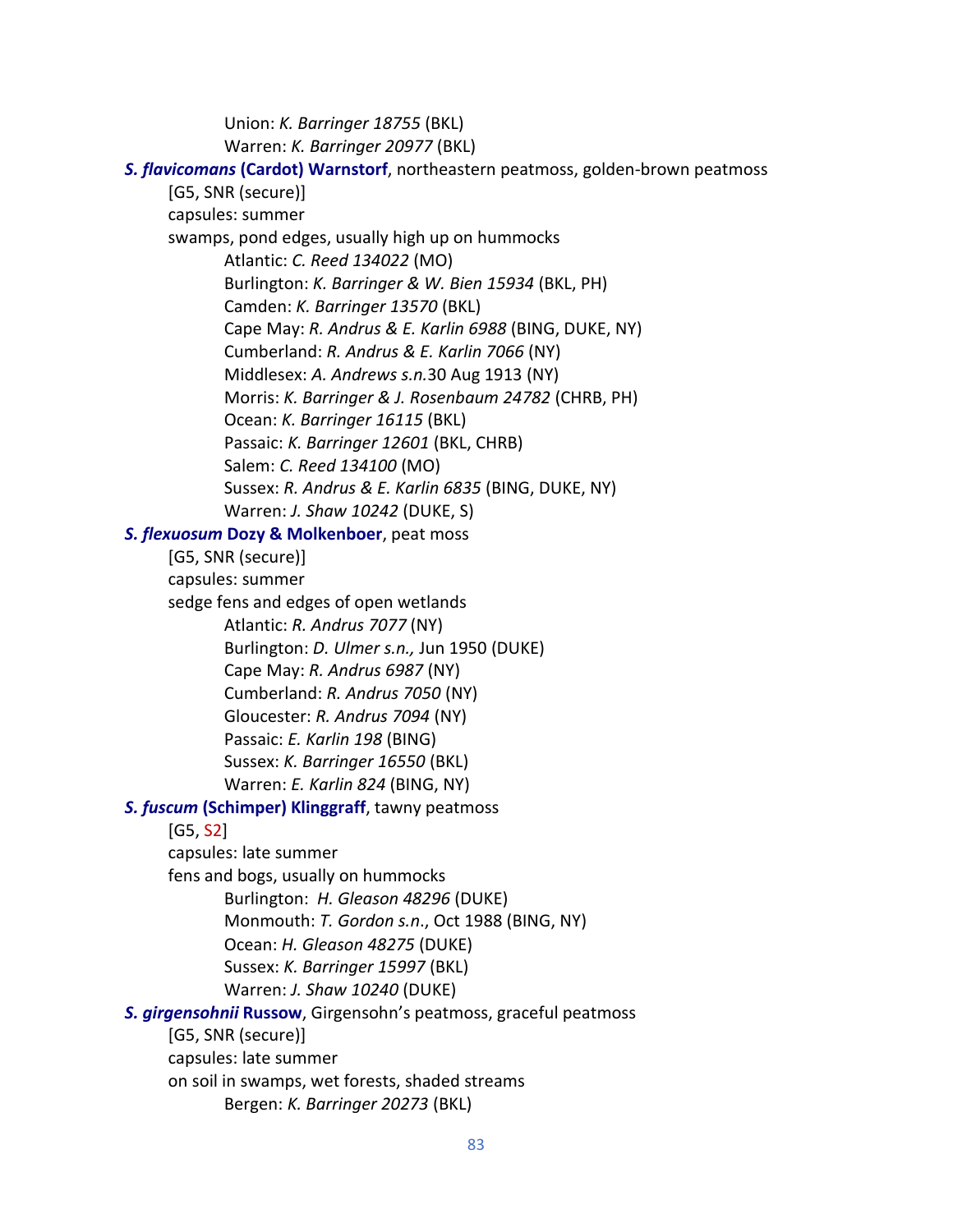Morris: *K. Barringer & J. Rosenbaum 28034* (CHRB, PH) Passaic: *K. Barringer 20471* (BKL) Sussex: *K. Barringer 23589* (BKL)  *S. henryense* Warnstorf **-** see *S. palustre S. imbricatum* **Hornsch**., peatmoss [GNR, SNR (secure)] Atlantic: *D. Eaton 152* (COLO, FH, MIN, NY, PH, TENN, VT, YU) Bergen: *W. Wiegmann 459* (NY) Burlington: *K. Barringer 12391* (BKL, NY) Cape May: *W. Johnson 817* (PH) Cumberland: *B. Long 1145* (PH) Gloucester: *B. Long 818* (PH) Ocean: *C. Austin s.n*. 1863 (MICH, NY, WIS, YU) Salem: *R. Andrus 7056* (NY) Sussex: *R. Andrus 6805* (NY)  *S. inundatum* **Russow**, peatmoss [G4, SNR (probably vulnerable)] edges of streams and pods, dripping rock faces Atlantic: *K. Barringer 16282* (BKL) Burlington: *J. Shaw 10229* (DUKE) Cape May: *R. Andrus & E. Karlin 7008* (BING) Morris: *K. Barringer 23535* (BKL) Passaic: *E. Karlin 484* (BING) Sussex: *R. Andrus 7362* (BING)  *S. isoviitae* **Flatberg**, Isoviita's peatmoss [GNR, SNR (probably secure)] probably not distinct from *S. fallax* poor to medium fens Burlington: *K. Barringer & W. Bien 15929* (BKL) Cape May: *R. Andrus & E. Karlin 6985* (BING, NY) Cumberland: *R. Andrus 7024* (BING, MO) Hunterdon: *J. Mitchell 688* (NY) Ocean: *R. Andrus 7323* (BING, NY) Sussex: *R. Andrus & E. Karlin 6033* (BING, NY) *S. lescurii* **Sullivant**, Lesquereux's peatmoss, yellow peatmoss [G5, SNR (probably secure)] poor to medium fens, wet, disturbed sites Atlantic: *C. F. Reed 4487* (MO) Burlington: *R. Andrus 7309* (BING, DUKE) Camden: *M. Robertson 4075* (PH) Cape May: *J. Shaw 13610* (DUKE) Cumberland: *R. Andrus 5851* (BING, DUKE) Hunterdon: *K. Barringer 13716* (BING, BKL, CONN, DUKE) Morris: *K. Barringer & J. Rosenbaum 28039* (CHRB, PH)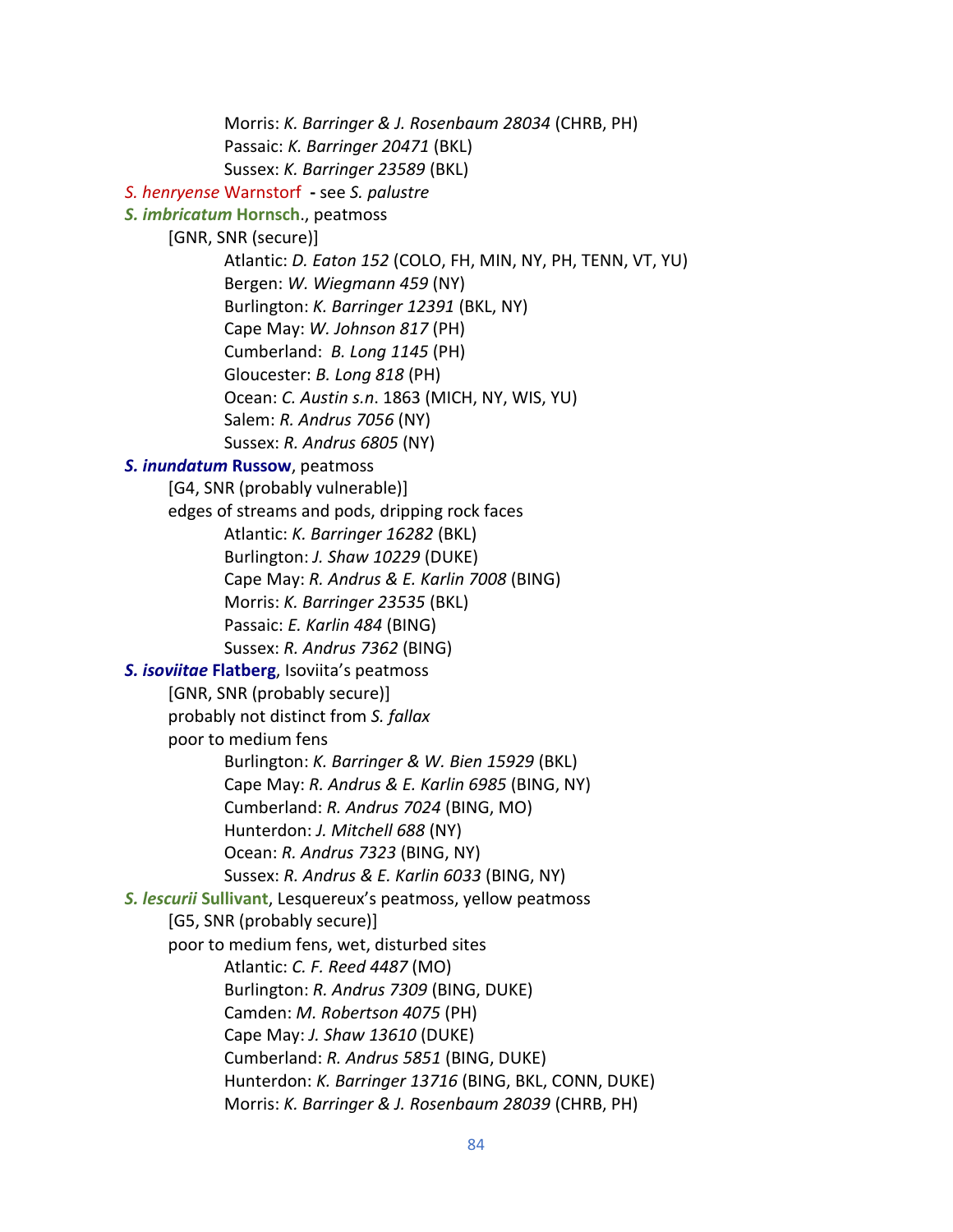Passaic: *K. Barringer 12578* (BING, BKL, DUKE) Salem: *C. Reed 134055* (MO) Sussex: *E. Karlin 209* (BING) Warren: *E. Karlin 803* (BING) *S. macrophyllum* **Bridel**, large-leaf peatmoss [G5, S2] shallow lakes and ponds Burlington: *K. Barringer 12409* (BKL, CHRB, DUKE, PH) Cape May: *R. Andrus & E. Karlin 7009* (NY) Ocean: *R. Andrus 7313* (BING, NY) *S. magellanicum* **Bridel**, Magellanic peatmoss, magenta peatmoss [G5, SNR (secure)] capsules mid summer widespread in fens and bogs Atlantic: *R. Andrus & E. Karlin 7076* (BING, NY) Burlington: *K. Barringer 11977* (BING, BKL, PH) Camden: *K. Barringer 20886* (BKL) Cumberland: *R. Andrus & E. Karlin 7063* (BING, NY) Morris: *T. Nash s.n.* (NY) Ocean: *K. Barringer 16120* (BKL) Sussex: *K. Barringer & J. Rosenbaum 28014* (CHRB, PH) Warren*: J. Shaw 10244* (DUKE) *S. majus ssp. majus* **(Russow) C. Jensen** floating mats with *S. cuspidatum fide* FNA  *S. majus ssp. norvegicum* **Flatberg** (S1.1) floating mats and lake edges Bergen: *E. Karlin 9410-0804a* (BING, TRH)  *S. molle* **Sullivant**, blushing peatmoss [G4, SNR (probably secure)] capsules summer on sand in fens and dune depressions, periodically dry sites Burlington: *K. Barringer 17952* (BKL, PH) Cape May: *R. Andrus & E. Karlin 7002* (BING, NY) Cumberland: *R. Andrus & E. Karlin 7065* (BING, NY) Ocean: *E. Boomhour 1009* (DUKE) Salem: *B. Long 1193* (PH)  *S. mississipiense* R. Andrus - see *S. cuspidatum S. palustre* **L**., common peatmoss [G5, SNR (secure)] capsules: summer widespread in fens and bogs Bergen: *E. Kiviat s.n.,* 22 Sep 2015 (Hudsonia) Burlington: *K. Barringer 12104 (BKL, PH)*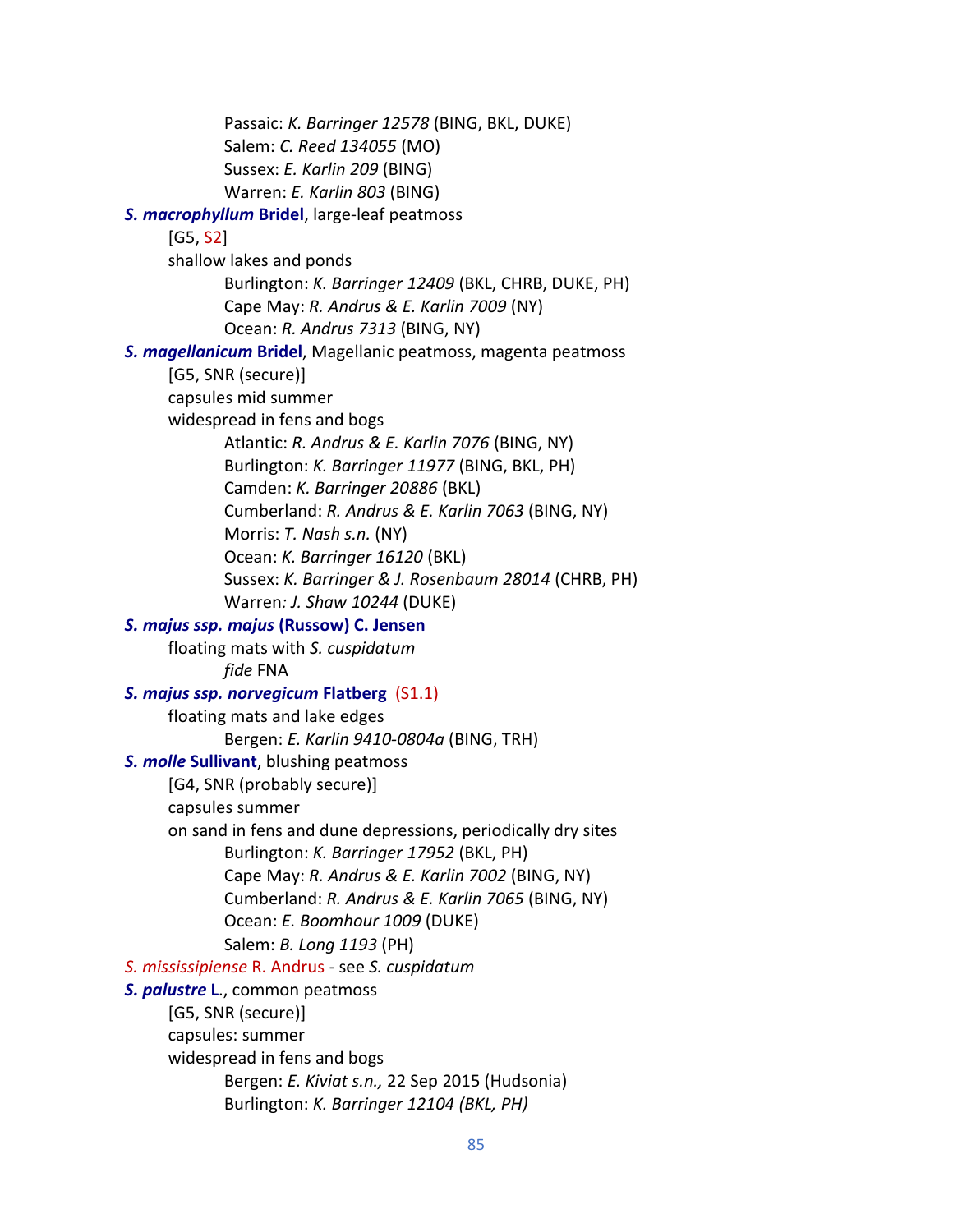Cape May: *C. Reed 134578* (MO) Cumberland: *K. Barringer* 13602 (BKL, CHRB, CONN) Hudson: *E. Kiviat s.n.,* 5 Sep 2015 (Hudsonia) Morris: *K. Barringer & J. Rosenbaum 28004* (CHRB, PH) Ocean: *K. Barringer 20001* (BKL) Passaic: *K. Barringer 14825* (BKL, CONN, DUKE) Salem: *C. Reed 134095* (MO) Sussex: *K. Barringer & J. Rosenbaum 28015* (CHRB, PH) Warren: *K. Barringer 22700* (BKL)  *S. papillosum* **Lindberg**, ochre peatmoss [G5, SNR (probably secure)] capsules summer poor fens and bogs Atlantic: *R. Andrus & E. Karlin 7079* (BING, NY) Burlington: *K. Barringer 13324* (BKL, DUKE, PH) Cape May: *R. Andrus & E. Karlin 6993* (BING, NY) Cumberland: *R. Andrus & E. Karlin 7069* (BING, NY) Gloucester: *R. Andrus & E. Karlin 7088* (BING, NY) Ocean: *K. Barringer 13634 S. perichaetiale* **Hampe**, bract peatmoss [G5, S2] capsules: late spring to early summer wet depressions in sand, especially where burned Atlantic: *H. Koster SP 43* (NY) Burlington: *K. Barringer 12663* (BKL, DUKE, NY) Cumberland: *B. Long 730* (PH) Ocean: *K. Barringer 16106* (BKL)  *S. platyphyllum* **(Lindberg) Warnstorf**, flat-leaved peatmoss [G5, S1] capsules: late spring-summer on soil in open, seasonally flooded sites, pond margins Bergen: *E. Karlin 8809* (DUKE) Burlington: *R. Andrus 6628* (BING, NY) Sussex: *K. Barringer 6452 S. portoricense* **Hampe**, Puertorican peatmoss [G5, S2] swamps, stream channels, and shallow ponds Burlington: *K. Barringer 12405* Cape May: *R. Andrus &E. Karlin 6983* (BING, NY) Ocean: *H. Andrews s.n.*, Sep 1913 (NY)  *S. pulchrum* **(Lindberg) Warnstorf**, golden bog-moss, feathery peatmoss [G5, SNR (secure)] capsules: late summer-fall Atlantic: *H. Koster 52* (NY)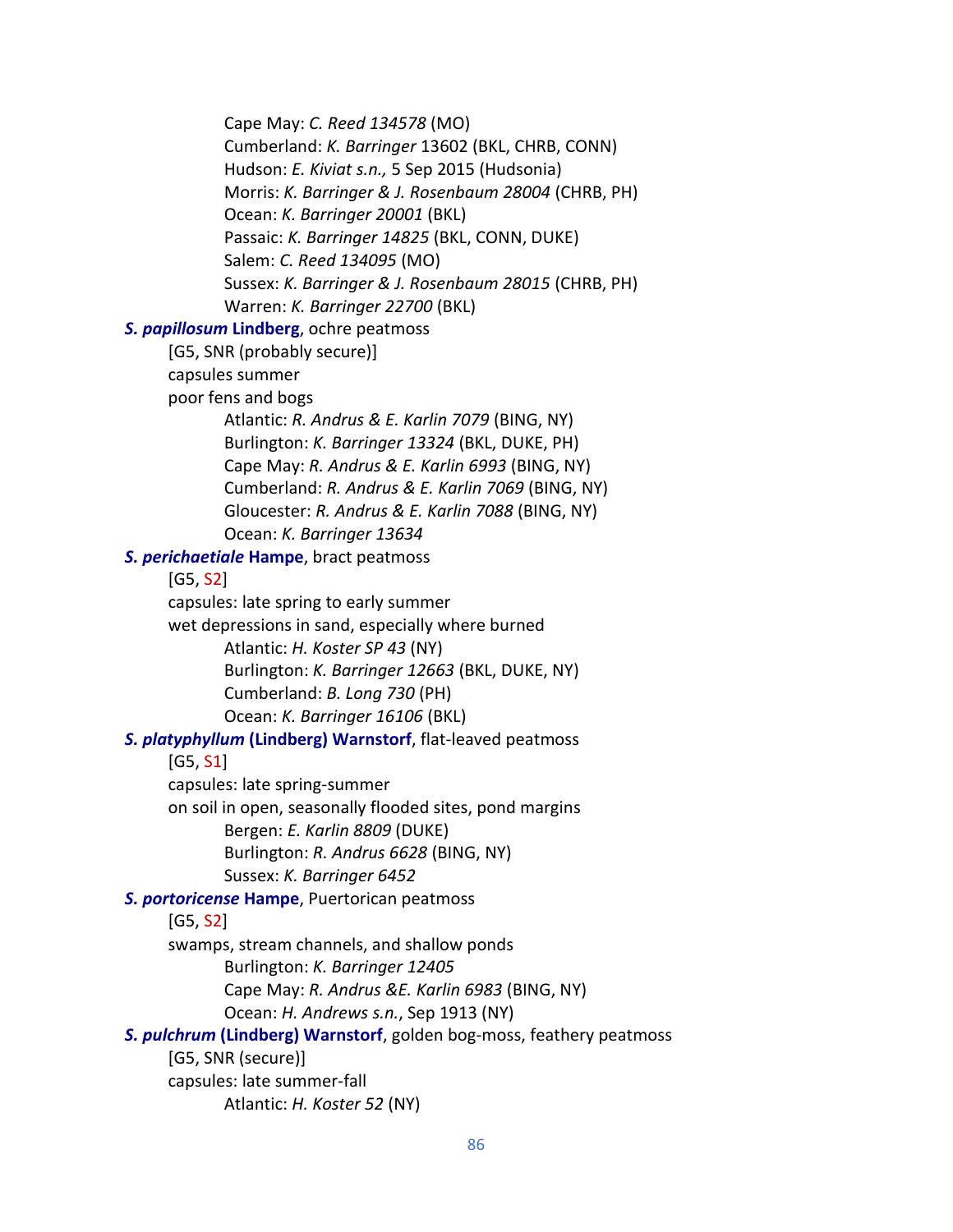Burlington: *K. Barringer 13271* (BKL, NY, PH) Camden: *K. Barringer 13568* (BKL) Cape May: *R. Andrus & E. Karlin 6986* (BING, NY) Cumberland: *R. Andrus & E. Karlin 7061* (BING, NY) Ocean: *K. Barringer 16117* (BKL) *S. pylaesii* **Bridel**, creeping peatmoss, simple peatmoss [G4, SNR (secure)] pioneer on wet rocks, ditches, disturbed sites Atlantic: *E. Britton s.n.*, 30 Mar 1893 (NY) Burlington: *K. Barringer 13487* (BKL, DUKE, PH) Gloucester: *C. Lippincott s.n., s.d.* (DUKE) Ocean: *L. Anderson 27364* (DUKE) Sussex: *H. Gleason 48188* (DUKE) *S. quinquefarium* **(Lindberg) Warnstorf**, five-ranked peatmoss [G5, S1.1] capsules: summer on wet rocks and soil, especially in conifer woods Cumberland: *R. Andrus 7021* (DUKE) Ocean: *D. Eaton s.n., s.d.* (NY, YU)  *S. recurvum* **P. Beauvois**, wrinkled-leaf peatmoss [G5, SNR (secure)] capsules: uncommon, late summer-fall carpets on acidic, nutrient-poor sites Atlantic: *R. Andrus & E. Karlin 7077* (BING, NY) Bergen: *C. Austin 795* (NY) Burlington: *K. Barringer & J. Ma 12016* (BKL, DUKE) Camden: *K. Barringer 20885* (BKL, DUKE) Cape May: *R. Andrus & E. Karlin 6987* (BING, NY) Cumberland: *R. Andrus & E. Karlin 7035* (BING, NY) Gloucester: *K. Barringer 13553* (BKL) Monmouth: *K. Barringer 14969* (BKL) Morris: *K. Barringer & J. Rosenbaum 28052* (CHRB, PH) Ocean: *K. Barringer 16112* (BKL) Passaic: *K. Barringer 12487* (BKL, CHRB, CONN, DUKE) Salem: *K. Barringer 13548* (BKL) Sussex: *K. Barringer 16000* (BKL)  *S. riparium* **Ångström**, cleft bog-moss, cleft peatmoss [G5, S1] carpets on sandy soil Sussex: *R. Andrus & E. Karlin 6836* (DUKE, NY)  *S. rubellum* **Wilson**, red peatmoss [G5, SNR (secure)] capsules: summer carpets in fens and bogs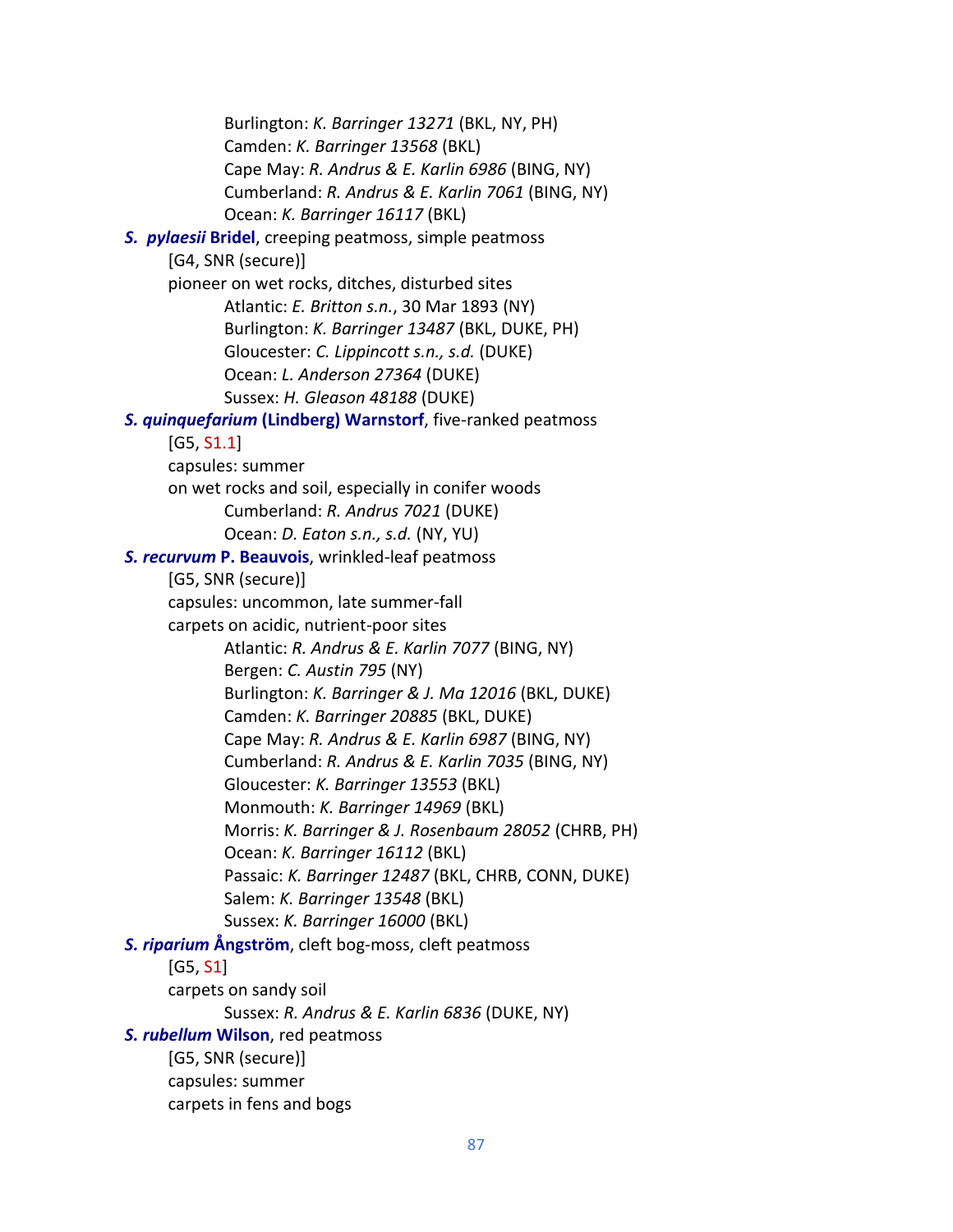Burlington: *L. Anderson 27382* (DUKE) Camden: *W. Taylor s.n., s.d.* (DUKE) Ocean: *R. Andrus 3600* (BING, MO)  *S. russowii* **Warnstorf**, Russow's peatmoss [G5, SNR (secure)] capsules: late spring-summer on shaded soil in woods, usually conifer woods Burlington*: L. Anderson 27363* (DUKE) Ocean: *R. Andrus 3574* (MO) Passaic: *K. Barringer 18020* (BKL) Sussex: *R. Andrus & E. Karlin 6817* (BING, DUKE, NY) Warren: *J. Shaw 10241* (DUKE, UBC)  *S. squarrosum* **Crome**, shaggy peatmoss [G5, S2] capsules: early-mid summer on soil in swamps, stream margins Bergen: *C. Austin s.n.,* Jun 1877 (NY) Morris: *K. Barringer & J. Rosenbaum 28002* (CHRB, PH) Passaic: *K. Barringer 20496* (BKL) *S. strictum* **Sullivant**, pale peatmoss, pale bog-moss [G5, S1] capsules: early-mid summer wet, exposed sand and burned over spots Atlantic: *H. Koster S144* (NY) Burlington: *R. Andrus 7301* (BING, DUKE, NY)  *S. subfulvum* **Sjors**, fulvous peatmoss [G5, S1.1] capsules: summer on soil in shrub swamps Sussex: *E. Karlin 9603-2001* (BING, TRH) Warren*: J. Shaw 10236* (DUKE)  *S. subsecundum* **Nees**, orange peatmoss [G5, S1] on soil at the edges of ponds, swamps, open pools Atlantic: *H. Koster 56* (NY) Bergen: *C. Austin s.n.,* [*Musci App*. 27] (NY) Burlington: *K. Barringer & J. Ma 11973* (BKL) Middlesex: *W. Wiegmann 285* (NY) Morris: *K. Barringer & J. Rosenbaum 24972* (CHRB, PH) Ocean: *R. Weikert s.n.* (NY) Sussex: *R. Andrus & E. Karlin 6818* (BING, DUKE, NY) Warren: *B. Allen 1497* (MO) *S. subtile* **(Russow) Warnstorf**, slender peatmoss

88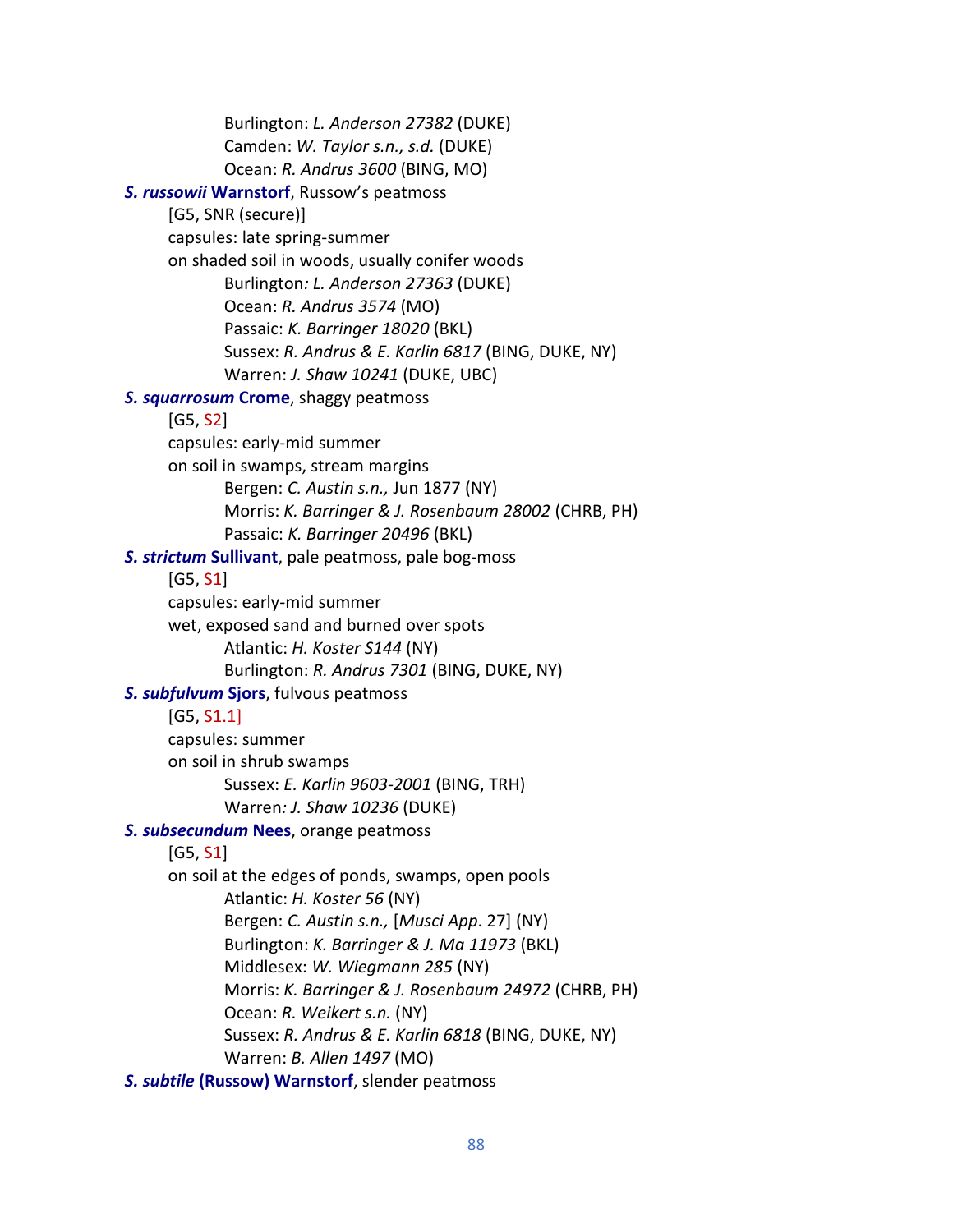[G5, S2] capsules late summer-fall shaded fens and wet conifer woods Burlington: *R. Yahr 3000b* (DUKE) Ocean: *R. Andrus 103* (DUKE, MSC, NY) Sussex: *R. Andrus 7370* (BING, KE, MCTC, MO) Warren: *E. Karlin 1246* (BING)  *S. tenellum* **(Bridel) Bory**, delicate peatmoss [G5, S2] capsules: summer wet depressions in bogs and sandy swamps Atlantic: *H. Koster 24* (NY) Bergen: *C. Austin s.n.,* Aug 1865 (NY) Burlington: *K. Barringer 17277* Cumberland: *R. Andrus & E. Karlin 7059* (BING, NY) Ocean*: R. Andrus 7293* (BING, NY, TRH) Sussex: *R. Andrus & E. Karlin 6814* (BING, NY)  *S. tenerum* **Sullivant**, tender peatmoss [G5, SNR (secure)] on wet sand at bog, swamp, or pond edges and disturbed sites Atlantic: *R. Andrus & E. Karlin 7080* (BING, NY) Bergen: *C. Austin s.n.* (NY) Burlington: *K. Barringer 12437* (BKL, DUKE) Camden: *K. Barringer 20833* (BKL) Cumberland: *K. Barringer 13603* (BKL) Morris: *K. Barringer 16184* (BKL) Ocean: *K. Barringer & D. Barringer 18978* (BKL, DUKE) Sussex: *K. Barringer 6515* (BKL) *S. teres* **(Schimper) Ångström**, rigid peatmoss  $[G5, S2]$ capsules late spring-early summer on soil in rich fens sometimes on basic soils Sussex: *R. Andrus & E. Karlin 6827* (BING, NY) Warren*: J. Shaw 10239* (DUKE)  *S. torreyanum* **Sullivant**, Torrey's peatmoss, Torrey's bog-moss [G5, SNR (secure)] sandy or peaty streams and wet depressions in bogs and swamps Atlantic: *K. Barringer 16279* (BKL) Bergen: *C. Austin 18* (NY) Burlington: *K. Barringer & W. Bien 15939* (BKL, CONN, DUKE) Camden: *K. Barringer 20876* (BKL) Cape May: *J. Shaw 13606* (DUKE) Cumberland: *K. Barringer 13601* (BKL, DUKE) Gloucester: *R. Andrus & E. Karlin 7085* (NY)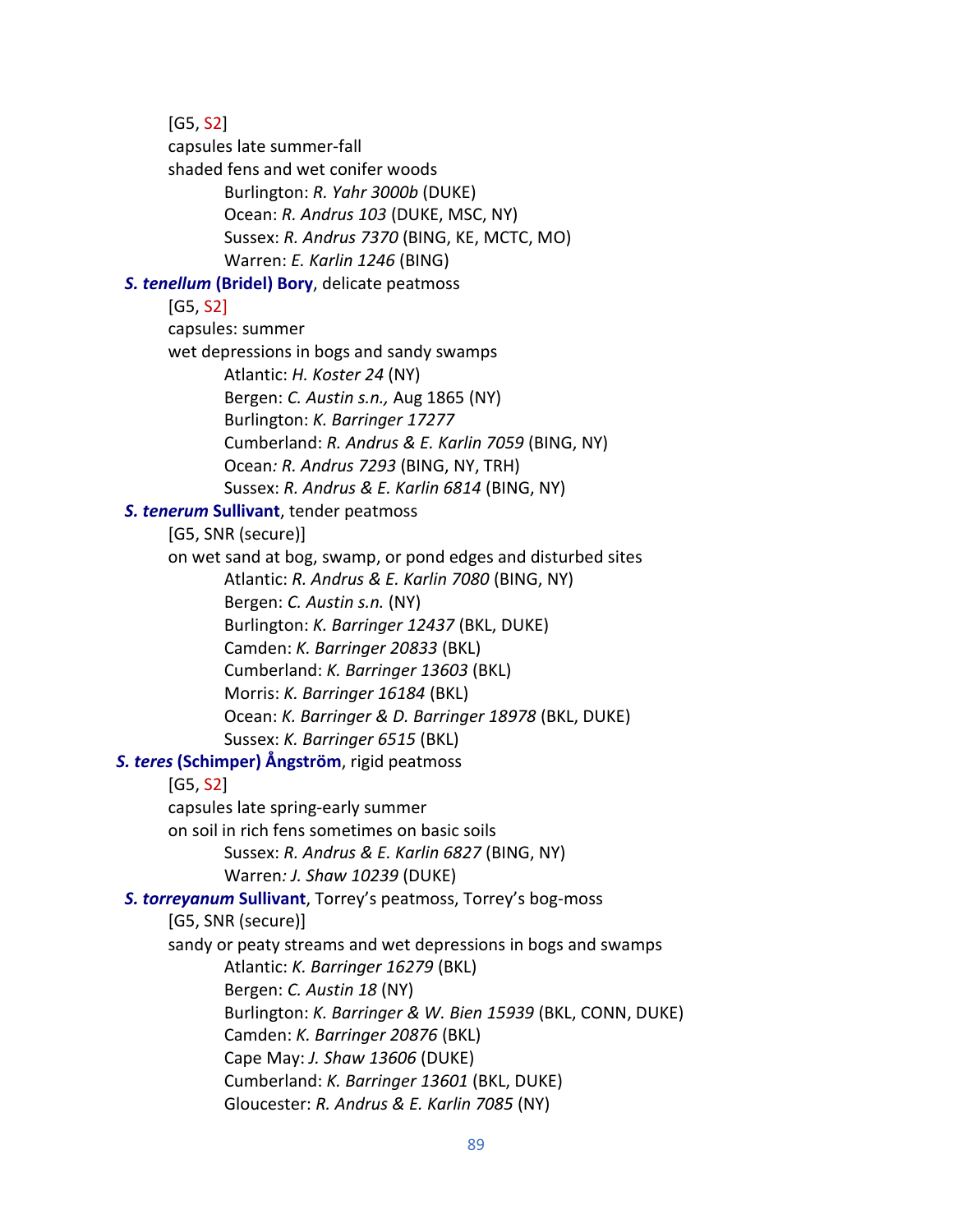Monmouth*: K. Barringer 22842* (BKL) Ocean: *K. Barringer 19967* (BKL) Passaic: *K. Barringer 12564* (BKL, CHRB, CONN, NYS) Sussex: *K. Barringer 20615* (BKL, DUKE, NY)  *S. trinitense* **Müll. Hal.**, Trinidad peat moss [G4, SNR (probably secure)] capsules: summer submersed in sandy ponds and ditches Atlantic*: H. Koster S84* (NY) Burlington*: R. Andrus 5885* (BING, NY) Cape May: *R. Andrus & E. Karlin 7010* (BING, NY) Cumberland: *R. Andrus & E. Karlin 7030* (BING, NY) Gloucester: *R. Andrus & E. Karlin 7093* (BING, NY) Ocean: *R. Andrus 7315* (BING, NY)  *S. viride* **Flatberg**, peat moss [GNR, SNR (rare)] carpets in weakly mineralotrophic mires Cape May: *R. Andrus & E. Karlin 6996* (NY)  *S. warnstorfii* **Russow**, Warnstorf's peatmoss [G5, S2] on wet soil, often with conifers Burlington: *K. Barringer 12061* (BKL, CHRB, DUKE) Warren: *J. Shaw 10237* (DUKE) *Splachnum* (Splachnaceae)  *S. ampullaceum* **Hedwig**, cruet dung-moss [G5, SNR (rare)]

> capsules: summer old herbivore dung, in peat bogs and swamps Burlington: *E. Tatnall s.n.,* s.d. (PH)

### *S. pensylvanicum* **(Bridel) Grout**, Pennsylvania dung-moss, southern dung-moss

[G4, SNR (rare)] capsules: winter-spring herbivore dung in swamps and bogs Burlington: *B. Greene s.n.,* May 1831 (NY) Monmouth: *L. Underwood s.n.,* Jul 1885 (FH, NY) Ocean: *C. Austin s.n.*, Aug 1863 (NY)

### *Steerecleus* (Brachytheciaceae)

*S. serrulatus* (Hedwig) H. Robinson - see *Rhynchostegium serrulatum*

*Stereodon* (Hypnaceae)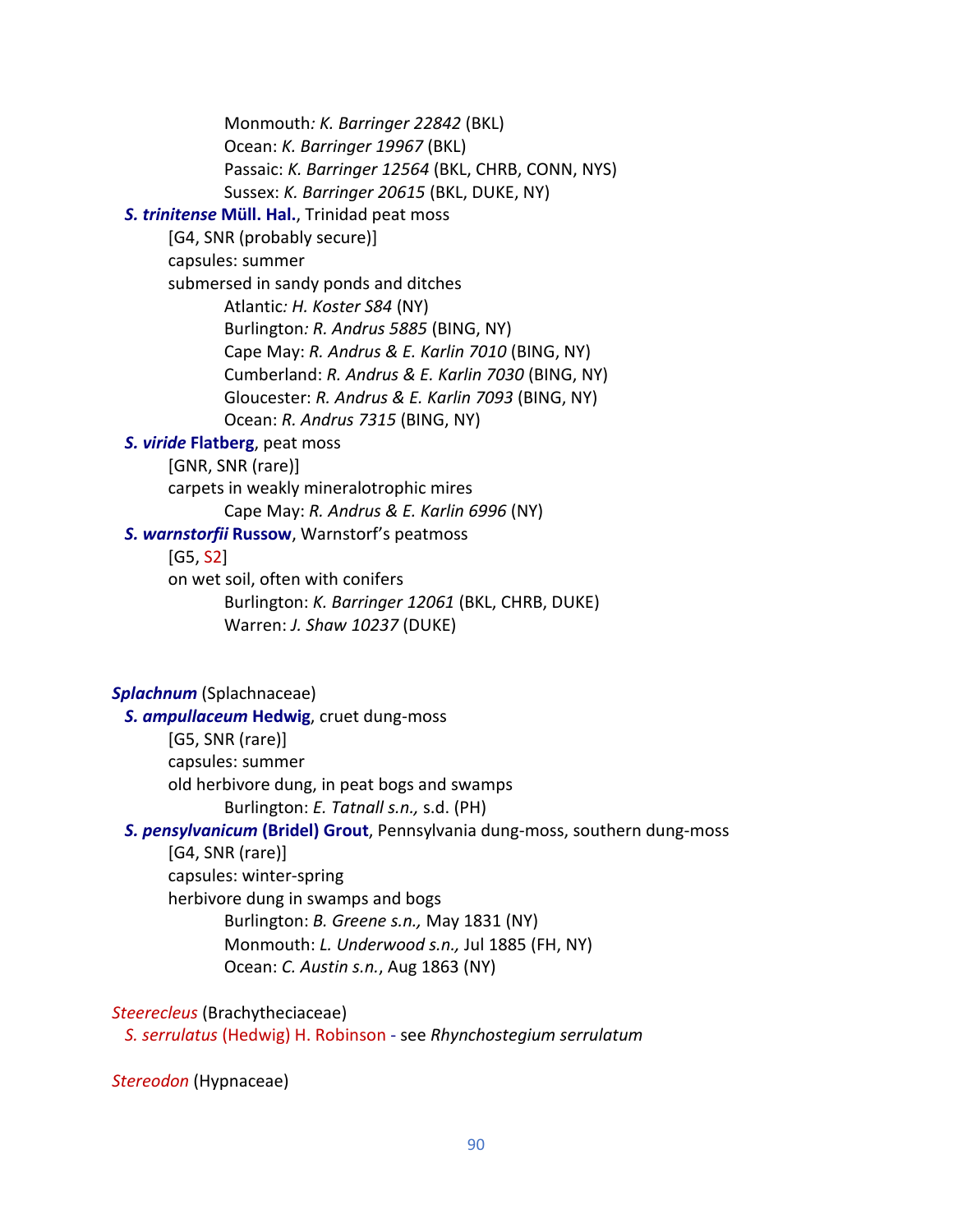*Stereodon pratensis* (Koch) Warnstorf = *Hypnum pratense*

### *Syntrichia* (Pottiaceae)

 *S. papillosa* **(Wilson) Juratska**, marble screw-moss [G5, SNR (probably rare)] capsules: unknown on bark of trees or in limestone crevices Burlington*: T. Porter s.n., s.d.* (CHRB) Hudson: *s.l. s.n.,* 20 Aug 1866 (NY) Hunterdon: *B. Allen 31176* (MO)  *S. ruralis* **(Hedwig) F. Weber & D. Mohr**, sidewalk screw-moss [G5, SNR (probably secure)] capsules: spring

on dry to moist soil, traprock, calcareous rocks and concrete Bergen: *E. Kiviat s.n.,* 14 April 2012 (Hudsonia) Sussex: *C. Austin s.n.* [*Musci App*. 131] (BKL, CAS, NY)

#### *Taxiphyllum* (Hypnaceae)

# *T. deplanatum* **(Sullivant) Fleischer**, sprouting silk-moss [G4, SNR (probably rare)] capsules: fall, uncommon shaded rocks or soil, often on tree roots or bases Bergen: *C. Austin s.n.*, 1873 (FH, NY) Sussex: *B. Tan 92-128* (FH) Union: *W. Trask 203* (CONN) Warren: *G. Tees 706* (PH)  *T. taxirameum* **(Mitten) Fleischer**, yew-leaf moss [G4, SNR (historic, rare if extant)] capsules: spring - early summer

on shaded rock or soil Hudson: *C. Austin s.n.,* Feb 1867 (NY) Hunterdon: *G. Best s.n*., 28 Aug 1906 (NY) Sussex: *s.l. s.n.*, 25 Aug 1890 (NY)

#### *Tetraphis* (Tetraphidaceae)

 *T. pellucida* **Hedwig**, four-tooth moss, stump moss

[G5, SNR (secure)]

capsules: spring - early summer, but can persist untill winter on rotting wood Atlantic: *R. Forman B123* (CHRB, PH) Bergen: *K. Barringer 21736* (BKL)

Burlington: *G. Best s.n*., 19 Jun 1897 (NY) Camden: *M. Robertson 6685* (PH)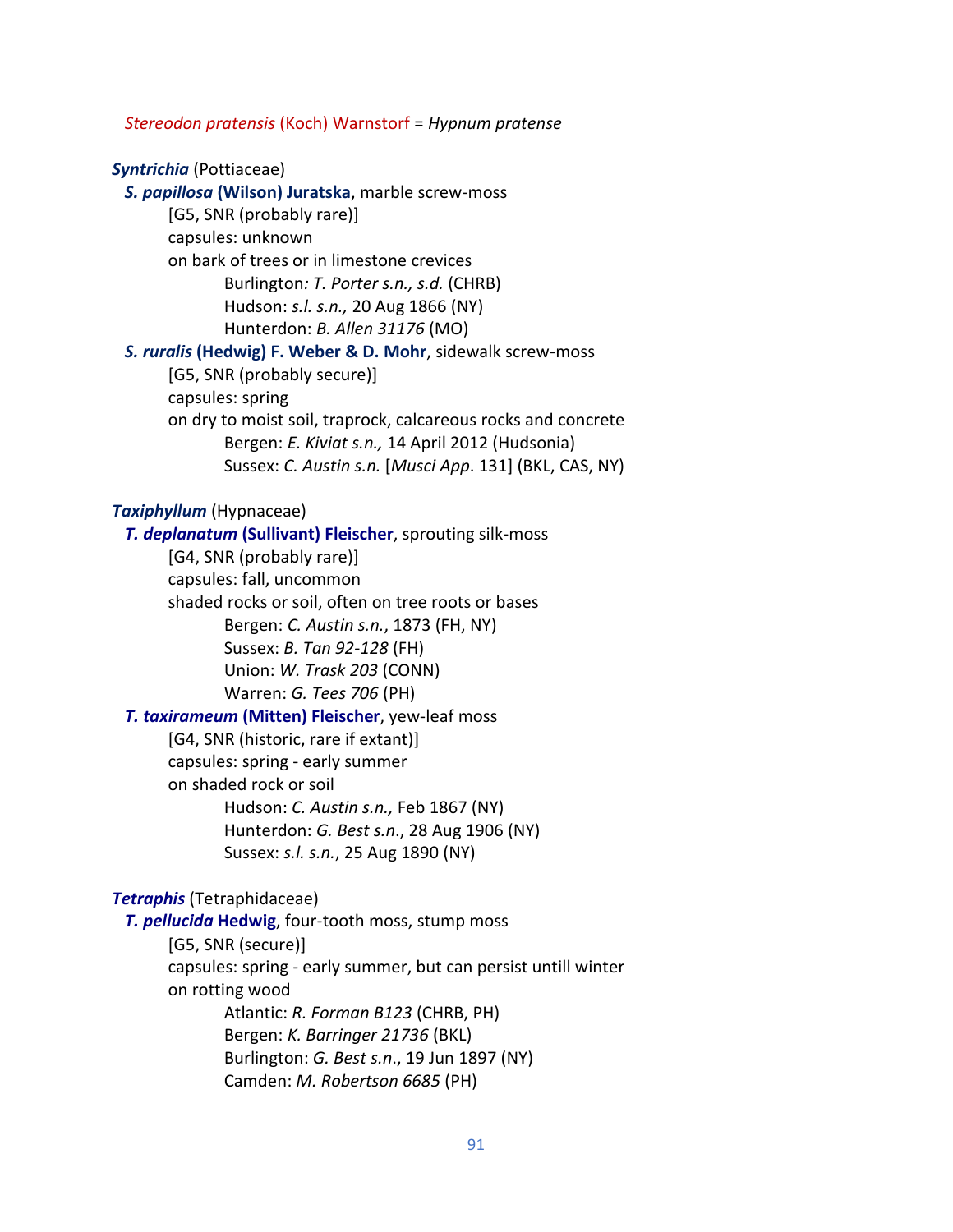Cumberland: *B. Long 1168* (PH) Gloucester: *C. Lippincott s.n.,* 7 May, 1899 (DUKE, PH) Hunterdon: *J. Cantlon 340* (CHRB) Middlesex: *E. Moul 6641* (CHRB, F, PH) Monmouth: *E. Britton s.n.,* 15 May 1910 (DUKE, NY) Morris: *K. Barringer 18245* (BKL, DUKE, NY) Ocean: *K. Barringer 13626* (BKL) Passaic: *G. Tees 1106* (PH) Salem: *C. Reed 134558* (MO) Sussex: *W. Niering 7447* (CHRB) Union: *K. Barringer 20090* (BKL) Warren: *E. Frank NJ-82* (CHRB)

## *Tetraplodon* (Splachnaceae)

 *T. angustatus* (Hedwig) Bruch & Schimper – not in NJ *fide* FNA *T. mnioides* **(Hedwig) Bruch & Schimper**, nitrogen moss [G5, SNR (historical, rare if extant)] capsules: late summer owl pellets, carnivore dung, carcasses Burlington: *T. James s.n.,* Jun 1851 (ILL, MU, PH, S, YU)

### *Thamnobryum* (Neckeraceae)

 *T. alleghaniense* **(Müll. Hal.) Nieuwland**, shrub-moss, Alleghany shrub-moss

[G5, SNR (probably secure)] capsules: fall dripping rocks Bergen: *W. Weigmann 67* (BKL, NY) Hunterdon: *G. Best s.n.,* 20 Sep 1909 (NY) Morris: *E. Frank 202* (CHRB) Sussex: *W. Buck 21558* (NY) Union: *E. Lawton 1543* (WTU) Warren*: J. Churchill B7032824* (MSC)

## *Thelia* (Theliaceae)

### *T. asprella* **Sullivant**, alligator-moss

[G5, SNR (probably secure)] bark of hardwoods, esp. near base, in dry, open woods Atlantic: *M. Robertson 4270* (PH) Bergen: *S. Jelliffe s.n*., 17 Nov 1887 (BKL, NY) Burlington: *G. Best s.n.*, 19 Jun 1897 (NY) Camden: *M. Robertson s.n.,* 16 Aug 1962 (PH) Cape May: *M. Robertson 4267* (PH) Cumberland: *B. Long 642* (NY, PH)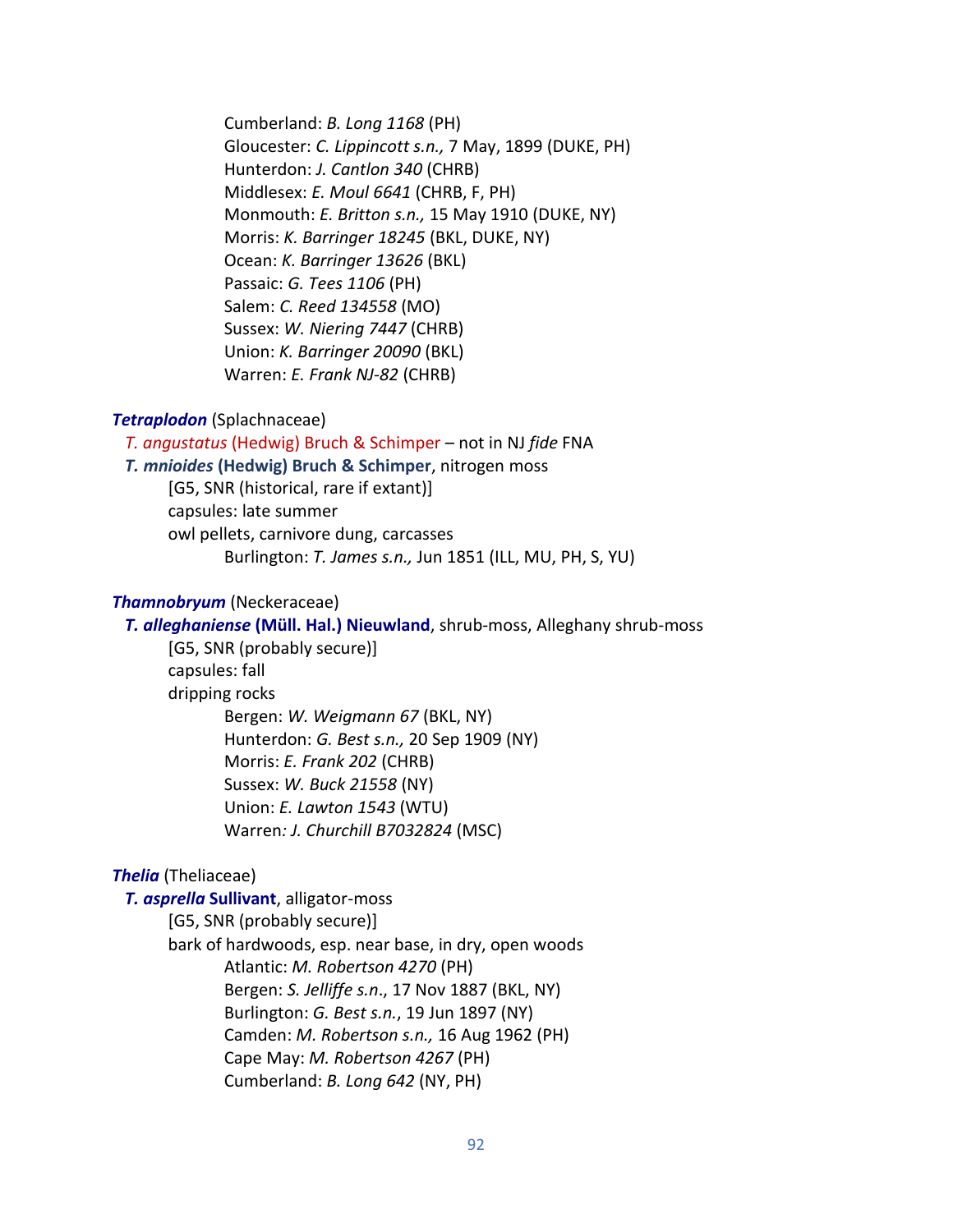Hunterdon: *J. Cantlon & E. Moul 293* (CHRB, NY, PH) Mercer: G. *Best s.n.,* 23 Nov 1894 (NY) Monmouth*: J. Small s.n.,* 14 Apr 1894 (NY) Morris: *C. Austin s.n.,* Aug 1867 (NY) Ocean: *J. Small s.n.,* 14 Apr 1894 (NY) Salem: *B. Long 1199* (NY, PH) Sussex: *E. Moul 7159* (PH) Warren: *A. Beals s.n.,* Nov 1929 (DUKE) *T. hirtella* **(Hedwig) Sullivant**, train-track moss [G5, SNR (secure)] capsules: fall bark of hardwoods, esp. near base, in dry, open woods Atlantic: *M. Robertson 6020* (PH) Bergen: *C. Austin s.n., s.d.* (BKL, MO, NY, NYS) Burlington: *G. Kaiser 5005* (DUKE, MICH, PH) Camden: *K. Barringer 21184* (BKL, VT) Cumberland: *B. Long 1118* (NY, PH) Cape May: *B. Long 1555* (DUKE, PH) Essex: *W. Wiegmann s.n.*, 15 Mar 1917 (NY) Gloucester: *C. Lippincott* s.n., 7 May 1899 (DUKE) Hunterdon: *G. Best s.n.,* 11 Dec 1898 (NY) Monmouth: *W. Wiegmann s.n*., 28 Apr 1912 (NY) Ocean: *J. Copeland 665* (NY) Salem: *B. Long 1187* (NY, PH) Union: *F. Wynne 2700* (NY)  *T. lescurii* **Sullivant**, velvet-moss [G5, SNR (probably rare)] sandy soil, rock outcrops Atlantic: *B. Long 1306* (PH) Burlington: *E. Rau s.n.* (NY) Camden: *B. Long 1960* (PH) Cape May: *B. Long 676* (PH) Cumberland: *B. Long 1263* (PH) Hunterdon: *B. Long 1088* (PH) *Thuidium* (Thuidiaceae) *T. alleniorum* Austin - not reported but possible in coastal plain swamps *T. delicatulum* **(Hedwig) BSG**, delicate fern-moss [G5, SNR (secure)] capsules: fall and winter on various substrates in moist, shaded spots Bergen: *E. Kiviat s.n.,* 14 Nov 2013 (Hudsonia) Burlington: *J. Cantlon s.n.* (CHRB, NY)

Cape May*: E. Moul 6162* (CHRB, NY)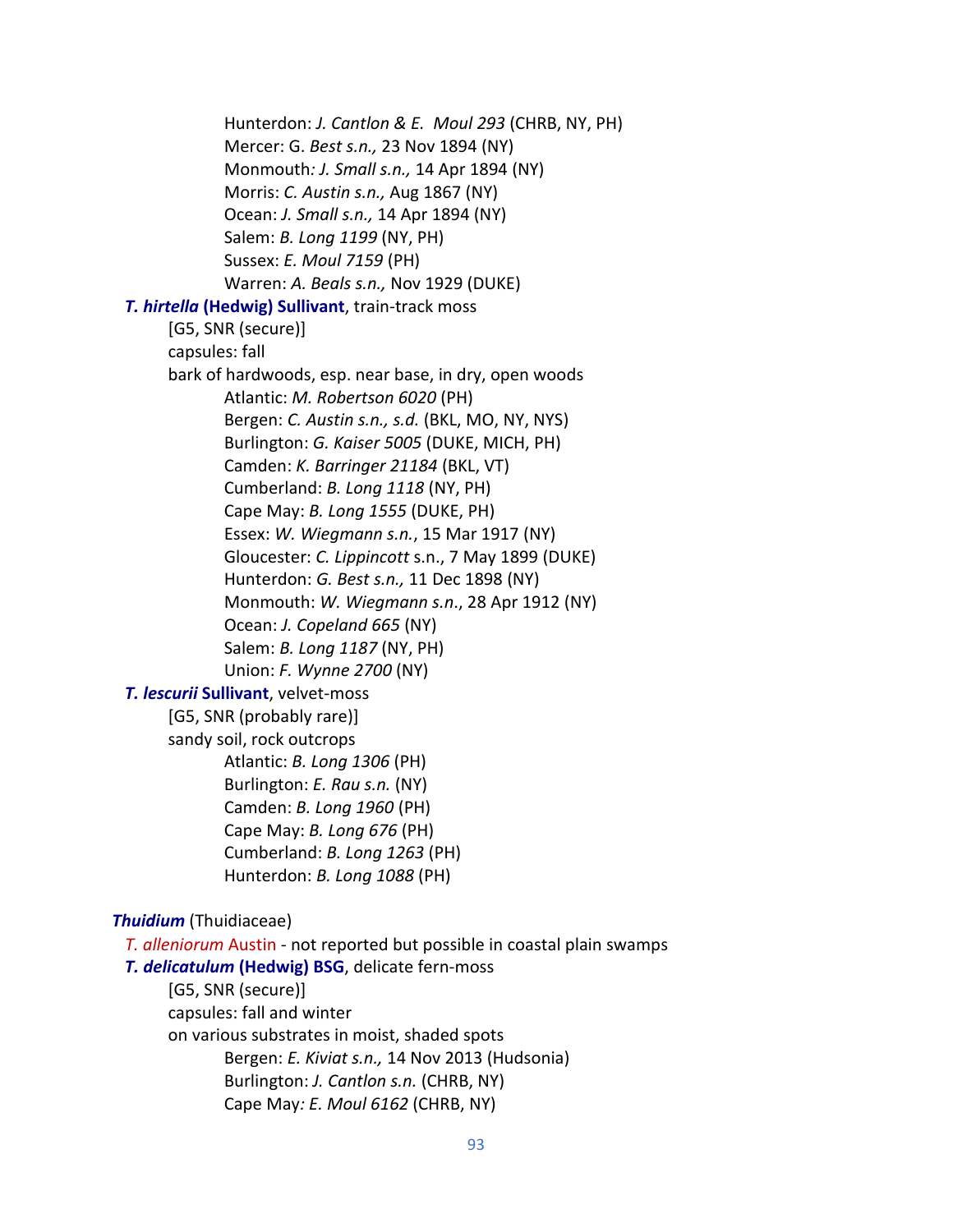Cumberland: *B. Long 793* (PH) Gloucester: *E. Gadsby s.n.,* 8 Oct 1910 (PH) Hudson: *E. Kiviat s.n.,* 14 Nov 2013 (Hudsonia) Hunterdon: *J. Cantlon 296* (CHRB) Mercer: *G. Best s.n.,* 24 Jun 1890 (NY) Middlesex: *J. Cohn 1018* (CHRB) Monmouth: *K. Barringer 21593* Morris: *E. Moul 6849* (CHRB) *Ocean: M. Robertson 4290* (PH) Passaic: *K. Barringer 20498* (BKL) Salem: *B. Long 704* (PH) Somerset: *S. Stephenson 1725* (CHRB) Sussex: *K. Barringer 24665* (BKL, DUKE, VT) Warren: *E. Moul 6186* (CHRB) *T. minutulum* (Hedwig) Schimper – see *Cyrto-hypnum minutulum T. philibertii* Limpricht - not in NJ, ours are *T. delicatulum T. pygmaeum* Schimper – see *Cyrto-hypnum minutulum T. recognitum* **(Hedwig) Lindberg**, hook-leaved fern-moss [G4, SNR (probably secure)] various substrates in moist, shaded spots, calciphile Bergen[?]: *C. Austin 5* (NY) Hunterdon: *G. Best s.n.,* 15 Nov 1893 (NY) Sussex: *K. Barringer 21095* (BKL) Warren: *M. Robertson 4540* (PH)  *T. tamariscanum* (Hedwig) BSG - early NJ reports are *Abietinella abietinum*

## *Timmia* (Timmiaceae)

 *T. megapolitana* **Hedwig**, warrior moss, [G5, SNR (historic, probably rare)] capsules: always on soil in woods, especially calcareous soils, occasionally on golf courses and cemeteries Hunterdon: *G. Best s.n.,* 30 Apr 1891 (DUKE, NY) Morris: *C. Austin s.n.,* 14 Aug 1867 (NY) Sussex: *W. Wiegmann 881* (DUKE, NY)

### *Tomentypnum* (Brachytheciaceae)

*T. nitens* **(Hedwig) Loeske**, golden fen -moss

[G5, SNR (historical, rare if extant)

capsules: summer

cool, calcareous fens and swamps, black spruce bogs

Sussex: *C. Austin s.n*. [*Musci App*. 307] (BKL, NEB, NY) Warren: *Beals & M. Beals 504* (MO)

*Torrentaria* (Brachytheciaceae)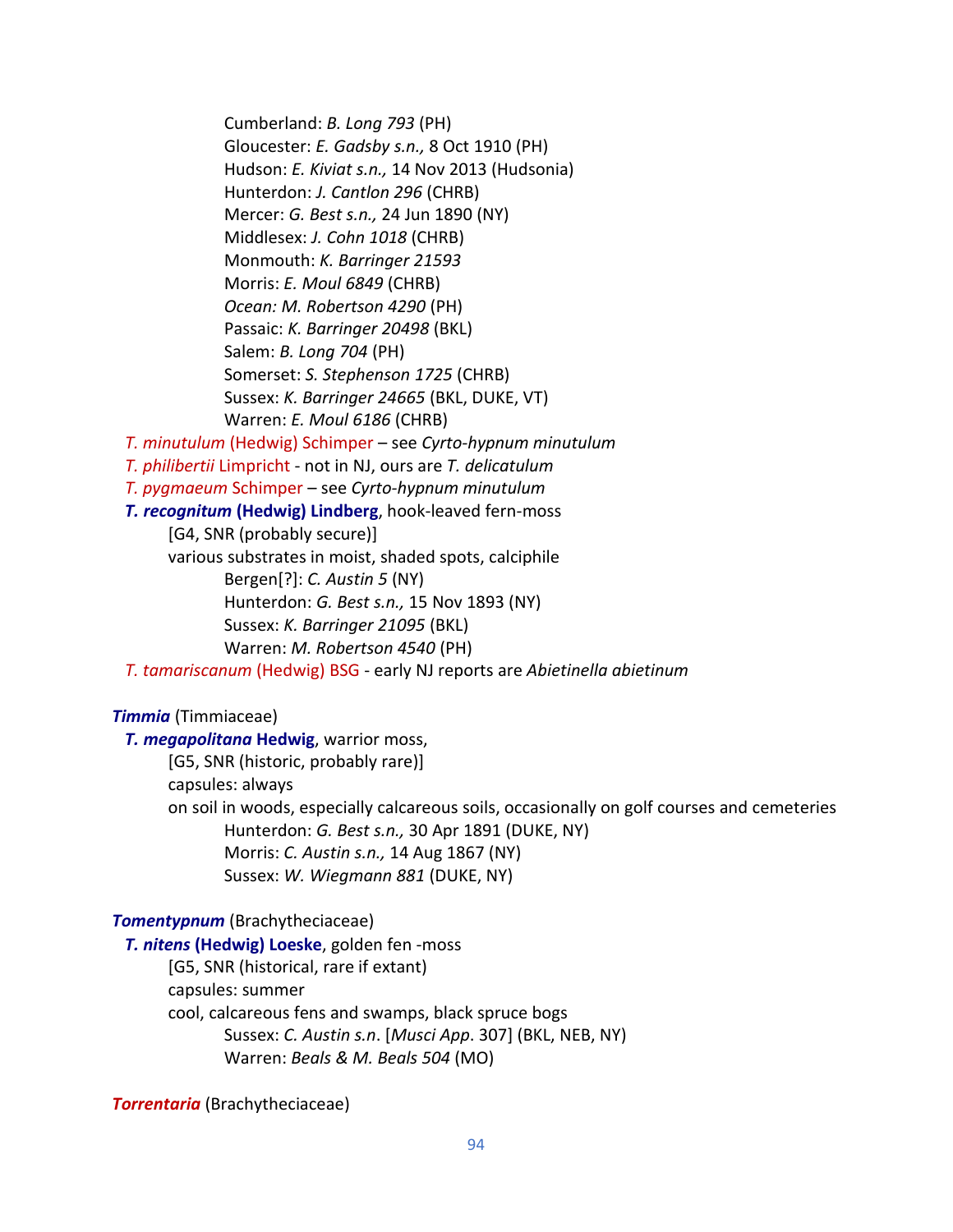*T. riparioides* (Hedwig) Ochyra – see *Rhynchostegium aquaticum*

### *Tortella* (Pottiaceae)

```
 T. fragilis (Hooker & Wilson) Limpricht, fragile screw-moss
       [G5, SNR (historical, rare if extant)]
       capsules uncommon, summer
       seasonally dry sites, often on calcareous rocks and ledges
              Sussex: C. Austin s.n. [Musci App. 129] (BKL, NY, PH) 
  T. humilis (Hedwig) Jennings, small screw-moss, tornado-moss
       [G5, SNR (secure)]
       capsules: spring
       on soil or tree bases, sometimes on old mortar or concrete
              Atlantic: M. Robertson 4269 (PH)
              Bergen: W. Wiegmann 196 (BKL, NY)
              Burlington: J. Cantlon s.n., 21 May 1950 (CHRB, PH)
              Camden: B. Long: 1958 (PH)
              Cape May: M. Robertson 2084 (PH)
              Cumberland: B. Long: 708 (PH)
              Gloucester: E. Rau s.n., May 1882 (NY)
              Hunterdon: G. Best s.n., 15 Apr 1893 (NY)
              Ocean: B. Long 1328 (PH)
              Salem: B. Long 969 (PH)
              Somerset: E. Moul 6714 (CHRB)
              Sussex: H. Habeeb 3655 (F, NYS)
              Warren: R. Cowan and J. Wurdack 176 (NY)
  T. tortuosa (Hedwig) Limpricht
Tortula (Pottiaceae)
  T. acaulon (Withering) R. H. Zander
       [G5, SNR (historic, rare if extant)]
```
capsules: winter-spring open sites, soil, lawns, fields, roadbanks Bergen: *C. Austin s.n.,* Apr 1868 (NY) Burlington: *G. Kaiser s.n*., 16 Mar 1912 (DUKE, PH) Essex*: H. Habeeb 3329* (F) Mercer: *E. Chamberlain & E. Gadsby 4592* (FH, NY) Monmouth: *C. Reed 134689* (MO)  *T. muralis* **Hedwig**, wall screw-moss [G5, SNR (probably rare)] capsules: spring-summer calcareous rock, cement in walls Bergen: *E. Kiviat s.n*., 14 Apr 2016 (Hudsonia)

Essex: *s.l. 60* (NY) Hudson: *E. Kiviat s.n.,* 20 Jun 2013 (Hudsonia)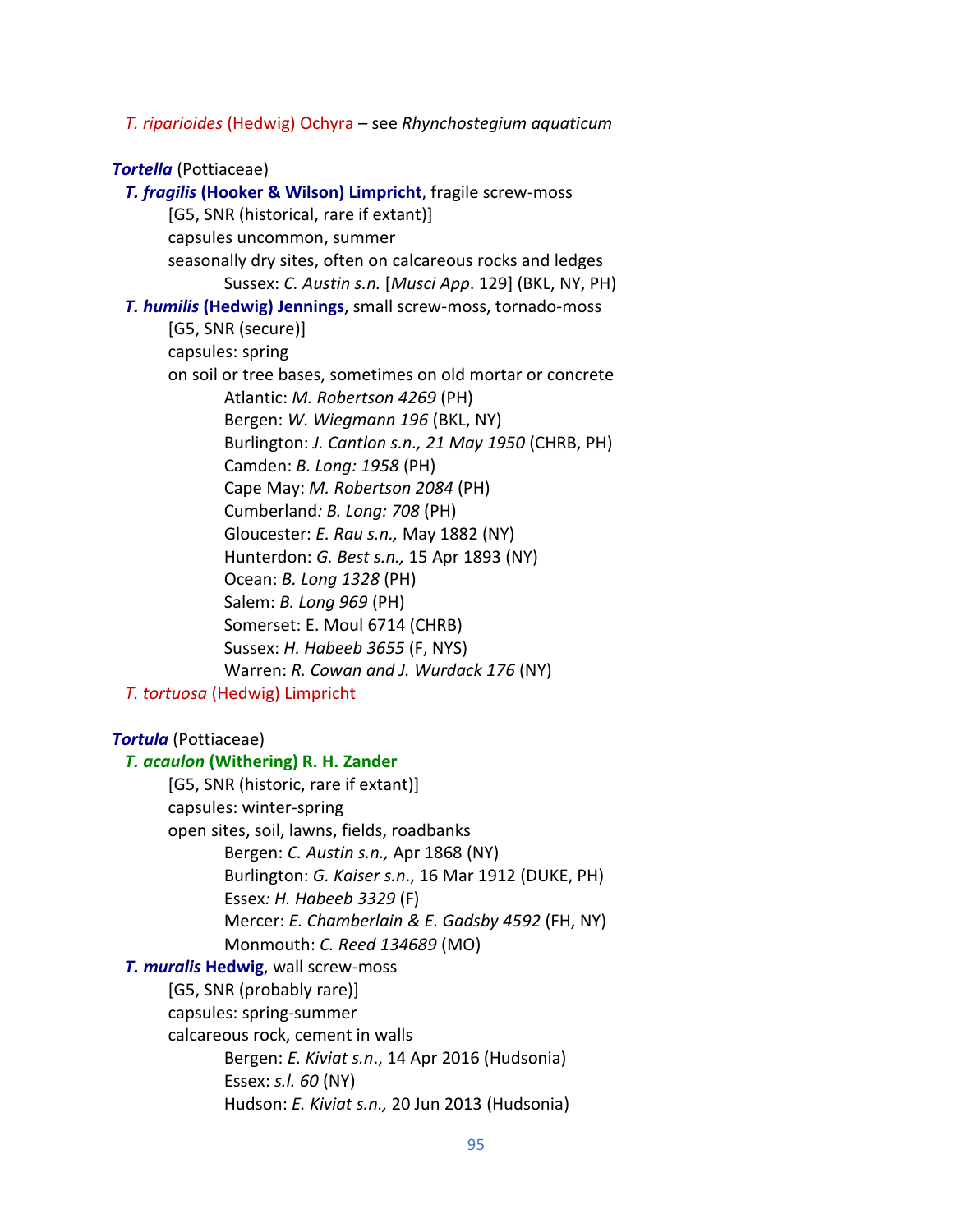Middlesex: *E. Moul 7455* (CHRB, PH) Monmouth: *C. Reed 134689* (MO) Passaic: *G. Nash s.n.,* 11 Nov 1893 (NY) Somerset: *H. Webster s.n.,* 9 Apr 1968 (CHRB, F, UT) Union: *E. Lawton 575* (WTU) *T. obtusifolia* **(Schwägrichen) Mathieu**, blunt-leaved screw-moss [G5, SNR (historical, rare if extant) capsules: spring-fall limestone region on soil and rocks, otherwise on mortar and old concrete Bergen: *C. Austin s.n.* [*Musci App*. 122] (BKL, NY, PH. UBC)  *T. pagorum* (Milde) De Notaris - not in NJ  *T. papillosa* Wilson - see *Syntrichia papillosa T. plinthobia* **(Sullivant & Lesquereux) C. Austin**, limestone screw-moss [G4, SNR (rare if extant)] capsules: spring calcareous rocks, cement in walls *fide* FNA  *T. porteri* **(James) Brotherus**, Porter's screw-moss [G4, SNR (historical, probably rare if extant)] capsules: spring imestone rocks Sussex: *E. Bartram 648* (FH, MIN, NY)  *T. ruralis* (Hedwig) Gaertner *et al.* - see *Syntrichia ruralis T. truncata* **(Hedwig) Mitten**, truncated screw-moss [G4, SNR (probably rare)] capsules spring-fall calcareous soil, in fields and lawns, roadsides Bergen: *D. Levy 994* (DUKE) Hunterdon: *G. Best s.n.*, 26 Nov 1890 (NY) Middlesex: *E. Moul 10771* (CHRB) Passaic*: L. Stair s.n.,* 6 May 1940 (PH) Union: *G. Anderson s.n.,* 30 Apr 1945 (NY) *Trematodon* (Bruchiaceae)  *T. ambiguus* (Hedwig) Hornschuch – not in NJ *fide* FNA  *T. longicollis* **Michaux**, Hill's longnecked-moss [G5, SNR (historical, probably rare if extant)] capsules spring-summer on soil or sand Bergen: *C. Austin s.n.* [*Musci App*. *Suppl*. 476] (BKL, NY) Ocean: *E. Britton s.n.,* 30 May 1887 (BKL, NY)

# *Trichostomum* (Pottiaceae)

*T. tenuirostre* (Hooker & Taylor) Lindberg – not in NJ *fide* FNA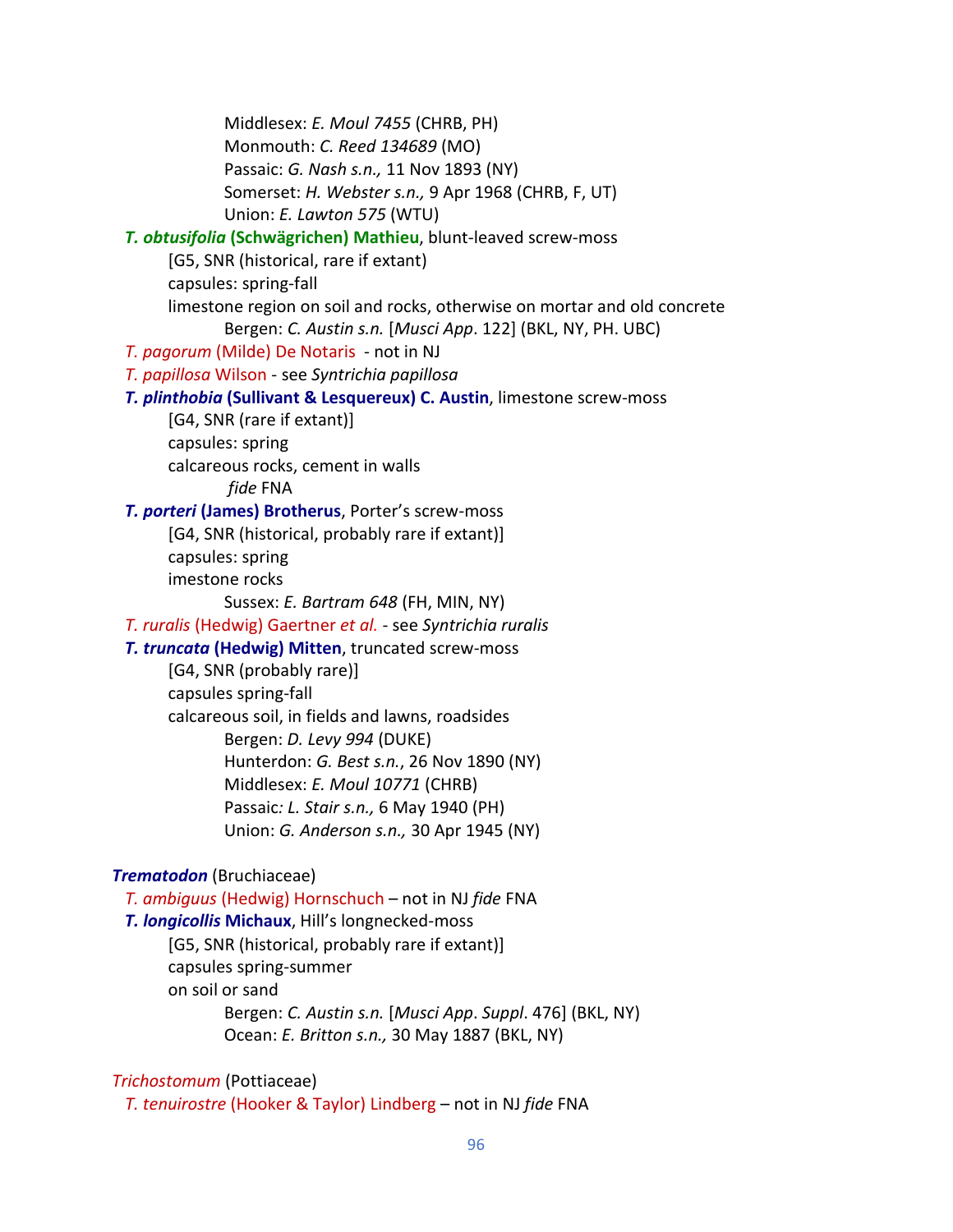*Ulota* (Orthotrichaceae)

 *U. coarctata* **(P. Beauvois) Hammar**, puckered tuft-moss, club pincushion-moss [G5, SNR (historical, rare if extant) capsules: fall - winter (may be present all year) trunks of deciduous trees in beech-maple forest Bergen: *C. Austin s.n*., 1865 (BKL, NY) Sussex: *H. Fischer s.n.,* 1893 (PH)  *U. crispa* **(Hedwig) Bridel**, crisped tuft-moss, bark pincushion-moss [G5, SNR (secure)] capsules: late spring - summer trunks of deciduous trees, especially birch Atlantic: *B. Long 1938* (PH) Bergen: *E. Kiviat s.n.,* 14 Nov 2013 (Hudsonia*)* Burlington: *J. Cantlon 947* (CHRB, PH) Cumberland: *B. Long: 851* (PH) Gloucester: *B. Long 1299* (PH) Hunterdon: *J. Cantlon s.n*., 8 Sep 1950 (CHRB) Morris: *W. Taylor s.n., Mar 1918* (MICH) Ocean*: E. Britton s.n.*, 14 Apr 1894 (NY) Passaic: *K. Barringer 20547* (BKL) Salem: *B. Long 957* (PH) Sussex: *K. Barringer 21916* (BKL)  *U. hutchinsiae* **(Smith) Hammar**, rock pincushion-moss, rock tuft-moss [G5, SNR (secure)] capsules: summer acidic rocks Bergen: *W. Wiegmann 37* (NY) Essex: *E. Britton & N. Britton s.n.,* 28 Oct 1882 (NY) Hudson: *K. Barringer 18271* (BKL) Hunterdon: *G. Best s.n*., Dec 1892 (NY) Morris: *K. Barringer & J. Rosenbaum 28047* (CHRB, PH) Passaic: *G. Tees 1117* (PH) Sussex: *E. Moul 7438* (CHRB, F, PH) Warren: *B. Tan 92-131* (FH) *Warnstorfia* (Calliergonaceae)  *W. exannulata* (Schimper) Loeske – see *Sarmentypnum exannulatum W. fluitans* **(Hedwig) Loeske**, floating hook-moss [G5, SNR (probably secure)]

poor fens, bog pools

Bergen: *C. Austin s.n.,* 28 Sep 1865 (NY) Camden: *G. Kaiser s.n.,* 15 Jun 1910 (FH, MO, PH, TRH, VT)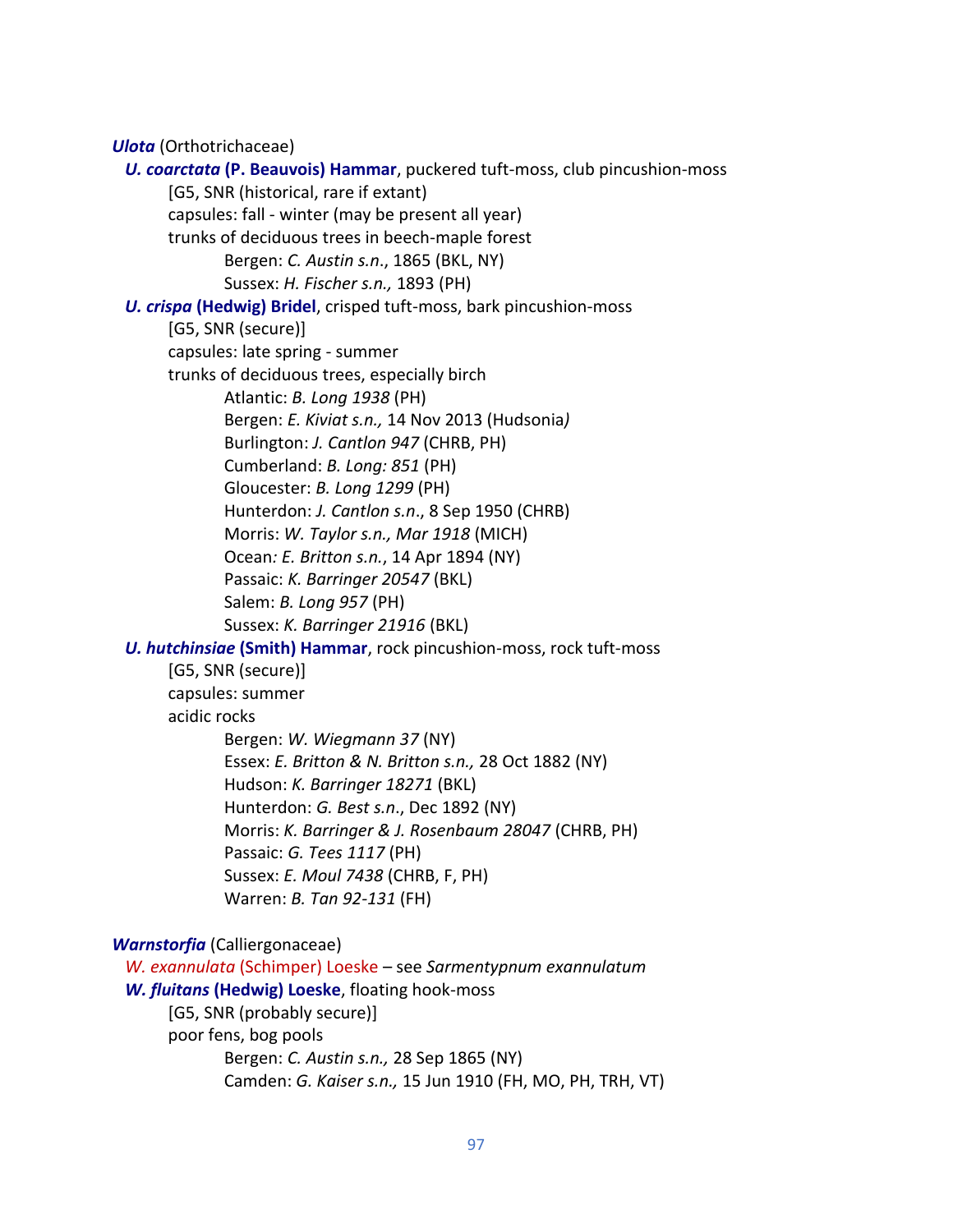Cumberland: *M. Robertson s.n.,* 7 Aug 1965 (PH) Hunterdon: *G. Best s.n.,* 19 May 1892 (NY) Middlesex: *E. Moul 6166* (CHRB, PH) Morris: *B. Allen 16250* (MO) Ocean: *C. Austin s.n., s.d.* (NY) Sussex: *N. Miller 10067* (NYS) *Weissia* (Pottiaceae) *W. brachycarpa* **(Nees & Hornschuch) Juratzka**, stubble-moss [GNR, SNR(historic, rare if extant) capsules: spring on soil or rocks in limestone region loc. ignot.: *C. Austin s.n*. [*Musci App*. 63] (BKL, MICH, NY]  *W. controversa* **Hedwig**, pigtail-moss [G5, SNR (secure)] capsules present most of the year on soil or rock in disturbed, often calcareous, sites; roadsides, fields Atlantic*: S. Field s.n*., 24 Feb 1990 (MO) Bergen: *R. Zander 4726* (MO) Burlington: *H. Koster B5* (CONN, DUKE, MICH, MO, NY, WIS) Cumberland: *B. Long 1621* (PH) Essex: *E. Britton s.n.,* 28 Oct 1882 (NY) Hudson: *E. Kiviat s.n.,* 12 Apr 2009 (Hudsonia) Hunterdon: *A. Beals s.n.,* 26 Jun 1938 (NY) Morris: *H. Habeeb 3359* (F) Ocean: *C. Clarke s.n.,* 16 Apr 1888 (DUKE) Passaic: *C. Austin s.n.,* 10 Jun 1882 (NY) Salem: *C. Reed 134154* (MO) Somerset: *C. Austin s.n.*, Jul 1879 (NY) Sussex: *C. Reed 133359A* (MO) Warren: *J. Churchill s.n.,* 28 Mar 1970 (MSC)  *W. hedwigii* H. Crum - for ours see *Weissia brachycarpa W. muehlenbergiana* **(Swartz) W. Reese & B. Lemmon**, Mühlenberg's stubble-moss [G5, SNR (historical, probably secure if extant)] Capsules winter-spring On soil, lawns, fields, roadsides Bergen: *C. Austin s.n.,* [*Musci App*. 59] (BKL, MICH, NEB, NY, WIS) Burlington: *G. Kaiser s.n.,* 16 Mar 1912 (PH) Hudson: *C. Austin s.n.,* Feb 1867 (NY) Mercer: *E. Chamberlain s.n.,* 16 Mar 1912 (DUKE) Passaic: *A. Beals 2656* (DUKE, NY) *Zygodon* (Orthotrichaceae)

*Z. viridissimus* **(Dickson) Bridel**, green yoke-moss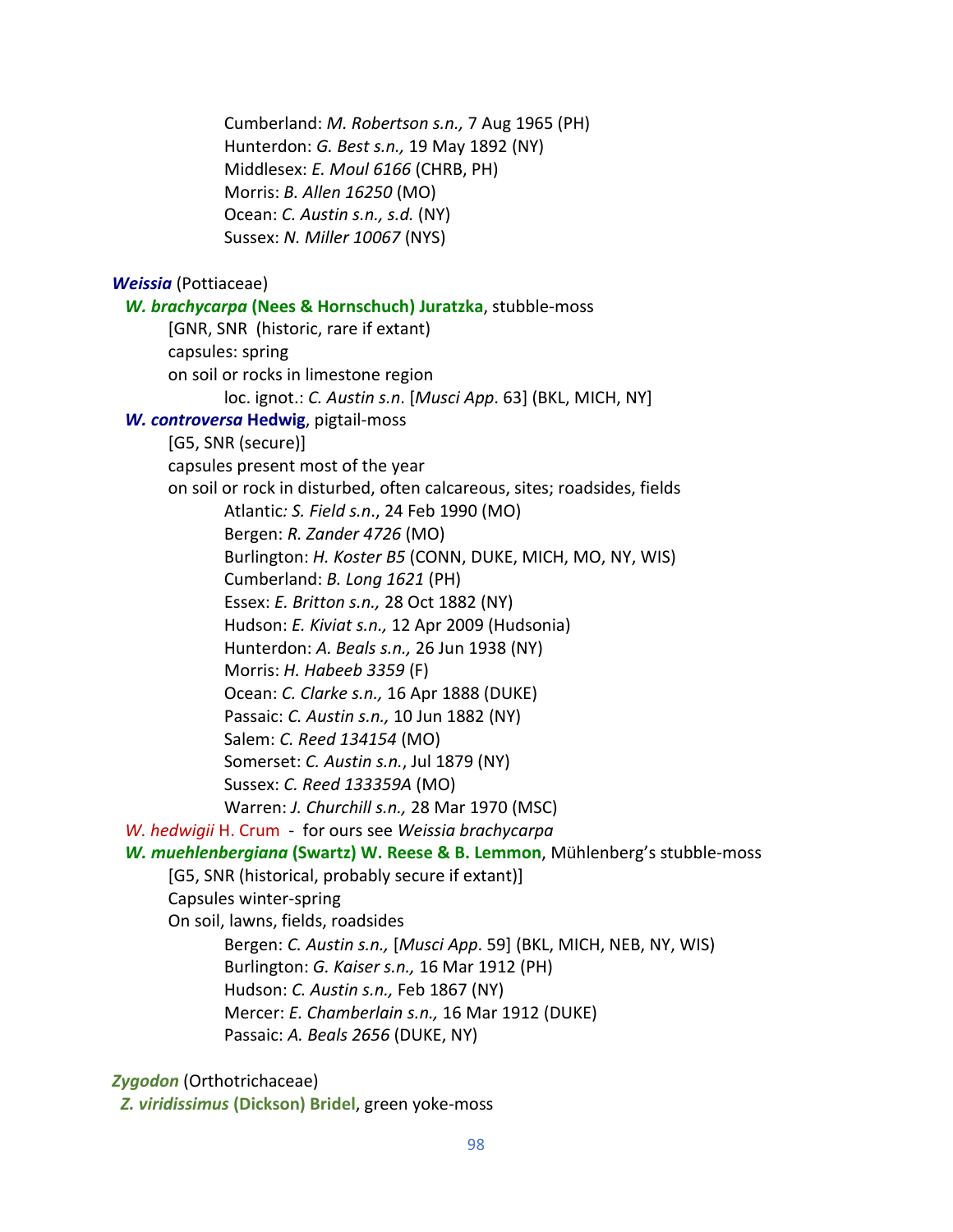[G5, SNR (rare)] Trees and rocks, disturbed wetlands Bergen: *Kiviat s.n*, 19 Apr 2014*.* (Hudsonia)

### **References and relevant literature:**

Anderson, L. E., H. A. Crum, and W. R. Buck. 1990. List of Mosses of North America north of Mexico. *The Bryologist* 93:448-499.

Anderson, L. E., A. J. Shaw, & B. Shaw. 2009. Peat Mosses of the Southeastern United States. Mem. N. Y. Bot. Gard. 102: 1-110.

Austin, C. F. 1870. Musci Appalachiani. Closter, NJ, exsiccatae distributed by the author.

-- . 1878. Musci Appalachiani Supplement. Closter, NJ, exsiccatae distributed by the author.

Barringer, K. 2011. A Checklist of the Mosses of New Jersey. Accessed July-Aug 2021. <https://www.huttonstreet.org/floras/NJsosses.pdf> .

Consortium of North American Bryophyte Herbaria. 2021. CNABH Portal. Accessed Jan 2020- July 2021. [http//:bryophyteportal.org/portal/index.php.](http/:bryophyteportal.org/portal/index.php)

Crum, H. A. 1984. Sphagnopsida. Sphagnaceae. North American Flora ser 2. Part 11.

Crum, H. A. and L. E. Anderson. 1981. *Mosses of Eastern North America*. 2 vols. New York: Columbia Univ. Press.

Flora North America Committee. 2007. Flora North America. Bryophytes: part 1. vol 27. New York: Oxford University Press. See also [http://floranorthamerica.org/Main\\_Page](http://floranorthamerica.org/Main_Page)

-- .2014. Flora of North America. Bryophytes: part 2. Vol 28. New York: Oxford University Press.

Goffinet, B., W. Buck, and A. J. Shaw. 2009. Morphology, anatomy, and classification of the Bryophyta. pp 55-138, In: B. Goffinet and A. J. Shaw. Bryophyte Biology, second edition. New York: Cambridge University Press.

Howard, L. D. 1975. The Moss Flora of New England, New York, and southeastern Canada. Montpelier, VT: University of Vermont.

Jenkins, Jerry. 2020. Mosses of the Northern Forest. A Photographic Guide. Ithaca, NY: Cornell University Press.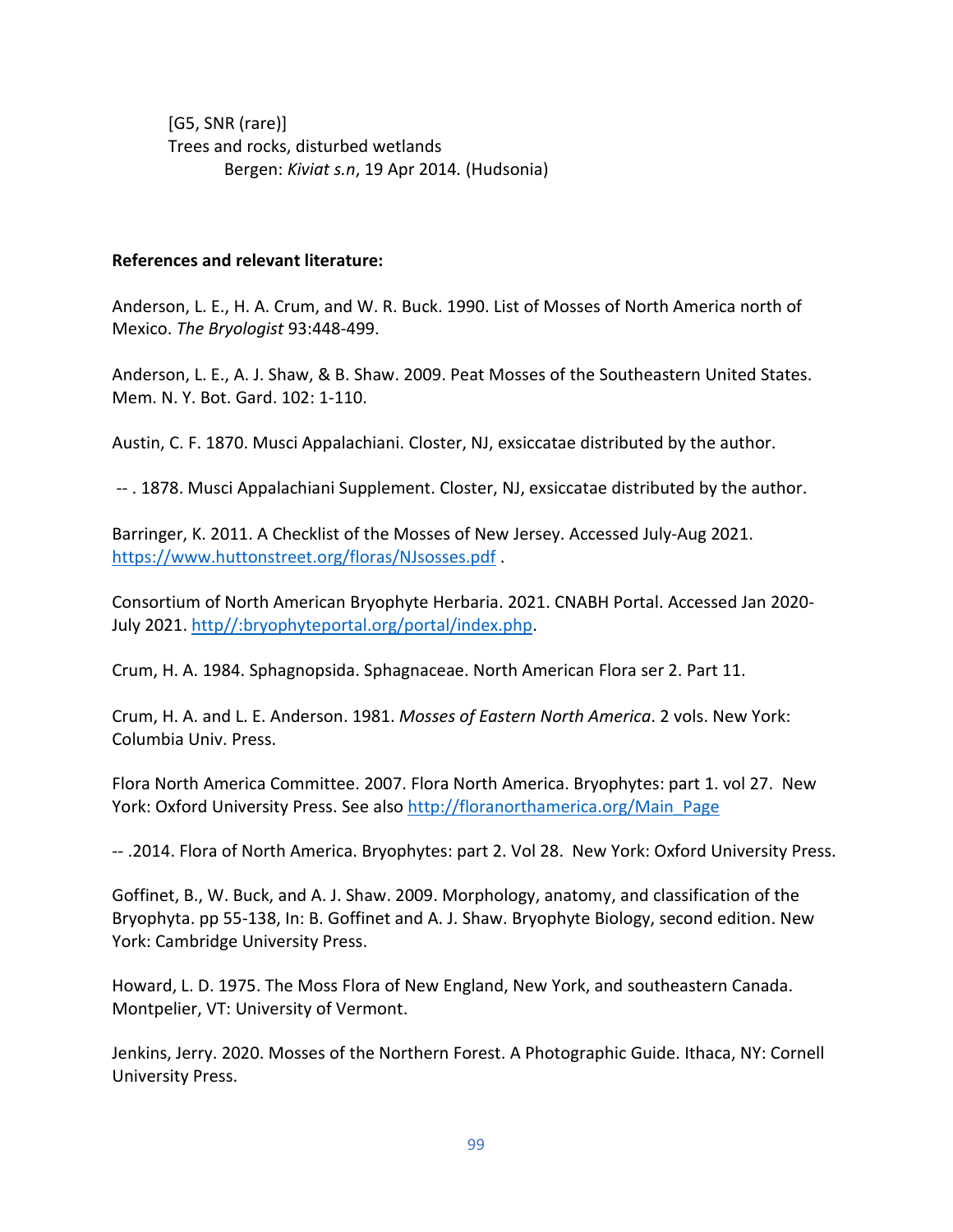Karlin, E. F. 1990. Endangered bryophytes in New Jersey: determination, protection and management, pp. 208-210. *In* R. S. Mitchell, C. J. Sheviak and D. J. Leopold (eds.), *Ecosystem Management: Rare Species and Significant Habitats*. Proc. 15th Ann. Natural Areas Conference. New York State Museum Bull. 471. 314 pp.

Karlin, E. F. 1994. Mosses of the New Jersey Pine Barrens and adjacent Coastal Plain. *Bartonia* 58: 11-21.

Karlin, E. F. and R. E. R. Andrus. 1988. The *Sphagnum* species of New Jersey. *Bulletin of the Torrey Botanical Club* 115: 168-195.

Karlin, E. F. and K. A. Schaffroth. 1992. The mosses of New Jersey. *Evansia* 9(1): 11-32.

McKnight, K. B., J. R. Rohrer, K. M. Ward, and W. J. Perdrizet. 2013. Common Mosses of the Northeast and Appalachians. Princeton, NY: Peinceton University Press.

Pope, R. 2016. Mosses, Liverworts, and Hornworts. A Field Guide to the Common Bryophytes of the Northeast. Ithaca, NY: Cornell University Press.

Rau, E. A. 1889, Sphagna pp. 314-316, *in* N. L. Britton, Catalog of Plants in New Jersey. Trenton: John L. Murray Publishing Co.

Rau, E. A. & E. Britton. 1889. Musci, pp. 317-346. *in* N. L. Britton, Catalog of Plants in New Jersey. Trenton: John L. Murray Publishing Co.

Sargent, M. L & D. H. Lucas. 2012. A Persepective Oriented Guide for the Identification on North American Bryophyte Genera.<https://www.life.illinois.edu/moss-guide/toc.html>

Snyder, D. 2016. List of Endangered Plant Species and Plant Species of Concern. Trenton: New Jersey Natural Heritage Program. Accessed April 2021 <https://www.state.nj.us/dep/parksandforests/natural/heritage/njplantlist.pdf>

## **Changes:**

**2.01:** Aug 11, 2021: Added *Anomodon thraustus* – Granzow-de la Cerda & Dull (2009) Bryologist 112: 606-610.

**2.02**: Aug 12, 2021: from Erik Kiviat, corrected citation for Karlin (1994).

**2.03***:* Aug 16, 2021: From Erik Kiviat, added *Aulacomnium androgynum.* Corrected many Bergen County citations to Hudson County. Added Bergen and Hudson county collections. **2.04:** August 23, 2021: From Sarah Taylor, changed 'W. Trosk' to W. Trask' and miscellaneous formatting corrections.

**2.05**: September 13, 2021: Added Morris County collections and corrected typos.